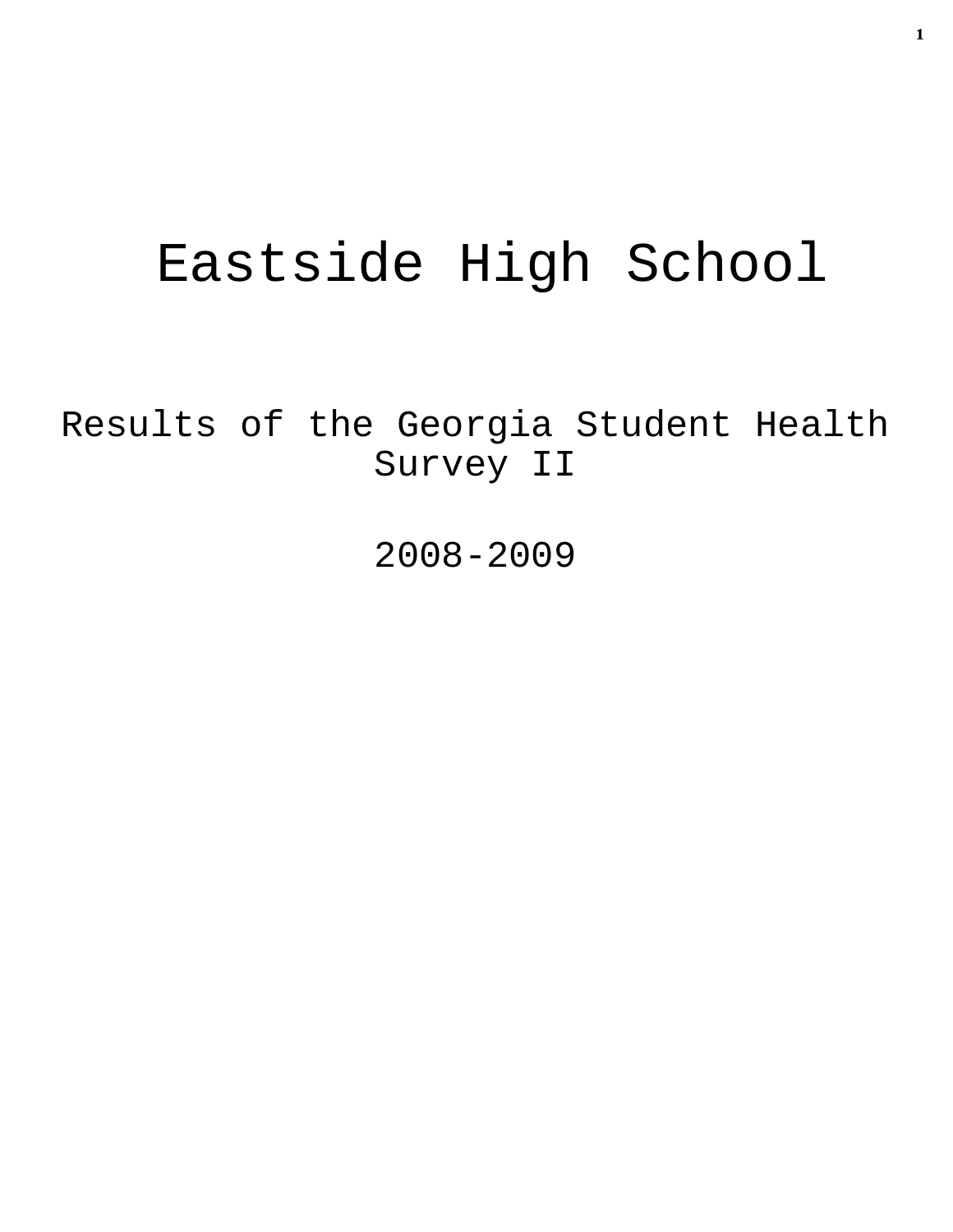# *Demographics* **2**

| Grade                    |     |  |  |  |
|--------------------------|-----|--|--|--|
| <b>Grade   Frequency</b> |     |  |  |  |
| 10                       | 307 |  |  |  |
| 12                       | 249 |  |  |  |

| <b>Frequency</b> | <b>Table of Gender by Grade</b> |              |              |              |  |
|------------------|---------------------------------|--------------|--------------|--------------|--|
| <b>Col Pct</b>   |                                 | Grade(Grade) |              |              |  |
|                  | Gender(Gender)                  | 10           | 12           | <b>Total</b> |  |
|                  | <b>Female</b>                   | 157<br>51.14 | 132<br>53.01 | 289          |  |
|                  | <b>Male</b>                     | 150<br>48.86 | 117<br>46.99 | 267          |  |
|                  | <b>Total</b>                    | 307          | 249          | 556          |  |

| Frequency<br>Col Pct |
|----------------------|
|                      |

| <b>Table of Ethnicity by Grade</b> |              |              |              |  |  |  |
|------------------------------------|--------------|--------------|--------------|--|--|--|
|                                    | Grade(Grade) |              |              |  |  |  |
| <b>Ethnicity</b> (Ethnicity)       | 10           | 12           | <b>Total</b> |  |  |  |
| <b>Black</b>                       | 97<br>31.60  | 85<br>34.14  | 182          |  |  |  |
| <b>Hispanic</b>                    | 6<br>1.95    | 9<br>3.61    | 15           |  |  |  |
| <b>White</b>                       | 187<br>60.91 | 139<br>55.82 | 326          |  |  |  |
| <b>Asian</b>                       | 4<br>1.30    | 7<br>2.81    | 11           |  |  |  |
| <b>Other</b>                       | 13<br>4.23   | 9<br>3.61    | 22           |  |  |  |
| <b>Total</b>                       | 307          | 249          | 556          |  |  |  |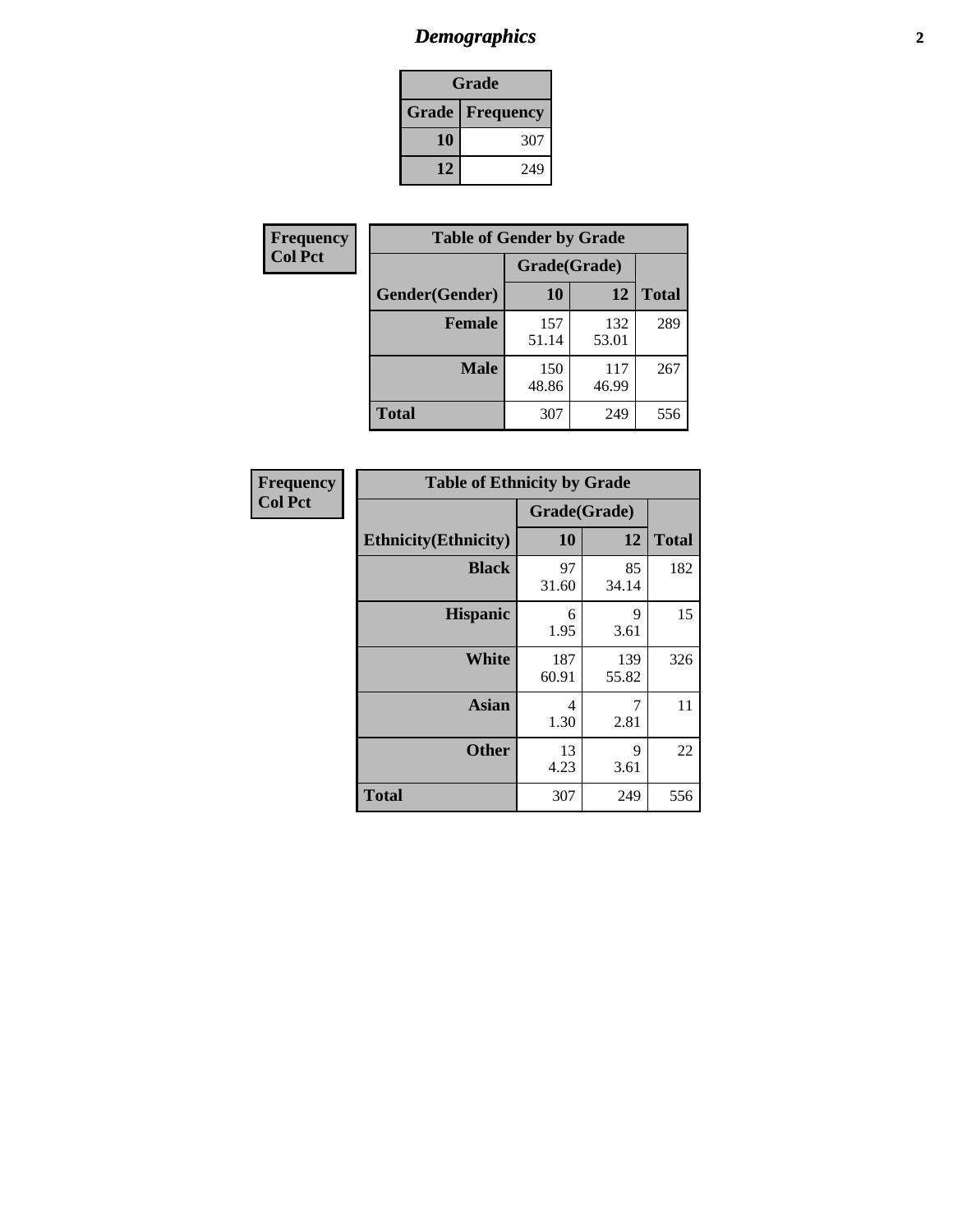#### *Title IV, Part A, Schedule A* **3** *Goal 1: Ensure that all schools are drug-free Baseline Data: Year 2008-2009 Prevalence of Drug Use*

| Frequency<br><b>Col Pct</b> | <b>Table of AlcoholAlt by Grade</b> |              |              |              |  |
|-----------------------------|-------------------------------------|--------------|--------------|--------------|--|
|                             | AlcoholAlt(Alcohol                  | Grade(Grade) |              |              |  |
|                             | use, past 30 days)                  | <b>10</b>    | 12           | <b>Total</b> |  |
|                             | <b>Yes</b>                          | 46<br>14.98  | 48<br>19.28  | 94           |  |
|                             | N <sub>0</sub>                      | 261<br>85.02 | 201<br>80.72 | 462          |  |
|                             | <b>Total</b>                        | 307          | 249          | 556          |  |

| Frequency<br><b>Col Pct</b> | <b>Table of TobaccoAny by Grade</b> |              |              |              |  |
|-----------------------------|-------------------------------------|--------------|--------------|--------------|--|
|                             | <b>TobaccoAny(Tobacco</b>           | Grade(Grade) |              |              |  |
|                             | use, past 30 days)                  | <b>10</b>    | 12           | <b>Total</b> |  |
|                             | Yes                                 | 41<br>13.36  | 44<br>17.67  | 85           |  |
|                             | N <sub>0</sub>                      | 266<br>86.64 | 205<br>82.33 | 471          |  |
|                             | Total                               | 307          | 249          | 556          |  |

| Frequency<br><b>Col Pct</b> | <b>Table of MarijuanaAlt by Grade</b> |              |              |              |  |
|-----------------------------|---------------------------------------|--------------|--------------|--------------|--|
|                             | MarijuanaAlt(Marijuana                | Grade(Grade) |              |              |  |
|                             | use, past 30 days)                    | 10           | 12           | <b>Total</b> |  |
|                             | <b>Yes</b>                            | 25<br>8.14   | 23<br>9.24   | 48           |  |
|                             | N <sub>0</sub>                        | 282<br>91.86 | 226<br>90.76 | 508          |  |
|                             | <b>Total</b>                          | 307          | 249          | 556          |  |

| <b>Frequency</b> | <b>Table of OtherDrugAny by Grade</b>  |              |              |              |  |
|------------------|----------------------------------------|--------------|--------------|--------------|--|
| <b>Col Pct</b>   | <b>OtherDrugAny(Other</b><br>drug use, | Grade(Grade) |              |              |  |
|                  | past 30 days)                          | 10           | 12           | <b>Total</b> |  |
|                  | Yes                                    | 23<br>7.49   | 15<br>6.02   | 38           |  |
|                  | N <sub>0</sub>                         | 284<br>92.51 | 234<br>93.98 | 518          |  |
|                  | <b>Total</b>                           | 307          | 249          | 556          |  |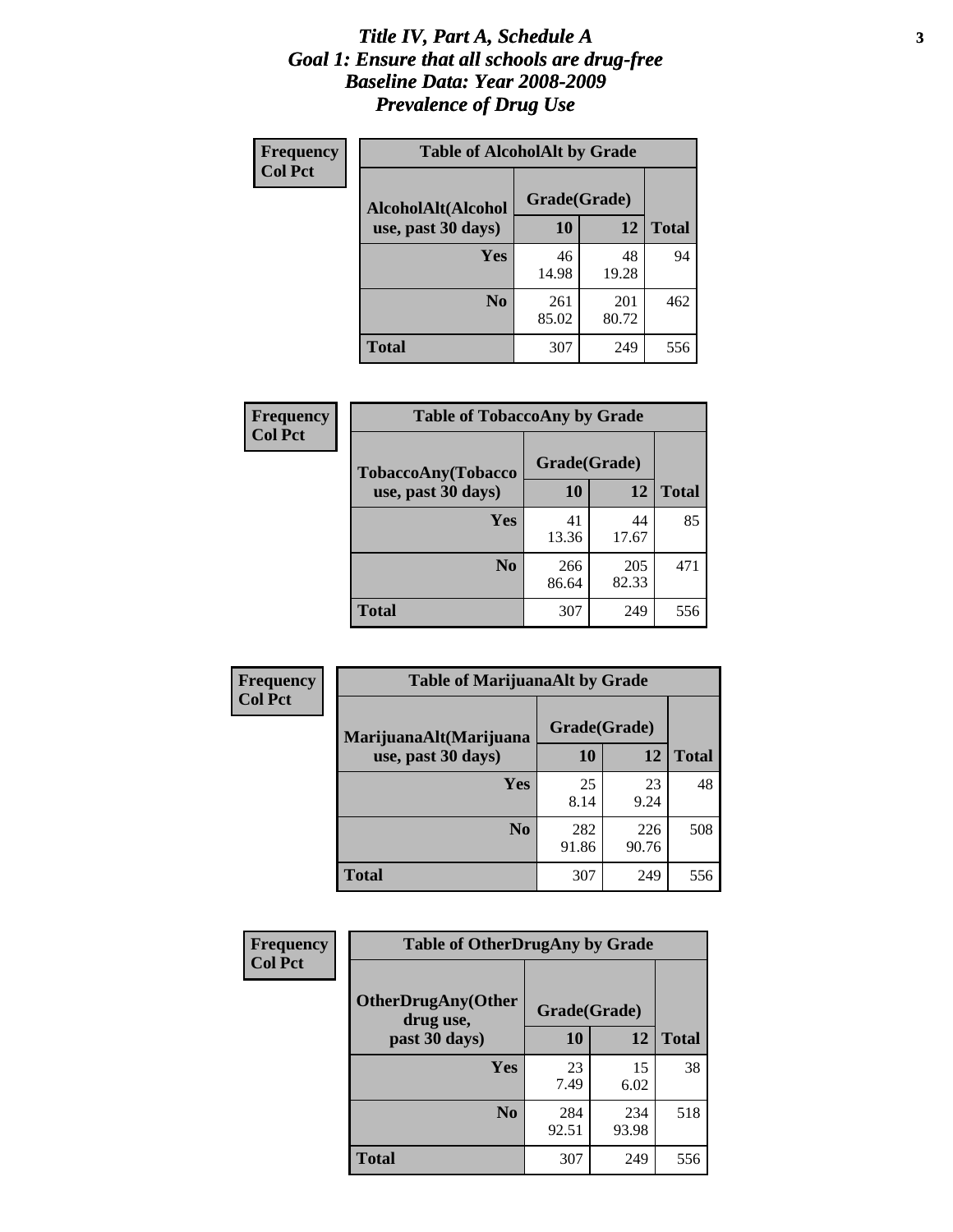#### *Average Age of Onset of Use* **4** *Results for "Average Age of Onset of Use" questions exclude students who said they did not use that substance*

| <b>Variable</b>    | Label                                                              | <b>Mean</b> |
|--------------------|--------------------------------------------------------------------|-------------|
| Alcoholinit2       | I started using alcohol when I was                                 | 14.20       |
| Cigarettesinit2    | I started smoking tobacco when I was                               | 13.96       |
| Smokelessinit2     | I started chewing tobacco when I was                               | 14.03       |
| Marijuanainit2     | I started using marijuana when I was                               | 14.29       |
| Cocaineinit2       | I started using cocaine when I was                                 | 13.80       |
| Inhalantsinit2     | I started using inhalants when I was                               | 14.20       |
| Steroidsinit2      | I started using steroids when I was                                | 12.00       |
| Ecstasyinit2       | I started using ecstasy when I was                                 | 15.38       |
| Methinit2          | I started using methamphetamines when I was                        | 15.33       |
| Hallucinogensinit2 | I started using hallucinogens when I was                           | 14.50       |
| Prescriptioninit2  | I started using prescription drugs not prescribed to me when I was | 13.97       |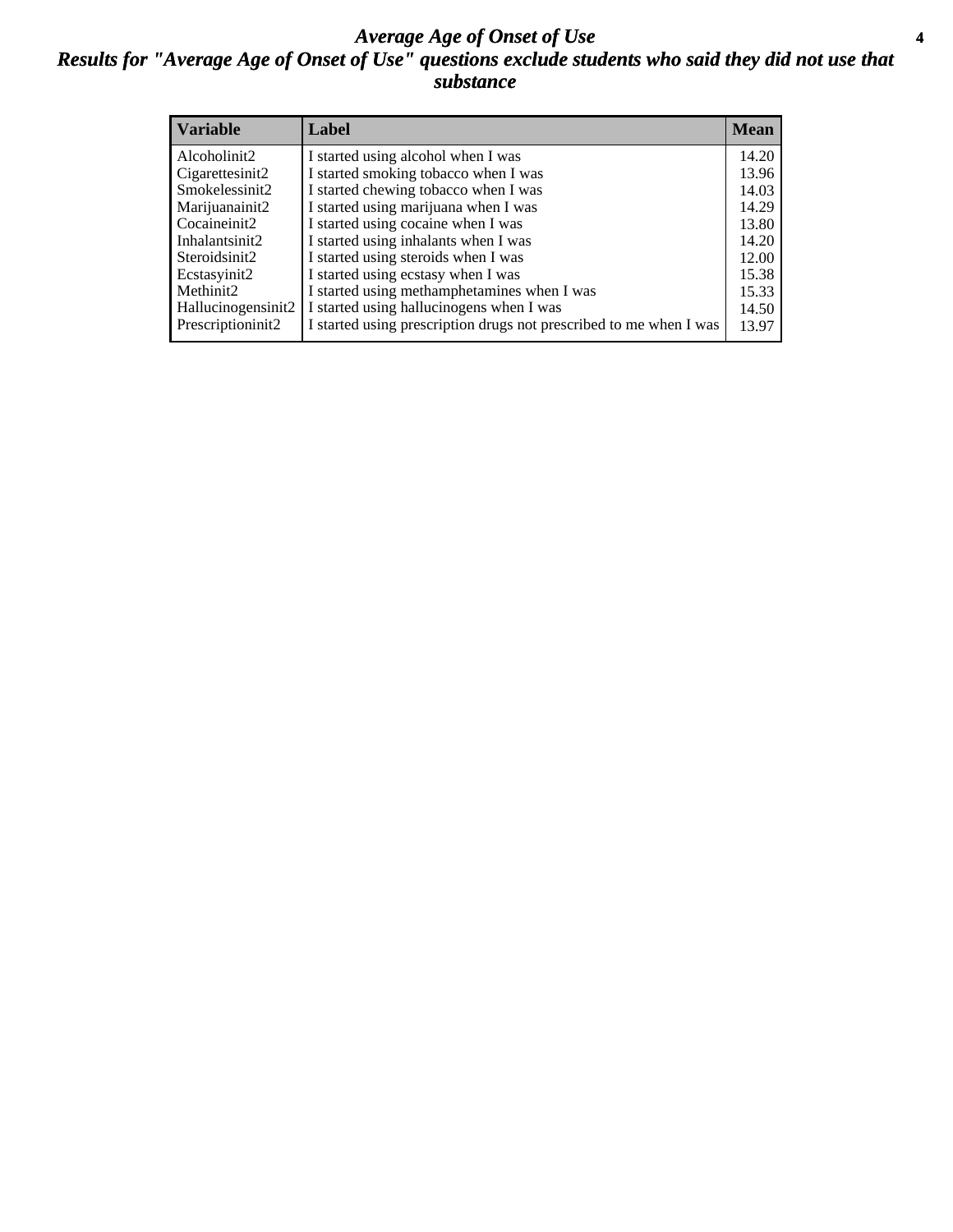# *Perception of Health Risk* **5**

| Frequency      | <b>Table of Alcoholharmdich by Grade</b> |              |              |              |  |
|----------------|------------------------------------------|--------------|--------------|--------------|--|
| <b>Col Pct</b> | Alcoholharmdich(I<br>think alcohol is    | Grade(Grade) |              |              |  |
|                | harmful)                                 | 10           | 12           | <b>Total</b> |  |
|                | <b>Yes</b>                               | 257<br>83.71 | 199<br>79.92 | 456          |  |
|                | N <sub>0</sub>                           | 50<br>16.29  | 50<br>20.08  | 100          |  |
|                | <b>Total</b>                             | 307          | 249          | 556          |  |

| <b>Frequency</b> | <b>Table of Tobaccoharmdich by Grade</b> |              |              |              |  |
|------------------|------------------------------------------|--------------|--------------|--------------|--|
| <b>Col Pct</b>   | Tobaccoharmdich(I<br>think tobacco is    | Grade(Grade) |              |              |  |
|                  | harmful)                                 | 10           | 12           | <b>Total</b> |  |
|                  | Yes                                      | 287<br>93.49 | 240<br>96.39 | 527          |  |
|                  | N <sub>0</sub>                           | 20<br>6.51   | 9<br>3.61    | 29           |  |
|                  | <b>Total</b>                             | 307          | 249          | 556          |  |

| Frequency<br><b>Col Pct</b> | <b>Table of Marijuanaharmdich by Grade</b>                |              |              |              |  |  |
|-----------------------------|-----------------------------------------------------------|--------------|--------------|--------------|--|--|
|                             | Marijuanaharmdich(I<br>Grade(Grade)<br>think marijuana is |              |              |              |  |  |
|                             | harmful)                                                  | 10           | 12           | <b>Total</b> |  |  |
|                             | Yes                                                       | 259<br>84.36 | 188<br>75.50 | 447          |  |  |
|                             | N <sub>0</sub>                                            | 48<br>15.64  | 61<br>24.50  | 109          |  |  |
|                             | <b>Total</b>                                              | 307          | 249          | 556          |  |  |

| Frequency<br><b>Col Pct</b> | <b>Table of Otherdrugharmdich by Grade</b>                   |              |              |              |  |  |  |  |
|-----------------------------|--------------------------------------------------------------|--------------|--------------|--------------|--|--|--|--|
|                             | Otherdrugharmdich(I<br>Grade(Grade)<br>think other drugs are |              |              |              |  |  |  |  |
|                             | harmful)                                                     | 10           | 12           | <b>Total</b> |  |  |  |  |
|                             | <b>Yes</b>                                                   | 288<br>93.81 | 240<br>96.39 | 528          |  |  |  |  |
|                             | N <sub>0</sub>                                               | 19<br>6.19   | Q<br>3.61    | 28           |  |  |  |  |
|                             | <b>Total</b>                                                 | 307          | 249          | 556          |  |  |  |  |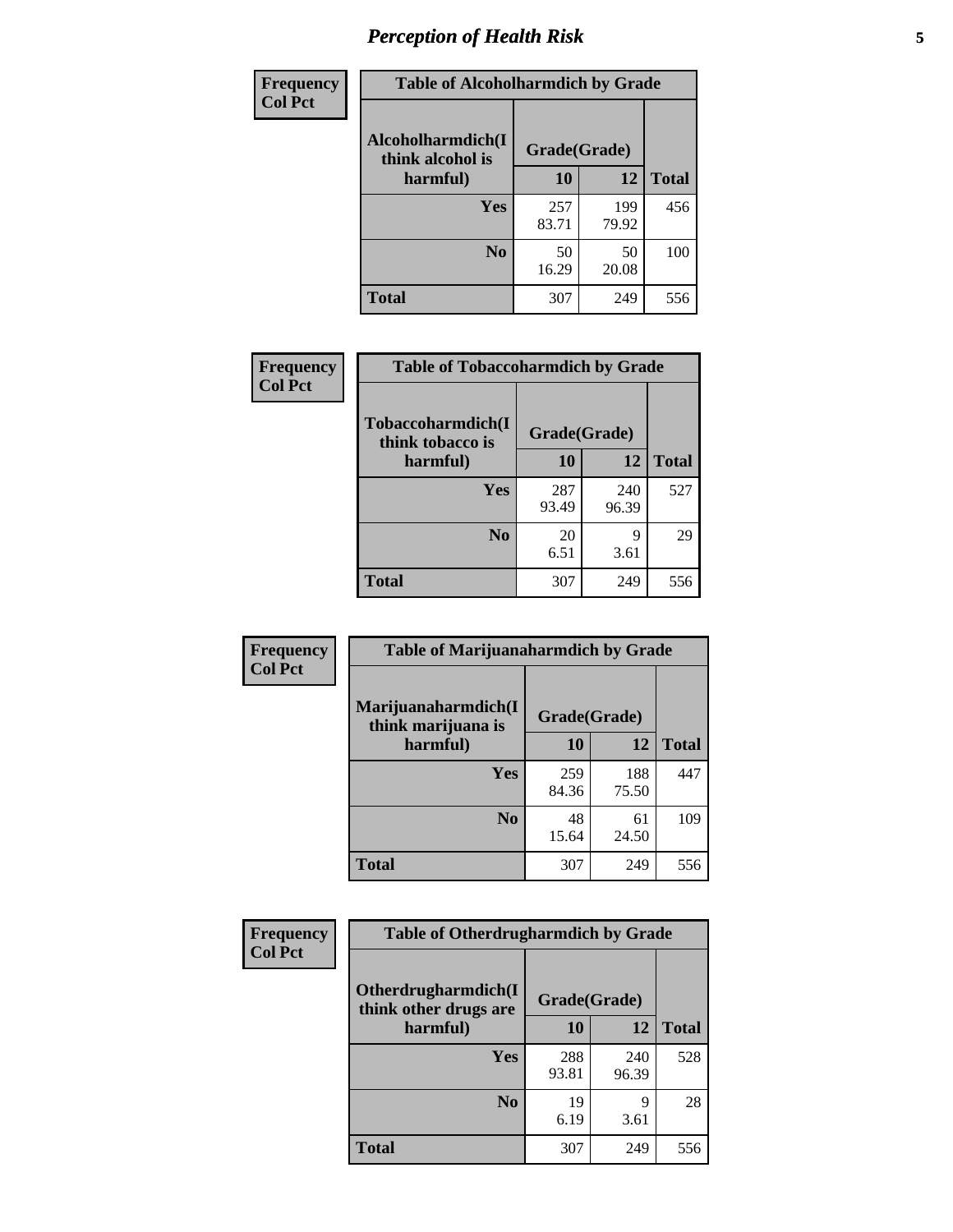# *Social Disapproval* **6**

| Frequency      | <b>Table of Alcoholpeerdich by Grade</b>                    |              |              |              |  |  |  |  |
|----------------|-------------------------------------------------------------|--------------|--------------|--------------|--|--|--|--|
| <b>Col Pct</b> | Alcoholpeerdich(My<br>friends would<br>disapprove if I used | Grade(Grade) |              |              |  |  |  |  |
|                | alcohol)                                                    | 10           | 12           | <b>Total</b> |  |  |  |  |
|                | <b>Yes</b>                                                  | 184<br>59.93 | 117<br>46.99 | 301          |  |  |  |  |
|                | N <sub>0</sub>                                              | 123<br>40.07 | 132<br>53.01 | 255          |  |  |  |  |
|                | <b>Total</b>                                                | 307          | 249          | 556          |  |  |  |  |

| <b>Frequency</b> |
|------------------|
| <b>Col Pct</b>   |

| <b>Table of Tobaccopeerdich by Grade</b>                    |              |              |              |  |  |  |  |
|-------------------------------------------------------------|--------------|--------------|--------------|--|--|--|--|
| Tobaccopeerdich(My<br>friends would<br>disapprove if I used | Grade(Grade) |              |              |  |  |  |  |
| tobacco)                                                    | 10           | 12           | <b>Total</b> |  |  |  |  |
| Yes                                                         | 205<br>66.78 | 154<br>61.85 | 359          |  |  |  |  |
| N <sub>0</sub>                                              | 102<br>33.22 | 95<br>38.15  | 197          |  |  |  |  |
| <b>Total</b>                                                | 307          | 249          | 556          |  |  |  |  |

| <b>Frequency</b> | <b>Table of Marijuanapeerdich by Grade</b>                    |              |              |              |  |  |  |  |
|------------------|---------------------------------------------------------------|--------------|--------------|--------------|--|--|--|--|
| <b>Col Pct</b>   | Marijuanapeerdich(My<br>friends would<br>disapprove if I used | Grade(Grade) |              |              |  |  |  |  |
|                  | marijuana)                                                    | 10           | 12           | <b>Total</b> |  |  |  |  |
|                  | <b>Yes</b>                                                    | 214<br>69.71 | 159<br>63.86 | 373          |  |  |  |  |
|                  | N <sub>0</sub>                                                | 93<br>30.29  | 90<br>36.14  | 183          |  |  |  |  |
|                  | <b>Total</b>                                                  | 307          | 249          | 556          |  |  |  |  |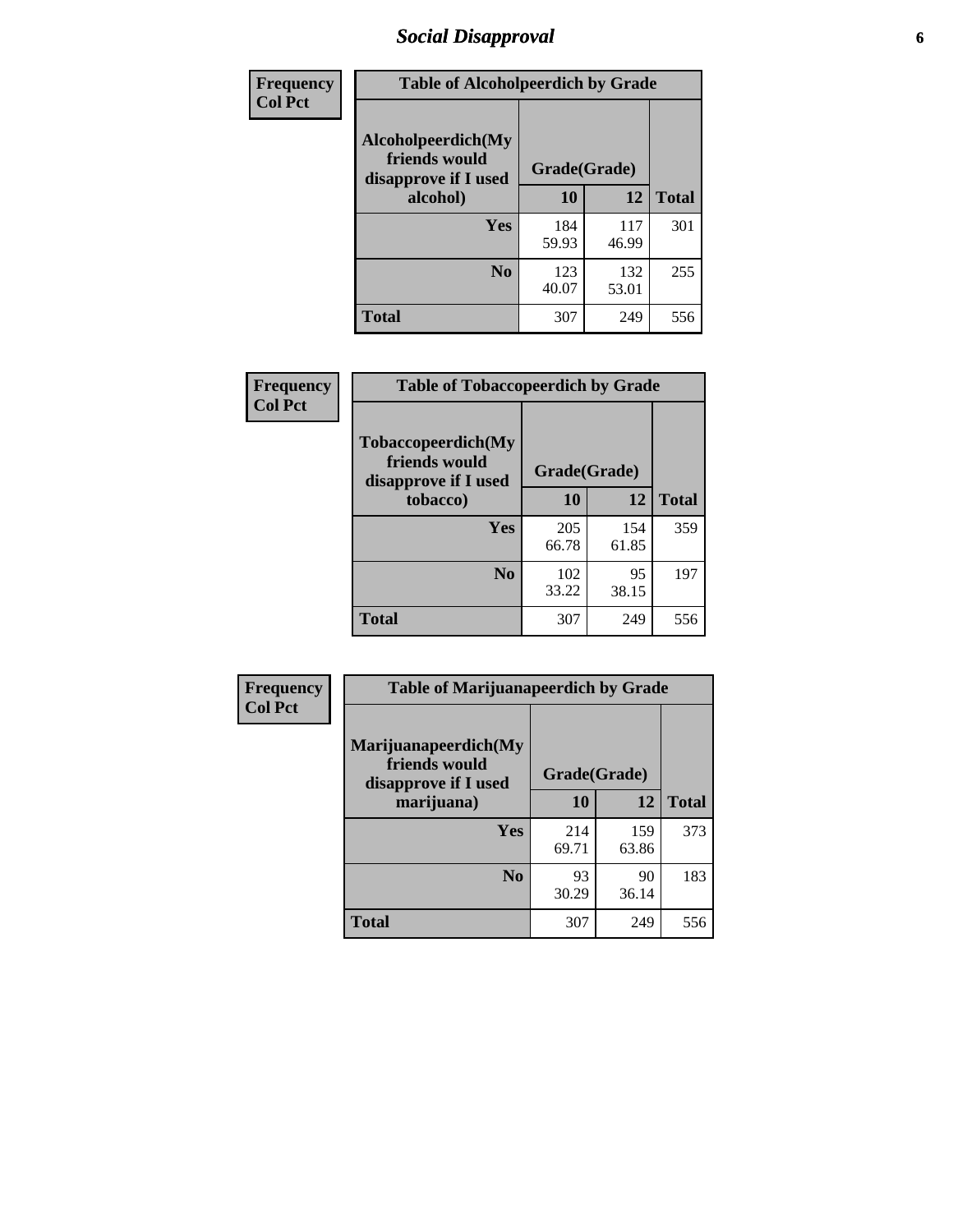# *Social Disapproval* **7**

| Frequency      | <b>Table of Otherdrugpeerdich by Grade</b>                    |              |              |              |  |  |  |  |
|----------------|---------------------------------------------------------------|--------------|--------------|--------------|--|--|--|--|
| <b>Col Pct</b> | Otherdrugpeerdich(My<br>friends would<br>disapprove if I used | Grade(Grade) |              |              |  |  |  |  |
|                | other drugs)                                                  | 10           | 12           | <b>Total</b> |  |  |  |  |
|                | Yes                                                           | 253<br>82.41 | 202<br>81.12 | 455          |  |  |  |  |
|                | N <sub>0</sub>                                                | 54<br>17.59  | 47<br>18.88  | 101          |  |  |  |  |
|                | <b>Total</b>                                                  | 307          | 249          | 556          |  |  |  |  |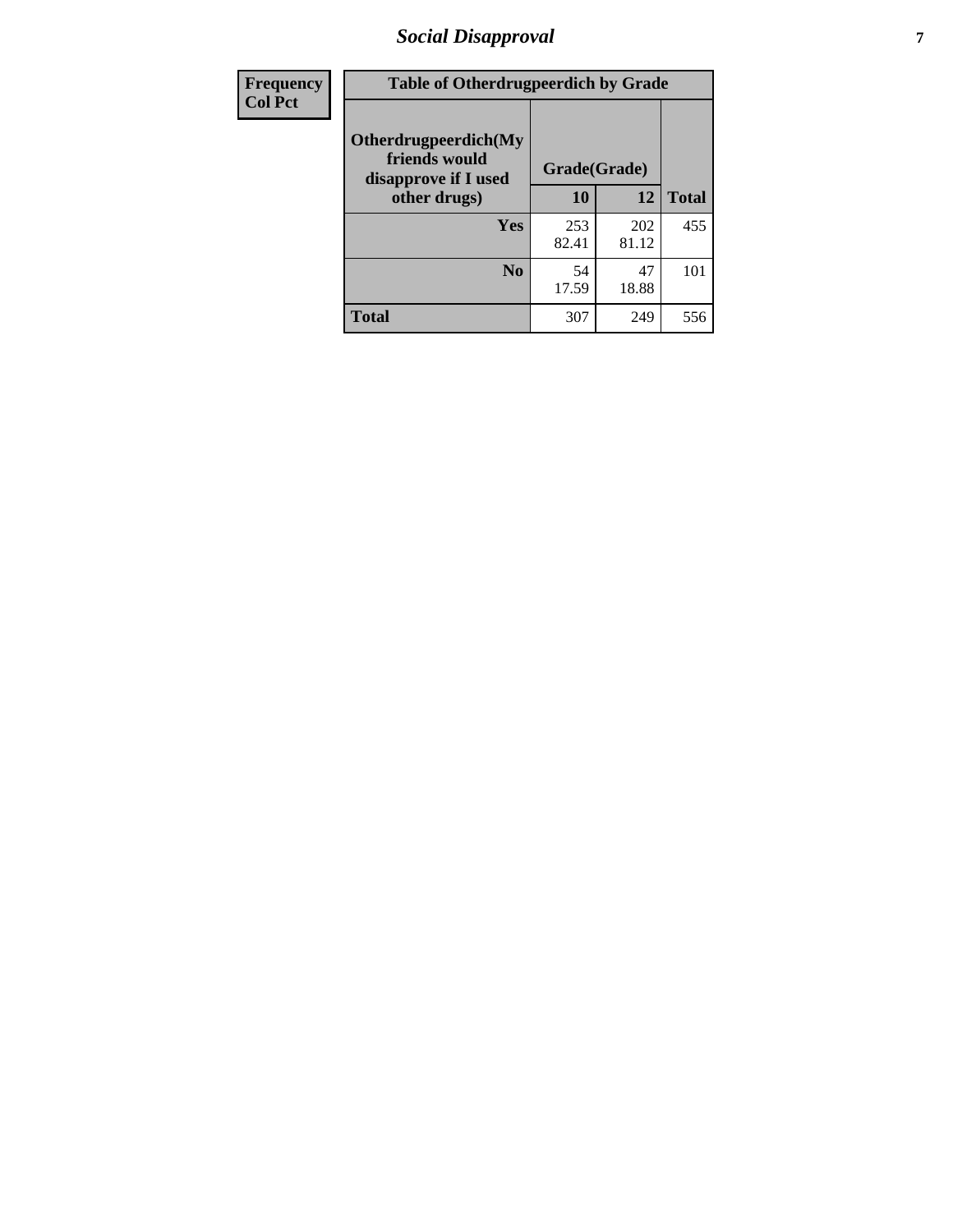### Title IV, Part A, Schedule A **8** *Goal 2: To help ensure that all schools are safe and disciplined Baseline Data: Year 2008-2009 Student Involvement in Gang Activity*

| Frequency      | <b>Table of Gangself by Grade</b>                                                                         |                    |              |              |
|----------------|-----------------------------------------------------------------------------------------------------------|--------------------|--------------|--------------|
| <b>Col Pct</b> | <b>Gangself</b> (I<br>have<br>participated<br>in illegal<br>gang<br>activities in<br>the past 30<br>days) | Grade(Grade)<br>10 | 12           | <b>Total</b> |
|                | Yes                                                                                                       | 10<br>3.26         | 7<br>2.81    | 17           |
|                | N <sub>0</sub>                                                                                            | 297<br>96.74       | 242<br>97.19 | 539          |
|                | <b>Total</b>                                                                                              | 307                | 249          | 556          |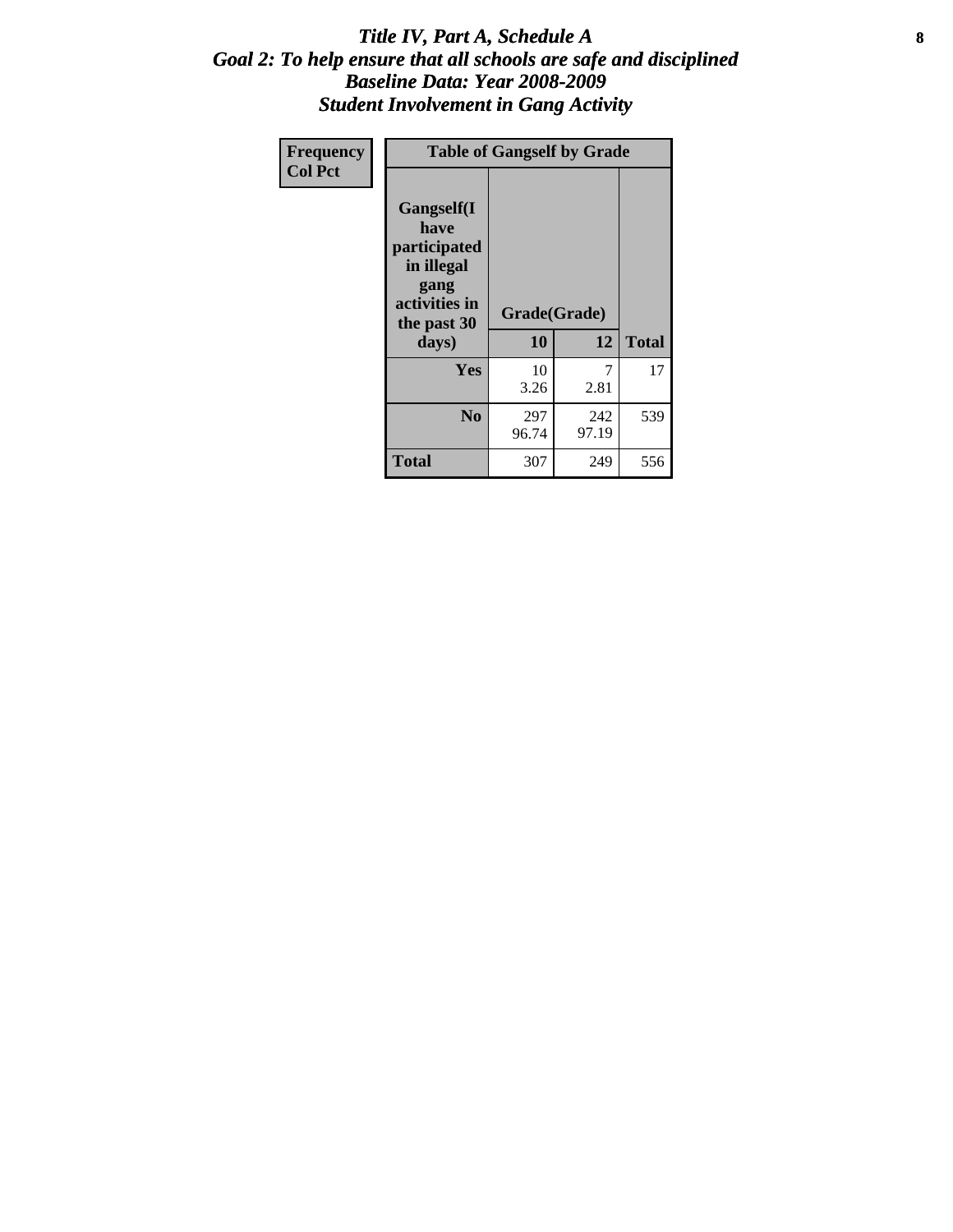# *Student Perception of School Safety* **9**

| <b>Frequency</b><br>Row Pct |
|-----------------------------|
|                             |

| <b>Table of Grade by Safeschool</b> |                                                                                                                                                  |                                                       |             |            |     |  |  |
|-------------------------------------|--------------------------------------------------------------------------------------------------------------------------------------------------|-------------------------------------------------------|-------------|------------|-----|--|--|
|                                     |                                                                                                                                                  | Safeschool(School is a place at which I feel<br>safe) |             |            |     |  |  |
| Grade(Grade)                        | <b>Somewhat</b><br><b>Somewhat</b><br><b>Strongly</b><br><b>Strongly</b><br><b>Disagree</b><br><b>Disagree</b><br><b>Total</b><br>Agree<br>Agree |                                                       |             |            |     |  |  |
| <b>10</b>                           | 91<br>29.64                                                                                                                                      | 166<br>54.07                                          | 36<br>11.73 | 14<br>4.56 | 307 |  |  |
| 12                                  | 102<br>40.96                                                                                                                                     | 115<br>46.18                                          | 18<br>7.23  | 14<br>5.62 | 249 |  |  |
| <b>Total</b>                        | 193                                                                                                                                              | 281                                                   | 54          | 28         | 556 |  |  |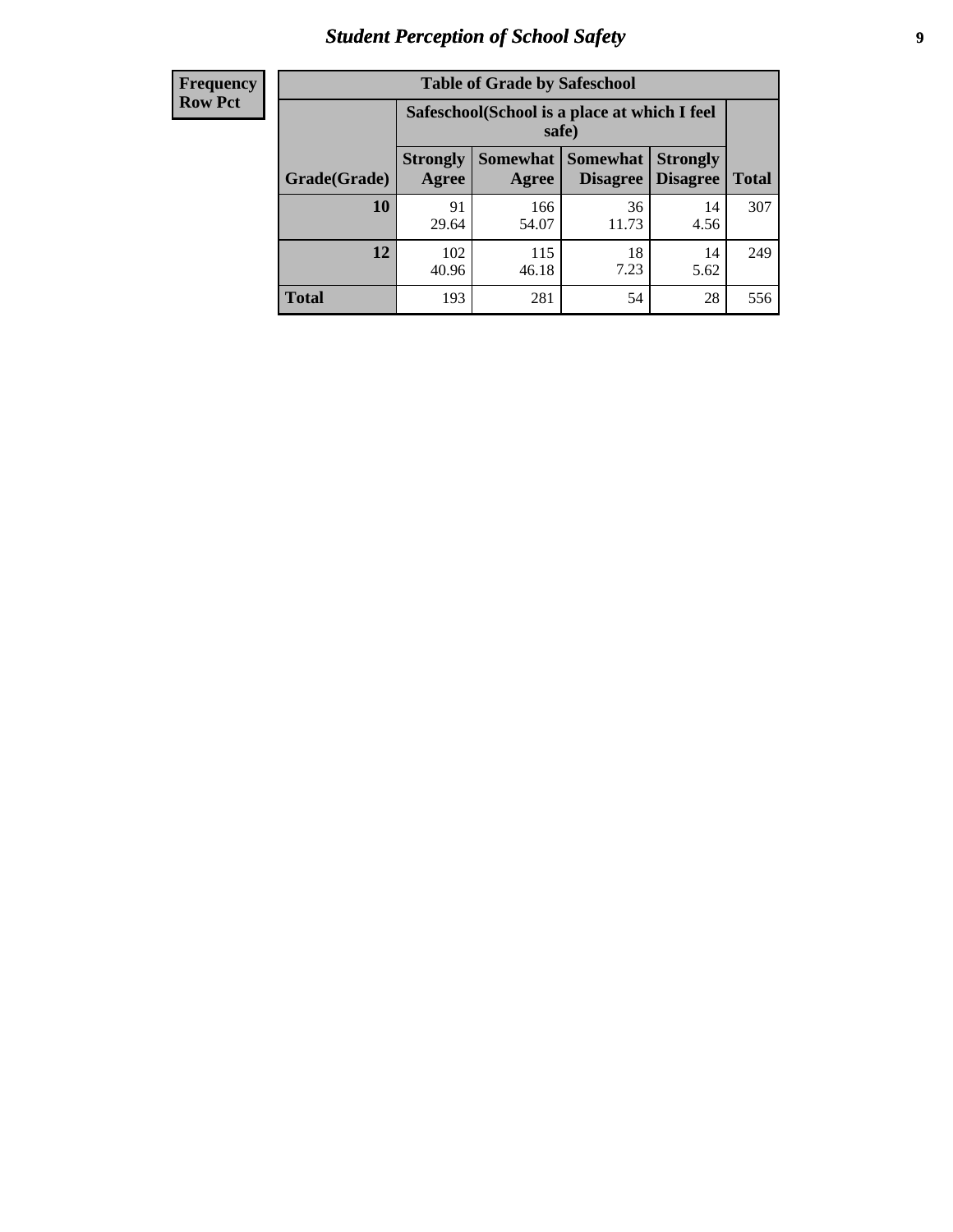### *Students Who Have Been Bullied* **10**

| <b>Frequency</b> |
|------------------|
| Row Pct          |

| <b>Table of Grade by Bullied</b> |                            |                                                                               |                   |                              |                               |                        |                   |              |
|----------------------------------|----------------------------|-------------------------------------------------------------------------------|-------------------|------------------------------|-------------------------------|------------------------|-------------------|--------------|
|                                  |                            | <b>Bullied</b> (I have been bullied by other<br>students in the past 30 days) |                   |                              |                               |                        |                   |              |
| Grade(Grade)                     | $\mathbf 0$<br><b>Days</b> | 1 or<br>2<br>days                                                             | 3 to<br>5<br>days | 6 <sub>to</sub><br>9<br>days | <b>10</b><br>to<br>19<br>days | 20<br>to<br>29<br>days | All<br>30<br>days | <b>Total</b> |
| 10                               | 283<br>92.18               | 10<br>3.26                                                                    | 5<br>1.63         | $\Omega$<br>0.00             | 2<br>0.65                     | 3<br>0.98              | 4<br>1.30         | 307          |
| 12                               | 236<br>94.78               | 4<br>1.61                                                                     | 3<br>1.20         | 2<br>0.80                    | $\Omega$<br>0.00              | 4<br>1.61              | 0<br>0.00         | 249          |
| <b>Total</b>                     | 519                        | 14                                                                            | 8                 | $\overline{2}$               | 2                             | 7                      | 4                 | 556          |

 $\blacksquare$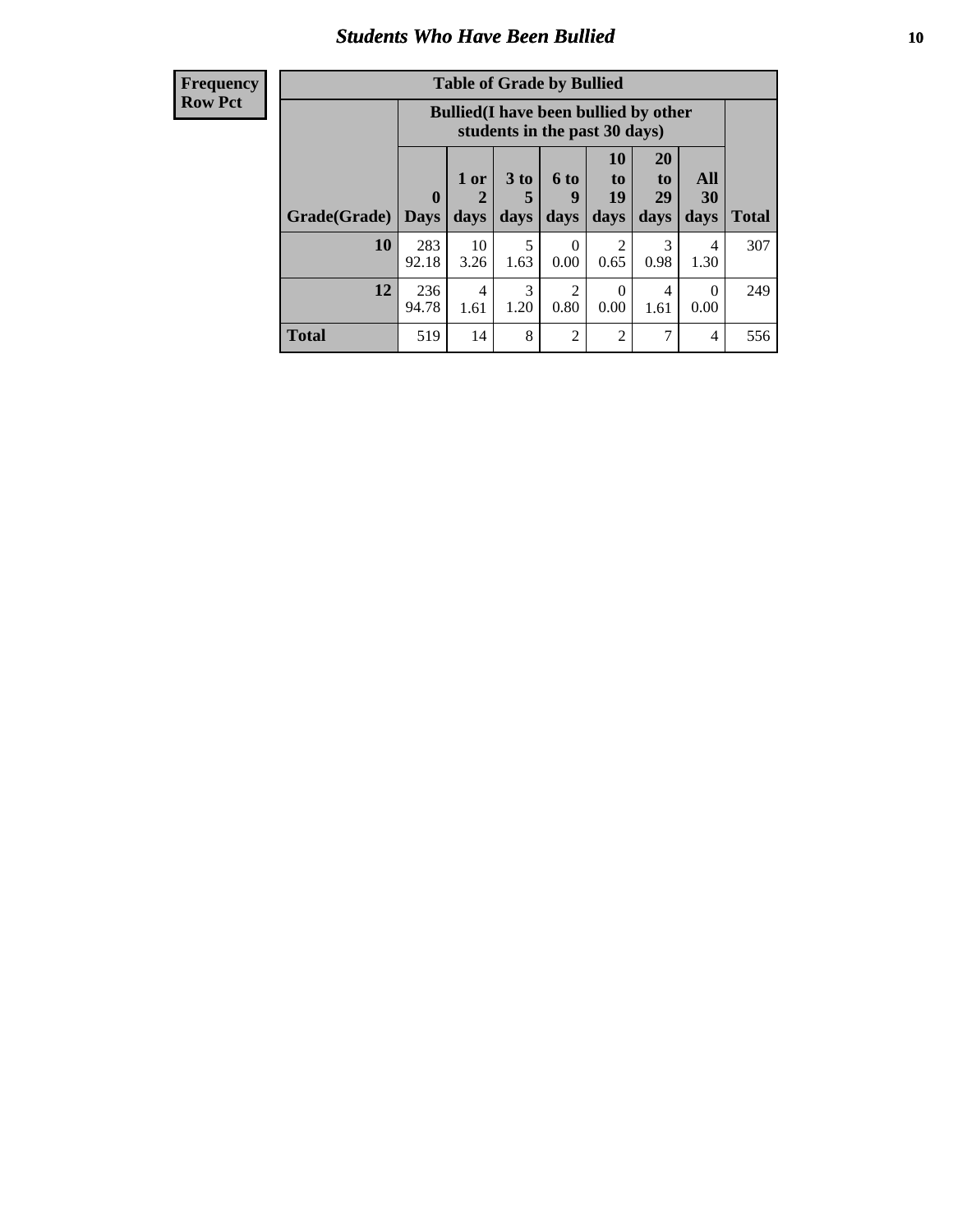### *School Climate* **11**

| Frequency      | <b>Table of SchoolClimate1 by Grade</b> |                    |              |              |  |  |  |
|----------------|-----------------------------------------|--------------------|--------------|--------------|--|--|--|
| <b>Col Pct</b> | SchoolClimate1(I<br>like school)        | Grade(Grade)<br>10 | 12           | <b>Total</b> |  |  |  |
|                | <b>Strongly Agree</b>                   | 54<br>17.59        | 59<br>23.69  | 113          |  |  |  |
|                | <b>Somewhat Agree</b>                   | 208<br>67.75       | 140<br>56.22 | 348          |  |  |  |
|                | <b>Somewhat Disagree</b>                | 29<br>9.45         | 26<br>10.44  | 55           |  |  |  |
|                | <b>Strongly Disagree</b>                | 16<br>5.21         | 24<br>9.64   | 40           |  |  |  |
|                | Total                                   | 307                | 249          | 556          |  |  |  |

| <b>Frequency</b> | <b>Table of SchoolClimate2 by Grade</b>           |                    |              |              |
|------------------|---------------------------------------------------|--------------------|--------------|--------------|
| <b>Col Pct</b>   | SchoolClimate2(I<br>feel successful at<br>school) | Grade(Grade)<br>10 | 12           | <b>Total</b> |
|                  | <b>Strongly Agree</b>                             | 120<br>39.09       | 92<br>36.95  | 212          |
|                  | <b>Somewhat Agree</b>                             | 166<br>54.07       | 140<br>56.22 | 306          |
|                  | <b>Somewhat Disagree</b>                          | 13<br>4.23         | 11<br>4.42   | 24           |
|                  | <b>Strongly Disagree</b>                          | 8<br>2.61          | 6<br>2.41    | 14           |
|                  | <b>Total</b>                                      | 307                | 249          | 556          |

| Frequency<br><b>Col Pct</b> | <b>Table of SchoolClimate3 by Grade</b>               |              |              |              |  |
|-----------------------------|-------------------------------------------------------|--------------|--------------|--------------|--|
|                             | SchoolClimate3(My<br>school has high<br>standards for | Grade(Grade) |              |              |  |
|                             | achievement)                                          | 10           | 12           | <b>Total</b> |  |
|                             | <b>Strongly Agree</b>                                 | 197<br>64.17 | 143<br>57.43 | 340          |  |
|                             | <b>Somewhat Agree</b>                                 | 92<br>29.97  | 84<br>33.73  | 176          |  |
|                             | <b>Somewhat Disagree</b>                              | 13<br>4.23   | 18<br>7.23   | 31           |  |
|                             | <b>Strongly Disagree</b>                              | 5<br>1.63    | 4<br>1.61    | 9            |  |
|                             | Total                                                 | 307          | 249          | 556          |  |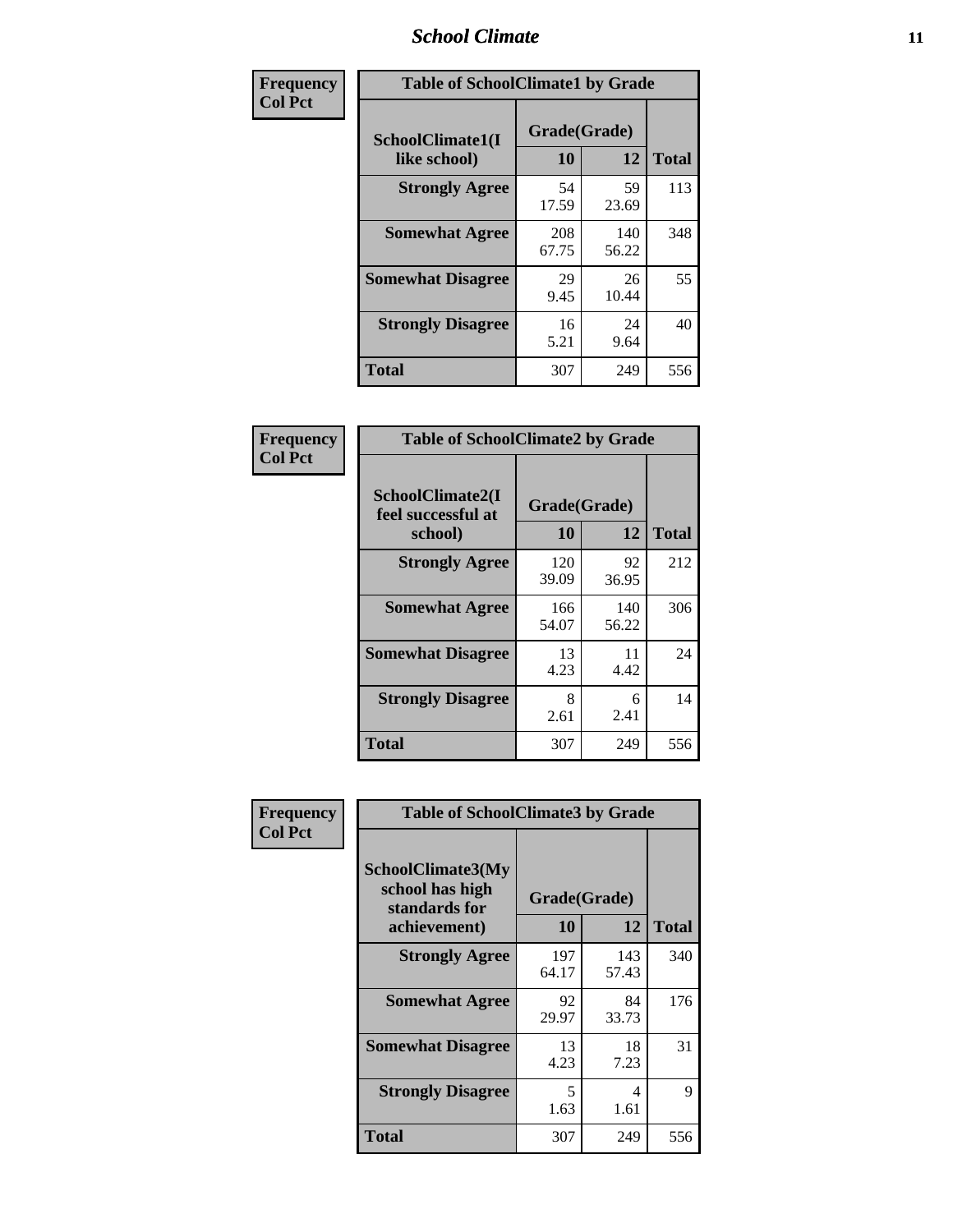### *School Climate* **12**

| Frequency      |                                                                      | <b>Table of SchoolClimate4 by Grade</b> |              |              |  |
|----------------|----------------------------------------------------------------------|-----------------------------------------|--------------|--------------|--|
| <b>Col Pct</b> | <b>SchoolClimate4(My</b><br>school sets clear<br>rules for behavior) | Grade(Grade)<br>10                      | 12           | <b>Total</b> |  |
|                | <b>Strongly Agree</b>                                                | 257<br>83.71                            | 196<br>78.71 | 453          |  |
|                | <b>Somewhat Agree</b>                                                | 40<br>13.03                             | 41<br>16.47  | 81           |  |
|                | <b>Somewhat Disagree</b>                                             | 5<br>1.63                               | 7<br>2.81    | 12           |  |
|                | <b>Strongly Disagree</b>                                             | 5<br>1.63                               | 5<br>2.01    | 10           |  |
|                | <b>Total</b>                                                         | 307                                     | 249          | 556          |  |

| <b>Table of SchoolClimate5 by Grade</b>                              |                    |              |              |  |
|----------------------------------------------------------------------|--------------------|--------------|--------------|--|
| SchoolClimate5(I<br>know what to do in<br>an emergency at<br>school) | Grade(Grade)<br>10 | 12           | <b>Total</b> |  |
| <b>Strongly Agree</b>                                                | 167                | 111          | 278          |  |
|                                                                      | 54.40              | 44.58        |              |  |
| <b>Somewhat Agree</b>                                                | 99<br>32.25        | 101<br>40.56 | 200          |  |
| <b>Somewhat Disagree</b>                                             | 30<br>9.77         | 22<br>8.84   | 52           |  |
| <b>Strongly Disagree</b>                                             | 11<br>3.58         | 15<br>6.02   | 26           |  |
| <b>Total</b>                                                         | 307                | 249          | 556          |  |

| Frequency      | <b>Table of SchoolClimate6 by Grade</b>                  |                    |              |              |
|----------------|----------------------------------------------------------|--------------------|--------------|--------------|
| <b>Col Pct</b> | <b>SchoolClimate6(Teachers</b><br>treat me with respect) | Grade(Grade)<br>10 | 12           | <b>Total</b> |
|                | <b>Strongly Agree</b>                                    | 108<br>35.18       | 89<br>35.74  | 197          |
|                | <b>Somewhat Agree</b>                                    | 142<br>46.25       | 116<br>46.59 | 258          |
|                | <b>Somewhat Disagree</b>                                 | 42<br>13.68        | 36<br>14.46  | 78           |
|                | <b>Strongly Disagree</b>                                 | 15<br>4.89         | 8<br>3.21    | 23           |
|                | <b>Total</b>                                             | 307                | 249          | 556          |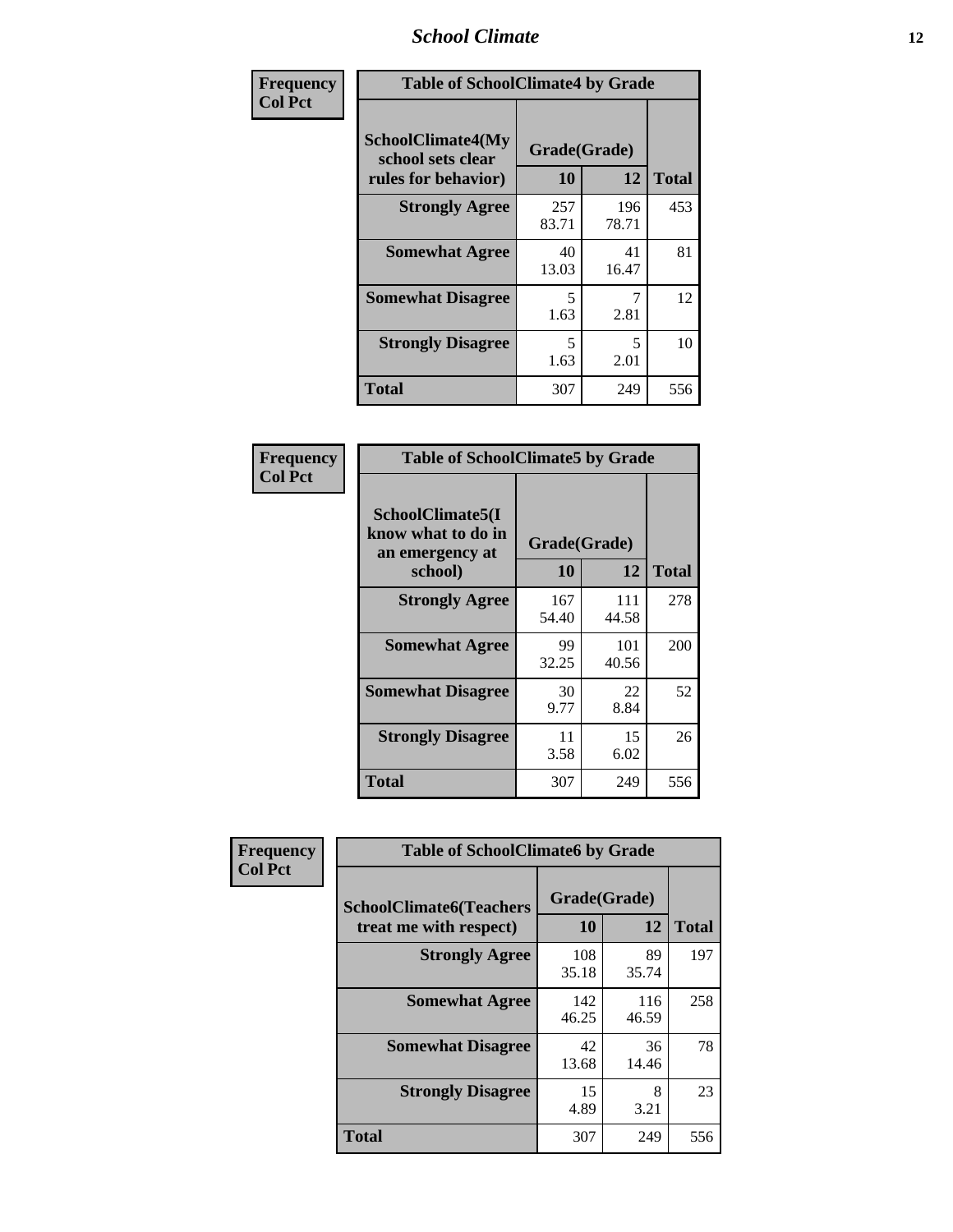### *School Climate* **13**

| Frequency      | <b>Table of SchoolClimate7 by Grade</b>                                       |                           |              |              |
|----------------|-------------------------------------------------------------------------------|---------------------------|--------------|--------------|
| <b>Col Pct</b> | <b>SchoolClimate7(Behaviors</b><br>in my class allow the<br>teacher to teach) | Grade(Grade)<br><b>10</b> | 12           | <b>Total</b> |
|                | <b>Strongly Agree</b>                                                         | 97<br>31.60               | 75<br>30.12  | 172          |
|                | <b>Somewhat Agree</b>                                                         | 161<br>52.44              | 138<br>55.42 | 299          |
|                | <b>Somewhat Disagree</b>                                                      | 36<br>11.73               | 25<br>10.04  | 61           |
|                | <b>Strongly Disagree</b>                                                      | 13<br>4.23                | 11<br>4.42   | 24           |
|                | <b>Total</b>                                                                  | 307                       | 249          | 556          |

| Frequency      | <b>Table of SchoolClimate8 by Grade</b>                                              |                    |              |              |
|----------------|--------------------------------------------------------------------------------------|--------------------|--------------|--------------|
| <b>Col Pct</b> | <b>SchoolClimate8(Students</b><br>are frequently<br>recognized for good<br>behavior) | Grade(Grade)<br>10 | 12           | <b>Total</b> |
|                | <b>Strongly Agree</b>                                                                | 41<br>13.36        | 36<br>14.46  | 77           |
|                | <b>Somewhat Agree</b>                                                                | 147<br>47.88       | 105<br>42.17 | 252          |
|                | <b>Somewhat Disagree</b>                                                             | 83<br>27.04        | 76<br>30.52  | 159          |
|                | <b>Strongly Disagree</b>                                                             | 36<br>11.73        | 32<br>12.85  | 68           |
|                | <b>Total</b>                                                                         | 307                | 249          | 556          |

| Frequency      | <b>Table of SchoolClimate9 by Grade</b>                            |              |              |              |
|----------------|--------------------------------------------------------------------|--------------|--------------|--------------|
| <b>Col Pct</b> | SchoolClimate9(School<br>counselor would be<br>helpful if I needed | Grade(Grade) |              |              |
|                | assistance)                                                        | 10           | 12           | <b>Total</b> |
|                | <b>Strongly Agree</b>                                              | 173<br>56.35 | 147<br>59.04 | 320          |
|                | <b>Somewhat Agree</b>                                              | 100<br>32.57 | 56<br>22.49  | 156          |
|                | <b>Somewhat Disagree</b>                                           | 21<br>6.84   | 23<br>9.24   | 44           |
|                | <b>Strongly Disagree</b>                                           | 13<br>4.23   | 23<br>9.24   | 36           |
|                | Total                                                              | 307          | 249          | 556          |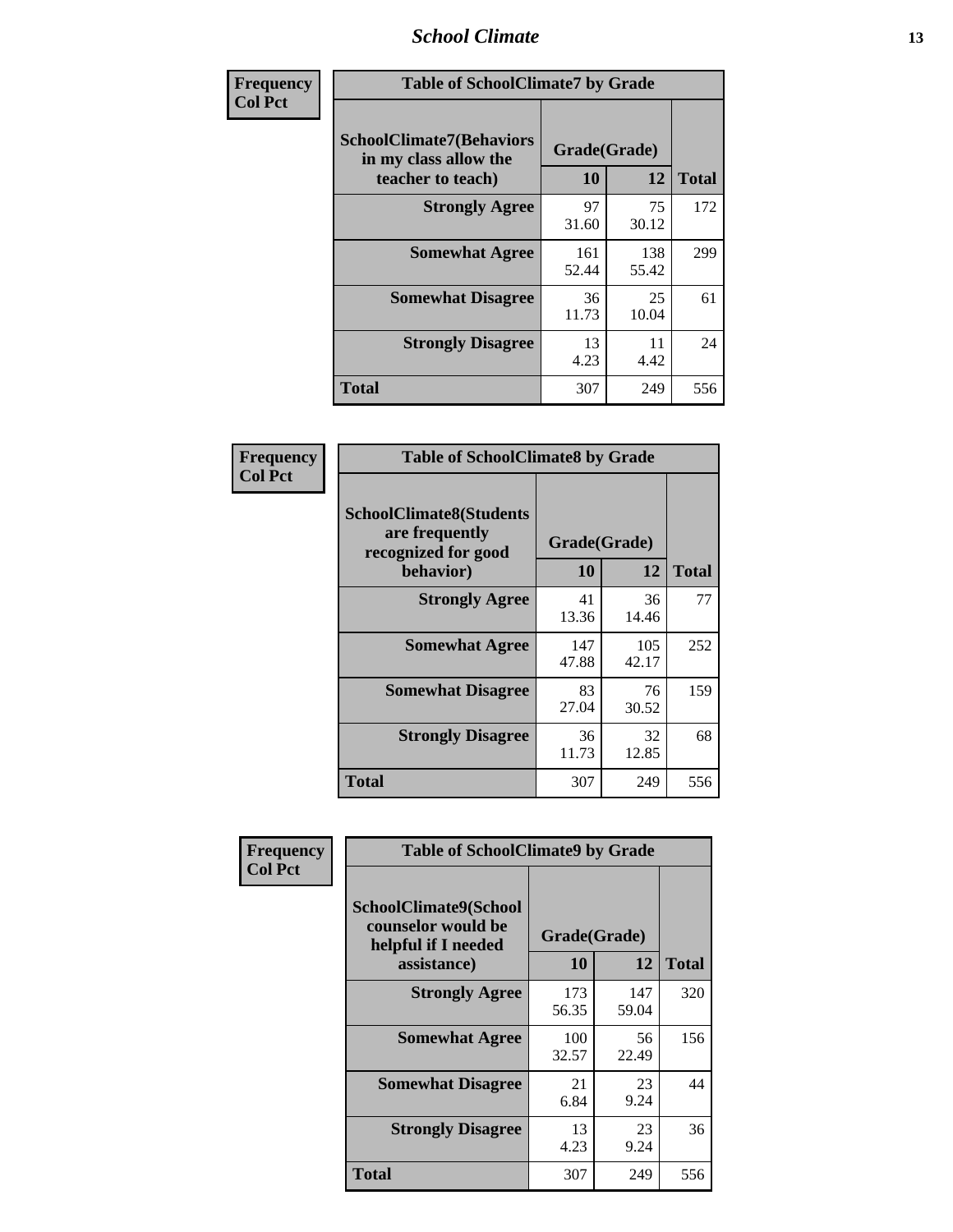### *Reasons for Dropping Out* **14**

| Frequency      | <b>Table of Dropoutreason by Grade</b>                                   |              |                    |              |
|----------------|--------------------------------------------------------------------------|--------------|--------------------|--------------|
| <b>Col Pct</b> | Dropoutreason(If<br>I dropped out the<br>reason would<br>most likely be) | 10           | Grade(Grade)<br>12 | <b>Total</b> |
|                | <b>Won't Drop out</b>                                                    | 211<br>68.73 | 162<br>65.06       | 373          |
|                | <b>Bored</b>                                                             | 34<br>11.07  | 34<br>13.65        | 68           |
|                | <b>Family Reasons</b>                                                    | 23<br>7.49   | 18<br>7.23         | 41           |
|                | <b>Being Bullied</b>                                                     | 4<br>1.30    | 0.40               | 5            |
|                | <b>Other</b>                                                             | 35<br>11.40  | 34<br>13.65        | 69           |
|                | <b>Total</b>                                                             | 307          | 249                | 556          |

| Frequency      | <b>Table of Dropout by Grade</b>                                       |                    |              |              |  |
|----------------|------------------------------------------------------------------------|--------------------|--------------|--------------|--|
| <b>Col Pct</b> | Dropout(I<br>have<br>thought<br>about<br>dropping<br>out of<br>school) | Grade(Grade)<br>10 | 12           | <b>Total</b> |  |
|                | Yes                                                                    | 59                 | 54           | 113          |  |
|                |                                                                        | 19.22              | 21.69        |              |  |
|                | N <sub>0</sub>                                                         | 248<br>80.78       | 195<br>78.31 | 443          |  |
|                | <b>Total</b>                                                           | 307                | 249          | 556          |  |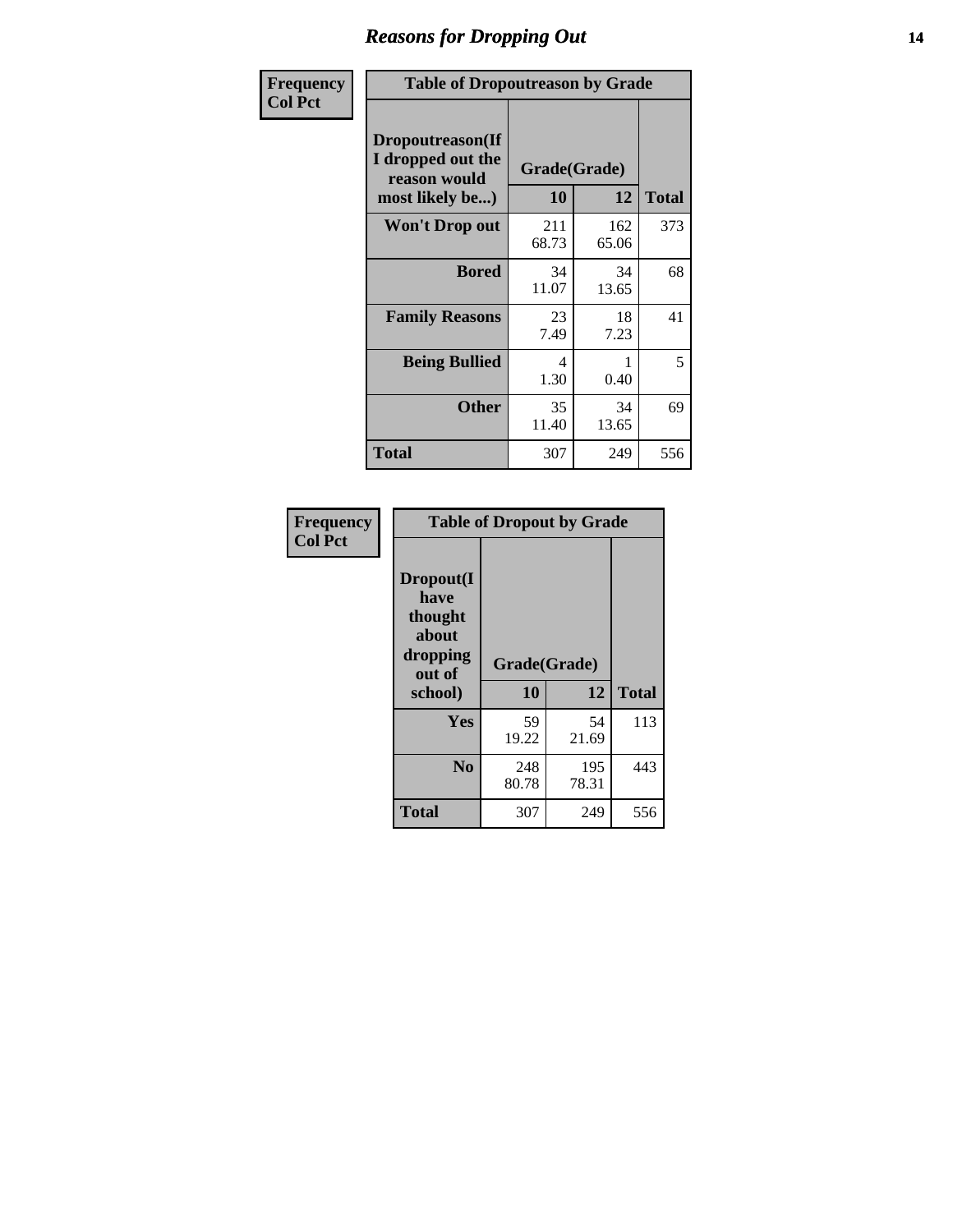*School Safety* **15**

| Frequency      |                                                                                                   | <b>Table of Gangself by Grade</b> |              |              |  |
|----------------|---------------------------------------------------------------------------------------------------|-----------------------------------|--------------|--------------|--|
| <b>Col Pct</b> | Gangself(I<br>have<br>participated<br>in illegal<br>gang<br>activities in<br>the past 30<br>days) | Grade(Grade)<br>10<br>12          |              | <b>Total</b> |  |
|                | Yes                                                                                               | 10<br>3.26                        | 7<br>2.81    | 17           |  |
|                | N <sub>0</sub>                                                                                    | 297<br>96.74                      | 242<br>97.19 | 539          |  |
|                | <b>Total</b>                                                                                      | 307                               | 249          | 556          |  |

| Frequency<br><b>Col Pct</b> | <b>Table of Gangpeers by Grade</b>                                                                                             |                    |              |              |
|-----------------------------|--------------------------------------------------------------------------------------------------------------------------------|--------------------|--------------|--------------|
|                             | <b>Gangpeers</b> (I<br>have friends<br>who have<br>participated<br>in illegal<br>gang<br>activities in<br>the past 30<br>days) | Grade(Grade)<br>10 | 12           | <b>Total</b> |
|                             | Yes                                                                                                                            | 51<br>16.61        | 29<br>11.65  | 80           |
|                             | N <sub>0</sub>                                                                                                                 | 256<br>83.39       | 220<br>88.35 | 476          |
|                             | <b>Total</b>                                                                                                                   | 307                | 249          | 556          |

| Frequency      | <b>Table of Pickedon by Grade</b>                                  |              |             |              |  |  |  |  |  |
|----------------|--------------------------------------------------------------------|--------------|-------------|--------------|--|--|--|--|--|
| <b>Col Pct</b> | <b>Pickedon(I have</b><br>been picked on or<br>teased at school in | Grade(Grade) |             |              |  |  |  |  |  |
|                | the past 30 days)                                                  | 10           | 12          | <b>Total</b> |  |  |  |  |  |
|                | <b>Strongly Agree</b>                                              | 21<br>6.84   | 18<br>7.23  | 39           |  |  |  |  |  |
|                | <b>Somewhat Agree</b>                                              | 53<br>17.26  | 33<br>13.25 | 86           |  |  |  |  |  |
|                | <b>Somewhat Disagree</b>                                           | 44<br>14.33  | 36<br>14.46 | 80           |  |  |  |  |  |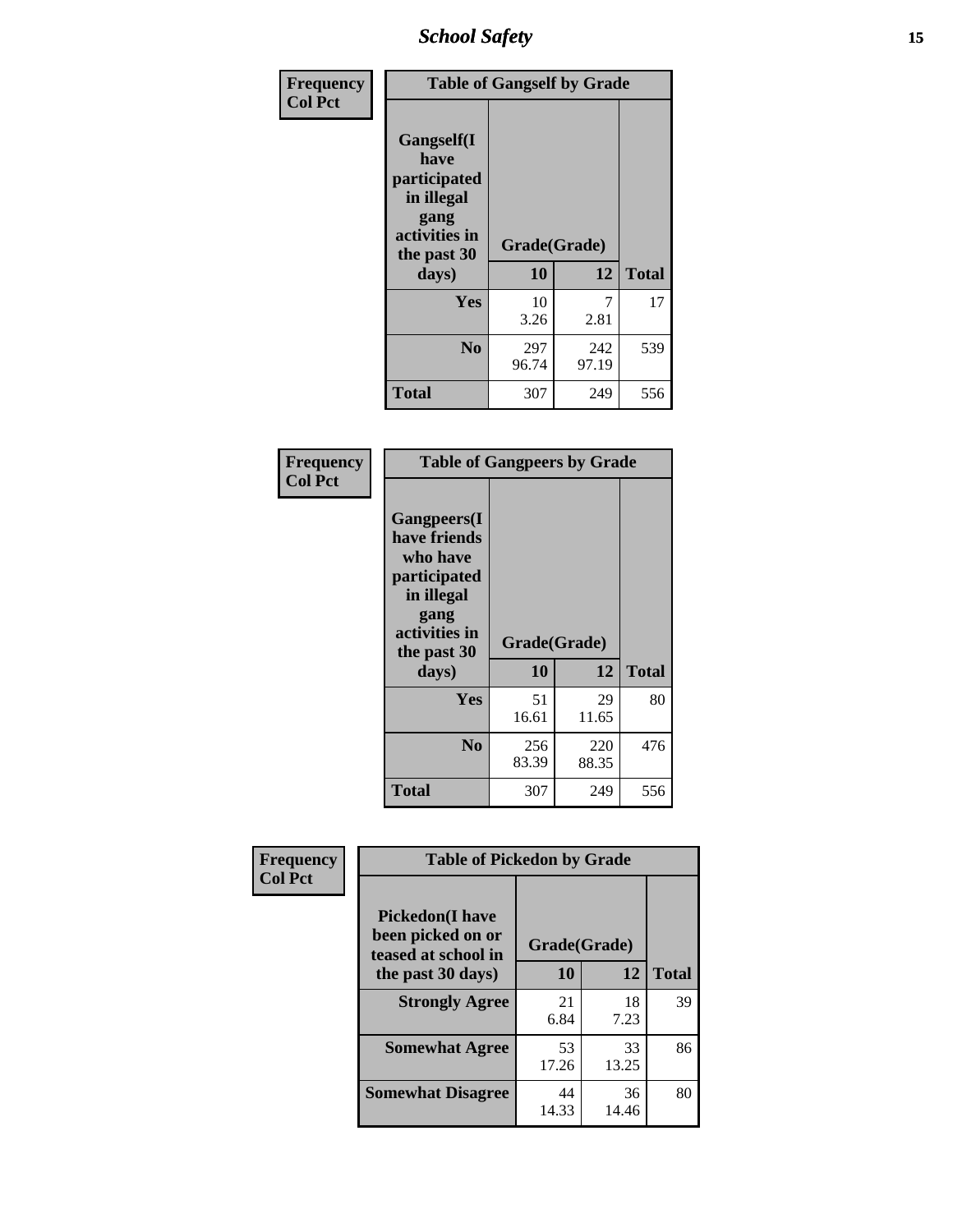# *School Safety* **16**

| Frequency      | <b>Table of Pickedon by Grade</b>                                                        |                    |              |              |
|----------------|------------------------------------------------------------------------------------------|--------------------|--------------|--------------|
| <b>Col Pct</b> | <b>Pickedon</b> (I have<br>been picked on or<br>teased at school in<br>the past 30 days) | Grade(Grade)<br>10 | 12           | <b>Total</b> |
|                | <b>Strongly Disagree</b>                                                                 | 189<br>61.56       | 162<br>65.06 | 351          |
|                | Total                                                                                    | 307                | 249          | 556          |

| <b>Frequency</b> | <b>Table of Safeschool by Grade</b>        |              |              |              |
|------------------|--------------------------------------------|--------------|--------------|--------------|
| <b>Col Pct</b>   | Safeschool(School<br>is a place at which I | Grade(Grade) |              |              |
|                  | feel safe)                                 | 10           | 12           | <b>Total</b> |
|                  | <b>Strongly Agree</b>                      | 91<br>29.64  | 102<br>40.96 | 193          |
|                  | <b>Somewhat Agree</b>                      | 166<br>54.07 | 115<br>46.18 | 281          |
|                  | <b>Somewhat Disagree</b>                   | 36<br>11.73  | 18<br>7.23   | 54           |
|                  | <b>Strongly Disagree</b>                   | 14<br>4.56   | 14<br>5.62   | 28           |
|                  | <b>Total</b>                               | 307          | 249          | 556          |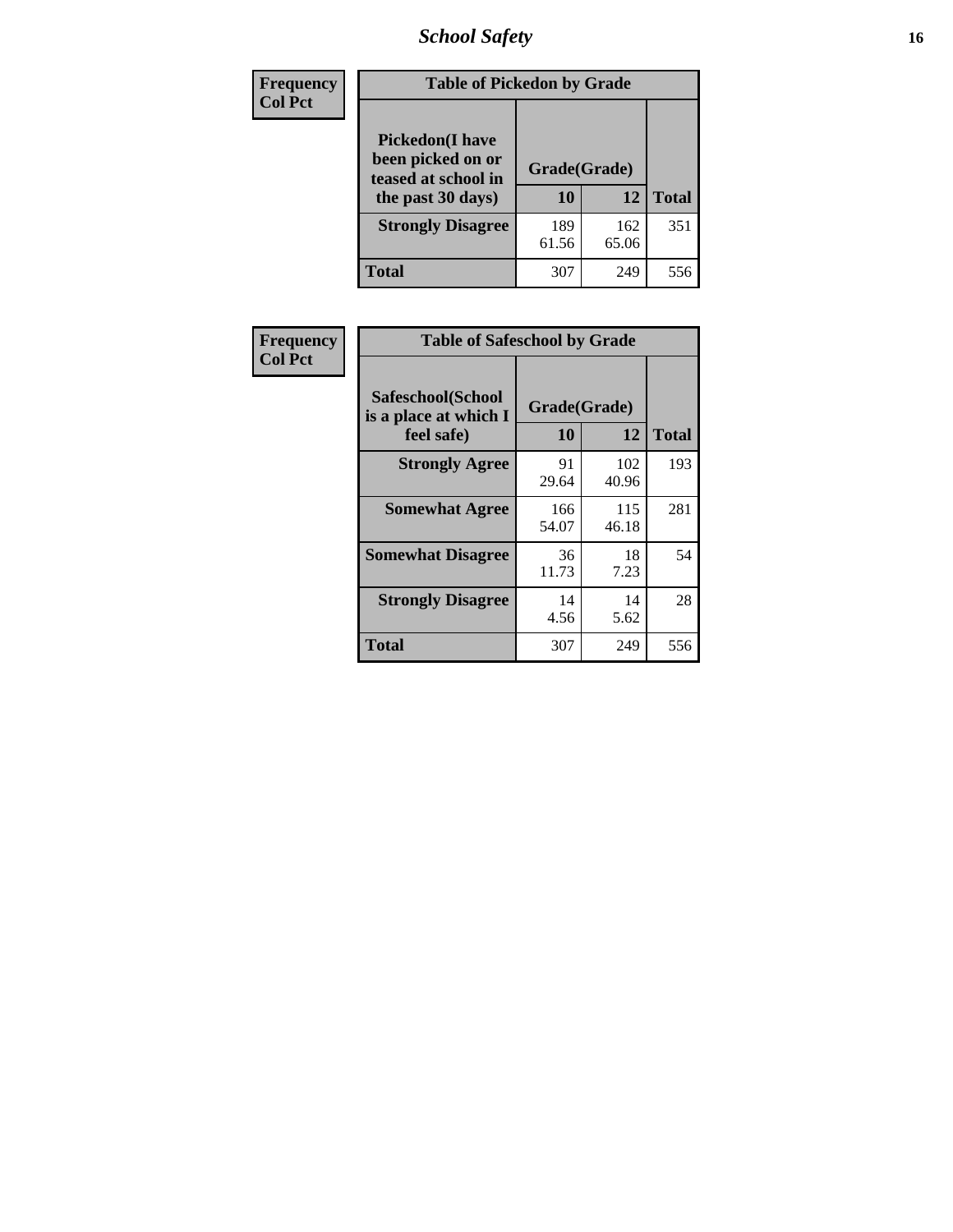*School Safety* **17**

| Frequency |  |
|-----------|--|
| Row Pct   |  |

| <b>Table of Grade by Bullied</b> |              |                                                                               |                      |                |                |                       |           |              |  |  |  |  |
|----------------------------------|--------------|-------------------------------------------------------------------------------|----------------------|----------------|----------------|-----------------------|-----------|--------------|--|--|--|--|
|                                  |              | <b>Bullied</b> (I have been bullied by other<br>students in the past 30 days) |                      |                |                |                       |           |              |  |  |  |  |
|                                  | $\mathbf{0}$ | $1$ or $ $                                                                    | 3 <sub>to</sub><br>5 | 6 to<br>9      | 10<br>to<br>19 | <b>20</b><br>to<br>29 | All<br>30 |              |  |  |  |  |
| Grade(Grade)                     | <b>Days</b>  | days                                                                          | days                 | days           | days           | days                  | days      | <b>Total</b> |  |  |  |  |
| 10                               | 283<br>92.18 | 10<br>3.26                                                                    | 5<br>1.63            | 0<br>0.00      | 0.65           | 3<br>0.98             | 4<br>1.30 | 307          |  |  |  |  |
| 12                               | 236<br>94.78 | 4<br>1.61                                                                     | 3<br>1.20            | 2<br>0.80      | 0<br>0.00      | 4<br>1.61             | 0<br>0.00 | 249          |  |  |  |  |
| <b>Total</b>                     | 519          | 14                                                                            | 8                    | $\overline{c}$ | 2              | 7                     | 4         | 556          |  |  |  |  |

| Frequency      |              |                                                                         | <b>Table of Grade by Bulliedothers</b> |                         |                   |                               |                               |                   |              |  |
|----------------|--------------|-------------------------------------------------------------------------|----------------------------------------|-------------------------|-------------------|-------------------------------|-------------------------------|-------------------|--------------|--|
| <b>Row Pct</b> |              | <b>Bulliedothers</b> (I bullied others in the past<br>$30 \text{ days}$ |                                        |                         |                   |                               |                               |                   |              |  |
|                | Grade(Grade) | $\mathbf{0}$<br><b>Days</b>                                             | 1 or<br>days                           | 3 <sub>to</sub><br>days | 6 to<br>9<br>days | <b>10</b><br>to<br>19<br>days | <b>20</b><br>to<br>29<br>days | All<br>30<br>days | <b>Total</b> |  |
|                | 10           | 293<br>95.44                                                            | 5<br>1.63                              | 2<br>0.65               | $\Omega$<br>0.00  | 4<br>1.30                     | 0.33                          | 2<br>0.65         | 307          |  |
|                | 12           | 242<br>97.19                                                            | 0.40                                   | 0.40                    | 0.40              | 0.40                          | 3<br>1.20                     | $\Omega$<br>0.00  | 249          |  |
|                | <b>Total</b> | 535                                                                     | 6                                      | 3                       | 1                 | 5                             | 4                             | $\overline{2}$    | 556          |  |

| <b>Frequency</b> | <b>Table of Grade by Weaponschool</b> |                             |                                                                   |                  |                   |                                           |                   |              |  |
|------------------|---------------------------------------|-----------------------------|-------------------------------------------------------------------|------------------|-------------------|-------------------------------------------|-------------------|--------------|--|
| <b>Row Pct</b>   |                                       |                             | Weaponschool(I brought a weapon<br>to school in the past 30 days) |                  |                   |                                           |                   |              |  |
|                  | Grade(Grade)                          | $\mathbf{0}$<br><b>Days</b> | 1 or<br>days                                                      | 3 to<br>days     | 6 to<br>9<br>days | <b>20</b><br>t <sub>0</sub><br>29<br>days | All<br>30<br>days | <b>Total</b> |  |
|                  | 10                                    | 301<br>98.05                | $\mathfrak{D}$<br>0.65                                            | 0.33             | 0<br>0.00         | 0.33                                      | 2<br>0.65         | 307          |  |
|                  | 12                                    | 246<br>98.80                | 0.40                                                              | $\Omega$<br>0.00 | 0.40              | 0.40                                      | $\Omega$<br>0.00  | 249          |  |
|                  | <b>Total</b>                          | 547                         | 3                                                                 |                  |                   | $\mathfrak{D}$                            | $\overline{2}$    | 556          |  |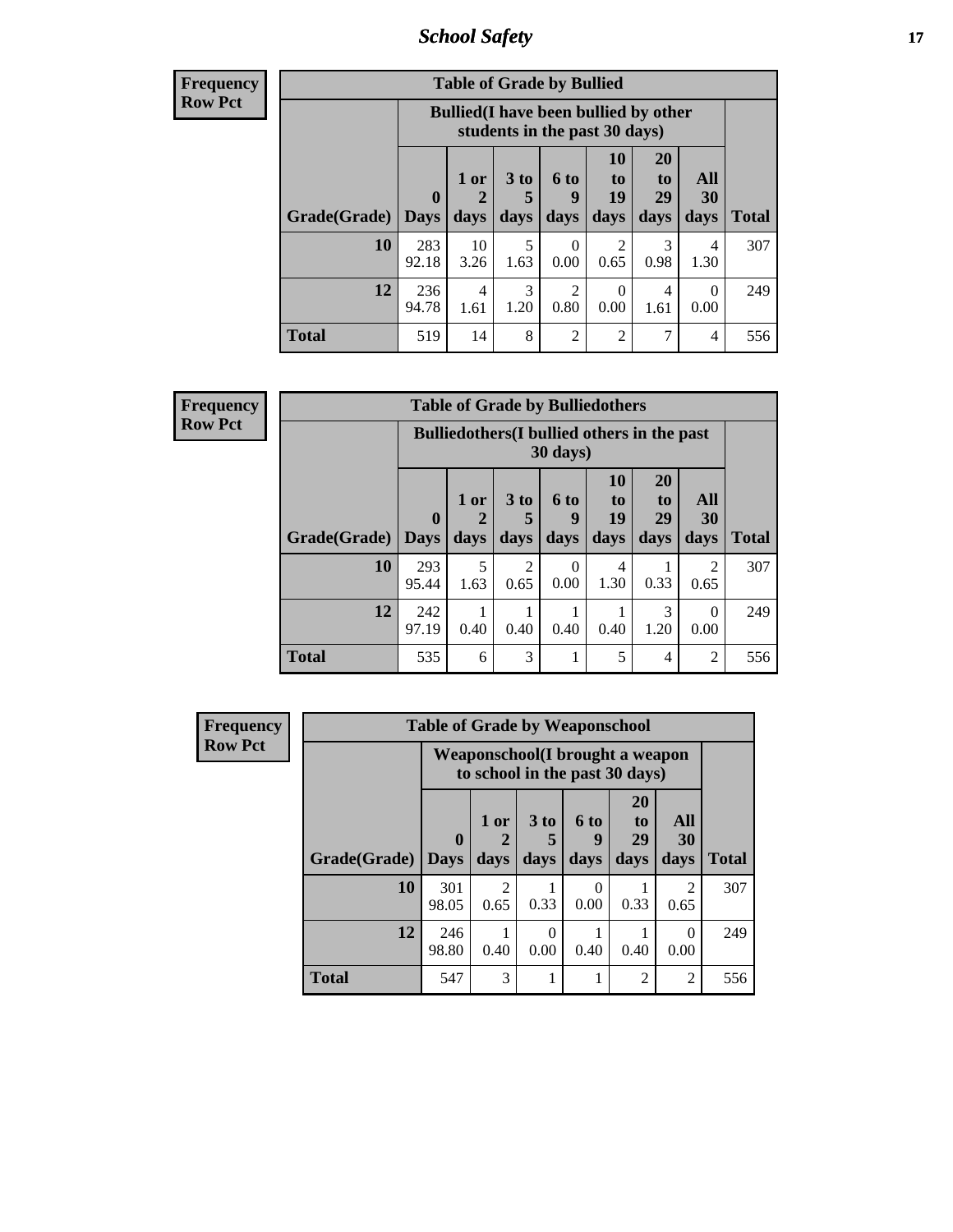*School Safety* **18**

| <b>Frequency</b> | <b>Table of Grade by Absentunsafe</b> |                                                                      |                   |              |                        |                   |              |  |  |  |  |  |
|------------------|---------------------------------------|----------------------------------------------------------------------|-------------------|--------------|------------------------|-------------------|--------------|--|--|--|--|--|
| <b>Row Pct</b>   |                                       | <b>Absentunsafe(I have missed</b><br>school because I felt unsafe in |                   |              |                        |                   |              |  |  |  |  |  |
|                  | Grade(Grade)                          | $\bf{0}$<br><b>Days</b>                                              | 1 or<br>2<br>days | 3 to<br>days | 20<br>to<br>29<br>days | All<br>30<br>days | <b>Total</b> |  |  |  |  |  |
|                  | 10                                    | 304<br>99.02                                                         | 0.33              | 0.33         | 0.00                   | 0.33              | 307          |  |  |  |  |  |
|                  | 12                                    | 246<br>98.80                                                         | 0.40              | 0.40         | 0.40                   | 0<br>0.00         | 249          |  |  |  |  |  |
|                  | <b>Total</b>                          | 550                                                                  | 2                 | 2            | 1                      |                   | 556          |  |  |  |  |  |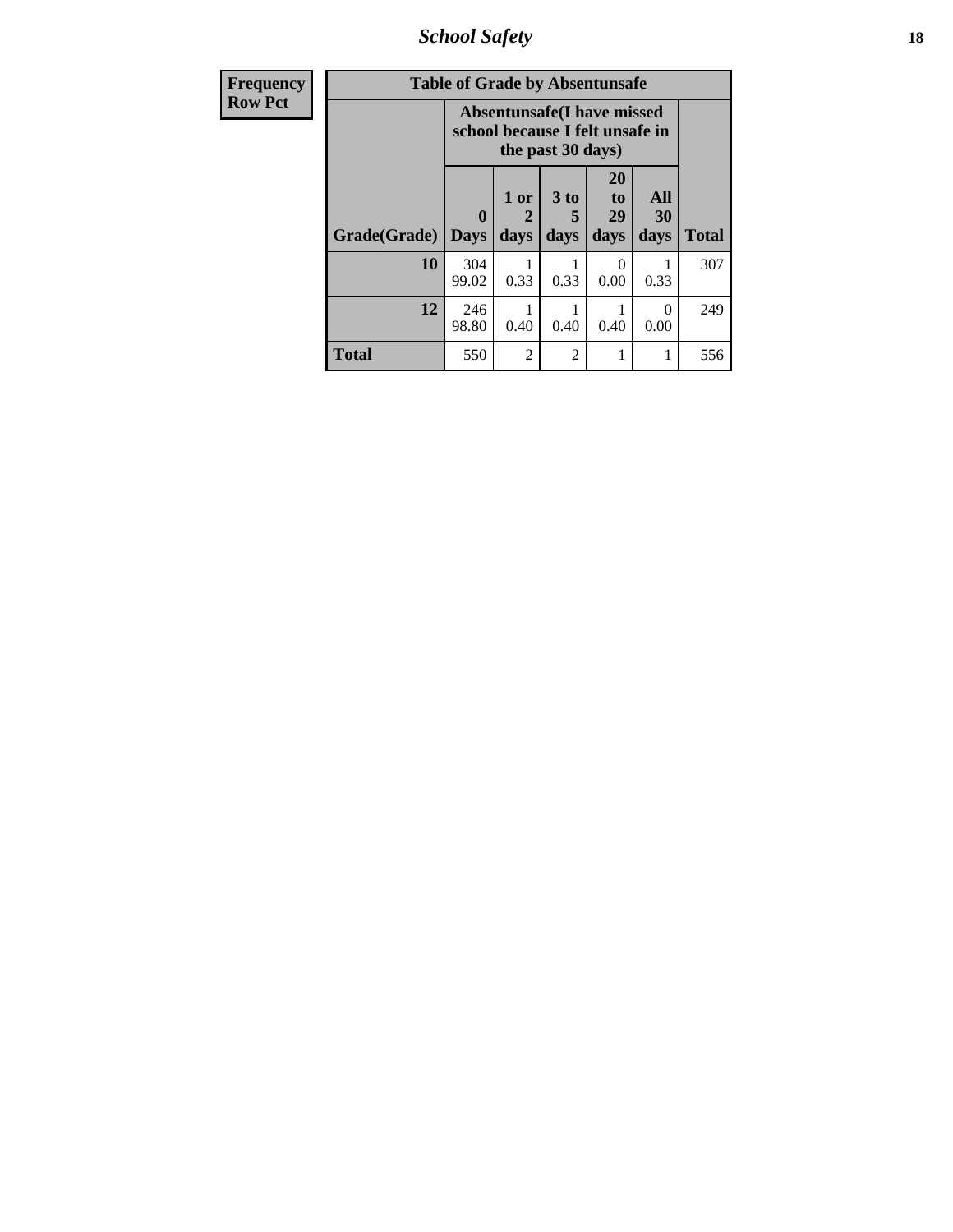# *Drug Use During Last 30 Days* **19**

#### **Frequency Row Pct**

| <b>Table of Grade by Alcohol</b> |                                 |                                    |                 |                 |                 |               |              |       |  |  |  |  |
|----------------------------------|---------------------------------|------------------------------------|-----------------|-----------------|-----------------|---------------|--------------|-------|--|--|--|--|
|                                  |                                 | Alcohol(Alcohol use, past 30 days) |                 |                 |                 |               |              |       |  |  |  |  |
| Grade(Grade)                     | <b>Did</b><br>not<br><b>use</b> | $1 - 2$<br>days                    | $3 - 5$<br>days | $6 - 9$<br>days | $10-19$<br>days | 20-29<br>days | Every<br>day | Total |  |  |  |  |
| 10                               | 261<br>85.02                    | 10<br>3.26                         | 4<br>1.30       | 11<br>3.58      | 7<br>2.28       | 2.28          | 7<br>2.28    | 307   |  |  |  |  |
| 12                               | 201<br>80.72                    | 19<br>7.63                         | 7<br>2.81       | 7<br>2.81       | 8<br>3.21       | 4<br>1.61     | 3<br>1.20    | 249   |  |  |  |  |
| <b>Total</b>                     | 462                             | 29                                 | 11              | 18              | 15              | 11            | 10           | 556   |  |  |  |  |

#### **Frequency Row Pct**

| <b>Table of Grade by Cigarettes</b> |                                 |                                                          |                 |               |                 |                        |                     |              |  |  |  |
|-------------------------------------|---------------------------------|----------------------------------------------------------|-----------------|---------------|-----------------|------------------------|---------------------|--------------|--|--|--|
|                                     |                                 | <b>Cigarettes</b> (Smoking tobacco use,<br>past 30 days) |                 |               |                 |                        |                     |              |  |  |  |
| Grade(Grade)                        | <b>Did</b><br>not<br><b>use</b> | $1 - 2$<br>days                                          | $3 - 5$<br>days | $6-9$<br>days | $10-19$<br>days | $20 - 29$<br>days      | <b>Every</b><br>day | <b>Total</b> |  |  |  |
| 10                                  | 273<br>88.93                    | 13<br>4.23                                               | 3<br>0.98       | 4<br>1.30     | 4<br>1.30       | 0<br>0.00              | 10<br>3.26          | 307          |  |  |  |
| 12                                  | 209<br>83.94                    | 17<br>6.83                                               | 6<br>2.41       | 0.40          | 7<br>2.81       | $\overline{2}$<br>0.80 | 7<br>2.81           | 249          |  |  |  |
| <b>Total</b>                        | 482                             | 30                                                       | 9               | 5             | 11              | $\overline{2}$         | 17                  | 556          |  |  |  |

**Frequency Row Pct**

| <b>Table of Grade by Smokeless</b> |                                 |                                                         |                  |                  |                        |                   |              |              |  |  |  |
|------------------------------------|---------------------------------|---------------------------------------------------------|------------------|------------------|------------------------|-------------------|--------------|--------------|--|--|--|
|                                    |                                 | <b>Smokeless</b> (Chewing tobacco use,<br>past 30 days) |                  |                  |                        |                   |              |              |  |  |  |
| Grade(Grade)                       | <b>Did</b><br>not<br><b>use</b> | $1 - 2$<br>days                                         | $3 - 5$<br>days  | $6 - 9$<br>days  | $10-19$<br>days        | $20 - 29$<br>days | Every<br>day | <b>Total</b> |  |  |  |
| 10                                 | 287<br>93.49                    | 5<br>1.63                                               | 6<br>1.95        | $\Omega$<br>0.00 | 5<br>1.63              | 0.33              | 3<br>0.98    | 307          |  |  |  |
| 12                                 | 232<br>93.17                    | 8<br>3.21                                               | $\Omega$<br>0.00 | 0.40             | $\overline{c}$<br>0.80 | 0.40              | 5<br>2.01    | 249          |  |  |  |
| <b>Total</b>                       | 519                             | 13                                                      | 6                | 1                | 7                      | 2                 | 8            | 556          |  |  |  |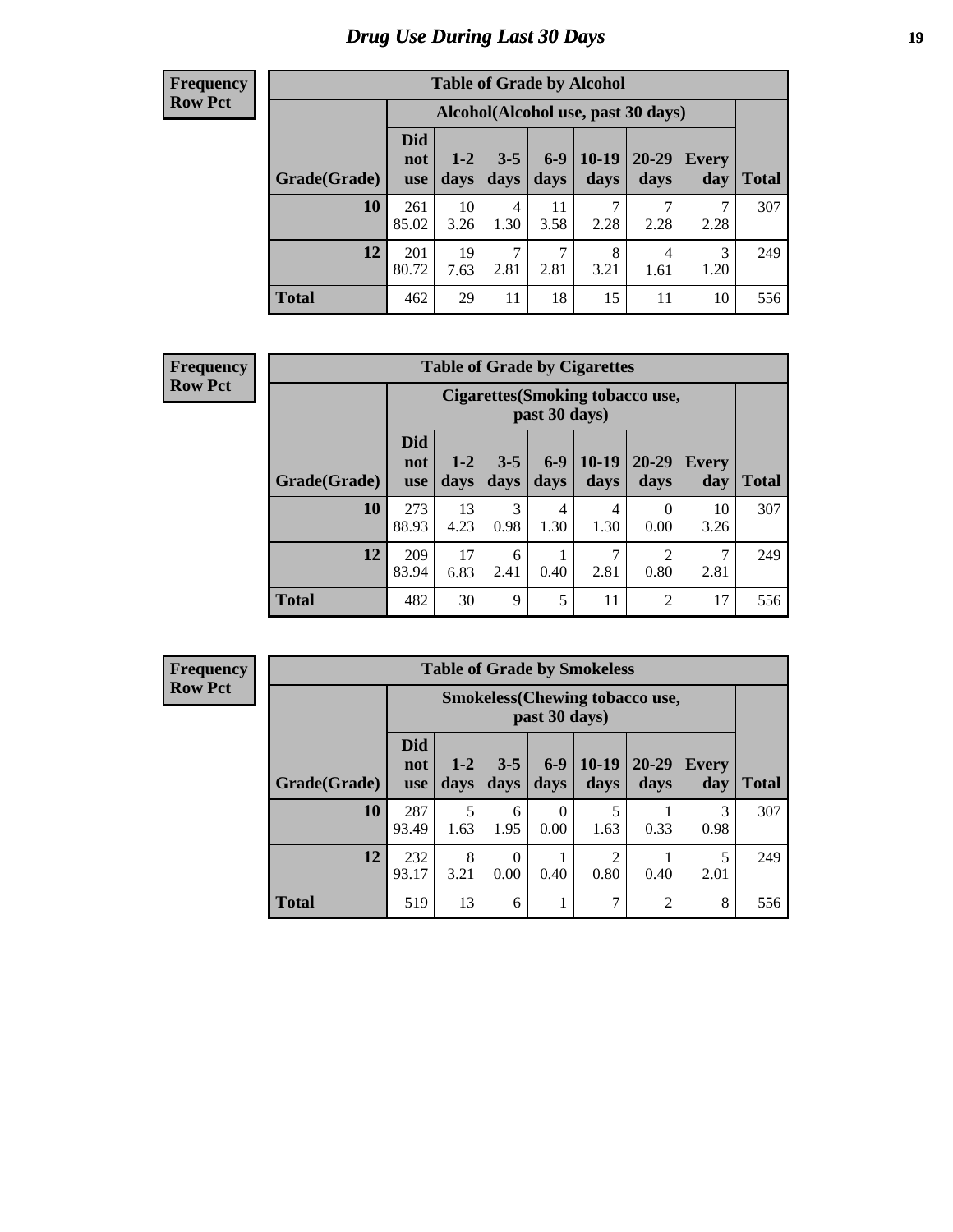#### **Frequency Row Pct**

| <b>Table of Grade by Marijuana</b> |                          |                                            |                 |                 |                        |              |              |  |  |  |  |  |
|------------------------------------|--------------------------|--------------------------------------------|-----------------|-----------------|------------------------|--------------|--------------|--|--|--|--|--|
|                                    |                          | Marijuana (Marijuana use,<br>past 30 days) |                 |                 |                        |              |              |  |  |  |  |  |
| Grade(Grade)                       | <b>Did</b><br>not<br>use | $1 - 2$<br>days                            | $3 - 5$<br>days | $6 - 9$<br>days | 10-19<br>days          | Every<br>day | <b>Total</b> |  |  |  |  |  |
| 10                                 | 282<br>91.86             | 10<br>3.26                                 | 0.33            | 4<br>1.30       | $\mathfrak{D}$<br>0.65 | 8<br>2.61    | 307          |  |  |  |  |  |
| 12                                 | 226<br>90.76             | 10<br>4.02                                 | 3<br>1.20       | 0.40            | 5<br>2.01              | 4<br>1.61    | 249          |  |  |  |  |  |
| <b>Total</b>                       | 508                      | 20                                         | 4               | 5               | 7                      | 12           | 556          |  |  |  |  |  |

| <b>Frequency</b> |  |
|------------------|--|
| <b>Row Pct</b>   |  |

| <b>Table of Grade by Cocaine</b> |                          |                                     |                 |                 |                        |                     |              |  |  |  |  |
|----------------------------------|--------------------------|-------------------------------------|-----------------|-----------------|------------------------|---------------------|--------------|--|--|--|--|
|                                  |                          | Cocaine (Cocaine use, past 30 days) |                 |                 |                        |                     |              |  |  |  |  |
| Grade(Grade)                     | Did<br>not<br><b>use</b> | $1 - 2$<br>days                     | $6 - 9$<br>days | $10-19$<br>days | $20 - 29$<br>days      | <b>Every</b><br>day | <b>Total</b> |  |  |  |  |
| 10                               | 300<br>97.72             | 0.00                                | 0.00            | 0.00            | $\overline{c}$<br>0.65 | 5<br>1.63           | 307          |  |  |  |  |
| 12                               | 246<br>98.80             | 0.40                                | 0.40            | 0.40            | 0.00                   | 0<br>0.00           | 249          |  |  |  |  |
| <b>Total</b>                     | 546                      |                                     |                 |                 | $\overline{2}$         | 5                   | 556          |  |  |  |  |

**Frequency Row Pct**

| <b>Table of Grade by Inhalants</b>     |                          |                 |                  |                |                        |               |                     |       |  |  |
|----------------------------------------|--------------------------|-----------------|------------------|----------------|------------------------|---------------|---------------------|-------|--|--|
| Inhalants (Inhalant use, past 30 days) |                          |                 |                  |                |                        |               |                     |       |  |  |
| Grade(Grade)                           | Did<br>not<br><b>use</b> | $1 - 2$<br>days | $3 - 5$<br>days  | $6-9$<br>days  | $10-19$<br>days        | 20-29<br>days | <b>Every</b><br>day | Total |  |  |
| <b>10</b>                              | 298<br>97.07             | 0.33            | 0.33             | 0.33           | $\overline{2}$<br>0.65 | 0.33          | 3<br>0.98           | 307   |  |  |
| 12                                     | 244<br>97.99             | 3<br>1.20       | $\theta$<br>0.00 | 0.40           | 0.40                   | 0<br>0.00     | 0<br>0.00           | 249   |  |  |
| <b>Total</b>                           | 542                      | 4               |                  | $\overline{c}$ | 3                      |               | 3                   | 556   |  |  |

| <b>Frequency</b> |
|------------------|
| <b>Row Pct</b>   |

| <b>Table of Grade by Steroids</b> |                          |                                      |                 |                 |                   |                     |              |  |  |  |  |
|-----------------------------------|--------------------------|--------------------------------------|-----------------|-----------------|-------------------|---------------------|--------------|--|--|--|--|
|                                   |                          | Steroids (Steroid use, past 30 days) |                 |                 |                   |                     |              |  |  |  |  |
| Grade(Grade)                      | <b>Did</b><br>not<br>use | $1-2$<br>days                        | $3 - 5$<br>days | $10-19$<br>days | $20 - 29$<br>days | <b>Every</b><br>day | <b>Total</b> |  |  |  |  |
| 10                                | 302<br>98.37             | 0.33                                 | 0.00            | 0.33            | 0.00              | 3<br>0.98           | 307          |  |  |  |  |
| 12                                | 245<br>98.39             | 0.40                                 | 0.40            | 0.40            | 0.40              | 0<br>0.00           | 249          |  |  |  |  |
| <b>Total</b>                      | 547                      | $\overline{2}$                       |                 | $\overline{2}$  |                   | 3                   | 556          |  |  |  |  |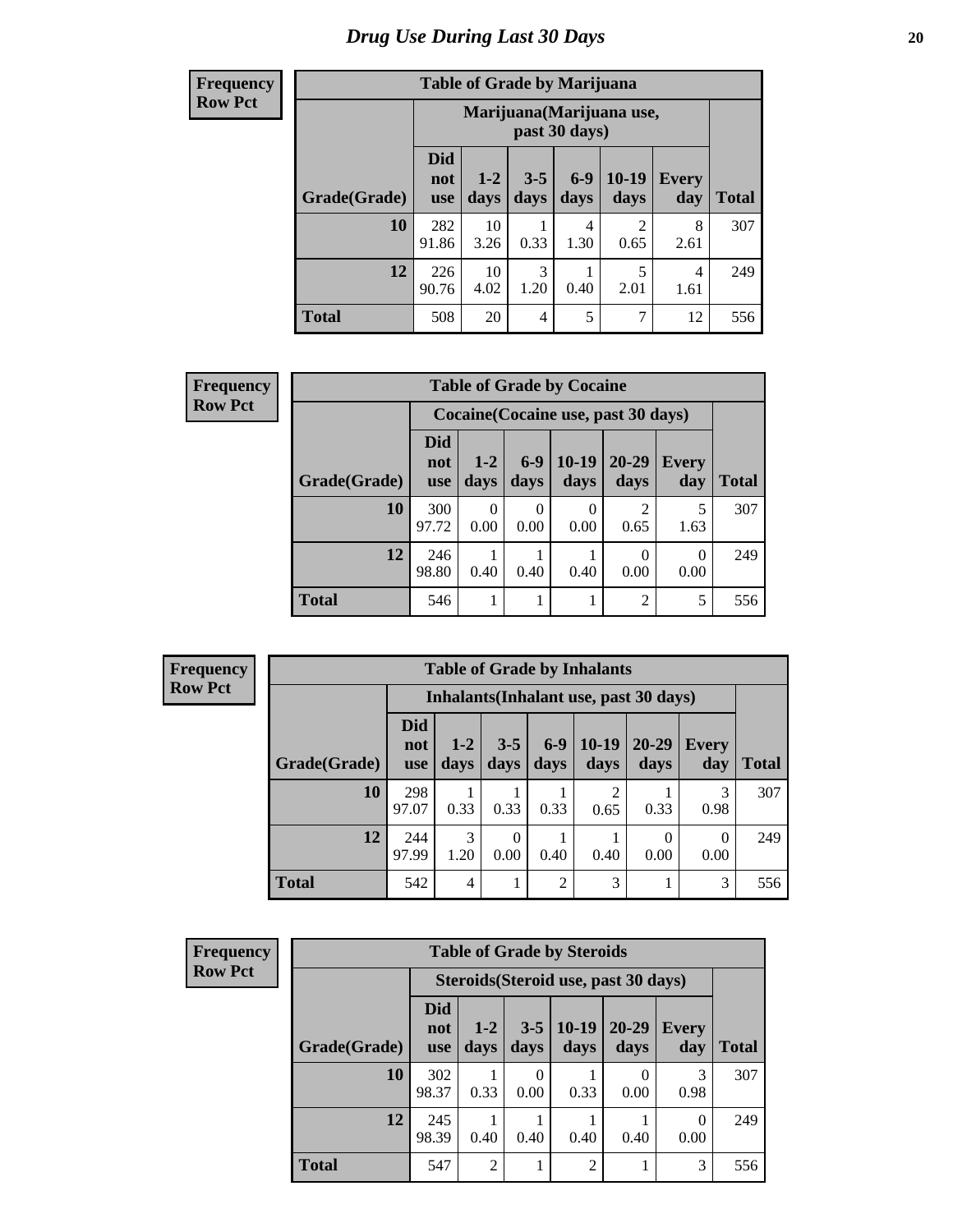**Frequency Row Pct**

| <b>Table of Grade by Ecstasy</b> |                                 |                                     |                |                 |                |                     |              |  |  |  |  |
|----------------------------------|---------------------------------|-------------------------------------|----------------|-----------------|----------------|---------------------|--------------|--|--|--|--|
|                                  |                                 | Ecstasy (Ecstasy use, past 30 days) |                |                 |                |                     |              |  |  |  |  |
| Grade(Grade)                     | <b>Did</b><br>not<br><b>use</b> | $1 - 2$<br>days                     | $6-9$<br>days  | $10-19$<br>days | 20-29<br>days  | <b>Every</b><br>day | <b>Total</b> |  |  |  |  |
| 10                               | 302<br>98.37                    | 0<br>0.00                           | 0.33           | 0.33            | 0.00           | 3<br>0.98           | 307          |  |  |  |  |
| 12                               | 244<br>97.99                    | 0.40                                | 0.40           | 0.40            | 2<br>0.80      | $\Omega$<br>0.00    | 249          |  |  |  |  |
| <b>Total</b>                     | 546                             | 1                                   | $\overline{2}$ | $\overline{c}$  | $\overline{2}$ | 3                   | 556          |  |  |  |  |

| <b>Frequency</b> | <b>Table of Grade by Meth</b> |                                             |                 |                  |                 |                       |       |  |
|------------------|-------------------------------|---------------------------------------------|-----------------|------------------|-----------------|-----------------------|-------|--|
| <b>Row Pct</b>   |                               | Meth (Methamphetamine use,<br>past 30 days) |                 |                  |                 |                       |       |  |
|                  | Grade(Grade)                  | Did<br>not<br><b>use</b>                    | $1 - 2$<br>days | $3 - 5$<br>days  | $10-19$<br>days | Every<br>day          | Total |  |
|                  | 10                            | 303<br>98.70                                | 0<br>0.00       | $\Omega$<br>0.00 | 0.33            | $\mathcal{R}$<br>0.98 | 307   |  |
|                  | 12                            | 246<br>98.80                                | 0.40            | 0.40             | 0.40            | 0<br>0.00             | 249   |  |
|                  | <b>Total</b>                  | 549                                         |                 |                  | 2               | 3                     | 556   |  |

| <b>Frequency</b> | <b>Table of Grade by Hallucinogens</b>           |                                 |                 |                 |                   |                       |              |  |  |  |
|------------------|--------------------------------------------------|---------------------------------|-----------------|-----------------|-------------------|-----------------------|--------------|--|--|--|
| <b>Row Pct</b>   | Hallucinogens(Hallucinogen use,<br>past 30 days) |                                 |                 |                 |                   |                       |              |  |  |  |
|                  | Grade(Grade)                                     | <b>Did</b><br>not<br><b>use</b> | $1 - 2$<br>days | $10-19$<br>days | $20 - 29$<br>days | <b>Every</b><br>day   | <b>Total</b> |  |  |  |
|                  | 10                                               | 300<br>97.72                    | 0.33            | 0.33            | 0.33              | 4<br>1.30             | 307          |  |  |  |
|                  | 12                                               | 246<br>98.80                    | 0.40            | 0.40            | 0.40              | $\mathcal{O}$<br>0.00 | 249          |  |  |  |
|                  | <b>Total</b>                                     | 546                             | $\overline{2}$  | $\overline{c}$  | $\overline{2}$    | $\overline{4}$        | 556          |  |  |  |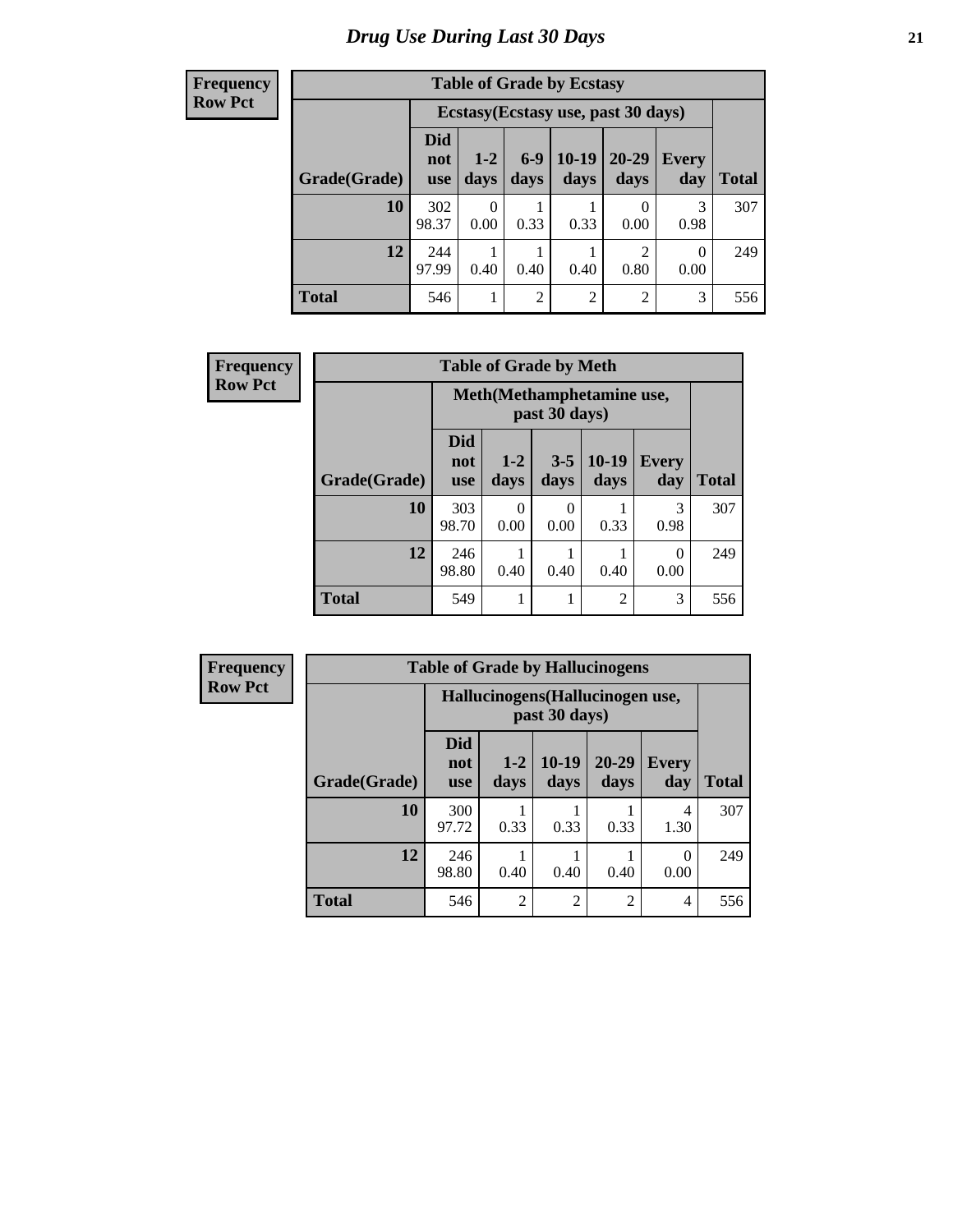| <b>Frequency</b> |
|------------------|
| <b>Row Pct</b>   |

| <b>Table of Grade by Prescription</b> |                          |                                                                                |                  |                 |                 |                       |              |       |  |  |  |
|---------------------------------------|--------------------------|--------------------------------------------------------------------------------|------------------|-----------------|-----------------|-----------------------|--------------|-------|--|--|--|
|                                       |                          | <b>Prescription</b> (Prescription drugs not<br>prescribed to me, past 30 days) |                  |                 |                 |                       |              |       |  |  |  |
| Grade(Grade)                          | Did<br>not<br><b>use</b> | $1 - 2$<br>days                                                                | $3 - 5$<br>days  | $6 - 9$<br>days | $10-19$<br>days | 20-29<br>days         | Every<br>day | Total |  |  |  |
| 10                                    | 289<br>94.14             | 5<br>1.63                                                                      | 3<br>0.98        | 0<br>0.00       | 5<br>1.63       | $\mathcal{D}$<br>0.65 | 3<br>0.98    | 307   |  |  |  |
| 12                                    | 238<br>95.58             | 5<br>2.01                                                                      | $\Omega$<br>0.00 | 0.40            | 4<br>1.61       | $\Omega$<br>0.00      | 0.40         | 249   |  |  |  |
| <b>Total</b>                          | 527                      | 10                                                                             | 3                |                 | 9               | $\overline{2}$        | 4            | 556   |  |  |  |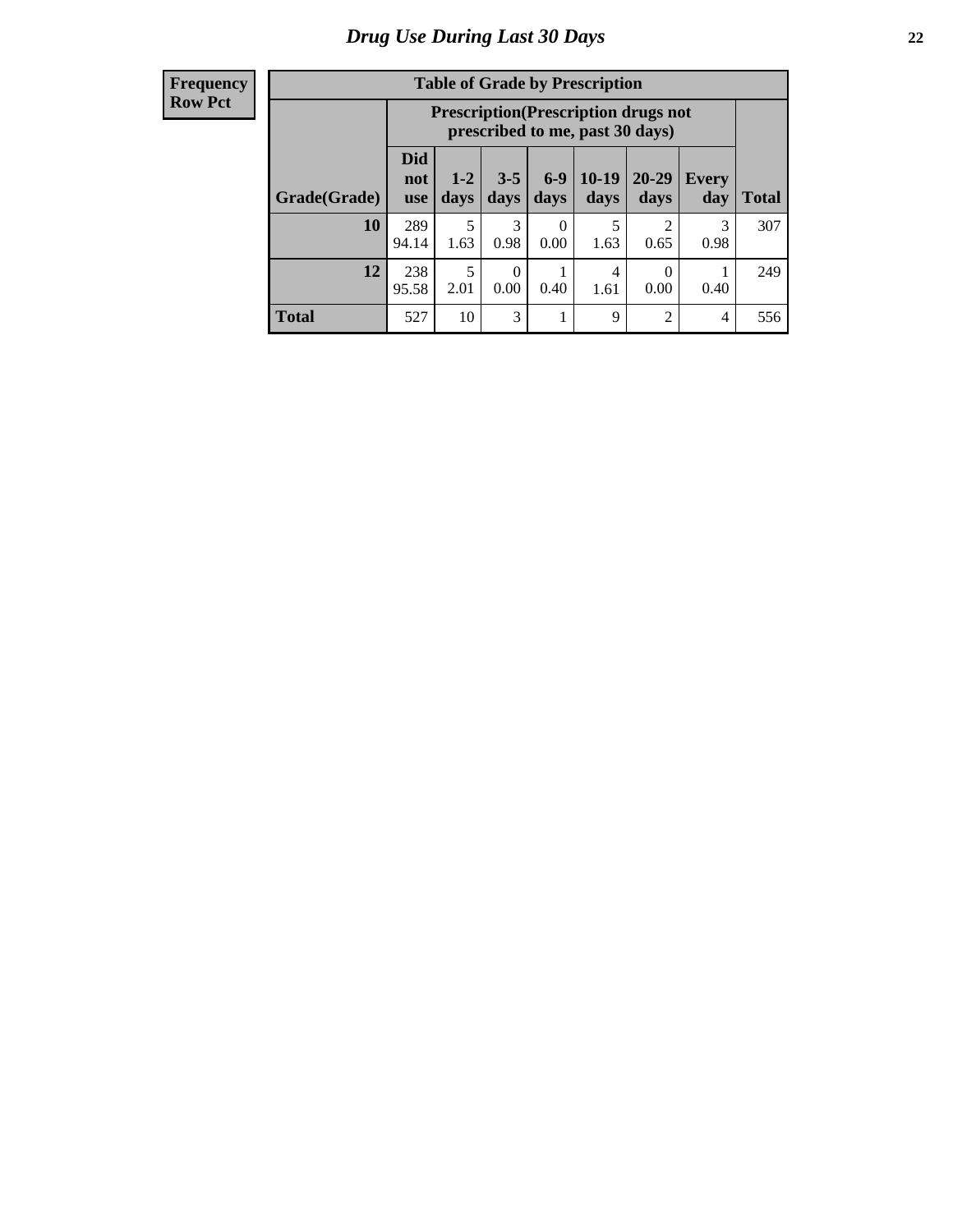| Frequency      | <b>Table of Alcoholease by Grade</b>              |                    |              |     |  |  |  |  |  |  |
|----------------|---------------------------------------------------|--------------------|--------------|-----|--|--|--|--|--|--|
| <b>Col Pct</b> | <b>Alcoholease</b> (It is<br>easy to get alcohol) | Grade(Grade)<br>10 | <b>Total</b> |     |  |  |  |  |  |  |
|                | <b>Strongly Agree</b>                             | 59<br>19.22        | 84<br>33.73  | 143 |  |  |  |  |  |  |
|                | <b>Somewhat Agree</b>                             | 89<br>28.99        | 78<br>31.33  | 167 |  |  |  |  |  |  |
|                | <b>Somewhat Disagree</b>                          | 59<br>19.22        | 33<br>13.25  | 92  |  |  |  |  |  |  |
|                | <b>Strongly Disagree</b>                          | 100<br>32.57       | 54<br>21.69  | 154 |  |  |  |  |  |  |
|                | <b>Total</b>                                      | 307                | 249          | 556 |  |  |  |  |  |  |

| <b>Frequency</b> |  |
|------------------|--|
| <b>Col Pct</b>   |  |

| <b>Table of Cigarettesease by Grade</b>                  |                    |              |              |  |  |  |  |
|----------------------------------------------------------|--------------------|--------------|--------------|--|--|--|--|
| Cigarettesease (It is<br>easy to get smoking<br>tobacco) | Grade(Grade)<br>10 | 12           | <b>Total</b> |  |  |  |  |
| <b>Strongly Agree</b>                                    | 81<br>26.38        | 111<br>44.58 | 192          |  |  |  |  |
| <b>Somewhat Agree</b>                                    | 79<br>25.73        | 52<br>20.88  | 131          |  |  |  |  |
| <b>Somewhat Disagree</b>                                 | 44<br>14.33        | 27<br>10.84  | 71           |  |  |  |  |
| <b>Strongly Disagree</b>                                 | 103<br>33.55       | 59<br>23.69  | 162          |  |  |  |  |
| <b>Total</b>                                             | 307                | 249          | 556          |  |  |  |  |

| Frequency      | <b>Table of Smokelessease by Grade</b>                         |                    |             |              |  |  |  |  |  |
|----------------|----------------------------------------------------------------|--------------------|-------------|--------------|--|--|--|--|--|
| <b>Col Pct</b> | <b>Smokelessease</b> (It is<br>easy to get chewing<br>tobacco) | Grade(Grade)<br>10 | 12          | <b>Total</b> |  |  |  |  |  |
|                | <b>Strongly Agree</b>                                          | 74<br>24.10        | 90<br>36.14 | 164          |  |  |  |  |  |
|                | <b>Somewhat Agree</b>                                          | 69<br>22.48        | 63<br>25.30 | 132          |  |  |  |  |  |
|                | <b>Somewhat Disagree</b>                                       | 45<br>14.66        | 25<br>10.04 | 70           |  |  |  |  |  |
|                | <b>Strongly Disagree</b>                                       | 119<br>38.76       | 71<br>28.51 | 190          |  |  |  |  |  |
|                | <b>Total</b>                                                   | 307                | 249         | 556          |  |  |  |  |  |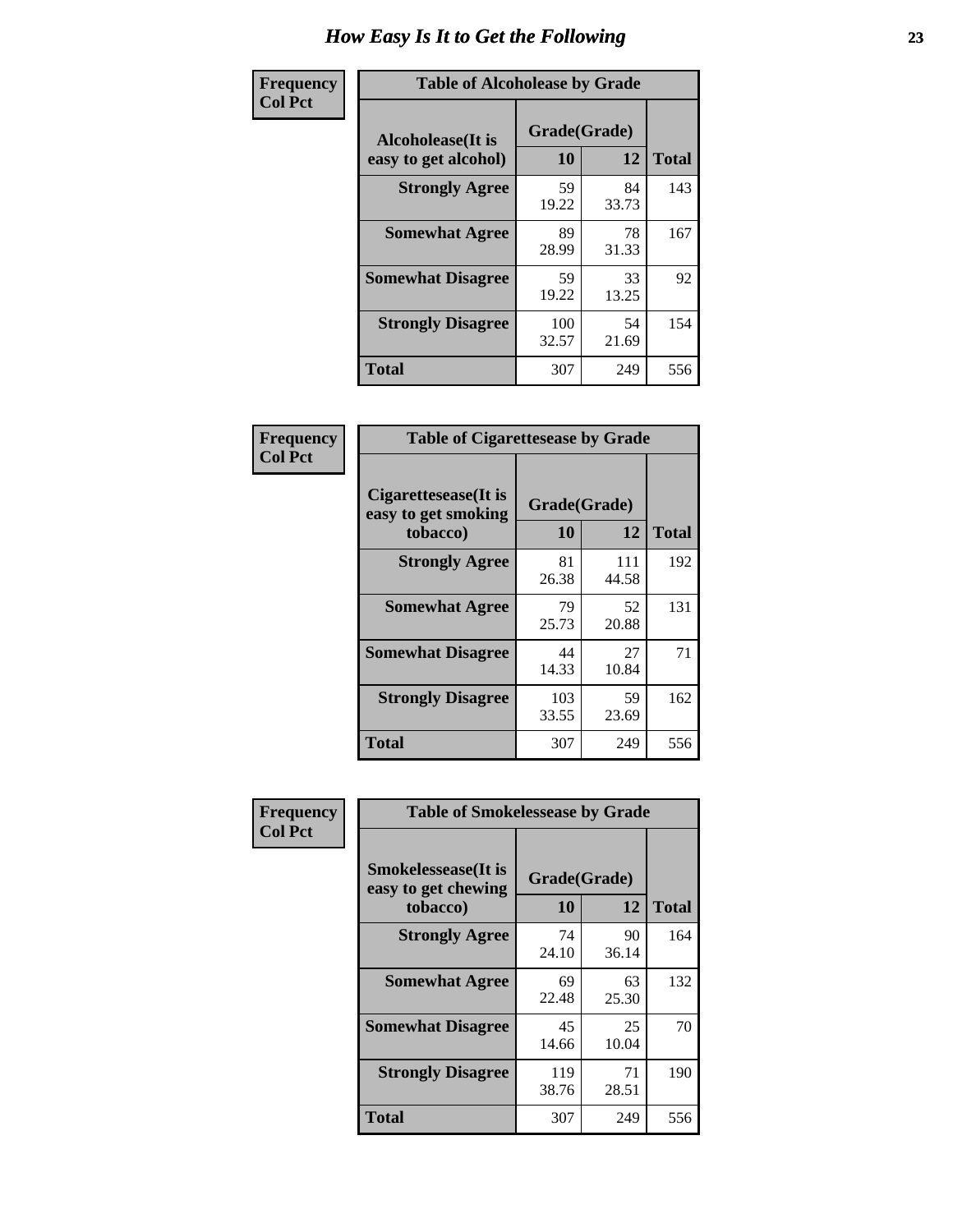| Frequency      | <b>Table of Marijuanaease by Grade</b>           |                    |              |     |  |  |  |  |
|----------------|--------------------------------------------------|--------------------|--------------|-----|--|--|--|--|
| <b>Col Pct</b> | Marijuanaease(It is<br>easy to get<br>marijuana) | Grade(Grade)<br>10 | <b>Total</b> |     |  |  |  |  |
|                | <b>Strongly Agree</b>                            | 63<br>20.52        | 66<br>26.51  | 129 |  |  |  |  |
|                | <b>Somewhat Agree</b>                            | 69<br>22.48        | 71<br>28.51  | 140 |  |  |  |  |
|                | <b>Somewhat Disagree</b>                         | 47<br>15.31        | 33<br>13.25  | 80  |  |  |  |  |
|                | <b>Strongly Disagree</b>                         | 128<br>41.69       | 79<br>31.73  | 207 |  |  |  |  |
|                | <b>Total</b>                                     | 307                | 249          | 556 |  |  |  |  |

| <b>Table of Cocaineease by Grade</b>      |                    |              |     |  |  |  |  |
|-------------------------------------------|--------------------|--------------|-----|--|--|--|--|
| Cocaineease(It is<br>easy to get cocaine) | Grade(Grade)<br>10 | <b>Total</b> |     |  |  |  |  |
| <b>Strongly Agree</b>                     | 22<br>7.17         | 25<br>10.04  | 47  |  |  |  |  |
| <b>Somewhat Agree</b>                     | 38<br>12.38        | 34<br>13.65  | 72  |  |  |  |  |
| <b>Somewhat Disagree</b>                  | 61<br>19.87        | 58<br>23.29  | 119 |  |  |  |  |
| <b>Strongly Disagree</b>                  | 186<br>60.59       | 132<br>53.01 | 318 |  |  |  |  |
| <b>Total</b>                              | 307                | 249          | 556 |  |  |  |  |

| Frequency      | <b>Table of Inhalantsease by Grade</b>           |                    |              |     |
|----------------|--------------------------------------------------|--------------------|--------------|-----|
| <b>Col Pct</b> | Inhalantsease(It is<br>easy to get<br>inhalants) | Grade(Grade)<br>12 | <b>Total</b> |     |
|                | <b>Strongly Agree</b>                            | 10<br>71<br>23.13  | 68<br>27.31  | 139 |
|                | <b>Somewhat Agree</b>                            | 41<br>13.36        | 45<br>18.07  | 86  |
|                | <b>Somewhat Disagree</b>                         | 49<br>15.96        | 43<br>17.27  | 92  |
|                | <b>Strongly Disagree</b>                         | 146<br>47.56       | 93<br>37.35  | 239 |
|                | <b>Total</b>                                     | 307                | 249          | 556 |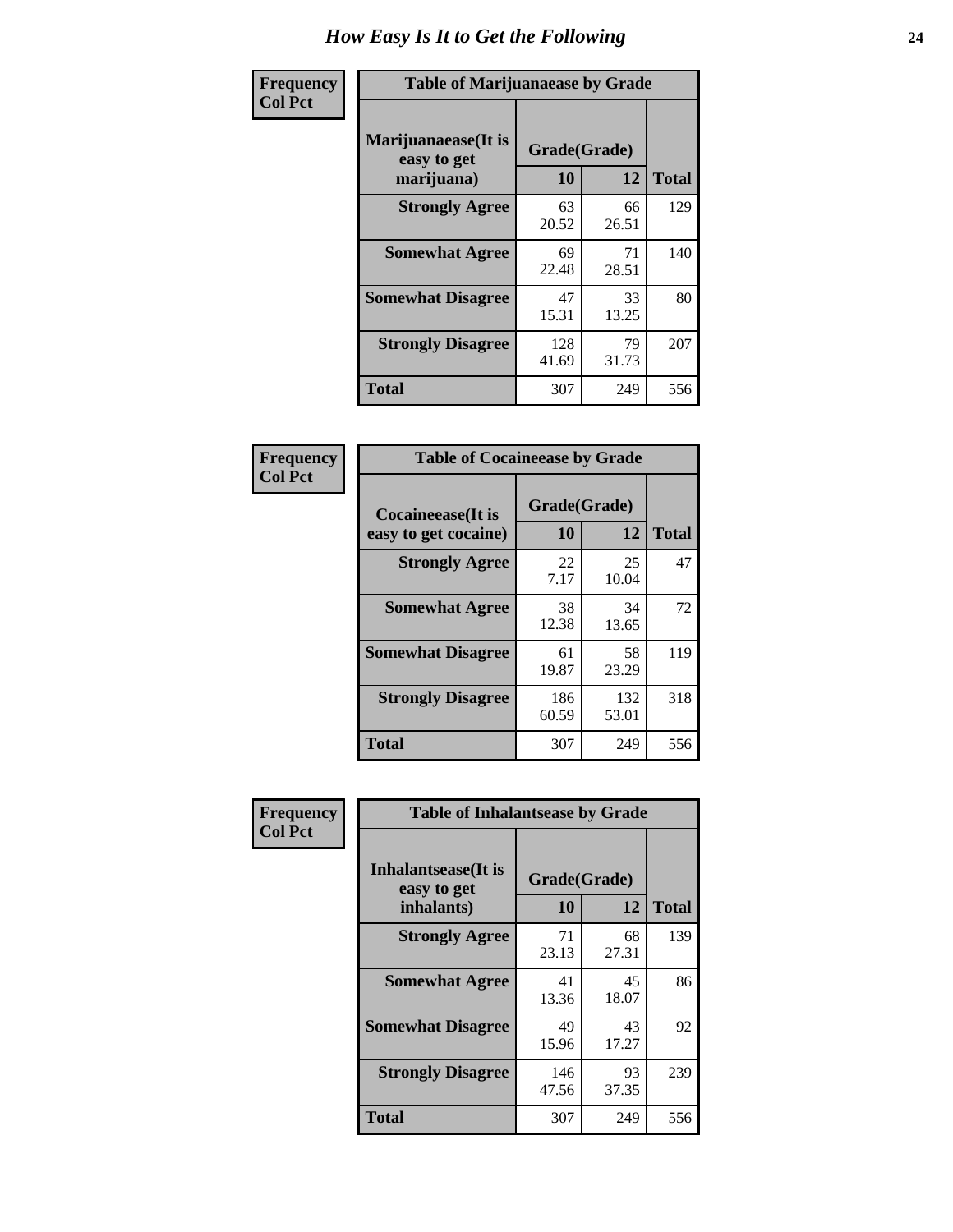| Frequency      | <b>Table of Steroidsease by Grade</b>       |                    |              |     |  |  |  |  |
|----------------|---------------------------------------------|--------------------|--------------|-----|--|--|--|--|
| <b>Col Pct</b> | Steroidsease(It is<br>easy to get steroids) | Grade(Grade)<br>10 | <b>Total</b> |     |  |  |  |  |
|                | <b>Strongly Agree</b>                       | 25<br>8.14         | 20<br>8.03   | 45  |  |  |  |  |
|                | <b>Somewhat Agree</b>                       | 46<br>14.98        | 45<br>18.07  | 91  |  |  |  |  |
|                | <b>Somewhat Disagree</b>                    | 59<br>19.22        | 62<br>24.90  | 121 |  |  |  |  |
|                | <b>Strongly Disagree</b>                    | 177<br>57.65       | 122<br>49.00 | 299 |  |  |  |  |
|                | <b>Total</b>                                | 307                | 249          | 556 |  |  |  |  |

| Frequency      | <b>Table of Ecstasyease by Grade</b>              |                    |                   |     |  |  |  |  |  |
|----------------|---------------------------------------------------|--------------------|-------------------|-----|--|--|--|--|--|
| <b>Col Pct</b> | <b>Ecstasyease</b> (It is<br>easy to get ecstasy) | Grade(Grade)<br>10 | <b>Total</b>      |     |  |  |  |  |  |
|                | <b>Strongly Agree</b>                             | 30<br>9.77         | 12<br>29<br>11.65 | 59  |  |  |  |  |  |
|                | <b>Somewhat Agree</b>                             | 38<br>12.38        | 29<br>11.65       | 67  |  |  |  |  |  |
|                | <b>Somewhat Disagree</b>                          | 54<br>17.59        | 62<br>24.90       | 116 |  |  |  |  |  |
|                | <b>Strongly Disagree</b>                          | 185<br>60.26       | 129<br>51.81      | 314 |  |  |  |  |  |
|                | <b>Total</b>                                      | 307                | 249               | 556 |  |  |  |  |  |

| Frequency      | <b>Table of Methease by Grade</b>     |              |              |              |  |  |  |  |  |
|----------------|---------------------------------------|--------------|--------------|--------------|--|--|--|--|--|
| <b>Col Pct</b> | <b>Methease</b> (It is easy<br>to get | Grade(Grade) |              |              |  |  |  |  |  |
|                | methamphetamines)                     | 10           | 12           | <b>Total</b> |  |  |  |  |  |
|                | <b>Strongly Agree</b>                 | 25<br>8.14   | 28<br>11.24  | 53           |  |  |  |  |  |
|                | <b>Somewhat Agree</b>                 | 30<br>9.77   | 28<br>11.24  | 58           |  |  |  |  |  |
|                | <b>Somewhat Disagree</b>              | 60<br>19.54  | 53<br>21.29  | 113          |  |  |  |  |  |
|                | <b>Strongly Disagree</b>              | 192<br>62.54 | 140<br>56.22 | 332          |  |  |  |  |  |
|                | <b>Total</b>                          | 307          | 249          | 556          |  |  |  |  |  |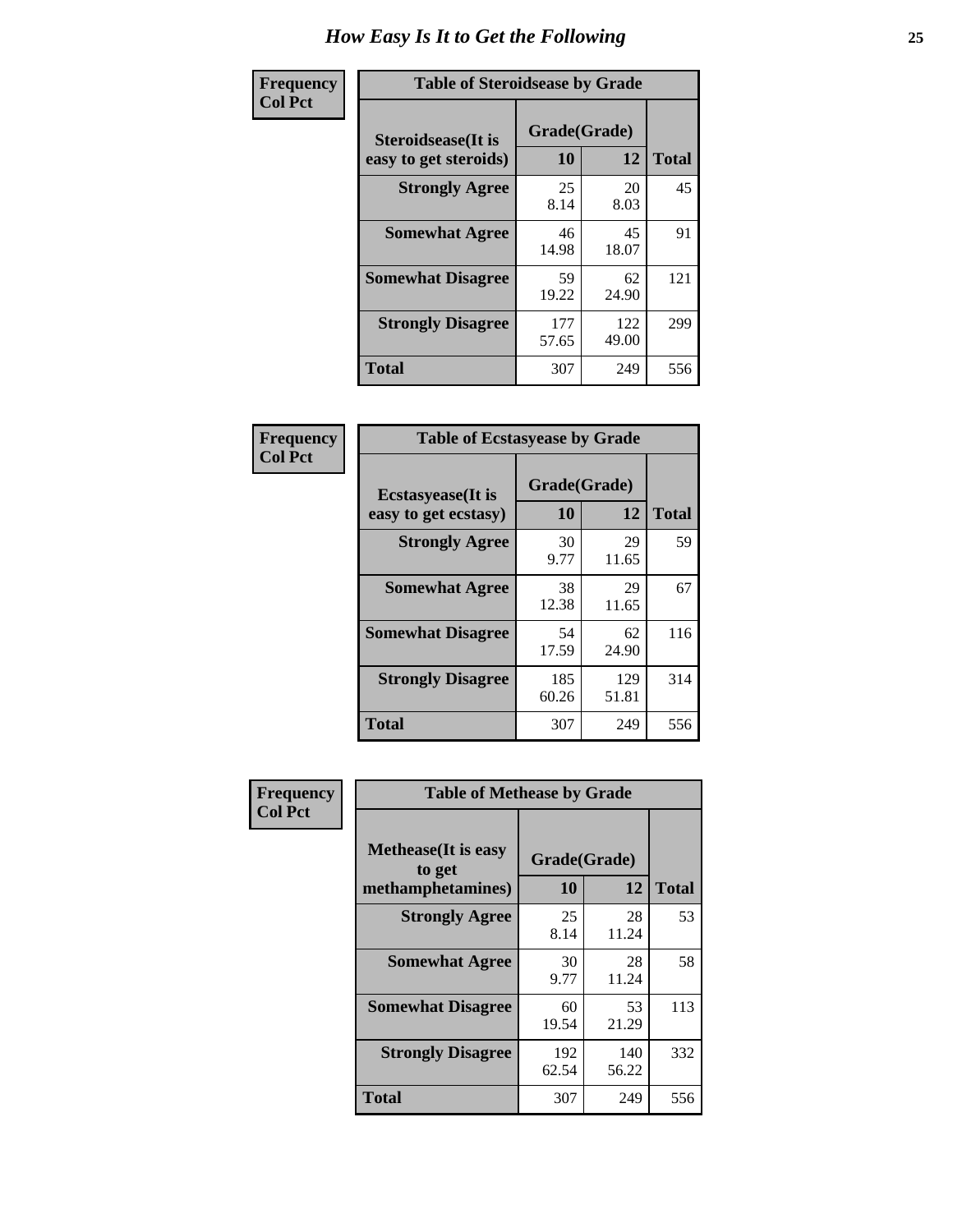| <b>Frequency</b> | <b>Table of Hallucinogensease by Grade</b>               |                    |              |              |  |  |  |  |
|------------------|----------------------------------------------------------|--------------------|--------------|--------------|--|--|--|--|
| <b>Col Pct</b>   | Hallucinogensease(It<br>is easy to get<br>hallucinogens) | Grade(Grade)<br>10 | 12           | <b>Total</b> |  |  |  |  |
|                  | <b>Strongly Agree</b>                                    | 25<br>8.14         | 26<br>10.44  | 51           |  |  |  |  |
|                  | <b>Somewhat Agree</b>                                    | 35<br>11.40        | 33<br>13.25  | 68           |  |  |  |  |
|                  | <b>Somewhat Disagree</b>                                 | 52<br>16.94        | 51<br>20.48  | 103          |  |  |  |  |
|                  | <b>Strongly Disagree</b>                                 | 195<br>63.52       | 139<br>55.82 | 334          |  |  |  |  |
|                  | <b>Total</b>                                             | 307                | 249          | 556          |  |  |  |  |

| Frequency<br>Col Pct |
|----------------------|
|                      |

| <b>Table of Prescriptionease by Grade</b>                                                |              |              |              |  |  |  |
|------------------------------------------------------------------------------------------|--------------|--------------|--------------|--|--|--|
| <b>Prescriptionease</b> (It<br>is easy to get<br>prescription drugs<br>not prescribed to |              | Grade(Grade) |              |  |  |  |
| me)                                                                                      | 10           | 12           | <b>Total</b> |  |  |  |
| <b>Strongly Agree</b>                                                                    | 75<br>24.43  | 87<br>34.94  | 162          |  |  |  |
| <b>Somewhat Agree</b>                                                                    | 61<br>19.87  | 57<br>22.89  | 118          |  |  |  |
| <b>Somewhat Disagree</b>                                                                 | 42<br>13.68  | 36<br>14.46  | 78           |  |  |  |
| <b>Strongly Disagree</b>                                                                 | 129<br>42.02 | 69<br>27.71  | 198          |  |  |  |
| Total                                                                                    | 307          | 249          | 556          |  |  |  |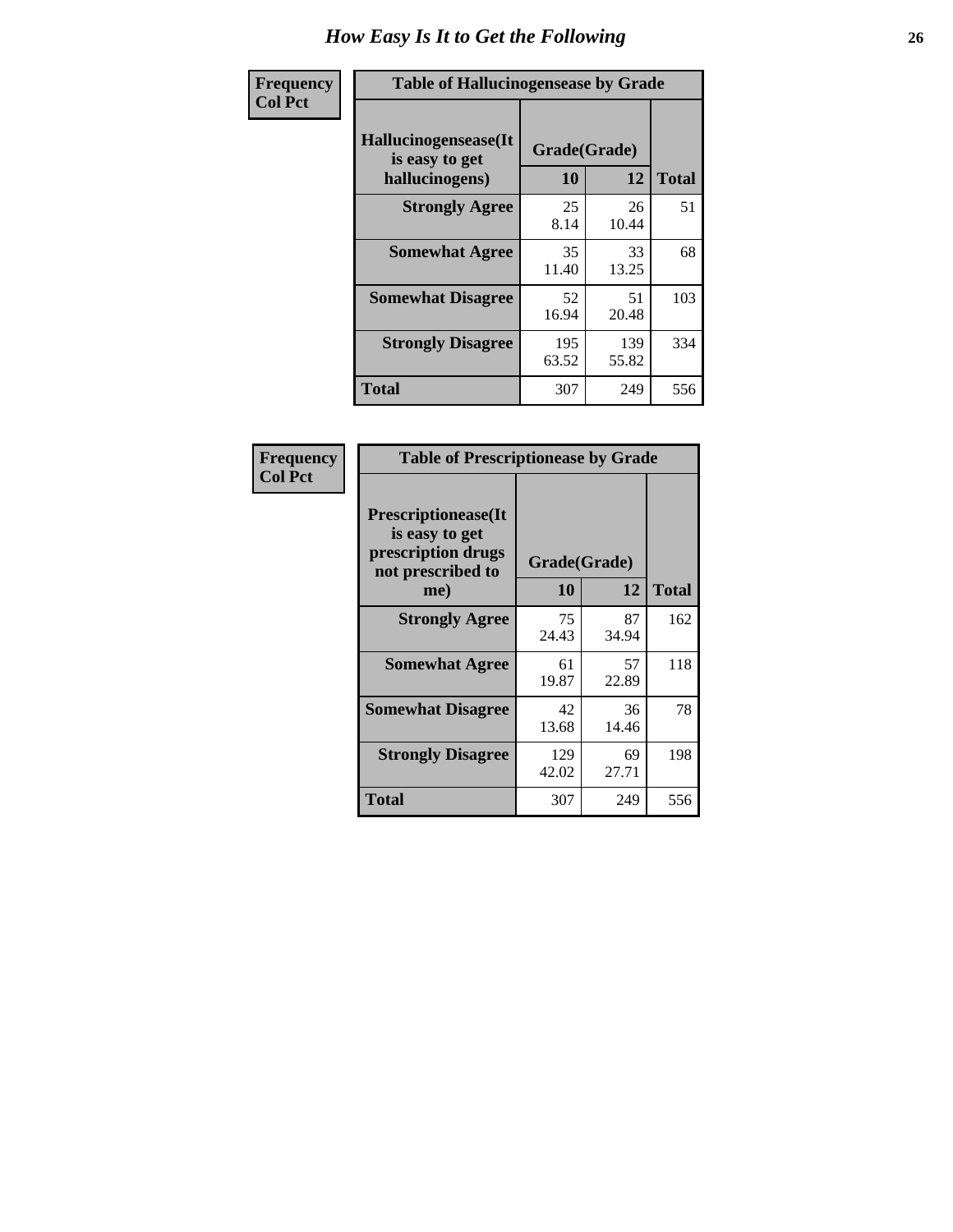*Age at Onset of Use* **27** *Results for "Age at Onset of Use" questions exclude students who said they did not use that substance*

| <b>Frequency</b> | <b>Table of Grade by Alcoholinit</b>             |      |           |                  |            |             |                                |             |             |             |                       |              |
|------------------|--------------------------------------------------|------|-----------|------------------|------------|-------------|--------------------------------|-------------|-------------|-------------|-----------------------|--------------|
| <b>Row Pct</b>   | Alcoholinit (I started using alcohol when I was) |      |           |                  |            |             |                                |             |             |             |                       |              |
|                  | Grade(Grade)   younger                           | 8 or | 10        | 11               | 12         | 13          | 14                             | 15          | <b>16</b>   | 17          | <b>18 or</b><br>older | <b>Total</b> |
|                  | 10                                               | 1.43 | 4<br>5.71 | 2<br>2.86        | 7<br>10.00 | 20<br>28.57 | 19<br>27.14                    | 14<br>20.00 | 3<br>4.29   | 0<br>0.00   | 0<br>0.00             | 70           |
|                  | 12                                               | 1.10 | 1.10      | $\Omega$<br>0.00 | 7<br>7.69  | 9<br>9.89   | 16<br>17.58                    | 23<br>25.27 | 20<br>21.98 | 11<br>12.09 | 3<br>3.30             | 91           |
|                  | <b>Total</b>                                     | ↑    | 5         | 2                | 14         | 29          | 35                             | 37          | 23          | 11          | 3                     | 161          |
|                  |                                                  |      |           |                  |            |             | <b>Frequency Missing = 395</b> |             |             |             |                       |              |

#### **Frequency Row Pct**

|                           | <b>Table of Grade by Cigarettesinit</b> |                                                      |      |                  |            |            |            |            |             |            |                       |              |
|---------------------------|-----------------------------------------|------------------------------------------------------|------|------------------|------------|------------|------------|------------|-------------|------------|-----------------------|--------------|
|                           |                                         | Cigarettesinit(I started smoking tobacco when I was) |      |                  |            |            |            |            |             |            |                       |              |
| Grade(Grade)              | <b>8 or</b><br>younger                  | 9                                                    | 10   | 11               | 12         | 13         | 14         | 15         | 16          | <b>17</b>  | <b>18 or</b><br>older | <b>Total</b> |
| 10                        | 4.65                                    | 4<br>9.30                                            | 4.65 | $\theta$<br>0.00 | ⇁<br>16.28 | 8<br>18.60 | 8<br>18.60 | 9<br>20.93 | 4.65        | 0<br>0.00  | 2.33                  | 43           |
| 12                        | $\Omega$<br>0.00                        | 2.00                                                 | 2.00 | 2.00             | 3<br>6.00  | 6<br>12.00 | 8<br>16.00 | 7<br>14.00 | 13<br>26.00 | 8<br>16.00 | 2<br>4.00             | 50           |
| <b>Total</b>              | $\overline{2}$                          |                                                      | 3    |                  | 10         | 14         | 16         | 16         | 15          | 8          | 3                     | 93           |
| Frequency Missing $= 463$ |                                         |                                                      |      |                  |            |            |            |            |             |            |                       |              |

| <b>Frequency</b> |                                                                            |                        |            |            | <b>Table of Grade by Smokelessinit</b>          |            |                                      |            |                       |              |
|------------------|----------------------------------------------------------------------------|------------------------|------------|------------|-------------------------------------------------|------------|--------------------------------------|------------|-----------------------|--------------|
| <b>Row Pct</b>   |                                                                            |                        |            |            | Smokelessinit (I started chewing tobacco when I | was)       |                                      |            |                       |              |
|                  | Grade(Grade)                                                               | 9                      | <b>12</b>  | 13         | 14                                              | 15         | 16 <sup>1</sup>                      | 17         | <b>18 or</b><br>older | <b>Total</b> |
|                  | 10                                                                         | 5.00                   | 5<br>25.00 | 5<br>25.00 | $\overline{4}$<br>20.00                         | 3<br>15.00 | $\mathcal{D}_{\mathcal{L}}$<br>10.00 | 0.00       | $\theta$<br>0.00      | 20           |
|                  | 12                                                                         | $\overline{0}$<br>0.00 | 2<br>10.00 | 25.00      | 3<br>15.00                                      | 5.00       | 6<br>30.00                           | ∍<br>10.00 | 5.00                  | 20           |
|                  | <b>Total</b><br>7<br>8<br>7<br>10<br>$\mathfrak{D}$<br>$\overline{4}$<br>1 |                        |            |            |                                                 |            |                                      |            |                       |              |
|                  |                                                                            |                        |            |            | Frequency Missing $= 516$                       |            |                                      |            |                       |              |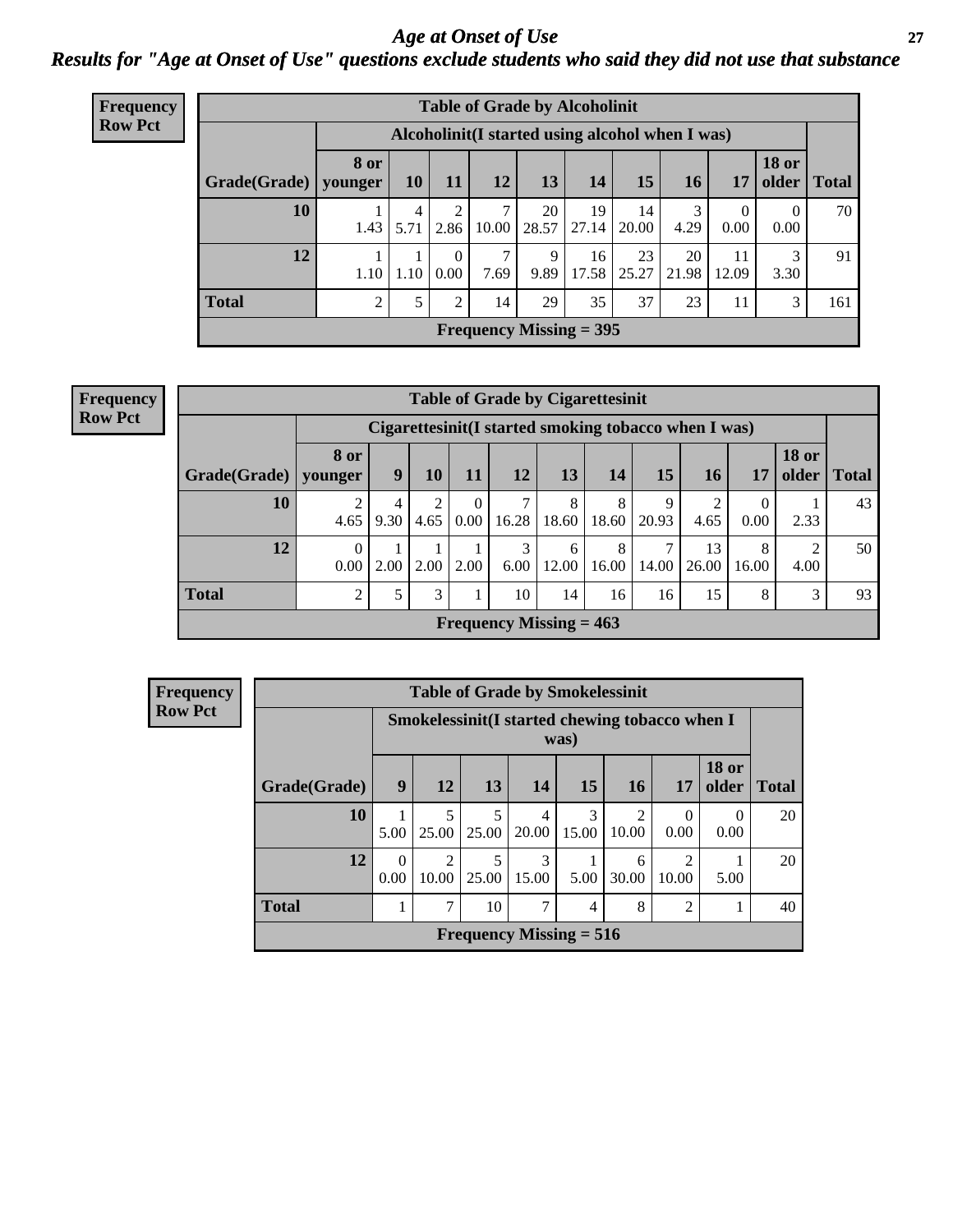#### *Age at Onset of Use* **28**

*Results for "Age at Onset of Use" questions exclude students who said they did not use that substance*

| Frequency      |              | <b>Table of Grade by Marijuanainit</b> |                  |                  |            |            |                           |                                                      |            |           |                       |              |  |
|----------------|--------------|----------------------------------------|------------------|------------------|------------|------------|---------------------------|------------------------------------------------------|------------|-----------|-----------------------|--------------|--|
| <b>Row Pct</b> |              |                                        |                  |                  |            |            |                           | Marijuanainit (I started using marijuana when I was) |            |           |                       |              |  |
|                | Grade(Grade) | <b>8 or</b><br>vounger                 | 9                | 11               | 12         | 13         | 14                        | 15                                                   | <b>16</b>  | 17        | <b>18 or</b><br>older | <b>Total</b> |  |
|                | 10           | 2.94                                   | 2.94             | 2<br>5.88        | 4<br>11.76 | 9<br>26.47 | 14.71                     | 9<br>26.47                                           | 3<br>8.82  | 0<br>0.00 | 0<br>0.00             | 34           |  |
|                | 12           | $\Omega$<br>0.00                       | $\Omega$<br>0.00 | $\Omega$<br>0.00 | 5<br>10.87 | 4<br>8.70  | 15.22                     | 13<br>28.26                                          | 9<br>19.57 | 15.22     | 2.17                  | 46           |  |
|                | <b>Total</b> |                                        |                  | $\mathfrak{D}$   | 9          | 13         | 12                        | 22                                                   | 12         | 7         |                       | 80           |  |
|                |              |                                        |                  |                  |            |            | Frequency Missing $= 476$ |                                                      |            |           |                       |              |  |

| Frequency      |              | <b>Table of Grade by Cocaineinit</b> |                                                            |                  |       |                  |                |  |  |  |
|----------------|--------------|--------------------------------------|------------------------------------------------------------|------------------|-------|------------------|----------------|--|--|--|
| <b>Row Pct</b> |              |                                      | <b>Cocaineinit</b> (I started using<br>cocaine when I was) |                  |       |                  |                |  |  |  |
|                | Grade(Grade) | 8 or<br>younger                      | 13                                                         | 15               | 16    | 17               | <b>Total</b>   |  |  |  |
|                | 10           | 0.00                                 | 50.00                                                      | 50.00            | 0.00  | $\Omega$<br>0.00 | $\mathfrak{D}$ |  |  |  |
|                | 12           | 33.33                                | 0.00                                                       | $\Omega$<br>0.00 | 33.33 | 33.33            | 3              |  |  |  |
|                | <b>Total</b> |                                      |                                                            |                  |       |                  | 5.             |  |  |  |
|                |              | Frequency Missing $= 551$            |                                                            |                  |       |                  |                |  |  |  |

| Frequency      | <b>Table of Grade by Inhalantsinit</b> |            |                                                           |       |       |              |  |  |  |
|----------------|----------------------------------------|------------|-----------------------------------------------------------|-------|-------|--------------|--|--|--|
| <b>Row Pct</b> |                                        |            | Inhalantsinit(I started<br>using inhalants when I<br>was) |       |       |              |  |  |  |
|                | Grade(Grade)                           | 13         | 14                                                        | 15    | 16    | <b>Total</b> |  |  |  |
|                | 10                                     | 3<br>50.00 | 16.67                                                     | 16.67 | 16.67 | 6            |  |  |  |
|                | 12                                     | 25.00      | 25.00                                                     | 25.00 | 25.00 | 4            |  |  |  |
|                | <b>Total</b>                           | 4          | 2<br>2<br>2                                               |       |       |              |  |  |  |
|                |                                        |            | <b>Frequency Missing = <math>546</math></b>               |       |       |              |  |  |  |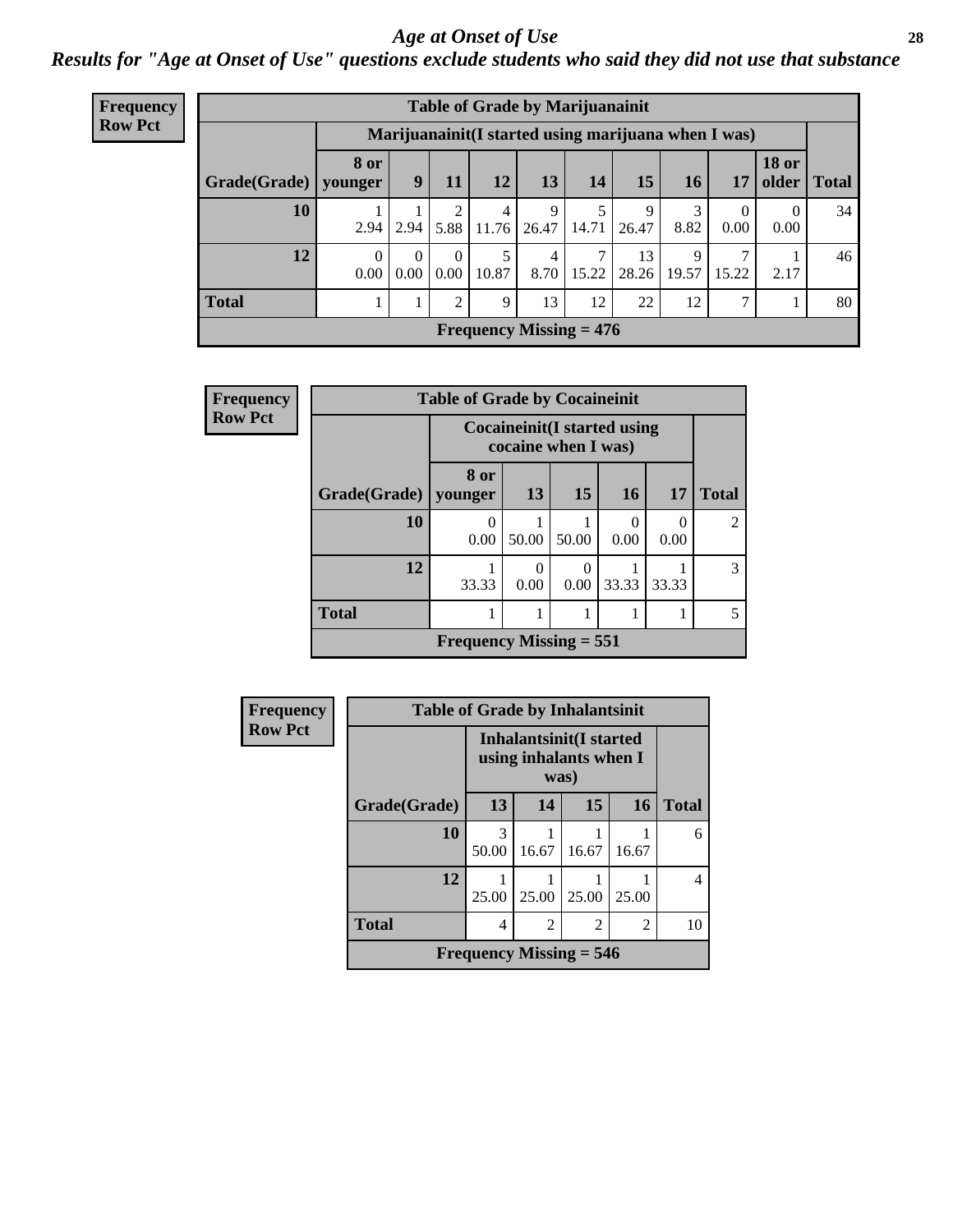#### *Age at Onset of Use* **29**

*Results for "Age at Onset of Use" questions exclude students who said they did not use that substance*

| Frequency      | <b>Table of Grade by Steroidsinit</b> |                                                            |                                       |              |
|----------------|---------------------------------------|------------------------------------------------------------|---------------------------------------|--------------|
| <b>Row Pct</b> |                                       | Steroidsinit(I<br>started using<br>steroids when I<br>was) |                                       |              |
|                | Grade(Grade)                          | 8 or<br>younger                                            | 14                                    | <b>Total</b> |
|                | 10                                    | 100.00                                                     | ∩<br>0.00                             |              |
|                | 12                                    | 0<br>0.00                                                  | $\mathcal{D}_{\mathcal{L}}$<br>100.00 | 2            |
|                | <b>Total</b>                          | 1                                                          | 2                                     | 3            |
|                |                                       | <b>Frequency Missing = 553</b>                             |                                       |              |

| <b>Frequency</b> |                                                            |                           |       |                         | <b>Table of Grade by Ecstasyinit</b>                       |                         |              |
|------------------|------------------------------------------------------------|---------------------------|-------|-------------------------|------------------------------------------------------------|-------------------------|--------------|
| <b>Row Pct</b>   |                                                            |                           |       |                         | <b>Ecstasyinit</b> (I started using<br>ecstasy when I was) |                         |              |
|                  | Grade(Grade)                                               | 13                        | 14    | 15                      | 16                                                         | 17                      | <b>Total</b> |
|                  | 10                                                         | 33.33                     | 33.33 | 33.33                   | 0.00                                                       | 0.00                    | 3            |
|                  | 12                                                         | 0<br>0.00                 | 10.00 | $\mathfrak{D}$<br>20.00 | 5<br>50.00                                                 | $\mathfrak{D}$<br>20.00 | 10           |
|                  | <b>Total</b><br>$\overline{c}$<br>3<br>5<br>$\mathfrak{D}$ |                           |       |                         |                                                            |                         |              |
|                  |                                                            | Frequency Missing $= 543$ |       |                         |                                                            |                         |              |

| <b>Frequency</b> |              | <b>Table of Grade by Methinit</b>                                     |       |                |  |  |  |  |  |  |
|------------------|--------------|-----------------------------------------------------------------------|-------|----------------|--|--|--|--|--|--|
| <b>Row Pct</b>   |              | <b>Methinit(I started</b><br>using<br>methamphetamines<br>when I was) |       |                |  |  |  |  |  |  |
|                  | Grade(Grade) | 15                                                                    | 16    | <b>Total</b>   |  |  |  |  |  |  |
|                  | 10           | 100.00                                                                | 0.00  |                |  |  |  |  |  |  |
|                  | 12           | 50.00                                                                 | 50.00 | $\overline{c}$ |  |  |  |  |  |  |
|                  | <b>Total</b> | $\overline{c}$                                                        |       | 3              |  |  |  |  |  |  |
|                  |              | <b>Frequency Missing = 553</b>                                        |       |                |  |  |  |  |  |  |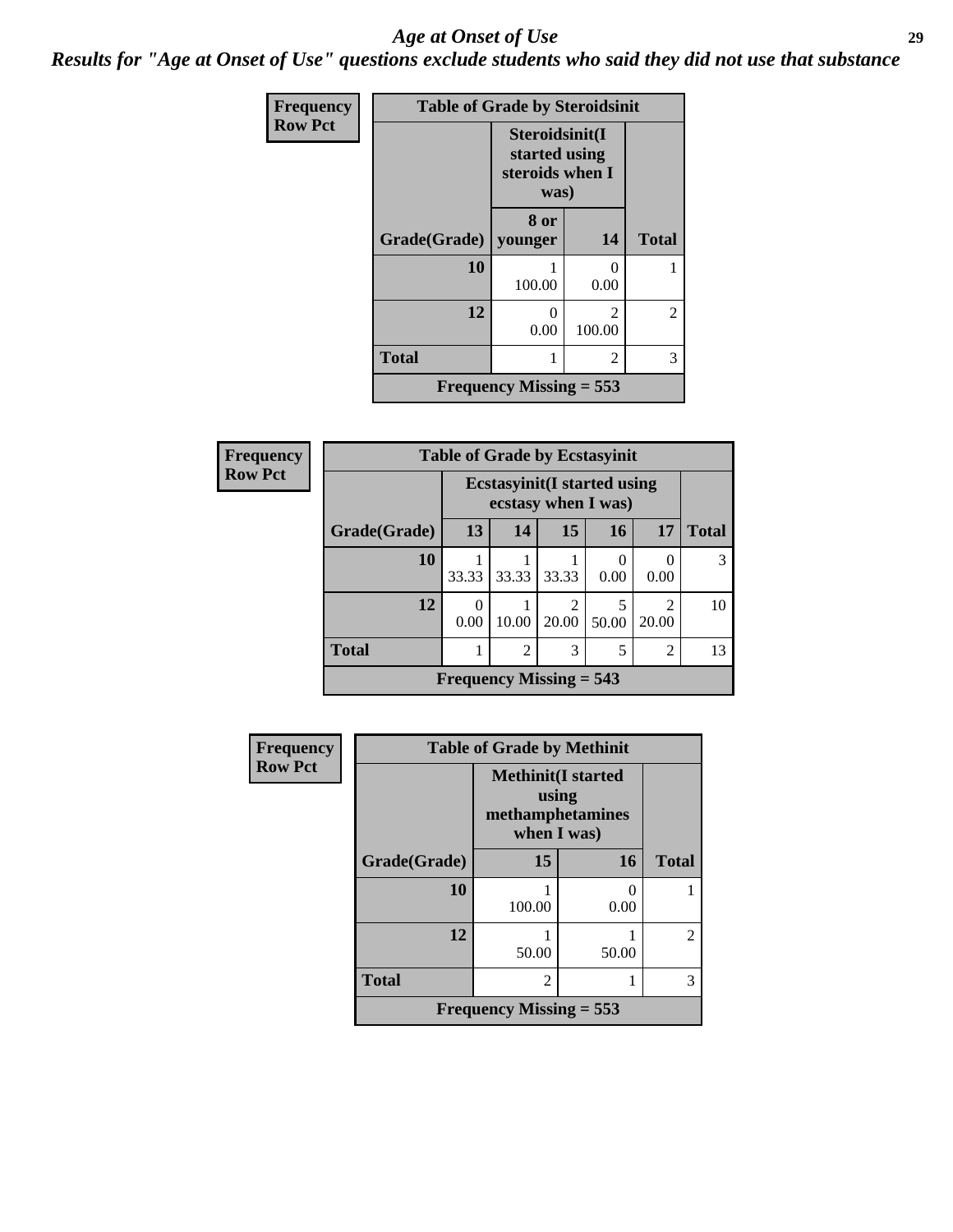#### Age at Onset of Use **30**

*Results for "Age at Onset of Use" questions exclude students who said they did not use that substance*

| Frequency      | <b>Table of Grade by Hallucinogensinit</b> |                           |                                                                      |                           |              |  |  |  |  |
|----------------|--------------------------------------------|---------------------------|----------------------------------------------------------------------|---------------------------|--------------|--|--|--|--|
| <b>Row Pct</b> |                                            |                           | Hallucinogensinit(I<br>started using<br>hallucinogens when I<br>was) |                           |              |  |  |  |  |
|                | Grade(Grade)                               | 12                        | 14                                                                   | 16                        | <b>Total</b> |  |  |  |  |
|                | 10                                         | 0.00                      | 100.00                                                               | $\mathbf{\Omega}$<br>0.00 |              |  |  |  |  |
|                | 12                                         | 33.33                     | $\mathbf{\Omega}$<br>0.00                                            | $\mathfrak{D}$<br>66.67   | 3            |  |  |  |  |
|                | <b>Total</b><br>2                          |                           |                                                                      |                           |              |  |  |  |  |
|                |                                            | Frequency Missing $= 552$ |                                                                      |                           |              |  |  |  |  |

| <b>Frequency</b> |                        |                  |                                                                                         | <b>Table of Grade by Prescriptioninit</b> |            |            |            |                 |            |                               |    |  |
|------------------|------------------------|------------------|-----------------------------------------------------------------------------------------|-------------------------------------------|------------|------------|------------|-----------------|------------|-------------------------------|----|--|
| <b>Row Pct</b>   |                        |                  | Prescriptioninit(I started using prescription drugs not<br>prescribed to me when I was) |                                           |            |            |            |                 |            |                               |    |  |
|                  | Grade(Grade)   younger | <b>8 or</b>      | 9                                                                                       | 12                                        | 13         | 14         | 15         | 16 <sup>1</sup> | 17         | <b>18 or</b><br>older   Total |    |  |
|                  | 10                     | 12.50            | 6.25                                                                                    | $\mathfrak{D}$<br>12.50                   | 3<br>18.75 | 6<br>37.50 | 6.25       | 0.00            | 6.25       | $\Omega$<br>0.00              | 16 |  |
|                  | 12                     | $\Omega$<br>0.00 | 0<br>0.00                                                                               | 2<br>11.76                                | 5.88       | 3<br>17.65 | 3<br>17.65 | 23.53           | 3<br>17.65 | 5.88                          | 17 |  |
|                  | <b>Total</b>           | 2                | 33<br>4<br>9<br>$\overline{4}$<br>4<br>4<br>4                                           |                                           |            |            |            |                 |            |                               |    |  |
|                  |                        |                  |                                                                                         | Frequency Missing $= 523$                 |            |            |            |                 |            |                               |    |  |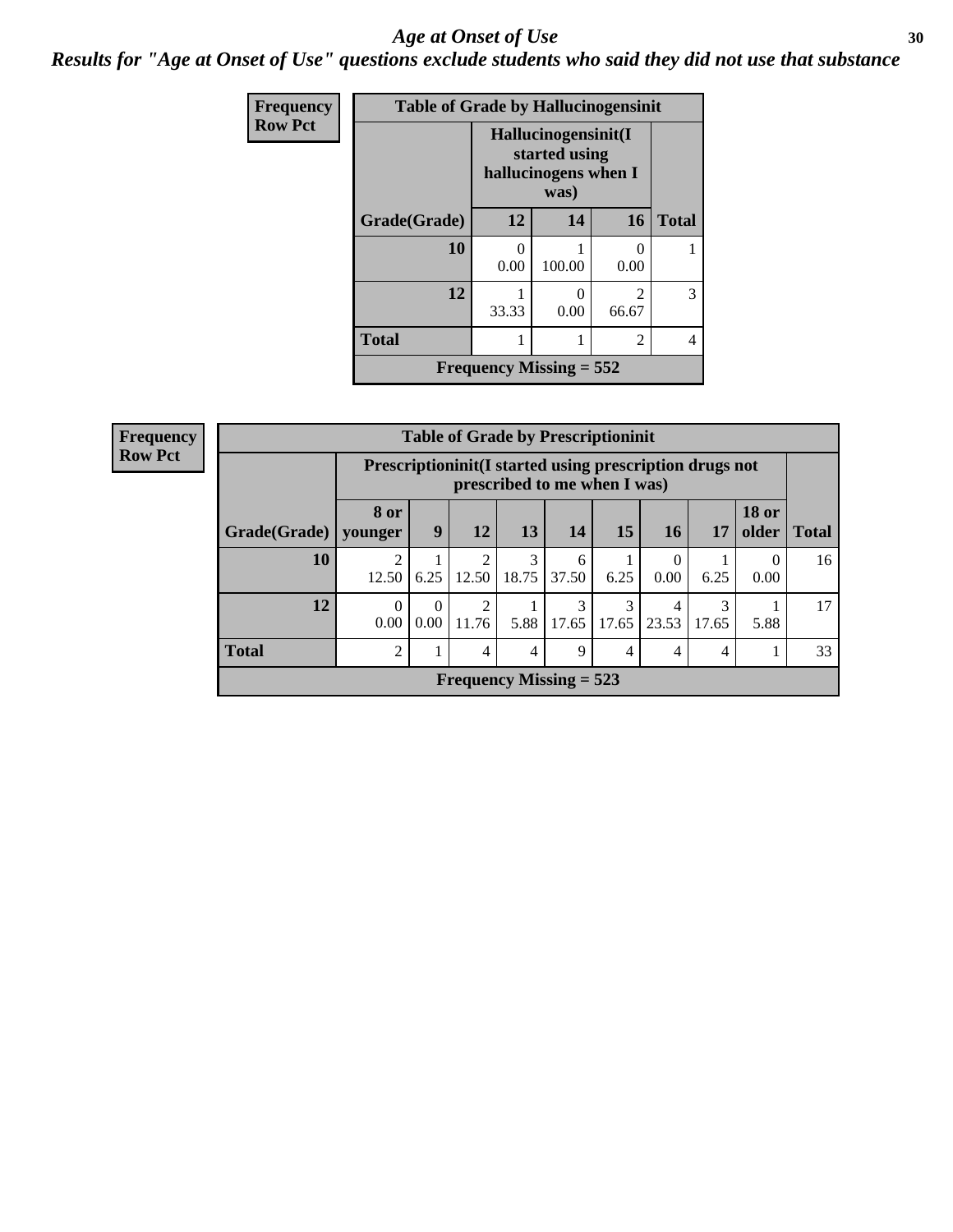| Frequency      | <b>Table of Alcoholharm by Grade</b>          |                    |              |              |  |  |  |  |
|----------------|-----------------------------------------------|--------------------|--------------|--------------|--|--|--|--|
| <b>Col Pct</b> | Alcoholharm(I<br>think alcohol is<br>harmful) | Grade(Grade)<br>10 | 12           | <b>Total</b> |  |  |  |  |
|                | <b>Strongly Agree</b>                         | 176<br>57.33       | 122<br>49.00 | 298          |  |  |  |  |
|                | <b>Somewhat Agree</b>                         | 81<br>26.38        | 77<br>30.92  | 158          |  |  |  |  |
|                | <b>Somewhat Disagree</b>                      | 28<br>9.12         | 35<br>14.06  | 63           |  |  |  |  |
|                | <b>Strongly Disagree</b>                      | 22<br>7.17         | 15<br>6.02   | 37           |  |  |  |  |
|                | <b>Total</b>                                  | 307                | 249          | 556          |  |  |  |  |

| <b>Table of Cigarettesharm by Grade</b>                  |                    |              |              |  |  |  |  |  |  |
|----------------------------------------------------------|--------------------|--------------|--------------|--|--|--|--|--|--|
| Cigarettesharm(I<br>think smoking<br>tobacco is harmful) | Grade(Grade)<br>10 | 12           | <b>Total</b> |  |  |  |  |  |  |
| <b>Strongly Agree</b>                                    | 252<br>82.08       | 202<br>81.12 | 454          |  |  |  |  |  |  |
| <b>Somewhat Agree</b>                                    | 32<br>10.42        | 35<br>14.06  | 67           |  |  |  |  |  |  |
| <b>Somewhat Disagree</b>                                 | 4<br>1.30          | 6<br>2.41    | 10           |  |  |  |  |  |  |
| <b>Strongly Disagree</b>                                 | 19<br>6.19         | 6<br>2.41    | 25           |  |  |  |  |  |  |
| <b>Total</b>                                             | 307                | 249          | 556          |  |  |  |  |  |  |

| Frequency      | <b>Table of Smokelessharm by Grade</b>                  |                    |              |              |
|----------------|---------------------------------------------------------|--------------------|--------------|--------------|
| <b>Col Pct</b> | Smokelessharm(I<br>think chewing<br>tobacco is harmful) | Grade(Grade)<br>10 | 12           | <b>Total</b> |
|                | <b>Strongly Agree</b>                                   | 249<br>81.11       | 191<br>76.71 | 440          |
|                | <b>Somewhat Agree</b>                                   | 32<br>10.42        | 40<br>16.06  | 72           |
|                | <b>Somewhat Disagree</b>                                | 8<br>2.61          | 11<br>4.42   | 19           |
|                | <b>Strongly Disagree</b>                                | 18<br>5.86         | 7<br>2.81    | 25           |
|                | <b>Total</b>                                            | 307                | 249          | 556          |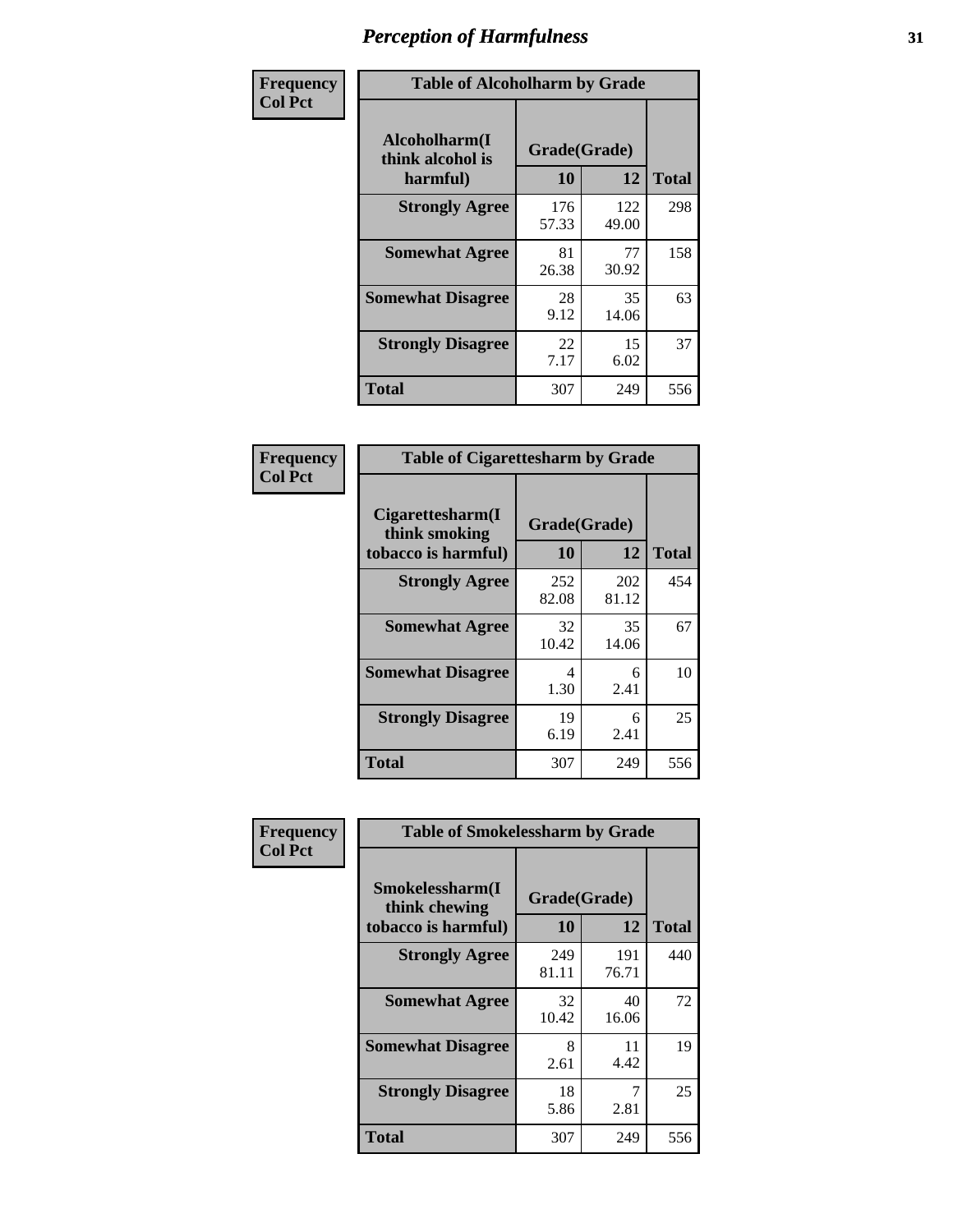| Frequency      | <b>Table of Marijuanaharm by Grade</b>            |                    |              |              |
|----------------|---------------------------------------------------|--------------------|--------------|--------------|
| <b>Col Pct</b> | Marijuanaharm(I<br>think marijuana is<br>harmful) | Grade(Grade)<br>10 | 12           | <b>Total</b> |
|                | <b>Strongly Agree</b>                             | 226<br>73.62       | 152<br>61.04 | 378          |
|                | <b>Somewhat Agree</b>                             | 33<br>10.75        | 36<br>14.46  | 69           |
|                | <b>Somewhat Disagree</b>                          | 15<br>4.89         | 24<br>9.64   | 39           |
|                | <b>Strongly Disagree</b>                          | 33<br>10.75        | 37<br>14.86  | 70           |
|                | <b>Total</b>                                      | 307                | 249          | 556          |

| <b>Table of Cocaineharm by Grade</b>          |                        |              |              |  |  |  |
|-----------------------------------------------|------------------------|--------------|--------------|--|--|--|
| Cocaineharm(I<br>think cocaine is<br>harmful) | Grade(Grade)<br>10     | 12           | <b>Total</b> |  |  |  |
| <b>Strongly Agree</b>                         | 275<br>89.58           | 224<br>89.96 | 499          |  |  |  |
| <b>Somewhat Agree</b>                         | 9<br>2.93              | 15<br>6.02   | 24           |  |  |  |
| <b>Somewhat Disagree</b>                      | $\mathfrak{D}$<br>0.65 | 4<br>1.61    | 6            |  |  |  |
| <b>Strongly Disagree</b>                      | 21<br>6.84             | 6<br>2.41    | 27           |  |  |  |
| <b>Total</b>                                  | 307                    | 249          | 556          |  |  |  |

| Frequency      | <b>Table of Inhalantsharm by Grade</b>  |              |              |              |  |
|----------------|-----------------------------------------|--------------|--------------|--------------|--|
| <b>Col Pct</b> | Inhalantsharm(I)<br>think inhalants are | Grade(Grade) |              |              |  |
|                | harmful)                                | <b>10</b>    | 12           | <b>Total</b> |  |
|                | <b>Strongly Agree</b>                   | 273<br>88.93 | 217<br>87.15 | 490          |  |
|                | <b>Somewhat Agree</b>                   | 13<br>4.23   | 19<br>7.63   | 32           |  |
|                | <b>Somewhat Disagree</b>                | 0.33         | 2.81         | 8            |  |
|                | <b>Strongly Disagree</b>                | 20<br>6.51   | 6<br>2.41    | 26           |  |
|                | <b>Total</b>                            | 307          | 249          | 556          |  |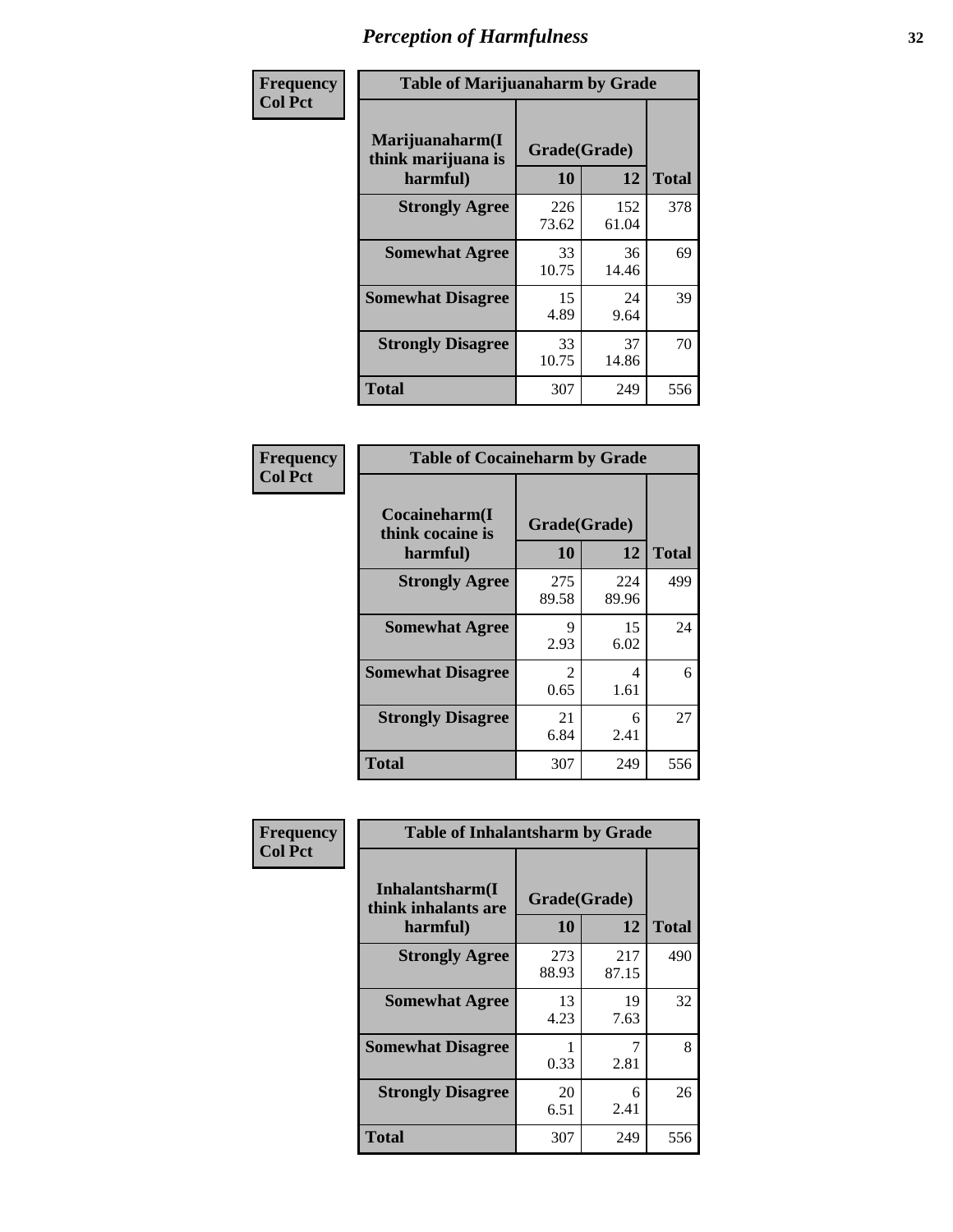| Frequency      | <b>Table of Steroidsharm by Grade</b>            |                    |                     |              |
|----------------|--------------------------------------------------|--------------------|---------------------|--------------|
| <b>Col Pct</b> | Steroidsharm(I<br>think steroids are<br>harmful) | Grade(Grade)<br>10 | 12                  | <b>Total</b> |
|                | <b>Strongly Agree</b>                            | 247<br>80.46       | 201<br>80.72        | 448          |
|                | <b>Somewhat Agree</b>                            | 32<br>10.42        | 32<br>12.85         | 64           |
|                | <b>Somewhat Disagree</b>                         | 8<br>2.61          | $\mathbf Q$<br>3.61 | 17           |
|                | <b>Strongly Disagree</b>                         | 20<br>6.51         | 7<br>2.81           | 27           |
|                | <b>Total</b>                                     | 307                | 249                 | 556          |

| <b>Table of Ecstasyharm by Grade</b>          |                    |              |              |  |  |  |
|-----------------------------------------------|--------------------|--------------|--------------|--|--|--|
| Ecstasyharm(I<br>think ecstasy is<br>harmful) | Grade(Grade)<br>10 | 12           | <b>Total</b> |  |  |  |
| <b>Strongly Agree</b>                         | 265<br>86.32       | 214<br>85.94 | 479          |  |  |  |
| <b>Somewhat Agree</b>                         | 19<br>6.19         | 19<br>7.63   | 38           |  |  |  |
| <b>Somewhat Disagree</b>                      | 2<br>0.65          | 9<br>3.61    | 11           |  |  |  |
| <b>Strongly Disagree</b>                      | 21<br>6.84         | 7<br>2.81    | 28           |  |  |  |
| Total                                         | 307                | 249          | 556          |  |  |  |

| Frequency      | <b>Table of Methharm by Grade</b>                            |                    |              |              |
|----------------|--------------------------------------------------------------|--------------------|--------------|--------------|
| <b>Col Pct</b> | <b>Methharm</b> (I think<br>methamphetamines<br>are harmful) | Grade(Grade)<br>10 | 12           | <b>Total</b> |
|                | <b>Strongly Agree</b>                                        | 279<br>90.88       | 223<br>89.56 | 502          |
|                | <b>Somewhat Agree</b>                                        | 7<br>2.28          | 14<br>5.62   | 21           |
|                | <b>Somewhat Disagree</b>                                     | 0.33               | 6<br>2.41    | 7            |
|                | <b>Strongly Disagree</b>                                     | 20<br>6.51         | 6<br>2.41    | 26           |
|                | <b>Total</b>                                                 | 307                | 249          | 556          |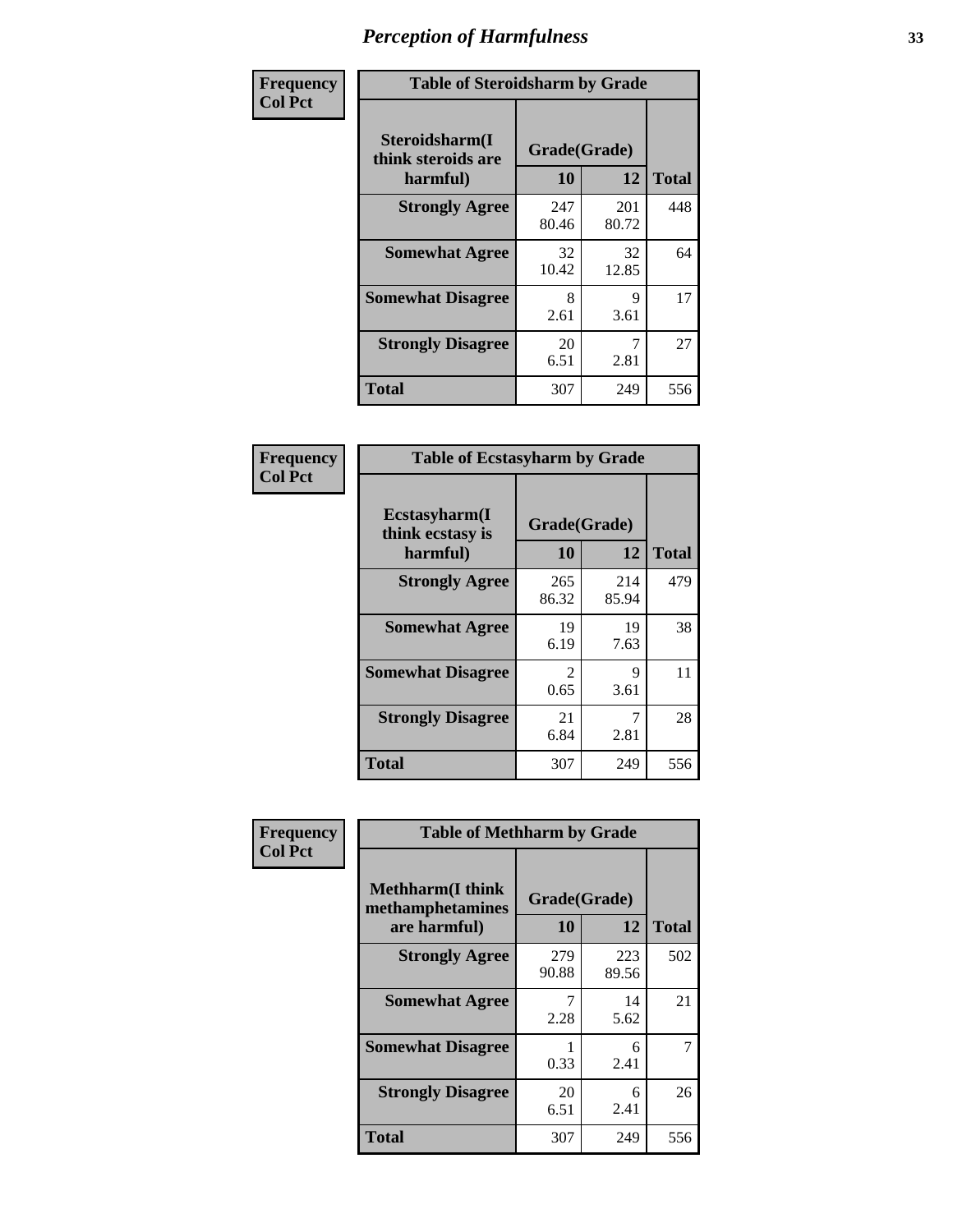| Frequency      | <b>Table of Hallucinogensharm by Grade</b>                 |                    |              |              |
|----------------|------------------------------------------------------------|--------------------|--------------|--------------|
| <b>Col Pct</b> | Hallucinogensharm(I<br>think hallucinogens<br>are harmful) | Grade(Grade)<br>10 | 12           | <b>Total</b> |
|                | <b>Strongly Agree</b>                                      | 271<br>88.27       | 217<br>87.15 | 488          |
|                | <b>Somewhat Agree</b>                                      | 14<br>4.56         | 15<br>6.02   | 29           |
|                | <b>Somewhat Disagree</b>                                   | 0.33               | 7<br>2.81    | 8            |
|                | <b>Strongly Disagree</b>                                   | 21<br>6.84         | 10<br>4.02   | 31           |
|                | <b>Total</b>                                               | 307                | 249          | 556          |

| <b>Table of Prescriptionharm by Grade</b>                                 |              |              |              |  |  |
|---------------------------------------------------------------------------|--------------|--------------|--------------|--|--|
| Prescriptionharm(I<br>think prescription<br>drugs not<br>prescribed to me | Grade(Grade) |              |              |  |  |
| are harmful)                                                              | 10           | 12           | <b>Total</b> |  |  |
| <b>Strongly Agree</b>                                                     | 232<br>75.57 | 180<br>72.29 | 412          |  |  |
| <b>Somewhat Agree</b>                                                     | 42<br>13.68  | 45<br>18.07  | 87           |  |  |
| <b>Somewhat Disagree</b>                                                  | 10<br>3.26   | 13<br>5.22   | 23           |  |  |
| <b>Strongly Disagree</b>                                                  | 23<br>7.49   | 11<br>4.42   | 34           |  |  |
| <b>Total</b>                                                              | 307          | 249          | 556          |  |  |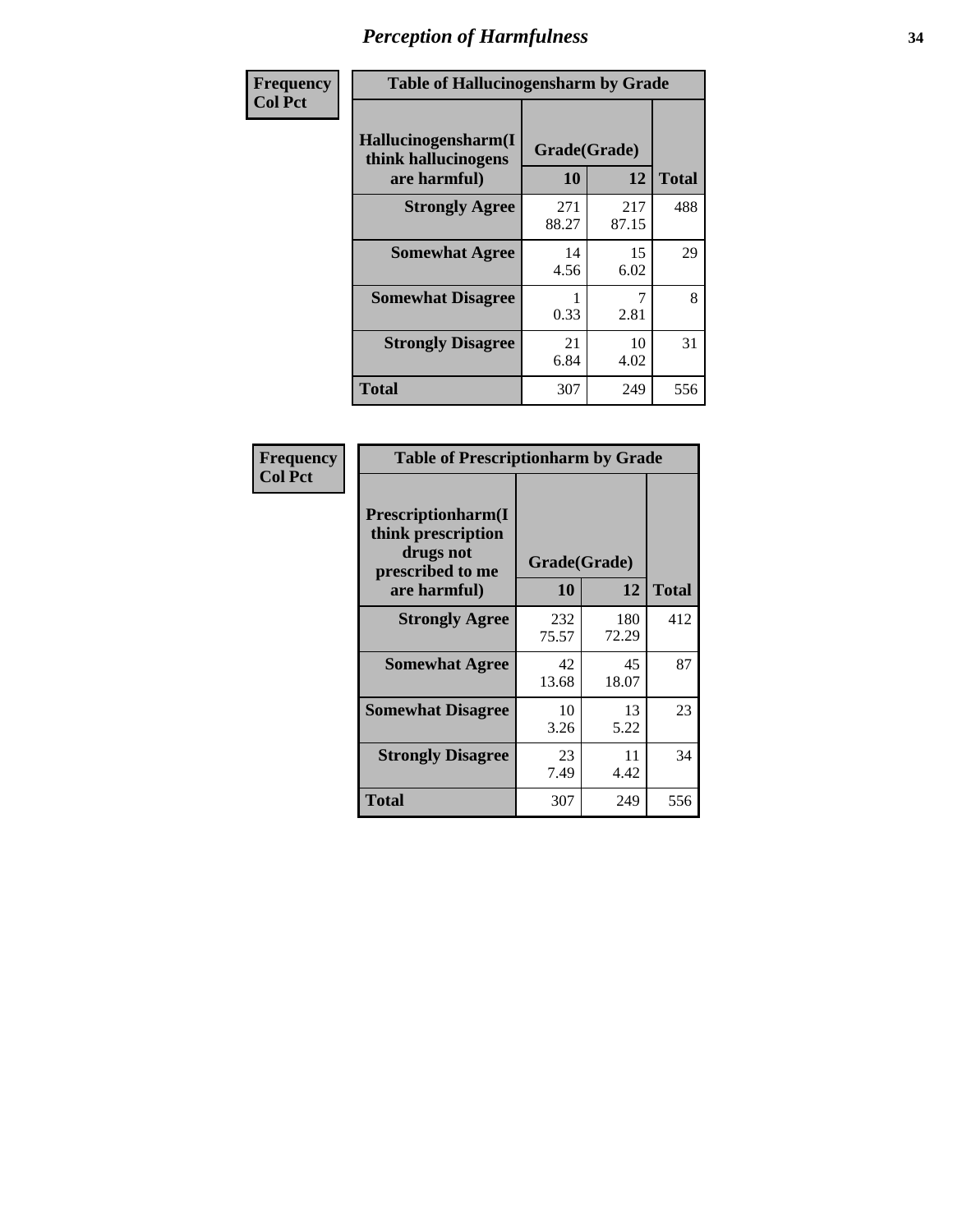# *Disapproval by Adults* **35**

| Frequency      | <b>Table of Alcoholadult by Grade</b>                                 |                    |              |              |
|----------------|-----------------------------------------------------------------------|--------------------|--------------|--------------|
| <b>Col Pct</b> | <b>Alcoholadult</b> (Adults<br>would disapprove if<br>I used alcohol) | Grade(Grade)<br>10 | 12           | <b>Total</b> |
|                | <b>Strongly Agree</b>                                                 | 200<br>65.15       | 143<br>57.43 | 343          |
|                | <b>Somewhat Agree</b>                                                 | 69<br>22.48        | 57<br>22.89  | 126          |
|                | <b>Somewhat Disagree</b>                                              | 24<br>7.82         | 34<br>13.65  | 58           |
|                | <b>Strongly Disagree</b>                                              | 14<br>4.56         | 15<br>6.02   | 29           |
|                | <b>Total</b>                                                          | 307                | 249          | 556          |

| <b>Table of Tobaccoadult by Grade</b>                                 |                    |              |       |  |  |
|-----------------------------------------------------------------------|--------------------|--------------|-------|--|--|
| <b>Tobaccoadult</b> (Adults<br>would disapprove if<br>I used tobacco) | Grade(Grade)<br>10 | 12           | Total |  |  |
| <b>Strongly Agree</b>                                                 | 253<br>82.41       | 178<br>71.49 | 431   |  |  |
| <b>Somewhat Agree</b>                                                 | 29<br>9.45         | 35<br>14.06  | 64    |  |  |
| <b>Somewhat Disagree</b>                                              | 8<br>2.61          | 21<br>8.43   | 29    |  |  |
| <b>Strongly Disagree</b>                                              | 17<br>5.54         | 15<br>6.02   | 32    |  |  |
| <b>Total</b>                                                          | 307                | 249          | 556   |  |  |

| Frequency      | <b>Table of Marijuanaadult by Grade</b>                           |                    |              |              |
|----------------|-------------------------------------------------------------------|--------------------|--------------|--------------|
| <b>Col Pct</b> | Marijuanaadult(Adults<br>would disapprove if I<br>used marijuana) | Grade(Grade)<br>10 | 12           | <b>Total</b> |
|                | <b>Strongly Agree</b>                                             | 266<br>86.64       | 198<br>79.52 | 464          |
|                | <b>Somewhat Agree</b>                                             | 15<br>4.89         | 23<br>9.24   | 38           |
|                | <b>Somewhat Disagree</b>                                          | 2.28               | 12<br>4.82   | 19           |
|                | <b>Strongly Disagree</b>                                          | 19<br>6.19         | 16<br>6.43   | 35           |
|                | <b>Total</b>                                                      | 307                | 249          | 556          |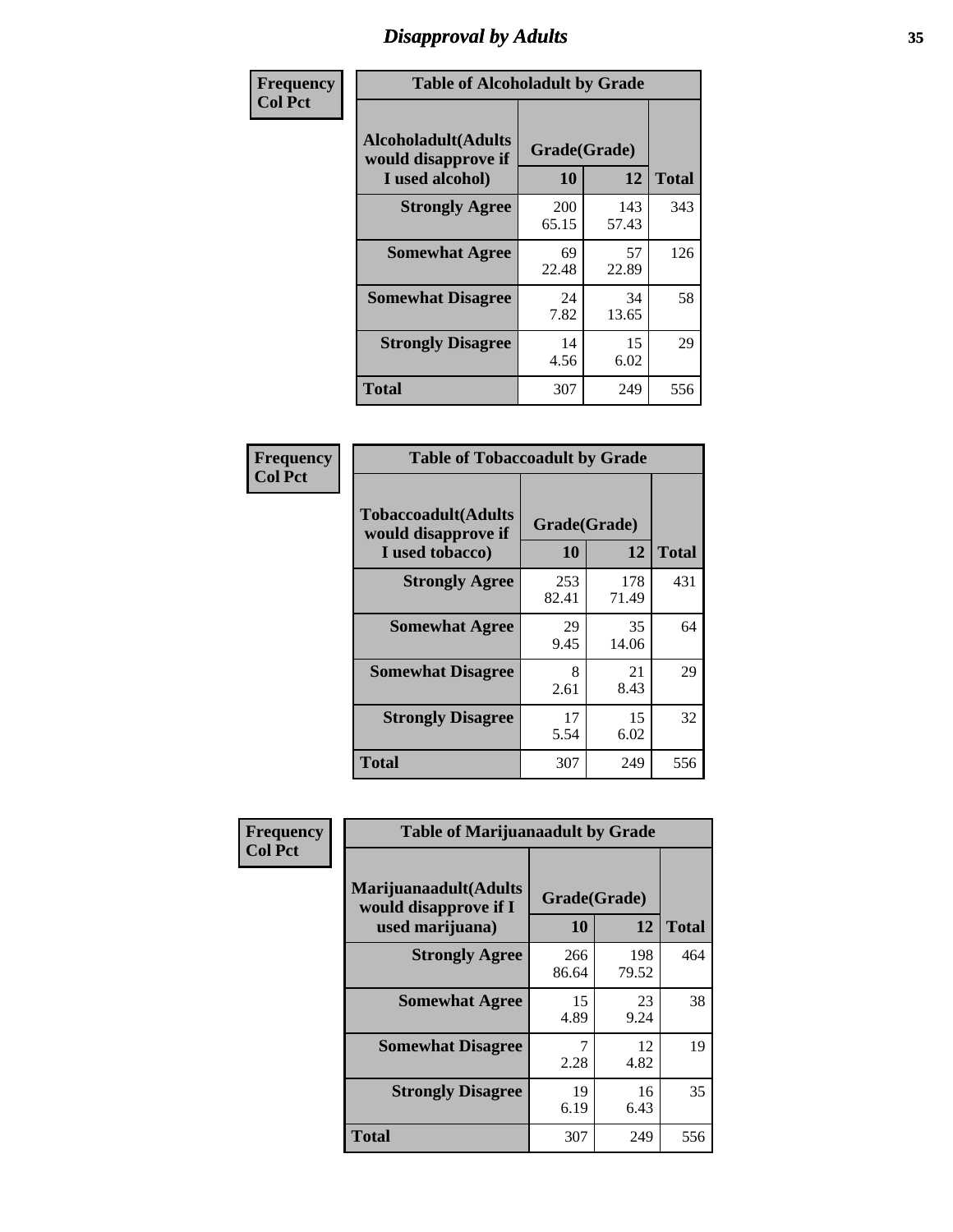# *Disapproval by Adults* **36**

| Frequency      | <b>Table of Otherdrugadult by Grade</b>                                     |                    |              |              |
|----------------|-----------------------------------------------------------------------------|--------------------|--------------|--------------|
| <b>Col Pct</b> | <b>Otherdrugadult</b> (Adults<br>would disapprove if I<br>used other drugs) | Grade(Grade)<br>10 | 12           | <b>Total</b> |
|                | <b>Strongly Agree</b>                                                       | 274<br>89.25       | 219<br>87.95 | 493          |
|                | <b>Somewhat Agree</b>                                                       | 11<br>3.58         | 10<br>4.02   | 21           |
|                | <b>Somewhat Disagree</b>                                                    | 2<br>0.65          | 6<br>2.41    | 8            |
|                | <b>Strongly Disagree</b>                                                    | 20<br>6.51         | 14<br>5.62   | 34           |
|                | <b>Total</b>                                                                | 307                | 249          | 556          |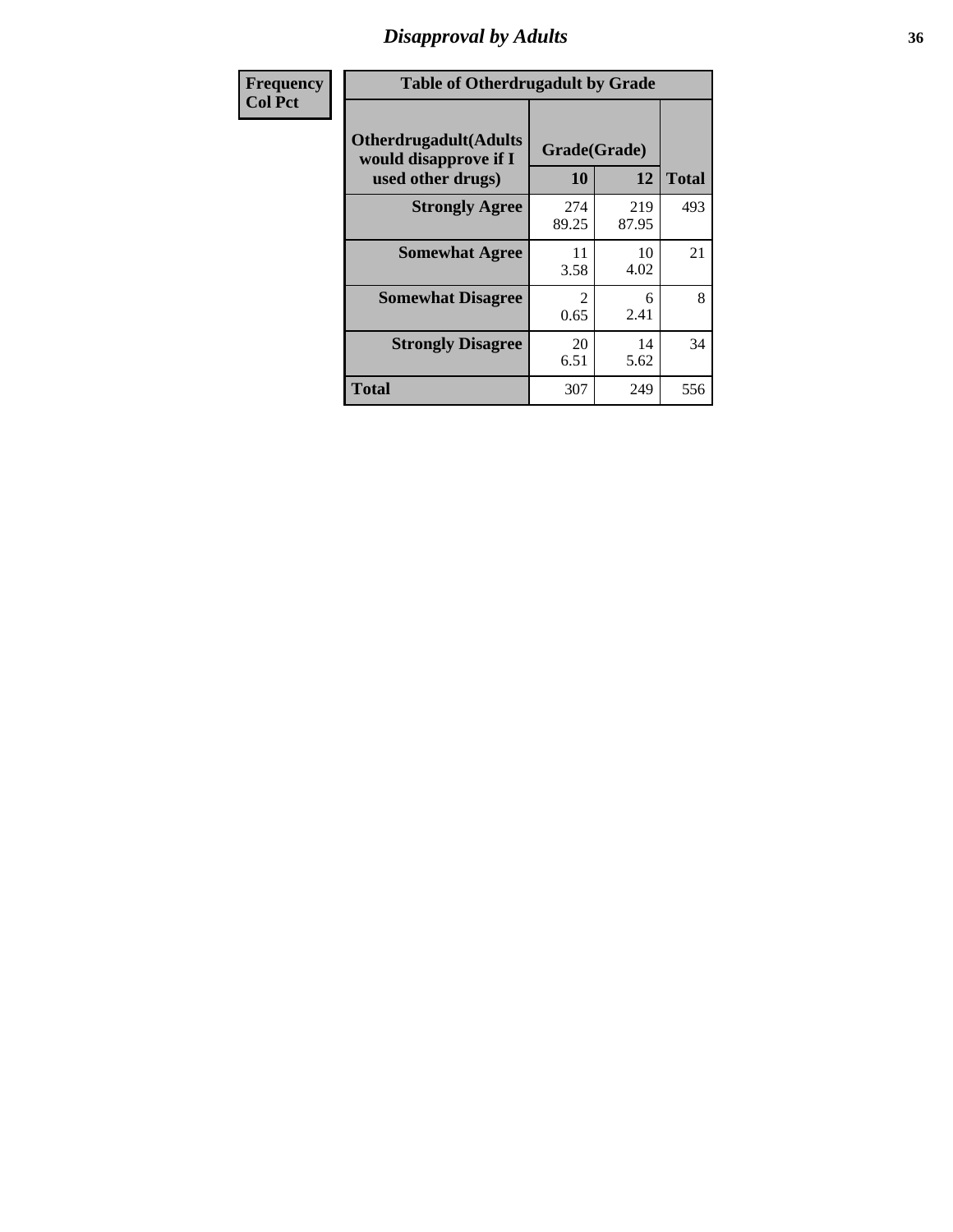## *Disapproval by Peers* **37**

| Frequency      | <b>Table of Alcoholpeer by Grade</b>                    |              |             |              |  |
|----------------|---------------------------------------------------------|--------------|-------------|--------------|--|
| <b>Col Pct</b> | Alcoholpeer(My<br>friends would<br>disapprove if I used | Grade(Grade) |             |              |  |
|                | alcohol)                                                | 10           | 12          | <b>Total</b> |  |
|                | <b>Strongly Agree</b>                                   | 96<br>31.27  | 62<br>24.90 | 158          |  |
|                | <b>Somewhat Agree</b>                                   | 88<br>28.66  | 55<br>22.09 | 143          |  |
|                | <b>Somewhat Disagree</b>                                | 65<br>21.17  | 61<br>24.50 | 126          |  |
|                | <b>Strongly Disagree</b>                                | 58<br>18.89  | 71<br>28.51 | 129          |  |
|                | Total                                                   | 307          | 249         | 556          |  |

| Frequency      | <b>Table of Tobaccopeer by Grade</b>                                |                    |             |              |  |
|----------------|---------------------------------------------------------------------|--------------------|-------------|--------------|--|
| <b>Col Pct</b> | Tobaccopeer(My<br>friends would<br>disapprove if I used<br>tobacco) | Grade(Grade)<br>10 | 12          | <b>Total</b> |  |
|                | <b>Strongly Agree</b>                                               | 143                | 103         | 246          |  |
|                |                                                                     | 46.58              | 41.37       |              |  |
|                | <b>Somewhat Agree</b>                                               | 62<br>20.20        | 51<br>20.48 | 113          |  |
|                | <b>Somewhat Disagree</b>                                            | 57<br>18.57        | 43<br>17.27 | 100          |  |
|                | <b>Strongly Disagree</b>                                            | 45<br>14.66        | 52<br>20.88 | 97           |  |
|                | Total                                                               | 307                | 249         | 556          |  |

| Frequency      | <b>Table of Marijuanapeer by Grade</b>                    |              |              |              |
|----------------|-----------------------------------------------------------|--------------|--------------|--------------|
| <b>Col Pct</b> | Marijuanapeer(My<br>friends would<br>disapprove if I used | Grade(Grade) |              |              |
|                | marijuana)                                                | 10           | 12           | <b>Total</b> |
|                | <b>Strongly Agree</b>                                     | 150<br>48.86 | 111<br>44.58 | 261          |
|                | <b>Somewhat Agree</b>                                     | 64<br>20.85  | 48<br>19.28  | 112          |
|                | <b>Somewhat Disagree</b>                                  | 51<br>16.61  | 38<br>15.26  | 89           |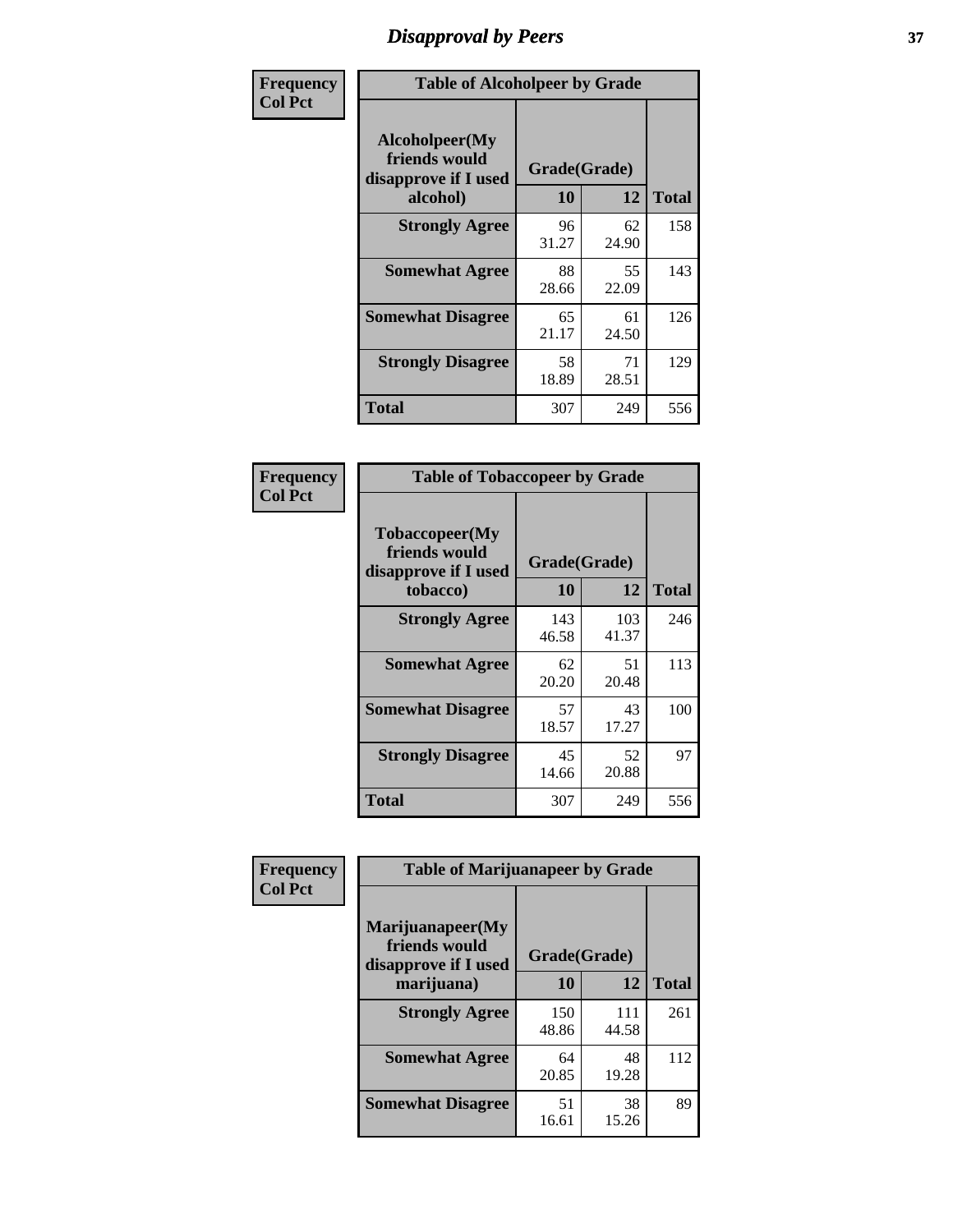# *Disapproval by Peers* **38**

| Frequency<br><b>Col Pct</b> | <b>Table of Marijuanapeer by Grade</b>                                  |                    |             |              |
|-----------------------------|-------------------------------------------------------------------------|--------------------|-------------|--------------|
|                             | Marijuanapeer(My<br>friends would<br>disapprove if I used<br>marijuana) | Grade(Grade)<br>10 | 12          | <b>Total</b> |
|                             | <b>Strongly Disagree</b>                                                | 42<br>13.68        | 52<br>20.88 | 94           |
|                             | Total                                                                   | 307                | 249         | 556          |

| <b>Frequency</b> | <b>Table of Otherdrugpeer by Grade</b>                                    |                           |              |              |
|------------------|---------------------------------------------------------------------------|---------------------------|--------------|--------------|
| <b>Col Pct</b>   | Otherdrugpeer(My<br>friends would<br>disapprove if I used<br>other drugs) | Grade(Grade)<br><b>10</b> | 12           | <b>Total</b> |
|                  | <b>Strongly Agree</b>                                                     | 201<br>65.47              | 163<br>65.46 | 364          |
|                  | <b>Somewhat Agree</b>                                                     | 52<br>16.94               | 39<br>15.66  | 91           |
|                  | <b>Somewhat Disagree</b>                                                  | 30<br>9.77                | 21<br>8.43   | 51           |
|                  | <b>Strongly Disagree</b>                                                  | 24<br>7.82                | 26<br>10.44  | 50           |
|                  | Total                                                                     | 307                       | 249          | 556          |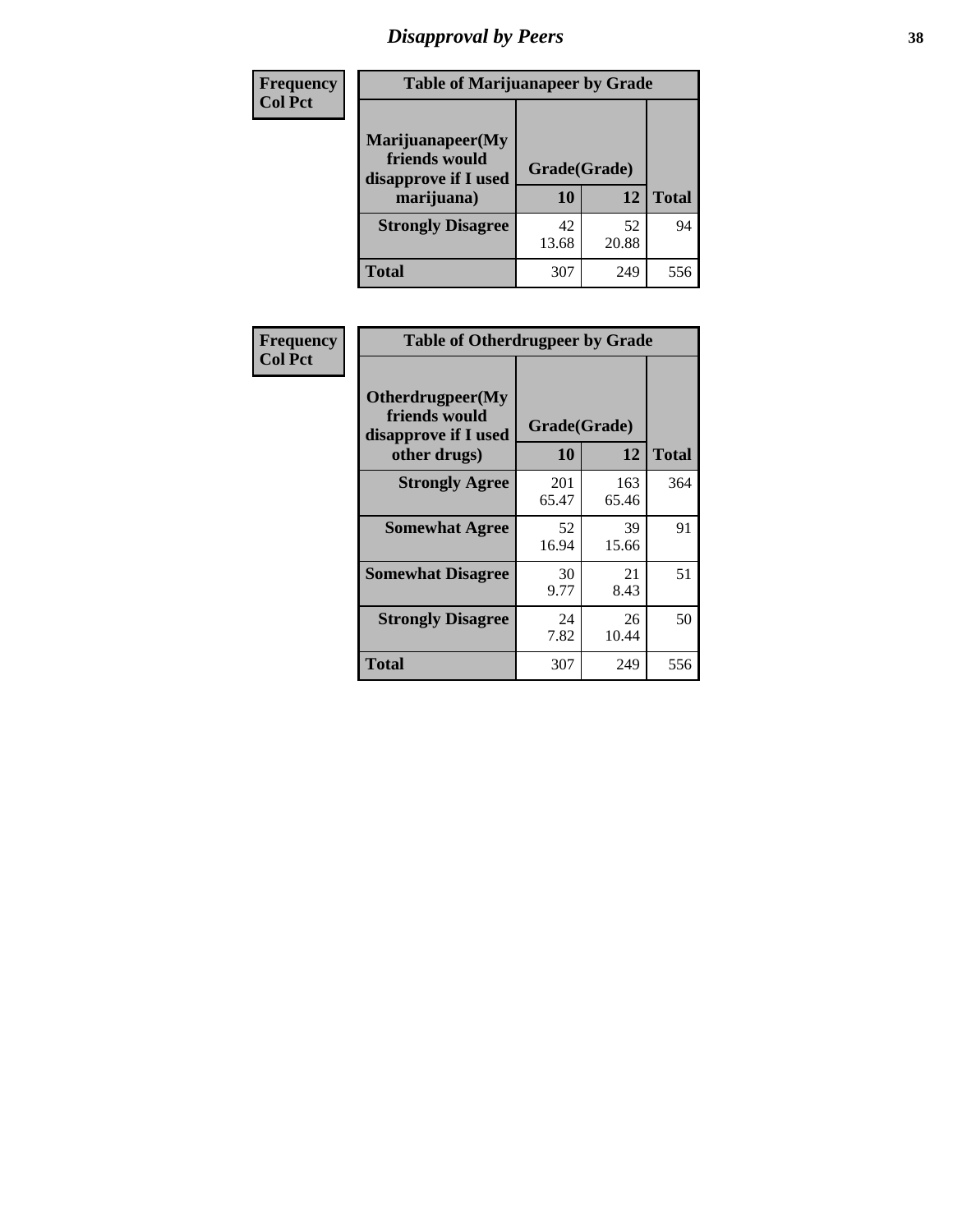| Frequency      | <b>Table of Alcohollocation1 by Grade</b> |              |              |              |
|----------------|-------------------------------------------|--------------|--------------|--------------|
| <b>Col Pct</b> | <b>Alcohollocation1(Places</b>            | Grade(Grade) |              |              |
|                | <b>Friends Use Alcohol)</b>               | 10           | 12           | <b>Total</b> |
|                |                                           | 144<br>46.91 | 144<br>57.83 | 288          |
|                | Do Not Use                                | 163<br>53.09 | 105<br>42.17 | 268          |
|                | <b>Total</b>                              | 307          | 249          | 556          |

| <b>Frequency</b> | <b>Table of Alcohollocation2 by Grade</b> |              |              |              |
|------------------|-------------------------------------------|--------------|--------------|--------------|
| <b>Col Pct</b>   | <b>Alcohollocation2(Places</b>            | Grade(Grade) |              |              |
|                  | <b>Friends Use Alcohol)</b>               | 10           | 12           | <b>Total</b> |
|                  |                                           | 213<br>69.38 | 146<br>58.63 | 359          |
|                  | Home                                      | 94<br>30.62  | 103<br>41.37 | 197          |
|                  | <b>Total</b>                              | 307          | 249          | 556          |

| Frequency<br><b>Col Pct</b> | <b>Table of Alcohollocation3 by Grade</b> |                    |              |              |
|-----------------------------|-------------------------------------------|--------------------|--------------|--------------|
| <b>Friends Use Alcohol)</b> | <b>Alcohollocation3(Places</b>            | Grade(Grade)<br>10 | 12           | <b>Total</b> |
|                             |                                           |                    |              |              |
|                             |                                           | 302<br>98.37       | 242<br>97.19 | 544          |
|                             | <b>School</b>                             | 1.63               | 2.81         | 12           |
|                             | Total                                     | 307                | 249          | 556          |

| Frequency      | <b>Table of Alcohollocation4 by Grade</b> |              |              |              |  |
|----------------|-------------------------------------------|--------------|--------------|--------------|--|
| <b>Col Pct</b> | <b>Alcohollocation4(Places</b>            | Grade(Grade) |              |              |  |
|                | <b>Friends Use Alcohol)</b>               | 10           | 12           | <b>Total</b> |  |
|                |                                           | 286<br>93.16 | 232<br>93.17 | 518          |  |
|                | Car                                       | 21<br>6.84   | 17<br>6.83   | 38           |  |
|                | <b>Total</b>                              | 307          | 249          | 556          |  |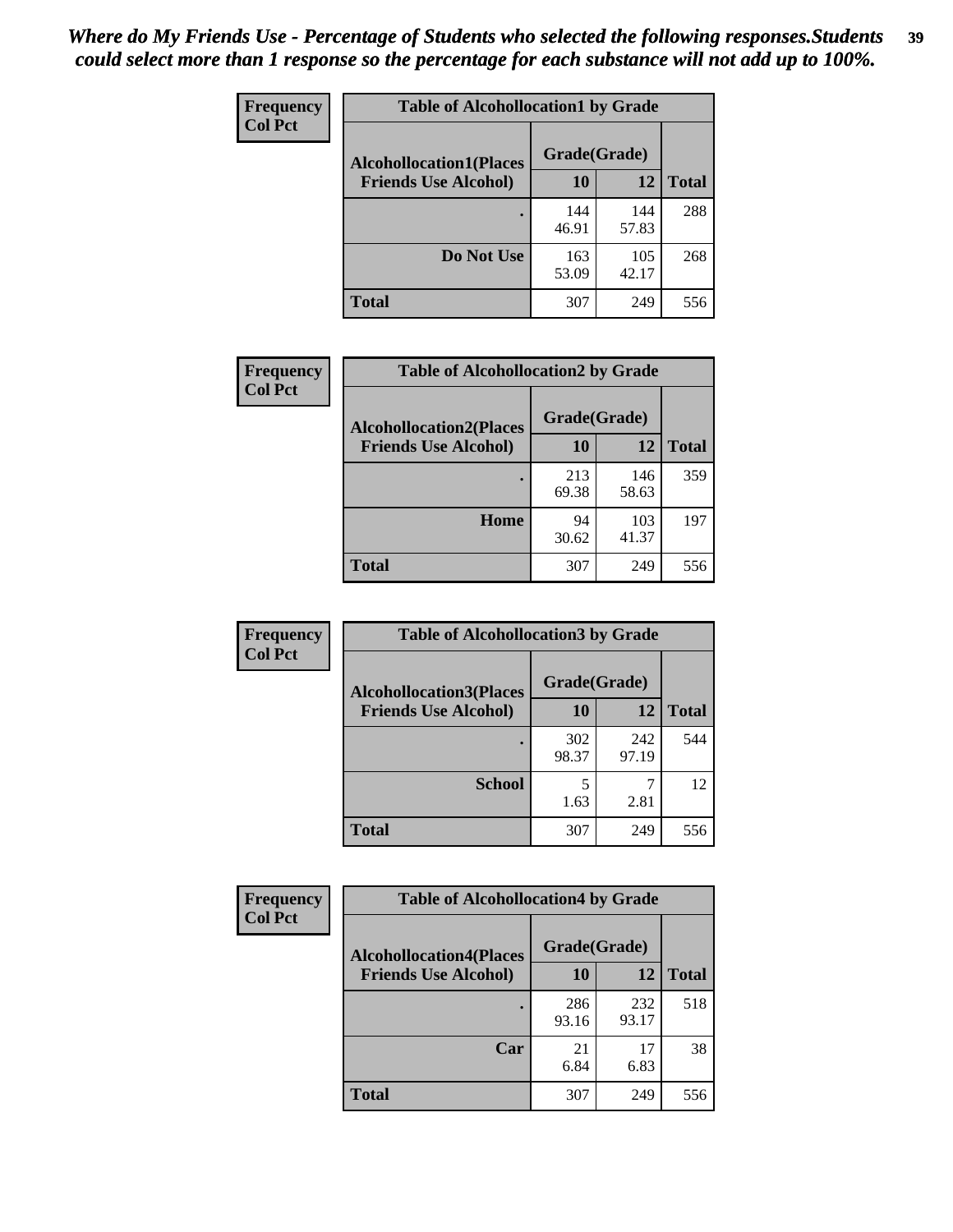| <b>Frequency</b><br><b>Col Pct</b> | <b>Table of Alcohollocation5 by Grade</b> |              |              |              |  |
|------------------------------------|-------------------------------------------|--------------|--------------|--------------|--|
|                                    | <b>Alcohollocation5(Places</b>            | Grade(Grade) |              |              |  |
|                                    | <b>Friends Use Alcohol)</b>               | 10           | 12           | <b>Total</b> |  |
|                                    |                                           | 189<br>61.56 | 138<br>55.42 | 327          |  |
|                                    | <b>Friend's House</b>                     | 118<br>38.44 | 111<br>44.58 | 229          |  |
|                                    | Total                                     | 307          | 249          | 556          |  |

| <b>Frequency</b> | <b>Table of Alcohollocation6 by Grade</b> |              |              |              |
|------------------|-------------------------------------------|--------------|--------------|--------------|
| <b>Col Pct</b>   | <b>Alcohollocation6(Places</b>            | Grade(Grade) |              |              |
|                  | <b>Friends Use Alcohol)</b>               | 10           | 12           | <b>Total</b> |
|                  |                                           | 237<br>77.20 | 186<br>74.70 | 423          |
|                  | <b>Other</b>                              | 70<br>22.80  | 63<br>25.30  | 133          |
|                  | <b>Total</b>                              | 307          | 249          | 556          |

| Frequency<br><b>Col Pct</b> | <b>Table of Tobaccolocation1 by Grade</b> |              |              |              |
|-----------------------------|-------------------------------------------|--------------|--------------|--------------|
|                             | <b>Tobaccolocation1(Places</b>            | Grade(Grade) |              |              |
|                             | <b>Friends Use Tobacco)</b>               | 10           | 12           | <b>Total</b> |
|                             |                                           | 111<br>36.16 | 114<br>45.78 | 225          |
|                             | Do Not Use                                | 196<br>63.84 | 135<br>54.22 | 331          |
|                             | <b>Total</b>                              | 307          | 249          | 556          |

| Frequency      | <b>Table of Tobaccolocation2 by Grade</b> |              |              |              |  |
|----------------|-------------------------------------------|--------------|--------------|--------------|--|
| <b>Col Pct</b> | <b>Tobaccolocation2(Places</b>            | Grade(Grade) |              |              |  |
|                | <b>Friends Use Tobacco)</b>               | <b>10</b>    | 12           | <b>Total</b> |  |
|                |                                           | 232<br>75.57 | 162<br>65.06 | 394          |  |
|                | Home                                      | 75<br>24.43  | 87<br>34.94  | 162          |  |
|                | <b>Total</b>                              | 307          | 249          | 556          |  |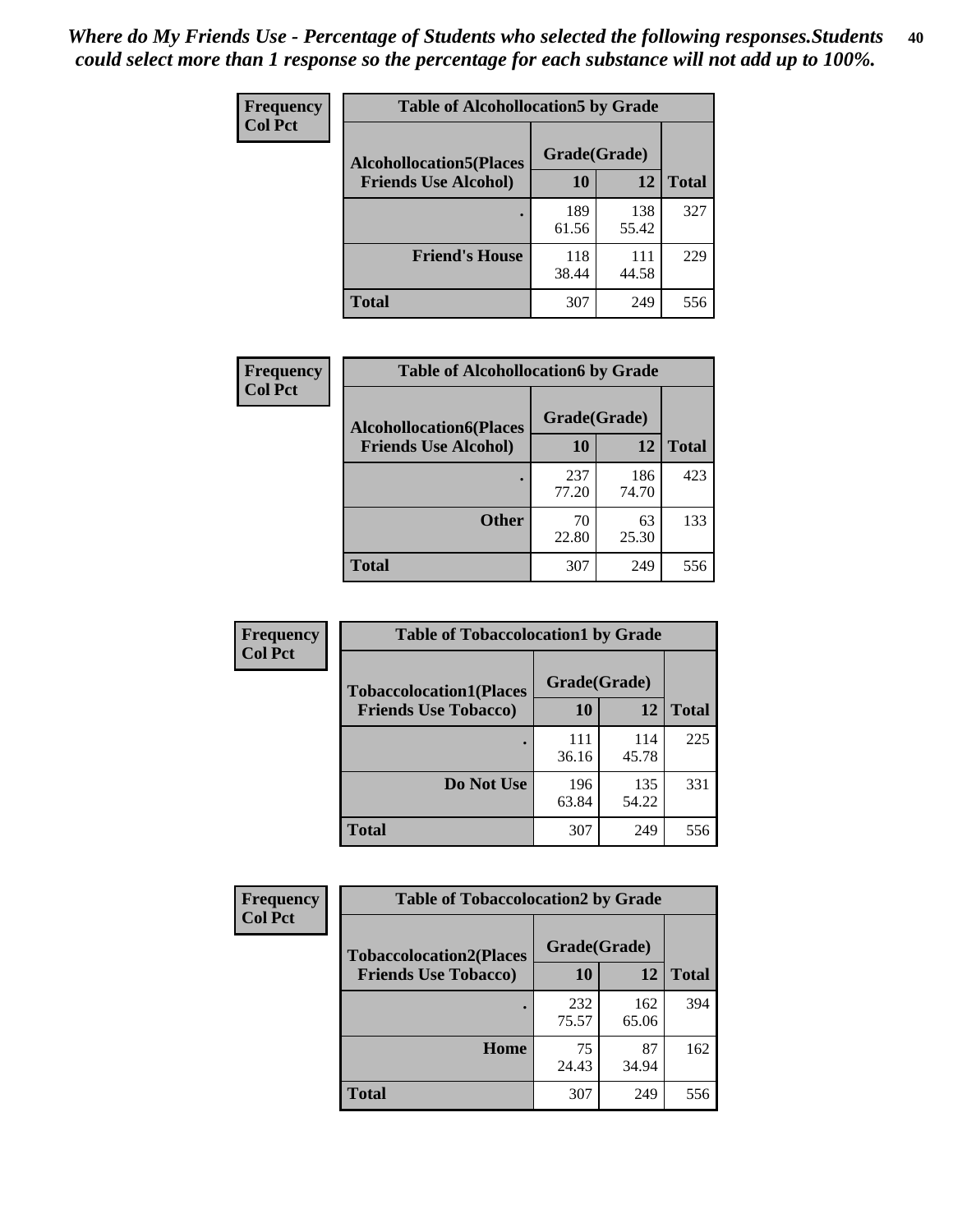| Frequency      | <b>Table of Tobaccolocation 3 by Grade</b> |              |              |              |  |
|----------------|--------------------------------------------|--------------|--------------|--------------|--|
| <b>Col Pct</b> | <b>Tobaccolocation3(Places</b>             | Grade(Grade) |              |              |  |
|                | <b>Friends Use Tobacco)</b>                | 10           | 12           | <b>Total</b> |  |
|                |                                            | 288<br>93.81 | 231<br>92.77 | 519          |  |
|                | <b>School</b>                              | 19<br>6.19   | 18<br>7.23   | 37           |  |
|                | <b>Total</b>                               | 307          | 249          | 556          |  |

| Frequency<br><b>Col Pct</b> | <b>Table of Tobaccolocation4 by Grade</b> |              |              |              |
|-----------------------------|-------------------------------------------|--------------|--------------|--------------|
|                             | <b>Tobaccolocation4(Places</b>            | Grade(Grade) |              |              |
|                             | <b>Friends Use Tobacco)</b>               | 10           | 12           | <b>Total</b> |
|                             |                                           | 248<br>80.78 | 174<br>69.88 | 422          |
|                             | Car                                       | 59<br>19.22  | 75<br>30.12  | 134          |
|                             | <b>Total</b>                              | 307          | 249          | 556          |

 $\overline{\phantom{a}}$ 

| Frequency      | <b>Table of Tobaccolocation5 by Grade</b> |              |              |              |
|----------------|-------------------------------------------|--------------|--------------|--------------|
| <b>Col Pct</b> | <b>Tobaccolocation5(Places</b>            | Grade(Grade) |              |              |
|                | <b>Friends Use Tobacco)</b>               | 10           | 12           | <b>Total</b> |
|                |                                           | 228<br>74.27 | 164<br>65.86 | 392          |
|                | <b>Friend's House</b>                     | 79<br>25.73  | 85<br>34.14  | 164          |
|                | <b>Total</b>                              | 307          | 249          | 556          |

| <b>Frequency</b> | <b>Table of Tobaccolocation6 by Grade</b> |              |              |              |  |
|------------------|-------------------------------------------|--------------|--------------|--------------|--|
| <b>Col Pct</b>   | <b>Tobaccolocation6(Places</b>            | Grade(Grade) |              |              |  |
|                  | <b>Friends Use Tobacco)</b>               | 10           | 12           | <b>Total</b> |  |
|                  |                                           | 251<br>81.76 | 190<br>76.31 | 441          |  |
|                  | <b>Other</b>                              | 56<br>18.24  | 59<br>23.69  | 115          |  |
|                  | <b>Total</b>                              | 307          | 249          | 556          |  |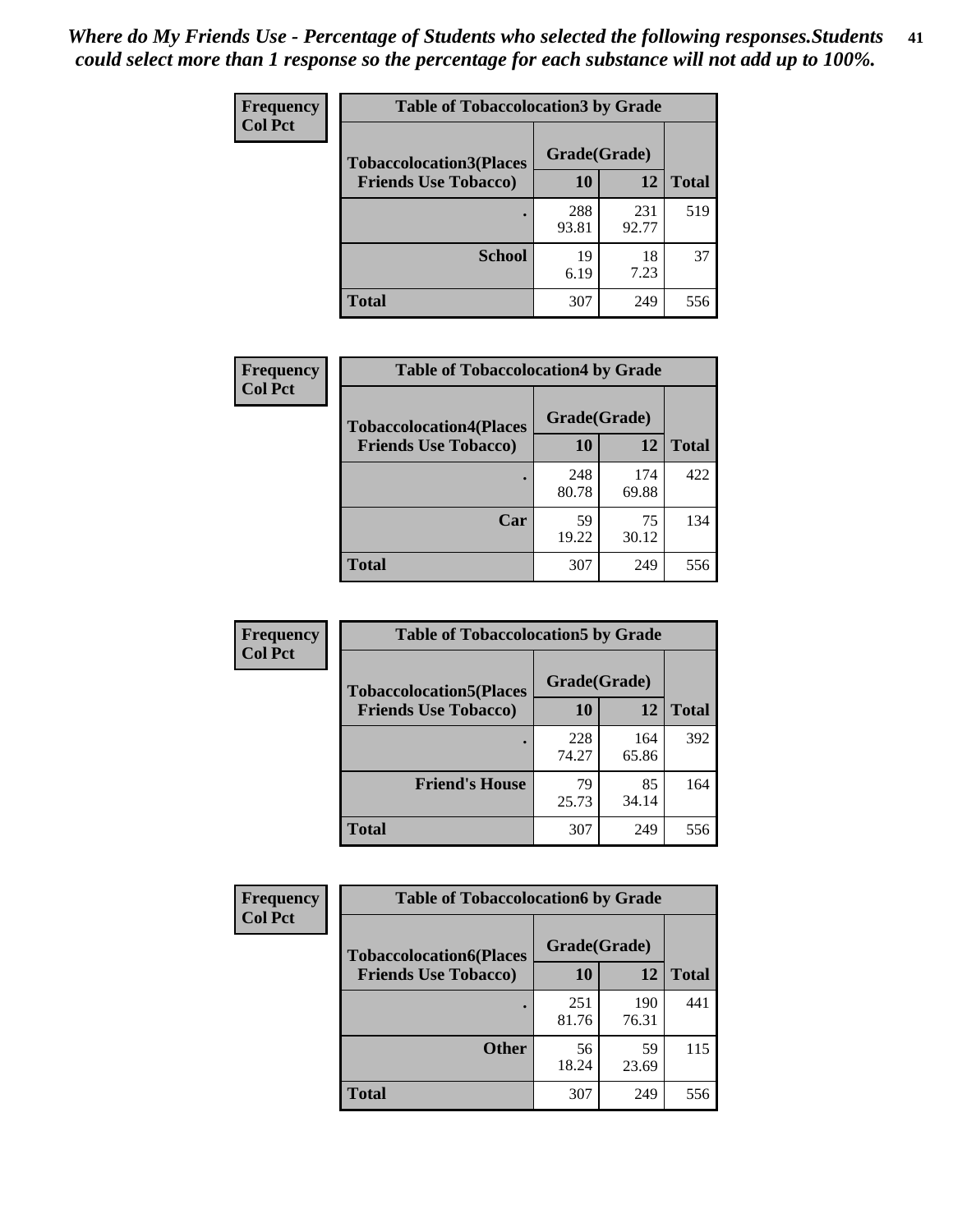| <b>Frequency</b> | <b>Table of Marijuanalocation1 by Grade</b> |              |              |              |
|------------------|---------------------------------------------|--------------|--------------|--------------|
| <b>Col Pct</b>   | <b>Marijuanalocation1(Places</b>            | Grade(Grade) |              |              |
|                  | <b>Friends Use Marijuana</b> )              | 10           | 12           | <b>Total</b> |
|                  |                                             | 110<br>35.83 | 98<br>39.36  | 208          |
|                  | Do Not Use                                  | 197<br>64.17 | 151<br>60.64 | 348          |
|                  | <b>Total</b>                                | 307          | 249          | 556          |

| <b>Frequency</b> | <b>Table of Marijuanalocation2 by Grade</b>                        |                    |              |              |
|------------------|--------------------------------------------------------------------|--------------------|--------------|--------------|
| <b>Col Pct</b>   | <b>Marijuanalocation2(Places</b><br><b>Friends Use Marijuana</b> ) | Grade(Grade)<br>10 | 12           | <b>Total</b> |
|                  |                                                                    | 233<br>75.90       | 181<br>72.69 | 414          |
|                  | Home                                                               | 74<br>24.10        | 68<br>27.31  | 142          |
|                  | <b>Total</b>                                                       | 307                | 249          | 556          |

| Frequency      | <b>Table of Marijuanalocation3 by Grade</b> |              |              |       |
|----------------|---------------------------------------------|--------------|--------------|-------|
| <b>Col Pct</b> | <b>Marijuanalocation3</b> (Places           | Grade(Grade) |              |       |
|                | <b>Friends Use Marijuana</b> )              | 10           | 12           | Total |
|                |                                             | 294<br>95.77 | 241<br>96.79 | 535   |
|                | <b>School</b>                               | 13<br>4.23   | 8<br>3.21    | 21    |
|                | <b>Total</b>                                | 307          | 249          | 556   |

| <b>Frequency</b> | <b>Table of Marijuanalocation4 by Grade</b> |              |              |              |
|------------------|---------------------------------------------|--------------|--------------|--------------|
| <b>Col Pct</b>   | <b>Marijuanalocation4(Places</b>            | Grade(Grade) |              |              |
|                  | <b>Friends Use Marijuana</b> )              | <b>10</b>    | 12           | <b>Total</b> |
|                  |                                             | 268<br>87.30 | 208<br>83.53 | 476          |
|                  | Car                                         | 39<br>12.70  | 41<br>16.47  | 80           |
|                  | <b>Total</b>                                | 307          | 249          | 556          |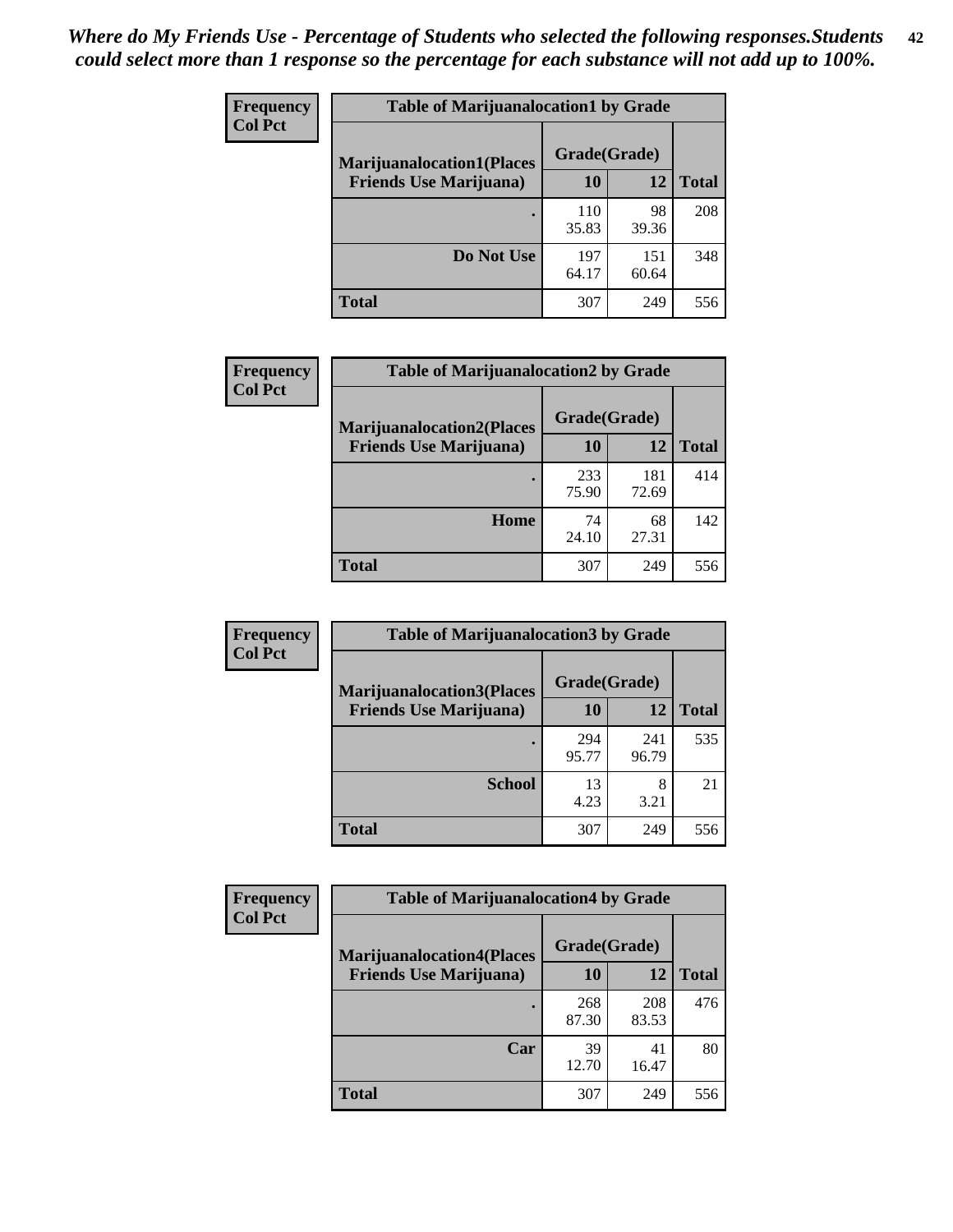| <b>Frequency</b> | <b>Table of Marijuanalocation5 by Grade</b> |              |              |              |
|------------------|---------------------------------------------|--------------|--------------|--------------|
| <b>Col Pct</b>   | <b>Marijuanalocation5</b> (Places           | Grade(Grade) |              |              |
|                  | <b>Friends Use Marijuana</b> )              | 10           | 12           | <b>Total</b> |
|                  |                                             | 219<br>71.34 | 176<br>70.68 | 395          |
|                  | <b>Friend's House</b>                       | 88<br>28.66  | 73<br>29.32  | 161          |
|                  | <b>Total</b>                                | 307          | 249          | 556          |

| <b>Frequency</b> | <b>Table of Marijuanalocation6 by Grade</b>                        |                    |              |              |
|------------------|--------------------------------------------------------------------|--------------------|--------------|--------------|
| <b>Col Pct</b>   | <b>Marijuanalocation6(Places</b><br><b>Friends Use Marijuana</b> ) | Grade(Grade)<br>10 | 12           | <b>Total</b> |
|                  |                                                                    | 257<br>83.71       | 203<br>81.53 | 460          |
|                  | <b>Other</b>                                                       | 50<br>16.29        | 46<br>18.47  | 96           |
|                  | <b>Total</b>                                                       | 307                | 249          | 556          |

| <b>Frequency</b> | <b>Table of Otherdruglocation1 by Grade</b>                          |              |              |              |
|------------------|----------------------------------------------------------------------|--------------|--------------|--------------|
| <b>Col Pct</b>   | <b>Otherdruglocation1(Places</b><br><b>Friends Use Other Illegal</b> | Grade(Grade) |              |              |
|                  | Drugs)                                                               | 10           | 12           | <b>Total</b> |
|                  |                                                                      | 61<br>19.87  | 38<br>15.26  | 99           |
|                  | Do Not Use                                                           | 246<br>80.13 | 211<br>84.74 | 457          |
|                  | <b>Total</b>                                                         | 307          | 249          | 556          |

| <b>Frequency</b> | <b>Table of Otherdruglocation2 by Grade</b>                          |              |              |              |
|------------------|----------------------------------------------------------------------|--------------|--------------|--------------|
| <b>Col Pct</b>   | <b>Otherdruglocation2(Places</b><br><b>Friends Use Other Illegal</b> |              | Grade(Grade) |              |
|                  | Drugs)                                                               | 10           | 12           | <b>Total</b> |
|                  |                                                                      | 271<br>88.27 | 221<br>88.76 | 492          |
|                  | Home                                                                 | 36<br>11.73  | 28<br>11.24  | 64           |
|                  | Total                                                                | 307          | 249          | 556          |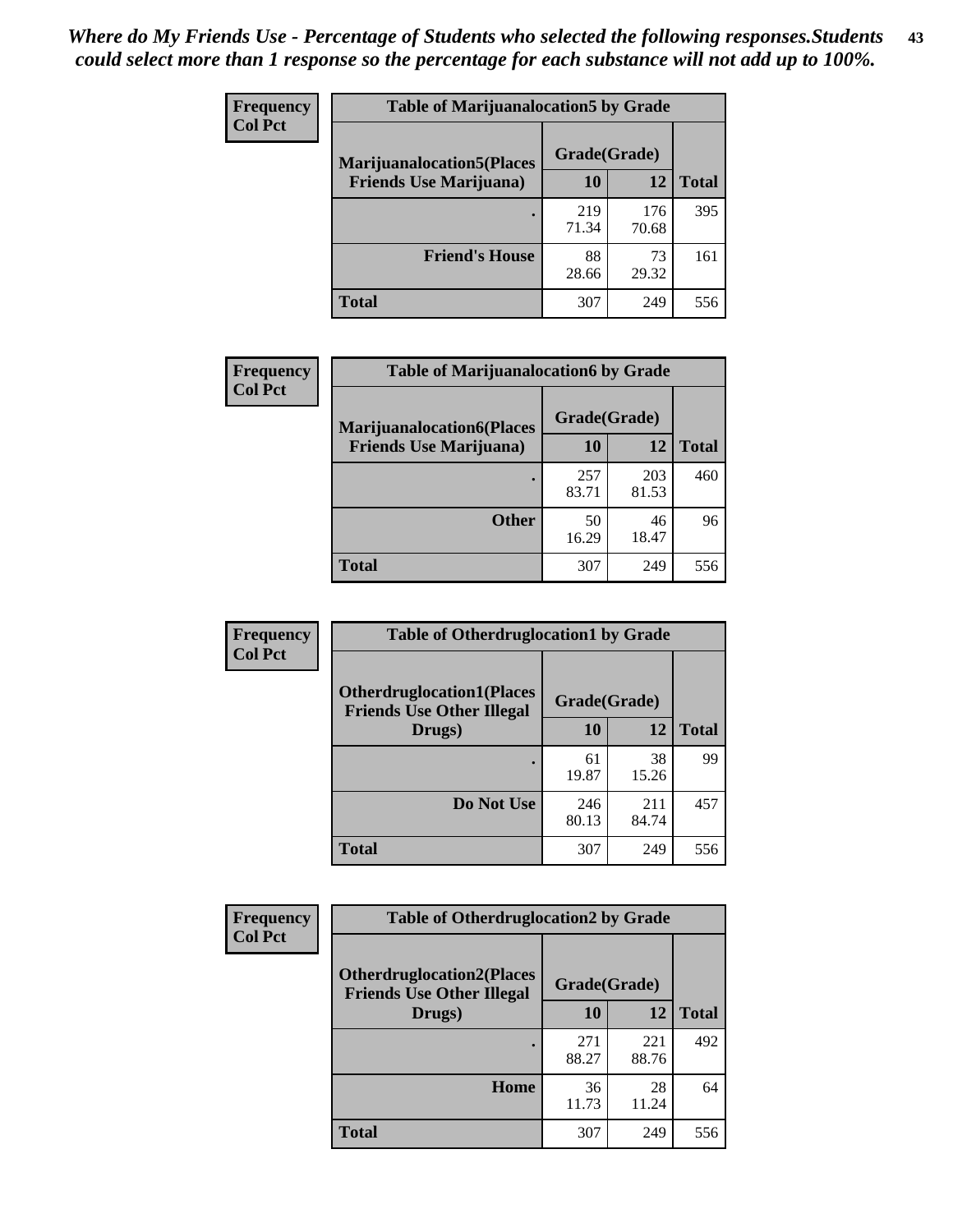| <b>Frequency</b> | <b>Table of Otherdruglocation 3 by Grade</b>                         |              |              |              |
|------------------|----------------------------------------------------------------------|--------------|--------------|--------------|
| <b>Col Pct</b>   | <b>Otherdruglocation3(Places</b><br><b>Friends Use Other Illegal</b> | Grade(Grade) |              |              |
|                  | Drugs)                                                               | 10           | 12           | <b>Total</b> |
|                  |                                                                      | 297<br>96.74 | 244<br>97.99 | 541          |
|                  | <b>School</b>                                                        | 10<br>3.26   | 5<br>2.01    | 15           |
|                  | <b>Total</b>                                                         | 307          | 249          | 556          |

 $\overline{\phantom{a}}$ 

| Frequency      | <b>Table of Otherdruglocation4 by Grade</b>                          |              |              |              |  |
|----------------|----------------------------------------------------------------------|--------------|--------------|--------------|--|
| <b>Col Pct</b> | <b>Otherdruglocation4(Places</b><br><b>Friends Use Other Illegal</b> | Grade(Grade) |              |              |  |
|                | Drugs)                                                               | 10           | 12           | <b>Total</b> |  |
|                |                                                                      | 290<br>94.46 | 238<br>95.58 | 528          |  |
|                | Car                                                                  | 17<br>5.54   | 11<br>4.42   | 28           |  |
|                | <b>Total</b>                                                         | 307          | 249          | 556          |  |

| Frequency      | <b>Table of Otherdruglocation5 by Grade</b>                          |              |              |              |
|----------------|----------------------------------------------------------------------|--------------|--------------|--------------|
| <b>Col Pct</b> | <b>Otherdruglocation5(Places</b><br><b>Friends Use Other Illegal</b> | Grade(Grade) |              |              |
|                | Drugs)                                                               | 10           | 12           | <b>Total</b> |
|                |                                                                      | 262<br>85.34 | 224<br>89.96 | 486          |
|                | <b>Friend's House</b>                                                | 45<br>14.66  | 25<br>10.04  | 70           |
|                | <b>Total</b>                                                         | 307          | 249          | 556          |

| Frequency      | <b>Table of Otherdruglocation6 by Grade</b>                           |              |              |              |
|----------------|-----------------------------------------------------------------------|--------------|--------------|--------------|
| <b>Col Pct</b> | <b>Otherdruglocation6(Places)</b><br><b>Friends Use Other Illegal</b> | Grade(Grade) |              |              |
|                | Drugs)                                                                | 10           | 12           | <b>Total</b> |
|                |                                                                       | 273<br>88.93 | 226<br>90.76 | 499          |
|                | <b>Other</b>                                                          | 34<br>11.07  | 23<br>9.24   | 57           |
|                | Total                                                                 | 307          | 249          | 556          |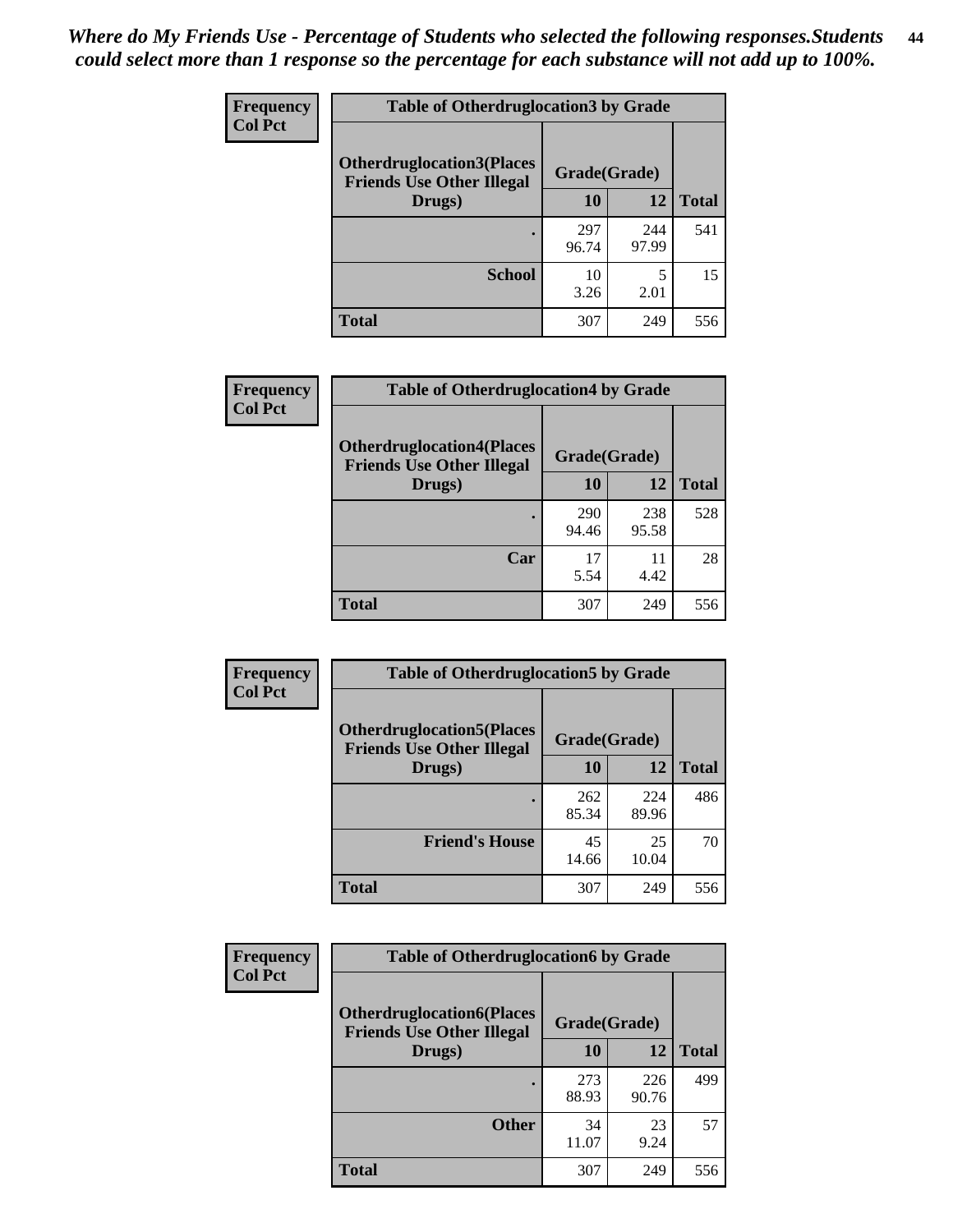| Frequency      | <b>Table of Alcoholtime1 by Grade</b>           |              |              |              |
|----------------|-------------------------------------------------|--------------|--------------|--------------|
| <b>Col Pct</b> | <b>Alcoholtime1(Times</b><br><b>Friends Use</b> | Grade(Grade) |              |              |
|                | Alcohol)                                        | 10           | 12           | <b>Total</b> |
|                |                                                 | 149<br>48.53 | 144<br>57.83 | 293          |
|                | Do Not Use                                      | 158<br>51.47 | 105<br>42.17 | 263          |
|                | <b>Total</b>                                    | 307          | 249          | 556          |

| Frequency      | <b>Table of Alcoholtime2 by Grade</b>           |              |              |              |
|----------------|-------------------------------------------------|--------------|--------------|--------------|
| <b>Col Pct</b> | <b>Alcoholtime2(Times</b><br><b>Friends Use</b> | Grade(Grade) |              |              |
|                | Alcohol)                                        | 10           | 12           | <b>Total</b> |
|                |                                                 | 298<br>97.07 | 245<br>98.39 | 543          |
|                | <b>On Way to School</b>                         | q<br>2.93    | 4<br>1.61    | 13           |
|                | <b>Total</b>                                    | 307          | 249          | 556          |

| Frequency<br><b>Col Pct</b> | <b>Table of Alcoholtime3 by Grade</b>                    |              |              |              |
|-----------------------------|----------------------------------------------------------|--------------|--------------|--------------|
|                             | Alcoholtime3(Times<br>Grade(Grade)<br><b>Friends Use</b> |              |              |              |
|                             | Alcohol)                                                 | 10           | 12           | <b>Total</b> |
|                             |                                                          | 303<br>98.70 | 245<br>98.39 | 548          |
|                             | <b>During School</b>                                     | 4<br>1.30    | 4<br>1.61    | 8            |
|                             | <b>Total</b>                                             | 307          | 249          | 556          |

| <b>Frequency</b> | <b>Table of Alcoholtime4 by Grade</b> |              |              |              |  |
|------------------|---------------------------------------|--------------|--------------|--------------|--|
| <b>Col Pct</b>   | <b>Alcoholtime4(Times</b>             | Grade(Grade) |              |              |  |
|                  | <b>Friends Use Alcohol)</b>           | 10           | 12           | <b>Total</b> |  |
|                  |                                       | 299<br>97.39 | 239<br>95.98 | 538          |  |
|                  | <b>On Way Home From School</b>        | 8<br>2.61    | 10<br>4.02   | 18           |  |
|                  | <b>Total</b>                          | 307          | 249          | 556          |  |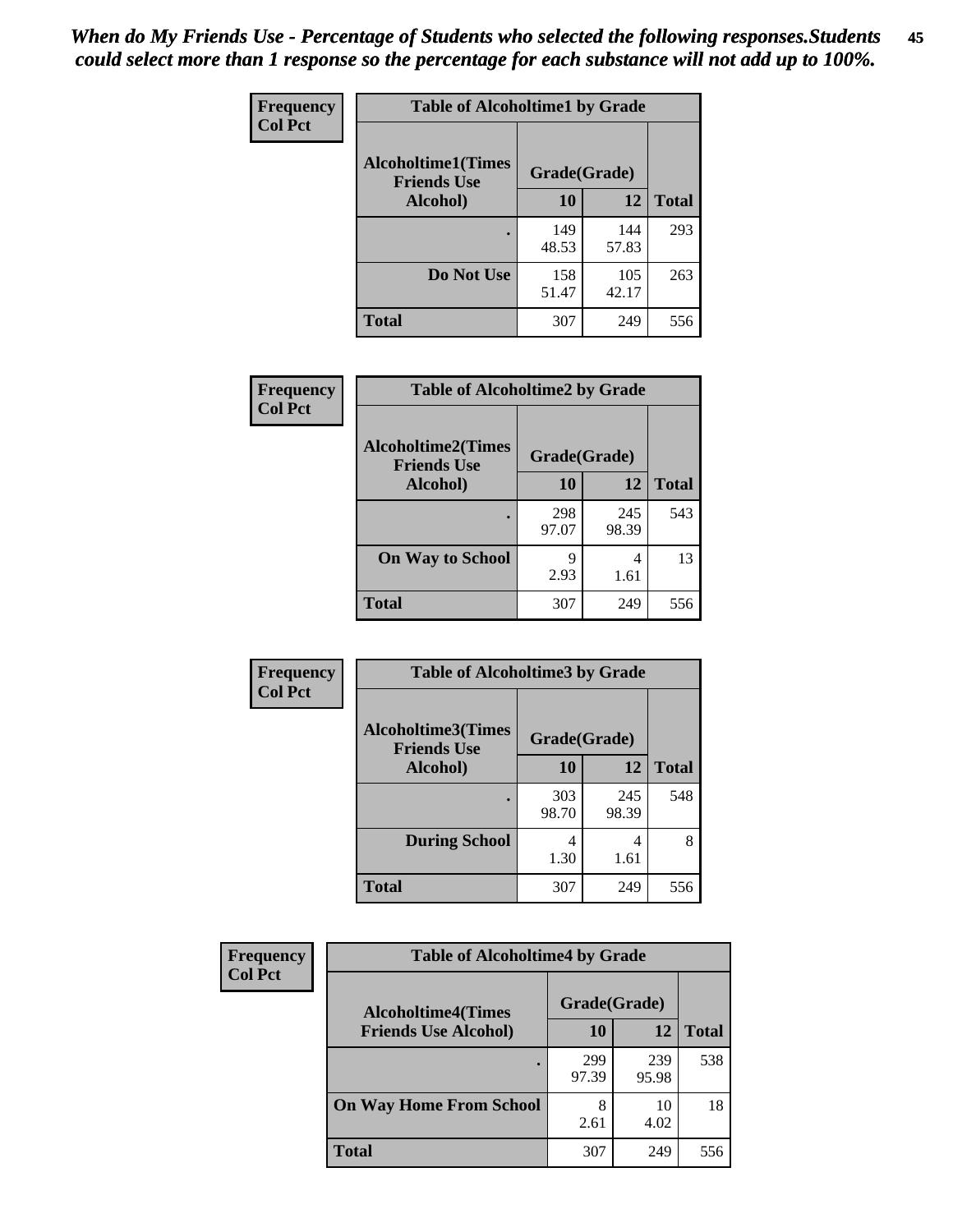*When do My Friends Use - Percentage of Students who selected the following responses.Students could select more than 1 response so the percentage for each substance will not add up to 100%.* **46**

| Frequency      | <b>Table of Alcoholtime5 by Grade</b>           |              |              |              |
|----------------|-------------------------------------------------|--------------|--------------|--------------|
| <b>Col Pct</b> | <b>Alcoholtime5(Times</b><br><b>Friends Use</b> | Grade(Grade) |              |              |
|                | Alcohol)                                        | 10           | 12           | <b>Total</b> |
|                |                                                 | 264<br>85.99 | 212<br>85.14 | 476          |
|                | Weeknights                                      | 43<br>14.01  | 37<br>14.86  | 80           |
|                | <b>Total</b>                                    | 307          | 249          | 556          |

| Frequency      | <b>Table of Alcoholtime6 by Grade</b>           |              |              |              |
|----------------|-------------------------------------------------|--------------|--------------|--------------|
| <b>Col Pct</b> | <b>Alcoholtime6(Times</b><br><b>Friends Use</b> | Grade(Grade) |              |              |
|                | Alcohol)                                        | 10           | 12           | <b>Total</b> |
|                |                                                 | 152<br>49.51 | 102<br>40.96 | 254          |
|                | Weekends                                        | 155<br>50.49 | 147<br>59.04 | 302          |
|                | <b>Total</b>                                    | 307          | 249          | 556          |

| Frequency      | <b>Table of Tobaccotime1 by Grade</b>           |              |              |              |
|----------------|-------------------------------------------------|--------------|--------------|--------------|
| <b>Col Pct</b> | <b>Tobaccotime1(Times</b><br><b>Friends Use</b> | Grade(Grade) |              |              |
|                | <b>Tobacco</b> )                                | 10           | 12           | <b>Total</b> |
|                | ٠                                               | 107<br>34.85 | 114<br>45.78 | 221          |
|                | Do Not Use                                      | 200<br>65.15 | 135<br>54.22 | 335          |
|                | <b>Total</b>                                    | 307          | 249          | 556          |

| <b>Frequency</b> | <b>Table of Tobaccotime2 by Grade</b>           |              |              |              |
|------------------|-------------------------------------------------|--------------|--------------|--------------|
| <b>Col Pct</b>   | <b>Tobaccotime2(Times</b><br><b>Friends Use</b> | Grade(Grade) |              |              |
|                  | <b>Tobacco</b> )                                | 10           | 12           | <b>Total</b> |
|                  |                                                 | 268<br>87.30 | 199<br>79.92 | 467          |
|                  | <b>On Way to School</b>                         | 39<br>12.70  | 50<br>20.08  | 89           |
|                  | <b>Total</b>                                    | 307          | 249          | 556          |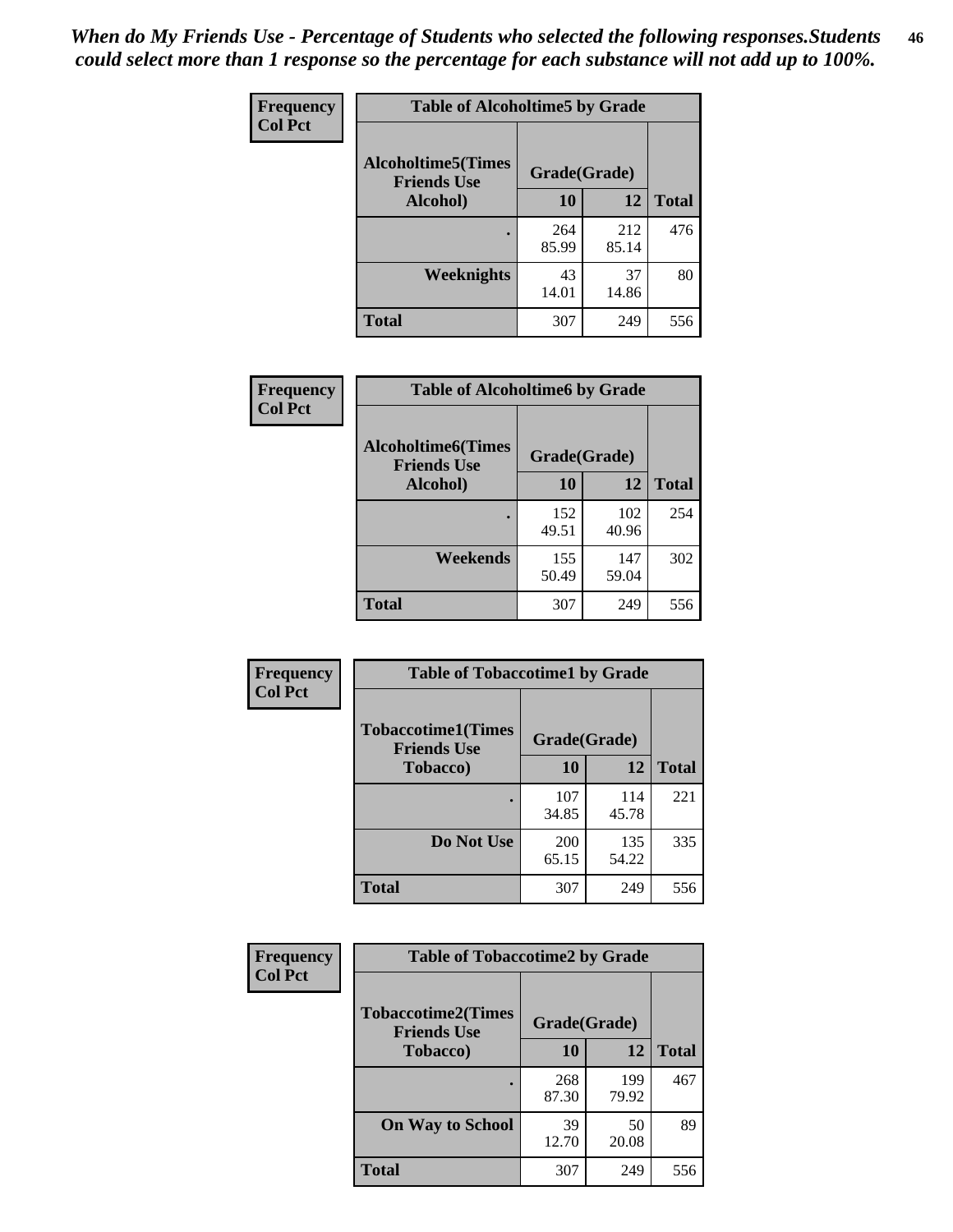*When do My Friends Use - Percentage of Students who selected the following responses.Students could select more than 1 response so the percentage for each substance will not add up to 100%.* **47**

| <b>Frequency</b> | <b>Table of Tobaccotime3 by Grade</b>           |              |              |              |  |
|------------------|-------------------------------------------------|--------------|--------------|--------------|--|
| <b>Col Pct</b>   | <b>Tobaccotime3(Times</b><br><b>Friends Use</b> |              | Grade(Grade) |              |  |
|                  | <b>Tobacco</b> )                                | 10           | 12           | <b>Total</b> |  |
|                  |                                                 | 291<br>94.79 | 239<br>95.98 | 530          |  |
|                  | <b>During School</b>                            | 16<br>5.21   | 10<br>4.02   | 26           |  |
|                  | <b>Total</b>                                    | 307          | 249          | 556          |  |

| <b>Frequency</b> | <b>Table of Tobaccotime4 by Grade</b> |              |              |              |
|------------------|---------------------------------------|--------------|--------------|--------------|
| <b>Col Pct</b>   | <b>Tobaccotime4(Times</b>             | Grade(Grade) |              |              |
|                  | <b>Friends Use Tobacco)</b>           | 10           | 12           | <b>Total</b> |
|                  |                                       | 299<br>97.39 | 239<br>95.98 | 538          |
|                  | <b>On Way Home From School</b>        | 8<br>2.61    | 10<br>4.02   | 18           |
|                  | <b>Total</b>                          | 307          | 249          | 556          |

| Frequency      | <b>Table of Tobaccotime5 by Grade</b>           |              |              |              |
|----------------|-------------------------------------------------|--------------|--------------|--------------|
| <b>Col Pct</b> | <b>Tobaccotime5(Times</b><br><b>Friends Use</b> | Grade(Grade) |              |              |
|                | <b>Tobacco</b> )                                | 10           | 12           | <b>Total</b> |
|                |                                                 | 228<br>74.27 | 160<br>64.26 | 388          |
|                | Weeknights                                      | 79<br>25.73  | 89<br>35.74  | 168          |
|                | <b>Total</b>                                    | 307          | 249          | 556          |

| Frequency<br><b>Col Pct</b> | <b>Table of Tobaccotime6 by Grade</b>                           |              |              |              |  |
|-----------------------------|-----------------------------------------------------------------|--------------|--------------|--------------|--|
|                             | <b>Tobaccotime6(Times</b><br>Grade(Grade)<br><b>Friends Use</b> |              |              |              |  |
|                             | <b>Tobacco</b> )                                                | 10           | 12           | <b>Total</b> |  |
|                             |                                                                 | 212<br>69.06 | 148<br>59.44 | 360          |  |
|                             | Weekends                                                        | 95<br>30.94  | 101<br>40.56 | 196          |  |
|                             | <b>Total</b>                                                    | 307          | 249          | 556          |  |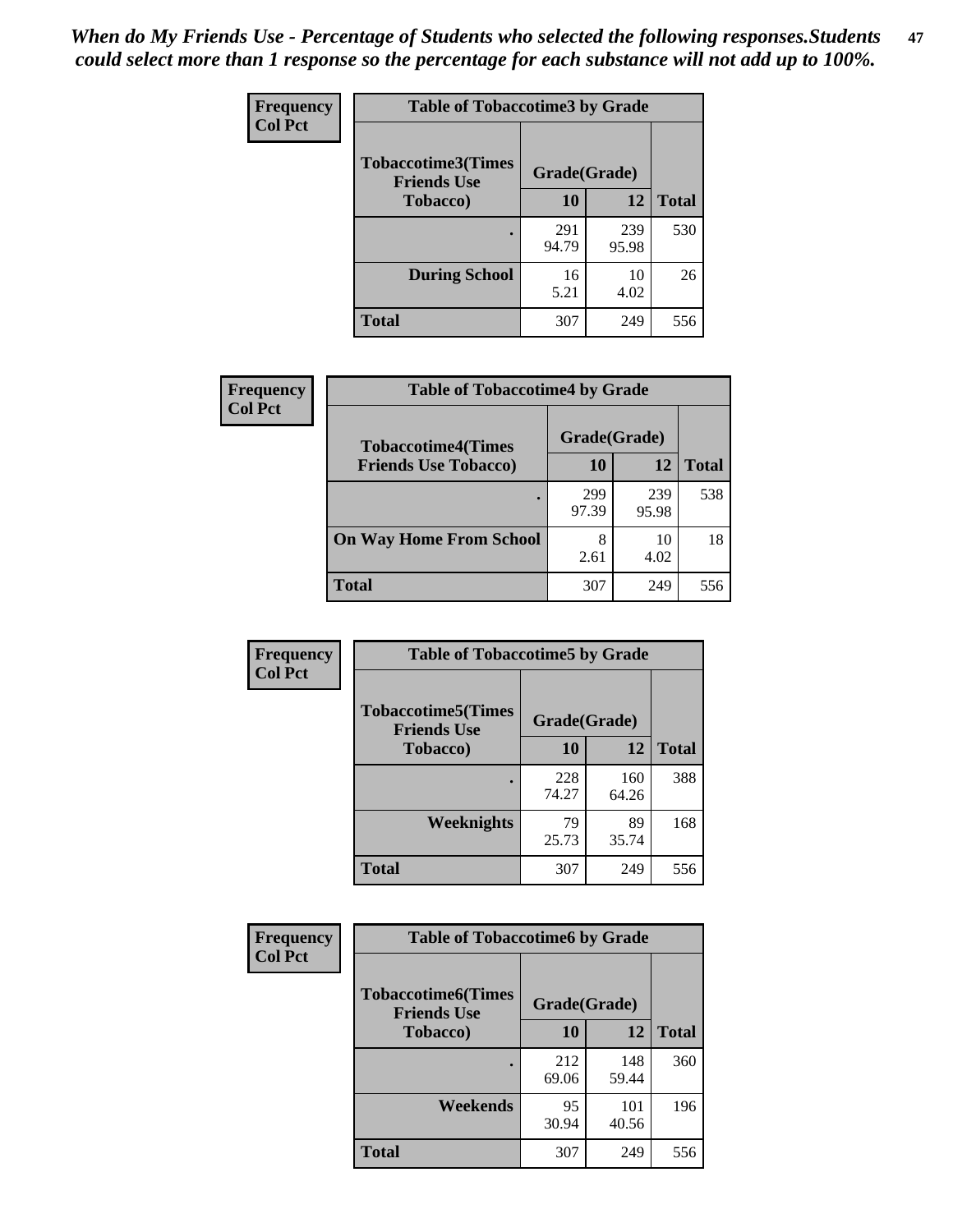| Frequency      | <b>Table of Marijuanatime1 by Grade</b>           |              |              |              |  |
|----------------|---------------------------------------------------|--------------|--------------|--------------|--|
| <b>Col Pct</b> | <b>Marijuanatime1(Times</b><br><b>Friends Use</b> | Grade(Grade) |              |              |  |
|                | Marijuana)                                        | 10           | 12           | <b>Total</b> |  |
|                |                                                   | 104<br>33.88 | 99<br>39.76  | 203          |  |
|                | Do Not Use                                        | 203<br>66.12 | 150<br>60.24 | 353          |  |
|                | <b>Total</b>                                      | 307          | 249          | 556          |  |

| Frequency      | <b>Table of Marijuanatime2 by Grade</b>    |              |              |              |
|----------------|--------------------------------------------|--------------|--------------|--------------|
| <b>Col Pct</b> | Marijuanatime2(Times<br><b>Friends Use</b> | Grade(Grade) |              |              |
|                | Marijuana)                                 | 10           | 12           | <b>Total</b> |
|                | ٠                                          | 284<br>92.51 | 228<br>91.57 | 512          |
|                | <b>On Way to School</b>                    | 23<br>7.49   | 21<br>8.43   | 44           |
|                | <b>Total</b>                               | 307          | 249          | 556          |

| Frequency<br><b>Col Pct</b> | <b>Table of Marijuanatime3 by Grade</b>    |              |              |              |  |
|-----------------------------|--------------------------------------------|--------------|--------------|--------------|--|
|                             | Marijuanatime3(Times<br><b>Friends Use</b> | Grade(Grade) |              |              |  |
|                             | Marijuana)                                 | 10           | 12           | <b>Total</b> |  |
|                             |                                            | 300<br>97.72 | 244<br>97.99 | 544          |  |
|                             | <b>During School</b>                       | 2.28         | 5<br>2.01    | 12           |  |
|                             | Total                                      | 307          | 249          | 556          |  |

| <b>Frequency</b><br><b>Col Pct</b> | <b>Table of Marijuanatime4 by Grade</b> |              |              |              |
|------------------------------------|-----------------------------------------|--------------|--------------|--------------|
|                                    | <b>Marijuanatime4(Times</b>             | Grade(Grade) |              |              |
|                                    | <b>Friends Use Marijuana</b> )          | 10           | 12           | <b>Total</b> |
|                                    |                                         | 290<br>94.46 | 223<br>89.56 | 513          |
|                                    | <b>On Way Home From School</b>          | 17<br>5.54   | 26<br>10.44  | 43           |
|                                    | <b>Total</b>                            | 307          | 249          | 556          |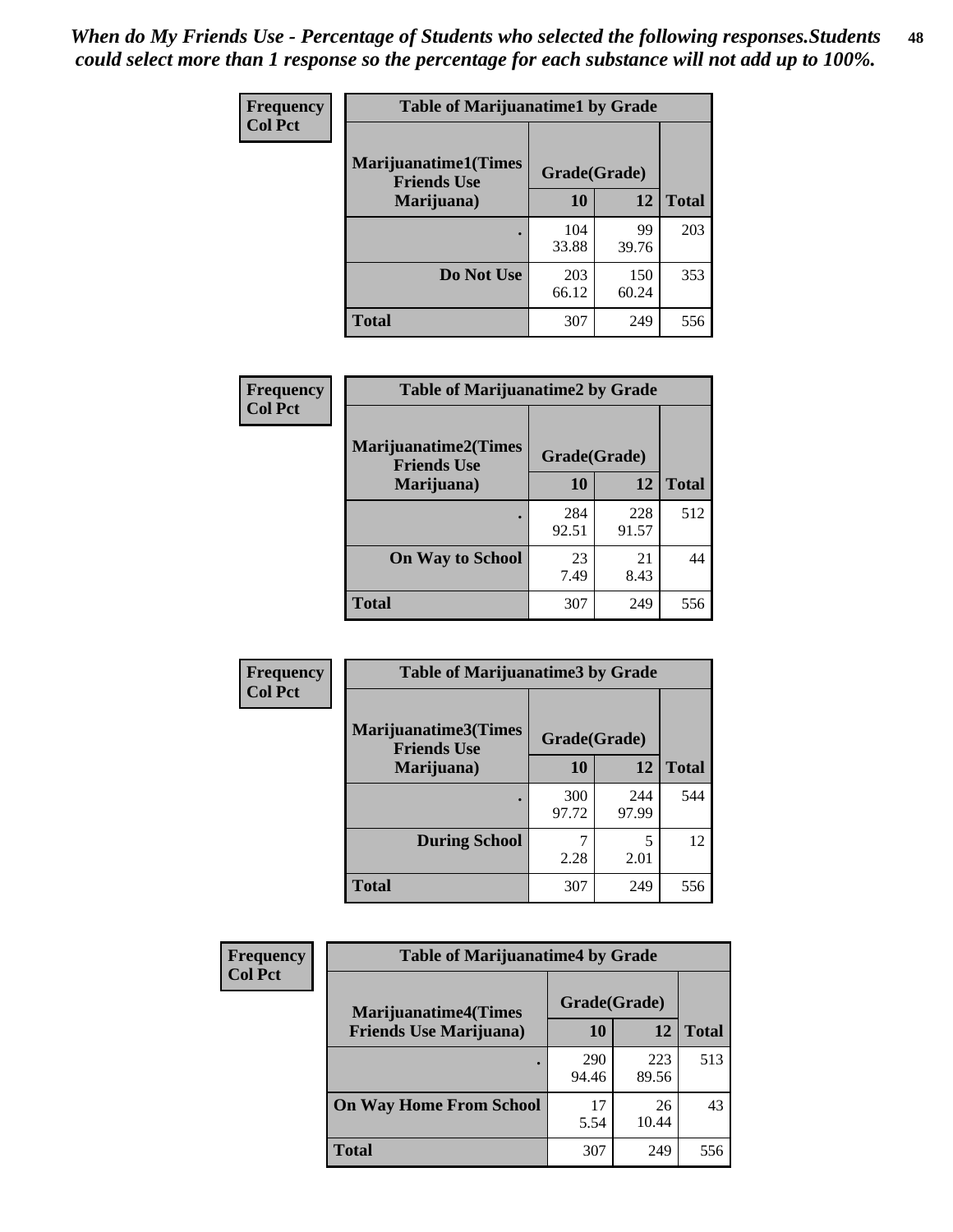| Frequency      | <b>Table of Marijuanatime5 by Grade</b>            |              |              |              |
|----------------|----------------------------------------------------|--------------|--------------|--------------|
| <b>Col Pct</b> | <b>Marijuanatime5</b> (Times<br><b>Friends Use</b> | Grade(Grade) |              |              |
|                | Marijuana)                                         | 10           | 12           | <b>Total</b> |
|                |                                                    | 251<br>81.76 | 188<br>75.50 | 439          |
|                | Weeknights                                         | 56<br>18.24  | 61<br>24.50  | 117          |
|                | <b>Total</b>                                       | 307          | 249          | 556          |

| Frequency      | <b>Table of Marijuanatime6 by Grade</b>    |              |              |              |
|----------------|--------------------------------------------|--------------|--------------|--------------|
| <b>Col Pct</b> | Marijuanatime6(Times<br><b>Friends Use</b> | Grade(Grade) |              |              |
|                | Marijuana)                                 | 10           | 12           | <b>Total</b> |
|                |                                            | 204<br>66.45 | 153<br>61.45 | 357          |
|                | Weekends                                   | 103<br>33.55 | 96<br>38.55  | 199          |
|                | <b>Total</b>                               | 307          | 249          | 556          |

| <b>Frequency</b> | <b>Table of Otherdrugtime1 by Grade</b>                 |              |              |              |  |
|------------------|---------------------------------------------------------|--------------|--------------|--------------|--|
| <b>Col Pct</b>   | <b>Otherdrugtime1(Times</b><br><b>Friends Use Other</b> | Grade(Grade) |              |              |  |
|                  | <b>Illegal Drugs</b> )                                  | 10           | 12           | <b>Total</b> |  |
|                  |                                                         | 52<br>16.94  | 40<br>16.06  | 92           |  |
|                  | Do Not Use                                              | 255<br>83.06 | 209<br>83.94 | 464          |  |
|                  | <b>Total</b>                                            | 307          | 249          | 556          |  |

| Frequency      | <b>Table of Otherdrugtime2 by Grade</b>                 |              |              |              |  |  |  |
|----------------|---------------------------------------------------------|--------------|--------------|--------------|--|--|--|
| <b>Col Pct</b> | <b>Otherdrugtime2(Times</b><br><b>Friends Use Other</b> | Grade(Grade) |              |              |  |  |  |
|                | <b>Illegal Drugs</b> )                                  | 10           | 12           | <b>Total</b> |  |  |  |
|                |                                                         | 297<br>96.74 | 242<br>97.19 | 539          |  |  |  |
|                | <b>On Way to School</b>                                 | 10<br>3.26   | 7<br>2.81    | 17           |  |  |  |
|                | <b>Total</b>                                            | 307          | 249          | 556          |  |  |  |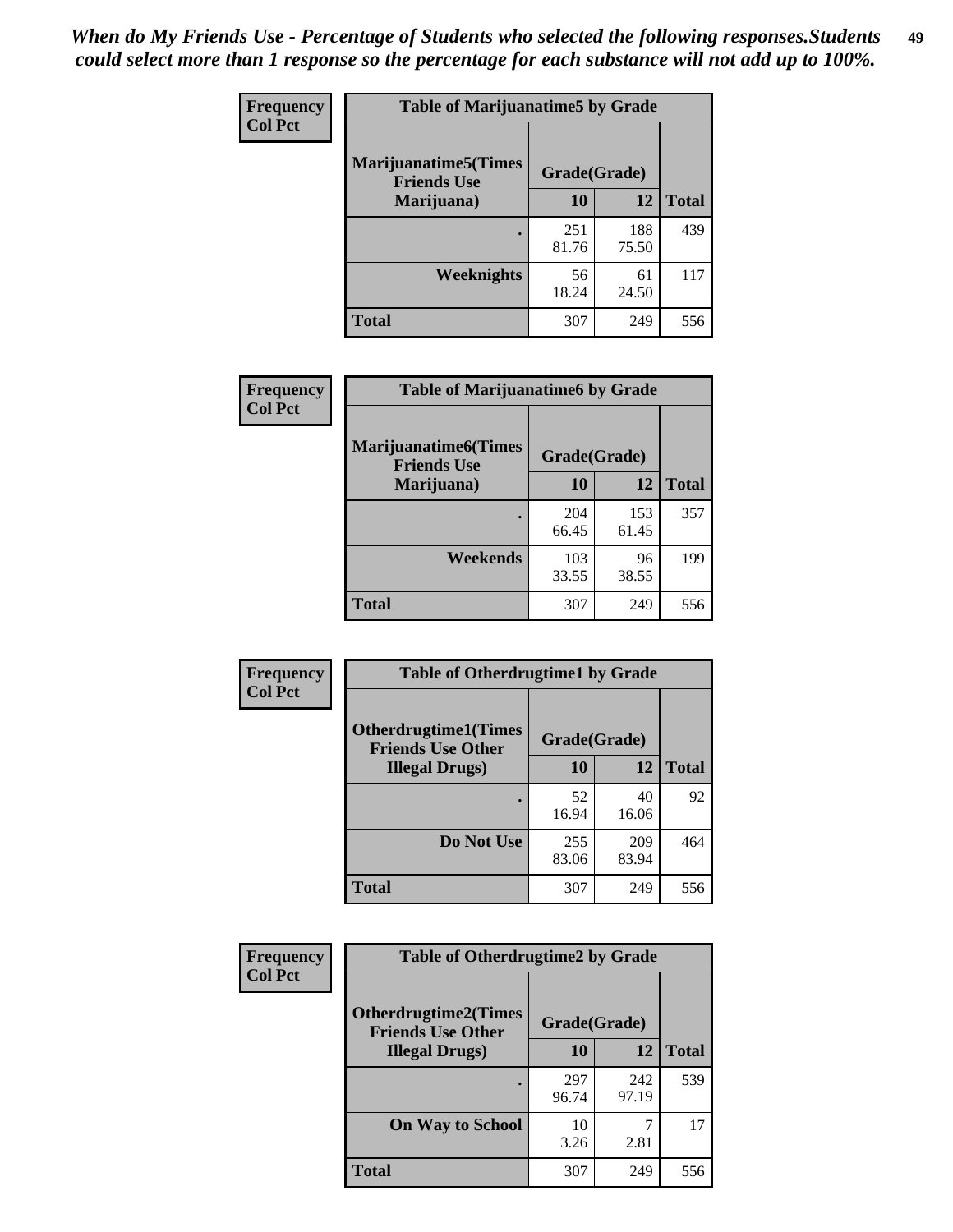| <b>Frequency</b><br><b>Col Pct</b> | <b>Table of Otherdrugtime3 by Grade</b>          |              |              |              |  |  |  |
|------------------------------------|--------------------------------------------------|--------------|--------------|--------------|--|--|--|
|                                    | Otherdrugtime3(Times<br><b>Friends Use Other</b> | Grade(Grade) |              |              |  |  |  |
|                                    | <b>Illegal Drugs</b> )                           | 10           | 12           | <b>Total</b> |  |  |  |
|                                    |                                                  | 301<br>98.05 | 246<br>98.80 | 547          |  |  |  |
|                                    | <b>During School</b>                             | 6<br>1.95    | 3<br>1.20    | 9            |  |  |  |
|                                    | Total                                            | 307          | 249          | 556          |  |  |  |

| Frequency      | <b>Table of Otherdrugtime4 by Grade</b>                         |              |              |              |  |  |  |
|----------------|-----------------------------------------------------------------|--------------|--------------|--------------|--|--|--|
| <b>Col Pct</b> | <b>Otherdrugtime4(Times</b><br><b>Friends Use Other Illegal</b> | Grade(Grade) |              |              |  |  |  |
|                | Drugs)                                                          | 10           | 12           | <b>Total</b> |  |  |  |
|                | ٠                                                               | 297<br>96.74 | 241<br>96.79 | 538          |  |  |  |
|                | <b>On Way Home From School</b>                                  | 10<br>3.26   | 8<br>3.21    | 18           |  |  |  |
|                | Total                                                           | 307          | 249          | 556          |  |  |  |

| <b>Frequency</b> | <b>Table of Otherdrugtime5 by Grade</b>                  |              |              |              |  |  |  |
|------------------|----------------------------------------------------------|--------------|--------------|--------------|--|--|--|
| <b>Col Pct</b>   | <b>Otherdrugtime5</b> (Times<br><b>Friends Use Other</b> | Grade(Grade) |              |              |  |  |  |
|                  | <b>Illegal Drugs</b> )                                   | 10           | 12           | <b>Total</b> |  |  |  |
|                  |                                                          | 283<br>92.18 | 226<br>90.76 | 509          |  |  |  |
|                  | Weeknights                                               | 24<br>7.82   | 23<br>9.24   | 47           |  |  |  |
|                  | Total                                                    | 307          | 249          | 556          |  |  |  |

| <b>Frequency</b> | <b>Table of Otherdrugtime6 by Grade</b>                 |              |              |              |  |  |
|------------------|---------------------------------------------------------|--------------|--------------|--------------|--|--|
| <b>Col Pct</b>   | <b>Otherdrugtime6(Times</b><br><b>Friends Use Other</b> | Grade(Grade) |              |              |  |  |
|                  | <b>Illegal Drugs</b> )                                  | 10           | 12           | <b>Total</b> |  |  |
|                  |                                                         | 255<br>83.06 | 210<br>84.34 | 465          |  |  |
|                  | Weekends                                                | 52<br>16.94  | 39<br>15.66  | 91           |  |  |
|                  | <b>Total</b>                                            | 307          | 249          | 556          |  |  |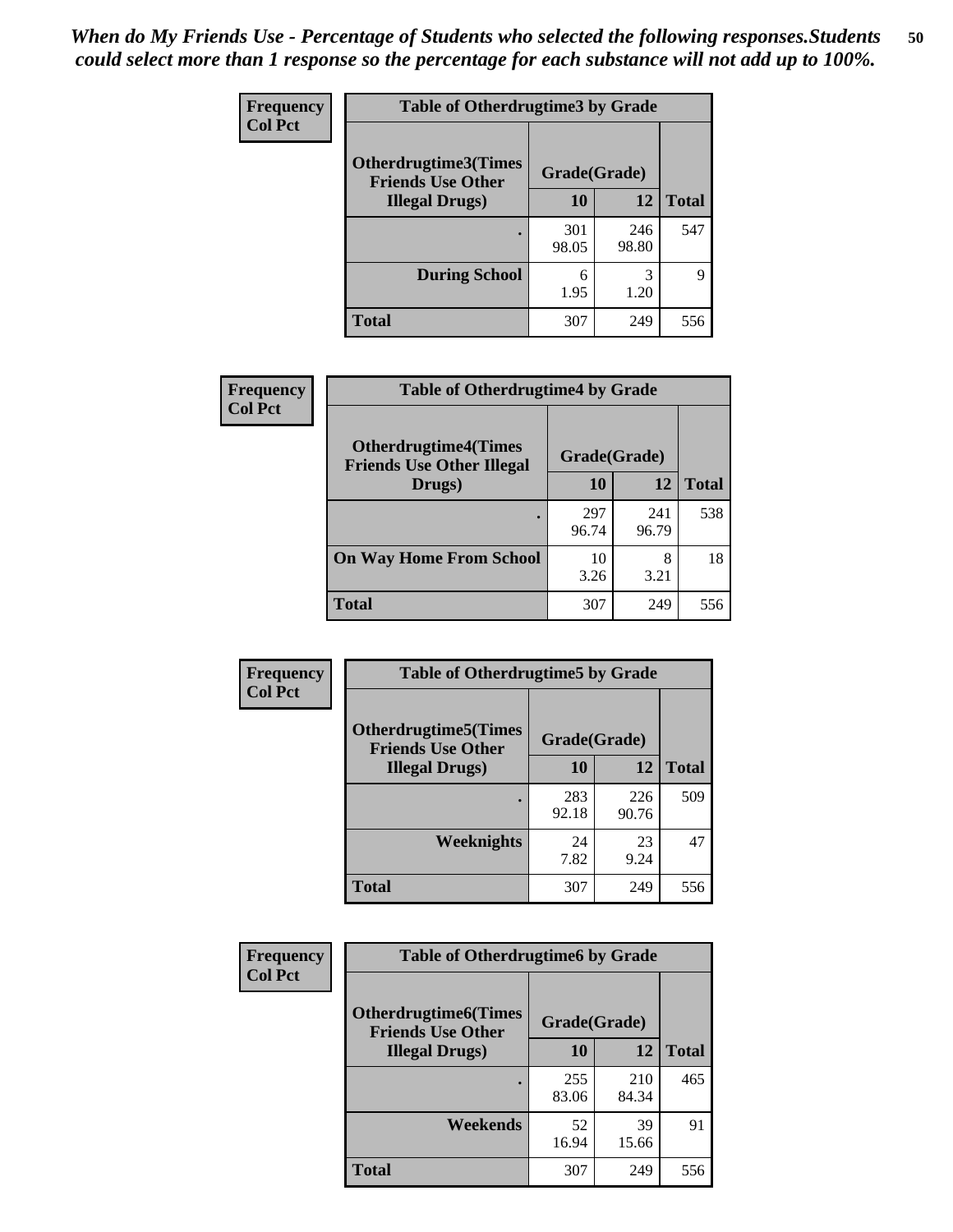| Frequency      | <b>Table of Educationalcohol by Grade</b>                                                                  |              |              |              |  |  |
|----------------|------------------------------------------------------------------------------------------------------------|--------------|--------------|--------------|--|--|
| <b>Col Pct</b> | Educationalcohol(I<br>have been taught<br>about alcohol,<br>tobacco,<br>and other drugs<br>within the last | Grade(Grade) |              |              |  |  |
|                | vear at school)                                                                                            | 10           | 12           | <b>Total</b> |  |  |
|                | Yes                                                                                                        | 243<br>79.15 | 102<br>40.96 | 345          |  |  |
|                | N <sub>0</sub>                                                                                             | 64<br>20.85  | 147<br>59.04 | 211          |  |  |
|                | <b>Total</b>                                                                                               | 307          | 249          | 556          |  |  |

| Frequency      | <b>Table of Eversmoked by Grade</b> |              |              |              |  |  |  |
|----------------|-------------------------------------|--------------|--------------|--------------|--|--|--|
| <b>Col Pct</b> | Eversmoked(I<br>have smoked         | Grade(Grade) |              |              |  |  |  |
|                | a cigarette)                        | 10           | 12           | <b>Total</b> |  |  |  |
|                | Yes                                 | 87<br>28.34  | 87<br>34.94  | 174          |  |  |  |
|                | N <sub>0</sub>                      | 220<br>71.66 | 162<br>65.06 | 382          |  |  |  |
|                | <b>Total</b>                        | 307          | 249          | 556          |  |  |  |

| Frequency      | <b>Table of Drovedrinking by Grade</b>                                                                              |                    |              |     |
|----------------|---------------------------------------------------------------------------------------------------------------------|--------------------|--------------|-----|
| <b>Col Pct</b> | Drovedrinking(In<br>the past 30 days I<br>have driven a car<br>or other vehicle<br>while I was<br>drinking alcohol) | Grade(Grade)<br>10 | <b>Total</b> |     |
|                | <b>Yes</b>                                                                                                          | 6<br>1.95          | 9<br>3.61    | 15  |
|                | N <sub>0</sub>                                                                                                      | 301<br>98.05       | 240<br>96.39 | 541 |
|                | <b>Total</b>                                                                                                        | 307                | 249          | 556 |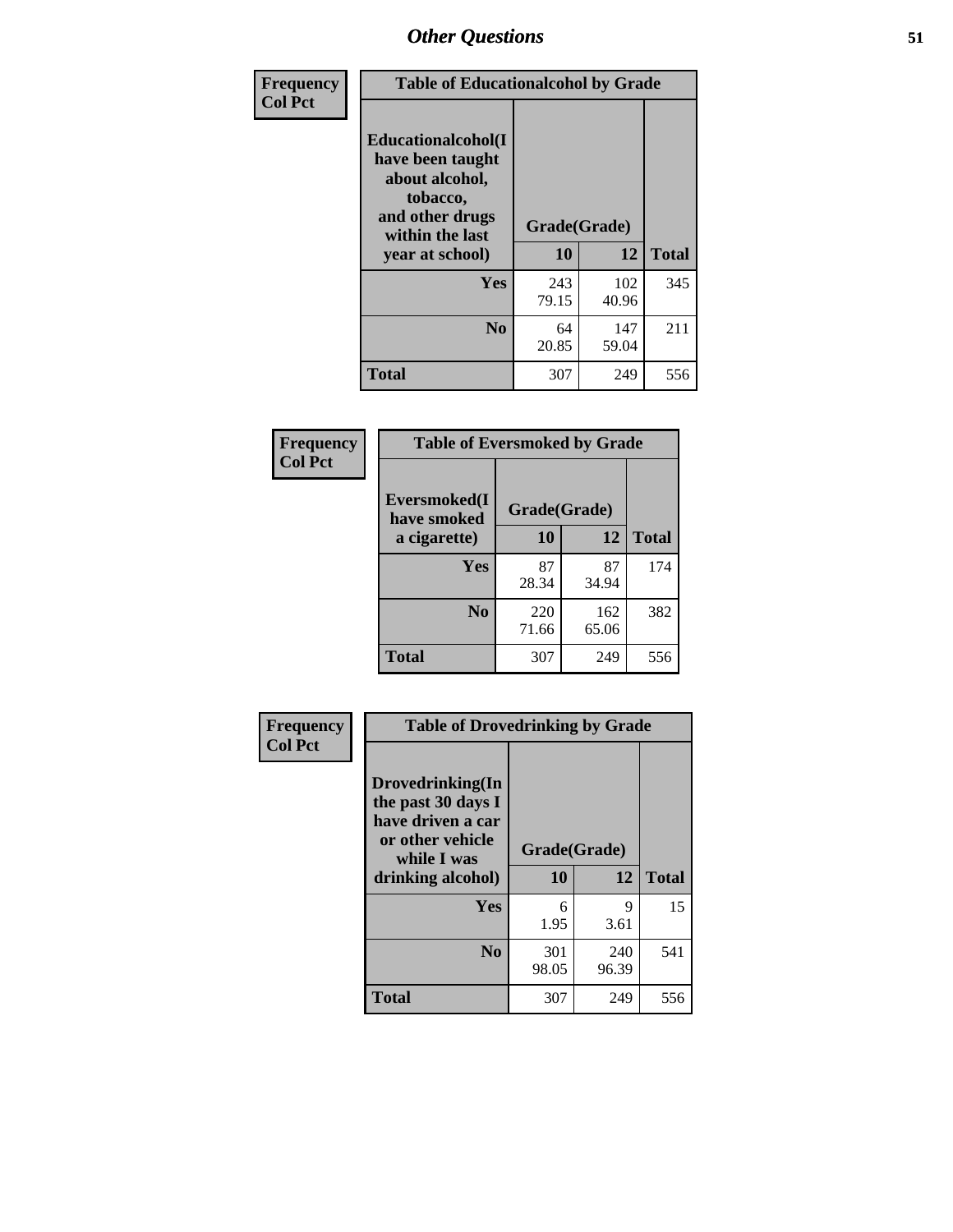| Frequency<br><b>Col Pct</b> | <b>Table of Rodedrinking by Grade</b>                                                                      |              |              |              |
|-----------------------------|------------------------------------------------------------------------------------------------------------|--------------|--------------|--------------|
|                             | Rodedrinking(In<br>the past 30 days<br>I have ridden in<br>a car with a<br>driver who had<br>been drinking | Grade(Grade) |              |              |
|                             | alcohol)                                                                                                   | 10           | 12           | <b>Total</b> |
|                             | <b>Yes</b>                                                                                                 | 32<br>10.42  | 18<br>7.23   | 50           |
|                             | N <sub>0</sub>                                                                                             | 275<br>89.58 | 231<br>92.77 | 506          |
|                             | <b>Total</b>                                                                                               | 307          | 249          | 556          |

#### **Frequency Col Pct**

| <b>Table of Drugsschool by Grade</b>                                                                                      |              |              |              |  |  |  |
|---------------------------------------------------------------------------------------------------------------------------|--------------|--------------|--------------|--|--|--|
| <b>Drugsschool</b> (During<br>the past 12 months,<br>I have been offered,<br>sold,<br>or given illegal<br>drugs on school | Grade(Grade) |              |              |  |  |  |
| property)                                                                                                                 | 10           | 12           | <b>Total</b> |  |  |  |
| Yes                                                                                                                       | 42<br>13.68  | 28<br>11.24  | 70           |  |  |  |
| N <sub>0</sub>                                                                                                            | 265<br>86.32 | 221<br>88.76 | 486          |  |  |  |
| Total                                                                                                                     | 307          | 249          | 556          |  |  |  |

| Frequency      | <b>Table of Helpbullied by Grade</b>            |              |              |              |  |  |  |  |
|----------------|-------------------------------------------------|--------------|--------------|--------------|--|--|--|--|
| <b>Col Pct</b> | Helpbullied(I)<br>would help<br>someone who was | Grade(Grade) |              |              |  |  |  |  |
|                | being bullied)                                  | <b>10</b>    | 12           | <b>Total</b> |  |  |  |  |
|                | <b>Strongly Agree</b>                           | 141<br>45.93 | 126<br>50.60 | 267          |  |  |  |  |
|                | <b>Somewhat Agree</b>                           | 132<br>43.00 | 99<br>39.76  | 231          |  |  |  |  |
|                | <b>Somewhat Disagree</b>                        | 19<br>6.19   | 13<br>5.22   | 32           |  |  |  |  |
|                | <b>Strongly Disagree</b>                        | 15<br>4.89   | 11<br>4.42   | 26           |  |  |  |  |
|                | <b>Total</b>                                    | 307          | 249          | 556          |  |  |  |  |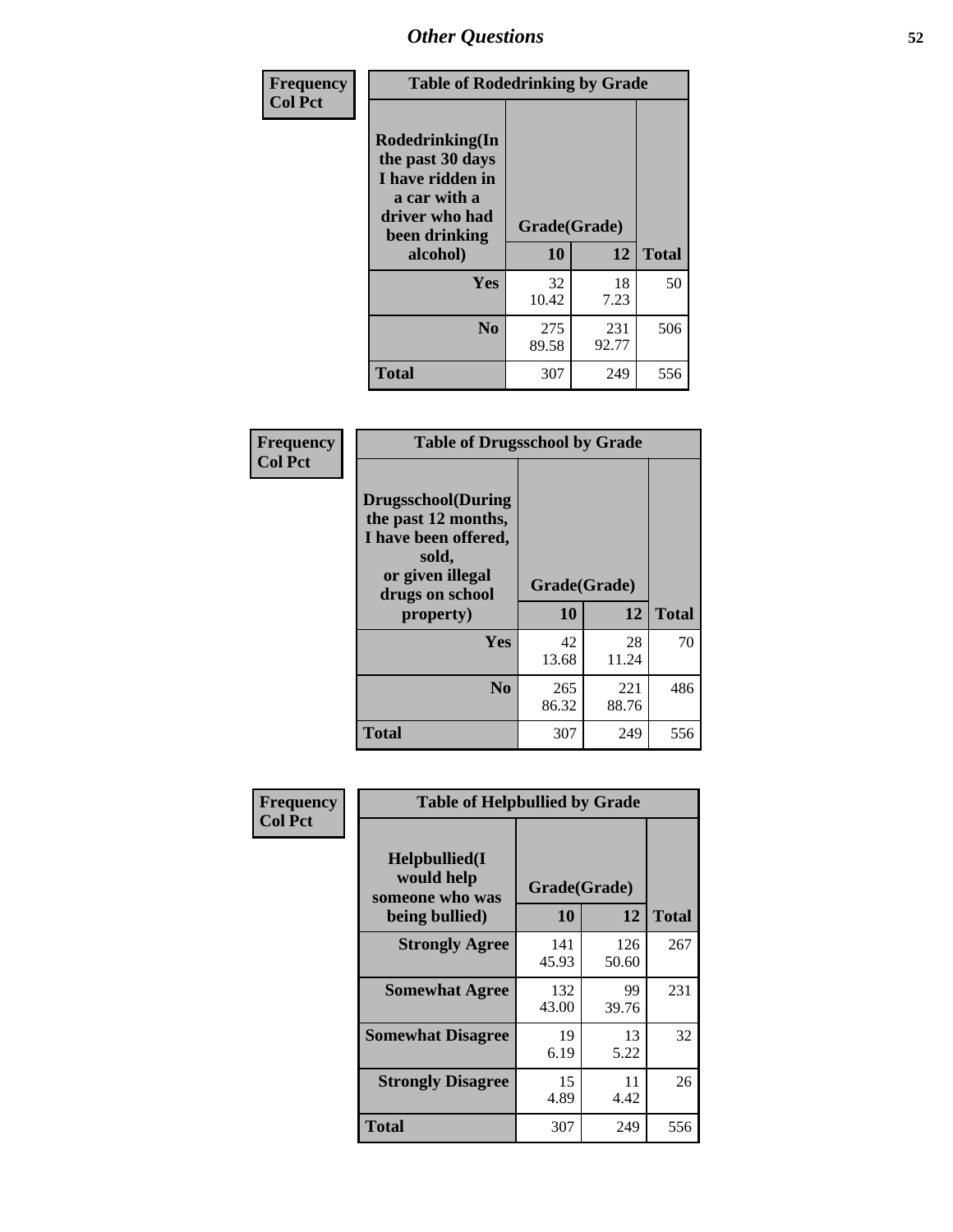| <b>Frequency</b> | <b>Table of Grade by Bingedrinking</b> |                                                                                                         |                   |                              |                          |                        |                        |                        |              |
|------------------|----------------------------------------|---------------------------------------------------------------------------------------------------------|-------------------|------------------------------|--------------------------|------------------------|------------------------|------------------------|--------------|
| <b>Row Pct</b>   |                                        | Bingedrinking(I have drunk five or more<br>drinks of alcohol at one sitting during the<br>last 30 days) |                   |                              |                          |                        |                        |                        |              |
|                  | Grade(Grade)                           | $\mathbf{0}$<br><b>Days</b>                                                                             | 1 or<br>2<br>days | 3 <sub>to</sub><br>5<br>days | <b>6 to</b><br>9<br>days | 10<br>to<br>19<br>days | 20<br>to<br>29<br>days | All<br>30<br>days      | <b>Total</b> |
|                  | 10                                     | 285<br>92.83                                                                                            | 8<br>2.61         | 3<br>0.98                    | 3<br>0.98                | 2<br>0.65              | 3<br>0.98              | 3<br>0.98              | 307          |
|                  | 12                                     | 224<br>89.96                                                                                            | 11<br>4.42        | 4<br>1.61                    | 3<br>1.20                | 3<br>1.20              | $\mathfrak{D}$<br>0.80 | $\overline{2}$<br>0.80 | 249          |
|                  | <b>Total</b>                           | 509                                                                                                     | 19                | 7                            | 6                        | 5                      | 5                      | 5                      | 556          |
|                  |                                        |                                                                                                         |                   |                              |                          |                        |                        |                        |              |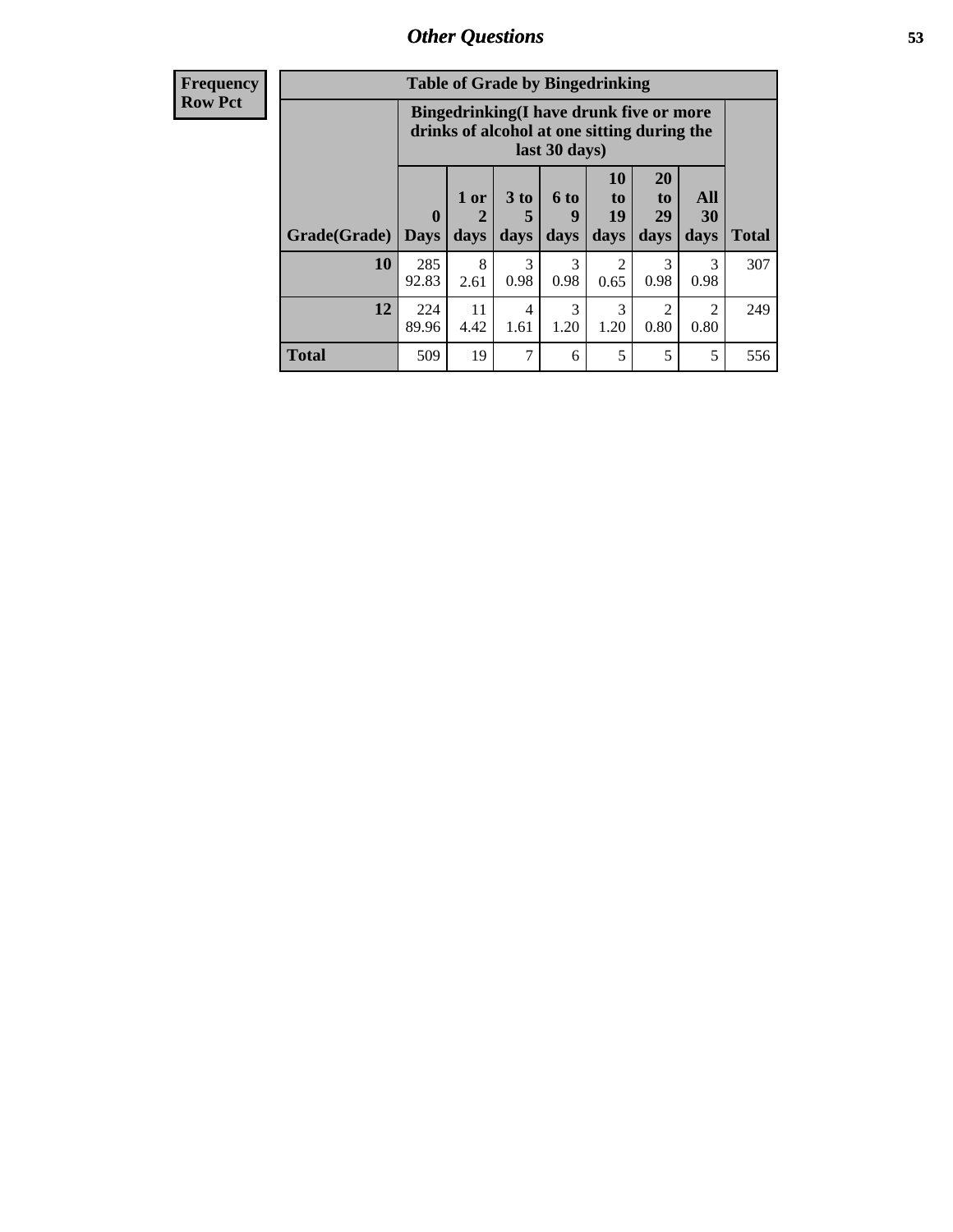### *Nutrition* **54**

| <b>Frequency</b><br>Row Pct |
|-----------------------------|
|                             |

| <b>Table of Grade by Dairy</b> |                          |                                                                 |                                    |                                    |              |
|--------------------------------|--------------------------|-----------------------------------------------------------------|------------------------------------|------------------------------------|--------------|
|                                |                          | Dairy (I eat at least 3 servings of dairy<br>products each day) |                                    |                                    |              |
| Grade(Grade)                   | <b>Strongly</b><br>Agree | <b>Somewhat</b><br>Agree                                        | <b>Somewhat</b><br><b>Disagree</b> | <b>Strongly</b><br><b>Disagree</b> | <b>Total</b> |
| 10                             | 97<br>31.60              | 124<br>40.39                                                    | 58<br>18.89                        | 28<br>9.12                         | 307          |
| 12                             | 63<br>25.30              | 93<br>37.35                                                     | 53<br>21.29                        | 40<br>16.06                        | 249          |
| <b>Total</b>                   | 160                      | 217                                                             | 111                                | 68                                 | 556          |

| <b>Frequency</b> |  |
|------------------|--|
| <b>Row Pct</b>   |  |

| <b>Table of Grade by Fruitveg</b>                                        |                          |              |                               |                                    |              |
|--------------------------------------------------------------------------|--------------------------|--------------|-------------------------------|------------------------------------|--------------|
| Fruitveg(I eat at least 5 servings of fruits<br>and vegetables each day) |                          |              |                               |                                    |              |
| Grade(Grade)                                                             | <b>Strongly</b><br>Agree | Agree        | Somewhat Somewhat<br>Disagree | <b>Strongly</b><br><b>Disagree</b> | <b>Total</b> |
| 10                                                                       | 46<br>14.98              | 123<br>40.07 | 89<br>28.99                   | 49<br>15.96                        | 307          |
| 12                                                                       | 31<br>12.45              | 69<br>27.71  | 93<br>37.35                   | 56<br>22.49                        | 249          |
| <b>Total</b>                                                             | 77                       | 192          | 182                           | 105                                | 556          |

| <b>Frequency</b> | <b>Table of Grade by Cafeteriahealthy</b> |                          |                                                                       |                 |                                    |              |
|------------------|-------------------------------------------|--------------------------|-----------------------------------------------------------------------|-----------------|------------------------------------|--------------|
| <b>Row Pct</b>   |                                           |                          | Cafeteriahealthy (School meals in my<br>school cafeteria are healthy) |                 |                                    |              |
|                  | Grade(Grade)                              | <b>Strongly</b><br>Agree | Somewhat Somewhat<br>Agree                                            | <b>Disagree</b> | <b>Strongly</b><br><b>Disagree</b> | <b>Total</b> |
|                  | 10                                        | 33<br>10.75              | 118<br>38.44                                                          | 74<br>24.10     | 82<br>26.71                        | 307          |
|                  | 12                                        | 29<br>11.65              | 100<br>40.16                                                          | 50<br>20.08     | 70<br>28.11                        | 249          |
|                  | Total                                     | 62                       | 218                                                                   | 124             | 152                                | 556          |

| <b>Frequency</b> |
|------------------|
| <b>Row Pct</b>   |

| <b>Table of Grade by Cafeterianutrition</b>                                               |                          |                          |                                    |                                    |              |
|-------------------------------------------------------------------------------------------|--------------------------|--------------------------|------------------------------------|------------------------------------|--------------|
| <b>Cafeterianutrition</b> (Facts about nutrition<br>are available in my school cafeteria) |                          |                          |                                    |                                    |              |
| Grade(Grade)                                                                              | <b>Strongly</b><br>Agree | <b>Somewhat</b><br>Agree | <b>Somewhat</b><br><b>Disagree</b> | <b>Strongly</b><br><b>Disagree</b> | <b>Total</b> |
| 10                                                                                        | 52<br>16.94              | 98<br>31.92              | 94<br>30.62                        | 63<br>20.52                        | 307          |
| 12                                                                                        | 43<br>17.27              | 103<br>41.37             | 59<br>23.69                        | 44<br>17.67                        | 249          |
| <b>Total</b>                                                                              | 95                       | 201                      | 153                                | 107                                | 556          |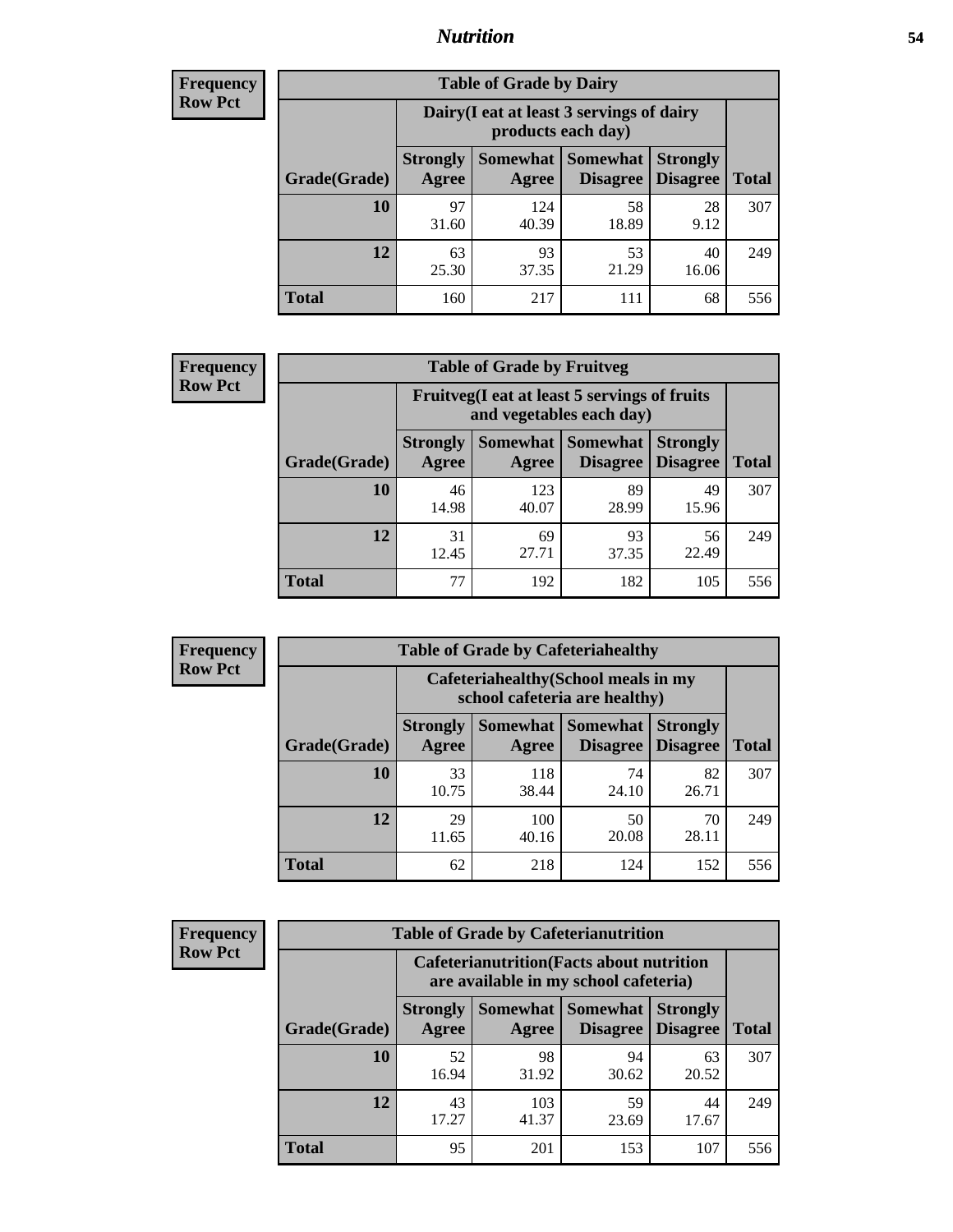### *Nutrition* **55**

| Frequency |
|-----------|
| Row Pct   |

| <b>Table of Grade by Schoollunch</b> |                          |                                                                 |                                    |                                    |              |
|--------------------------------------|--------------------------|-----------------------------------------------------------------|------------------------------------|------------------------------------|--------------|
|                                      |                          | Schoollunch(I eat school lunch three or<br>more times per week) |                                    |                                    |              |
| Grade(Grade)                         | <b>Strongly</b><br>Agree | <b>Somewhat</b><br>Agree                                        | <b>Somewhat</b><br><b>Disagree</b> | <b>Strongly</b><br><b>Disagree</b> | <b>Total</b> |
| 10                                   | 137<br>44.63             | 54<br>17.59                                                     | 25<br>8.14                         | 91<br>29.64                        | 307          |
| 12                                   | 114<br>45.78             | 33<br>13.25                                                     | 19<br>7.63                         | 83<br>33.33                        | 249          |
| <b>Total</b>                         | 251                      | 87                                                              | 44                                 | 174                                | 556          |

| <b>Frequency</b> |  |
|------------------|--|
| <b>Row Pct</b>   |  |

|                                                                     |                          | <b>Table of Grade by Foodchoices</b> |                                        |                                    |              |
|---------------------------------------------------------------------|--------------------------|--------------------------------------|----------------------------------------|------------------------------------|--------------|
| Foodchoices (I make healthy food choices in<br>my school cafeteria) |                          |                                      |                                        |                                    |              |
| Grade(Grade)                                                        | <b>Strongly</b><br>Agree | Agree                                | <b>Somewhat   Somewhat</b><br>Disagree | <b>Strongly</b><br><b>Disagree</b> | <b>Total</b> |
| 10                                                                  | 59<br>19.22              | 131<br>42.67                         | 59<br>19.22                            | 58<br>18.89                        | 307          |
| 12                                                                  | 53<br>21.29              | 106<br>42.57                         | 35<br>14.06                            | 55<br>22.09                        | 249          |
| <b>Total</b>                                                        | 112                      | 237                                  | 94                                     | 113                                | 556          |

| <b>Frequency</b> |
|------------------|
| Row Pct          |

| <b>Table of Grade by Wholewheat</b> |                          |                                                                                                                    |                                   |                                    |              |  |
|-------------------------------------|--------------------------|--------------------------------------------------------------------------------------------------------------------|-----------------------------------|------------------------------------|--------------|--|
|                                     |                          | <b>Wholewheat</b> (There are whole wheat and<br>multigrain breads and cereals available in<br>my school cafeteria) |                                   |                                    |              |  |
| Grade(Grade)                        | <b>Strongly</b><br>Agree | Agree                                                                                                              | Somewhat   Somewhat  <br>Disagree | <b>Strongly</b><br><b>Disagree</b> | <b>Total</b> |  |
| 10                                  | 76<br>24.76              | 142<br>46.25                                                                                                       | 50<br>16.29                       | 39<br>12.70                        | 307          |  |
| 12                                  | 89<br>35.74              | 94<br>37.75                                                                                                        | 37<br>14.86                       | 29<br>11.65                        | 249          |  |
| <b>Total</b>                        | 165                      | 236                                                                                                                | 87                                | 68                                 | 556          |  |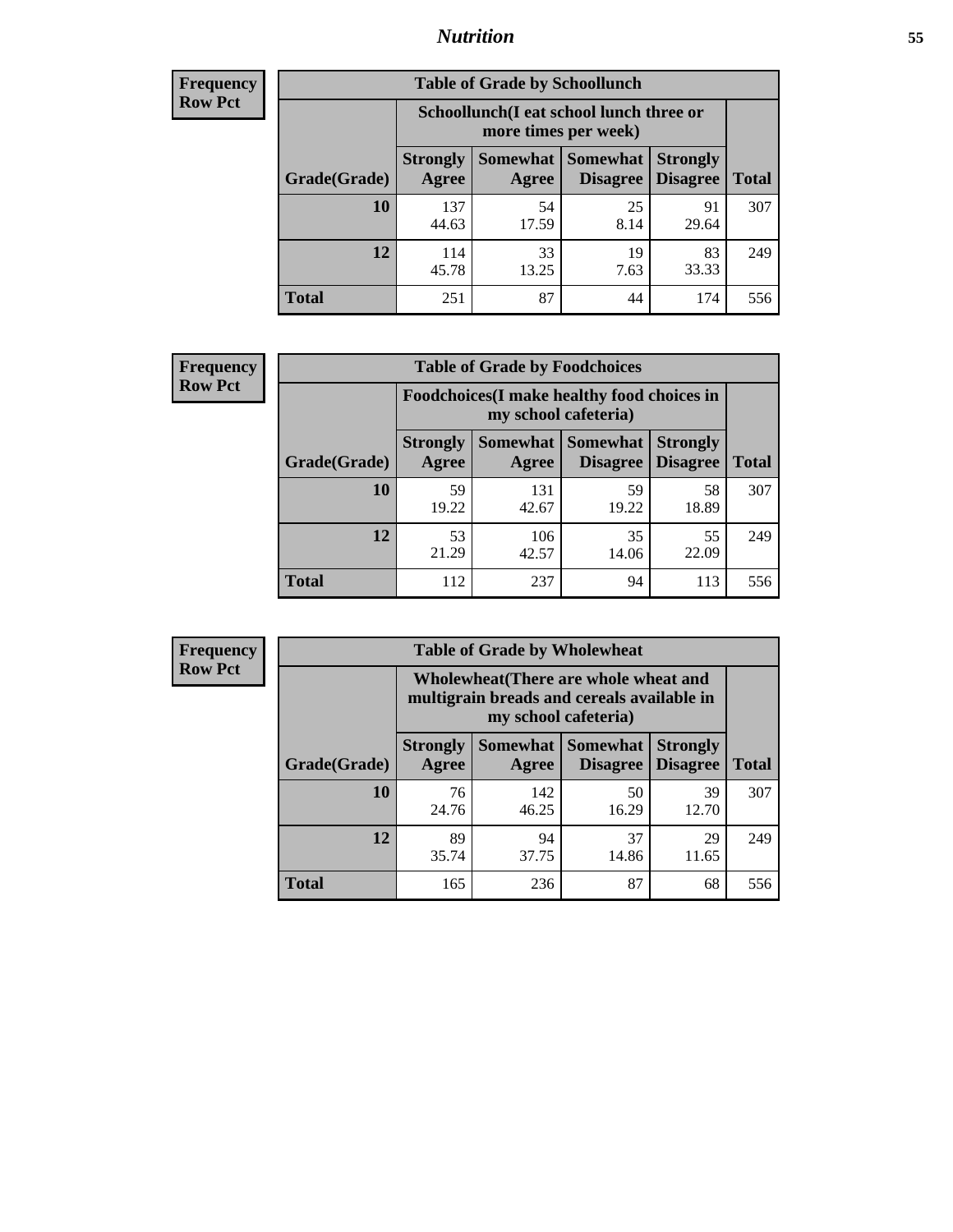### *Nutrition* **56**

**Frequency Row Pct**

| <b>Table of Grade by Healthyvending</b> |                                                                                                                                               |                          |                                    |                                    |              |  |  |
|-----------------------------------------|-----------------------------------------------------------------------------------------------------------------------------------------------|--------------------------|------------------------------------|------------------------------------|--------------|--|--|
|                                         | Healthyvending (If only healthy snacks and<br>beverages were available in the vending<br>machines during the school day,<br>I would buy them) |                          |                                    |                                    |              |  |  |
| Grade(Grade)                            | <b>Strongly</b><br>Agree                                                                                                                      | <b>Somewhat</b><br>Agree | <b>Somewhat</b><br><b>Disagree</b> | <b>Strongly</b><br><b>Disagree</b> | <b>Total</b> |  |  |
| 10                                      | 64<br>20.85                                                                                                                                   | 95<br>30.94              | 60<br>19.54                        | 88<br>28.66                        | 307          |  |  |
| 12                                      | 61<br>24.50                                                                                                                                   | 68<br>27.31              | 40<br>16.06                        | 80<br>32.13                        | 249          |  |  |
| Total                                   | 125                                                                                                                                           | 163                      | 100                                | 168                                | 556          |  |  |

**Frequency Row Pct**

| <b>Table of Grade by Schoolbreakfast</b> |                                                                                                                                         |             |                                        |                                    |              |  |  |
|------------------------------------------|-----------------------------------------------------------------------------------------------------------------------------------------|-------------|----------------------------------------|------------------------------------|--------------|--|--|
|                                          | Schoolbreakfast (If breakfast were<br>available at school,<br>but outside the cafeteria,<br>I would eat breakfast at school more often) |             |                                        |                                    |              |  |  |
| Grade(Grade)                             | <b>Strongly</b><br>Agree                                                                                                                | Agree       | Somewhat   Somewhat<br><b>Disagree</b> | <b>Strongly</b><br><b>Disagree</b> | <b>Total</b> |  |  |
| 10                                       | 106<br>34.53                                                                                                                            | 96<br>31.27 | 46<br>14.98                            | 59<br>19.22                        | 307          |  |  |
| 12                                       | 93<br>37.35                                                                                                                             | 66<br>26.51 | 26<br>10.44                            | 64<br>25.70                        | 249          |  |  |
| <b>Total</b>                             | 199                                                                                                                                     | 162         | 72                                     | 123                                | 556          |  |  |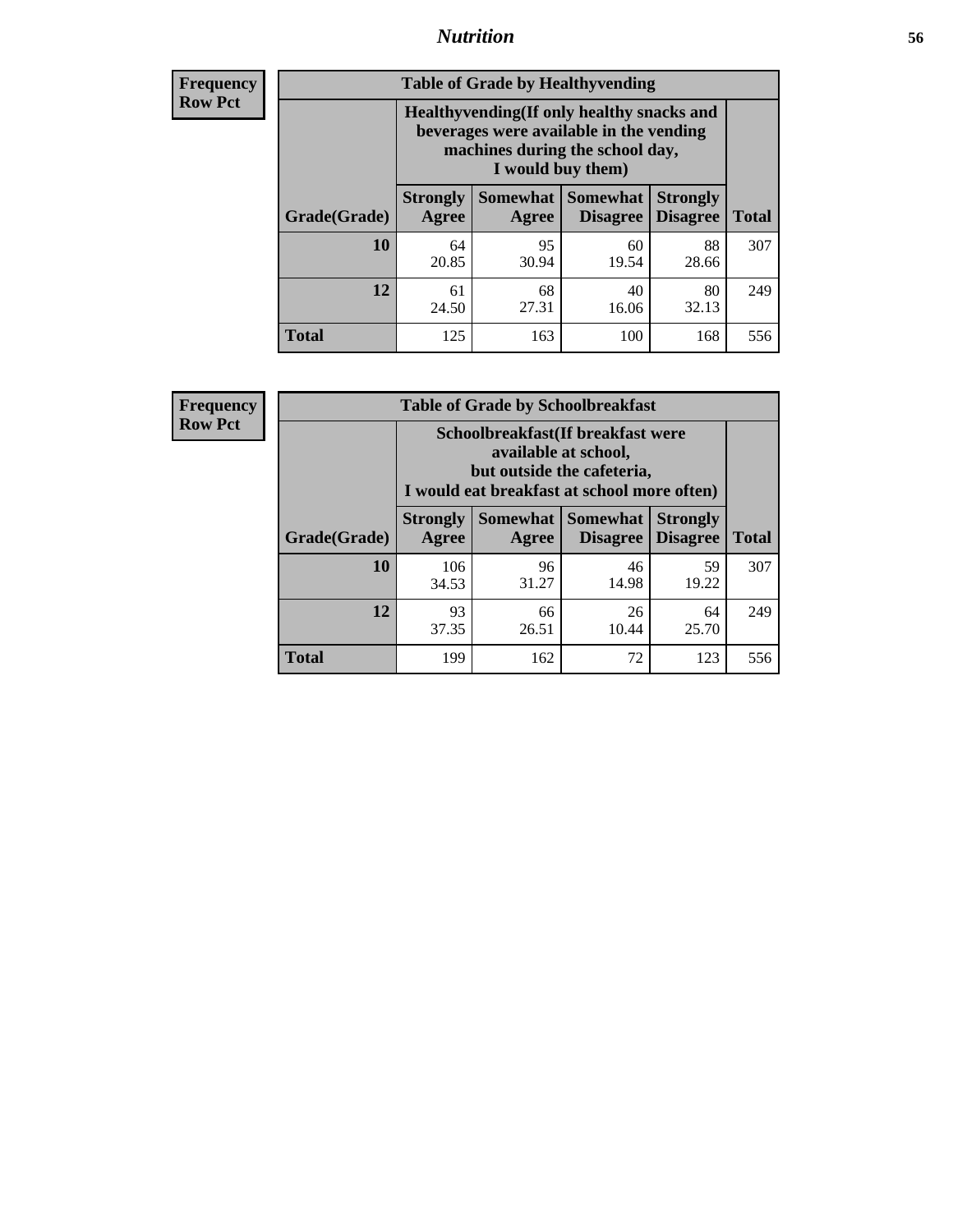| Frequency<br><b>Col Pct</b> | <b>Table of Educationaids by Grade</b>                                                                    |                    |              |              |  |
|-----------------------------|-----------------------------------------------------------------------------------------------------------|--------------------|--------------|--------------|--|
|                             | <b>Educationaids</b> (I<br>have been<br>taught about<br><b>HIV/AIDS</b> at<br>school in the<br>past year) | Grade(Grade)<br>10 | 12           | <b>Total</b> |  |
|                             | Yes                                                                                                       | 258<br>84.04       | 110<br>44.18 | 368          |  |
|                             | N <sub>0</sub>                                                                                            | 49<br>15.96        | 139<br>55.82 | 188          |  |
|                             | <b>Total</b>                                                                                              | 307                | 249          | 556          |  |

| Frequency      | <b>Table of Educationcharacter by Grade</b>                         |              |              |              |  |  |
|----------------|---------------------------------------------------------------------|--------------|--------------|--------------|--|--|
| <b>Col Pct</b> | <b>Educationcharacter(I)</b><br>have been taught<br>about character |              |              |              |  |  |
|                | education in the past                                               | Grade(Grade) |              |              |  |  |
|                | year at school)                                                     | 10           | 12           | <b>Total</b> |  |  |
|                | Yes                                                                 | 231<br>75.24 | 124<br>49.80 | 355          |  |  |
|                | N <sub>0</sub>                                                      | 76<br>24.76  | 125<br>50.20 | 201          |  |  |
|                | <b>Total</b>                                                        | 307          | 249          | 556          |  |  |

| Frequency      | <b>Table of Gradcoach1 by Grade</b>              |              |              |              |  |
|----------------|--------------------------------------------------|--------------|--------------|--------------|--|
| <b>Col Pct</b> | Gradcoach1(I<br>know who my<br><b>Graduation</b> | Grade(Grade) |              |              |  |
|                | Coach is)                                        | 10           | 12           | <b>Total</b> |  |
|                | Yes                                              | 68<br>22.15  | 174<br>69.88 | 242          |  |
|                | N <sub>0</sub>                                   | 239<br>77.85 | 75<br>30.12  | 314          |  |
|                | <b>Total</b>                                     | 307          | 249          | 556          |  |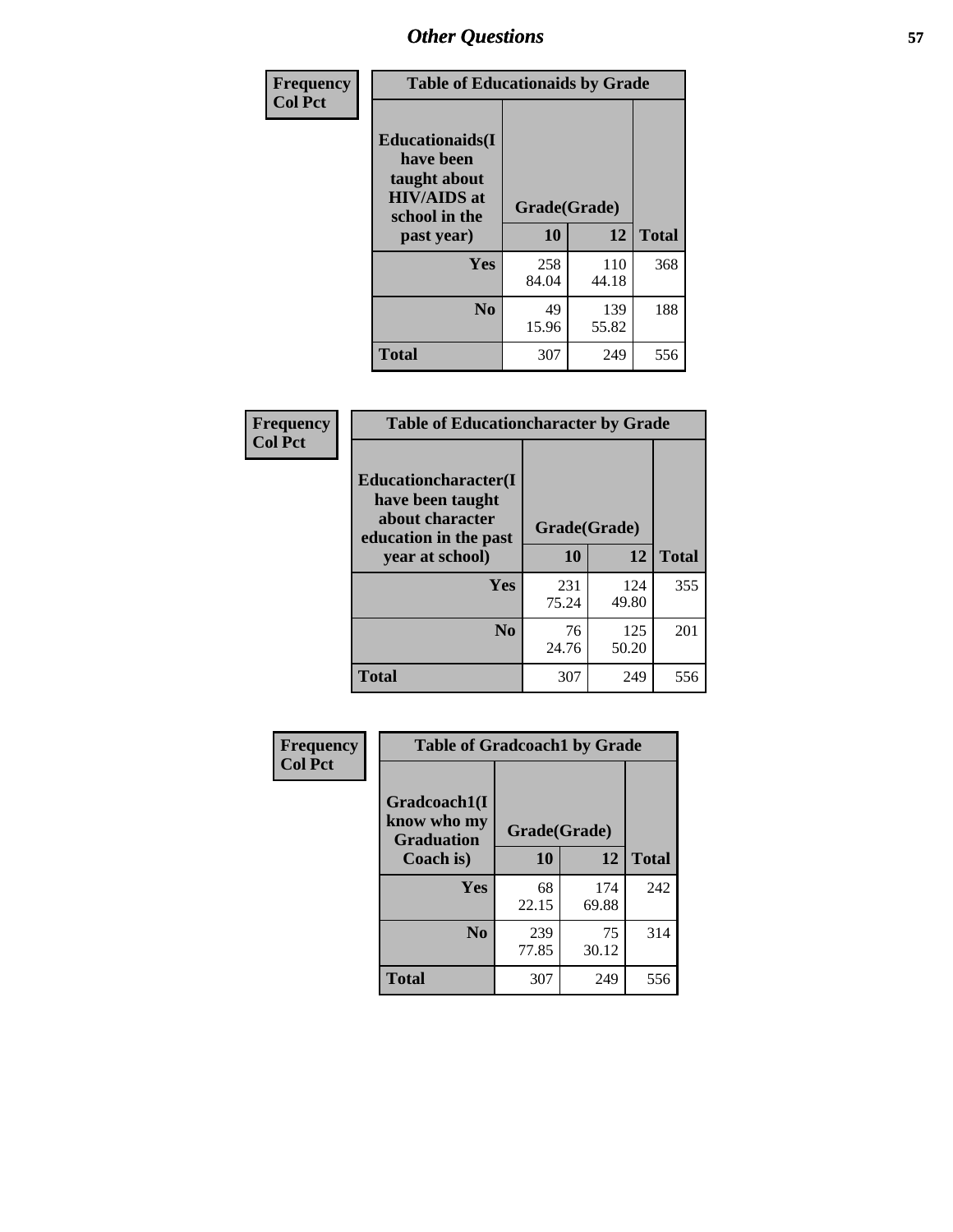| Frequency      | <b>Table of Gradcoach2 by Grade</b> |              |              |              |  |
|----------------|-------------------------------------|--------------|--------------|--------------|--|
| <b>Col Pct</b> | Gradcoach2(I<br>have                |              |              |              |  |
|                | contacted my<br><b>Graduation</b>   | Grade(Grade) |              |              |  |
|                | Coach)                              | 10           | 12           | <b>Total</b> |  |
|                | Yes                                 | 24<br>7.82   | 89<br>35.74  | 113          |  |
|                | N <sub>0</sub>                      | 283<br>92.18 | 160<br>64.26 | 443          |  |
|                | <b>Total</b>                        | 307          | 249          | 556          |  |

| Frequency<br><b>Col Pct</b> | <b>Table of Gradcoach3 by Grade</b>                                         |              |              |              |
|-----------------------------|-----------------------------------------------------------------------------|--------------|--------------|--------------|
|                             | Gradcoach3(I<br>have received<br>assistance<br>from my<br><b>Graduation</b> | Grade(Grade) |              |              |
|                             | Coach)                                                                      | 10           | 12           | <b>Total</b> |
|                             | Yes                                                                         | 20           | 85           | 105          |
|                             |                                                                             | 6.51         | 34.14        |              |
|                             | N <sub>0</sub>                                                              | 60           | 34           | 94           |
|                             |                                                                             | 19.54        | 13.65        |              |
|                             | Don't know                                                                  | 227<br>73.94 | 130<br>52.21 | 357          |
|                             | <b>Total</b>                                                                | 307          | 249          | 556          |

| Frequency<br><b>Col Pct</b> | <b>Table of Selfharm by Grade</b>                                                                                                                                                      |                    |              |              |
|-----------------------------|----------------------------------------------------------------------------------------------------------------------------------------------------------------------------------------|--------------------|--------------|--------------|
|                             | <b>Selfharm</b> (During<br>the past 12<br>months,<br>I harmed myself<br>on purpose<br><b>Suicideconsider</b><br>During the past<br>12 months,<br>I seriously<br>considered<br>suicide) | Grade(Grade)<br>10 | 12           | <b>Total</b> |
|                             | Yes                                                                                                                                                                                    | 18<br>5.86         | 9<br>3.61    | 27           |
|                             | N <sub>0</sub>                                                                                                                                                                         | 289<br>94.14       | 240<br>96.39 | 529          |
|                             | <b>Total</b>                                                                                                                                                                           | 307                | 249          | 556          |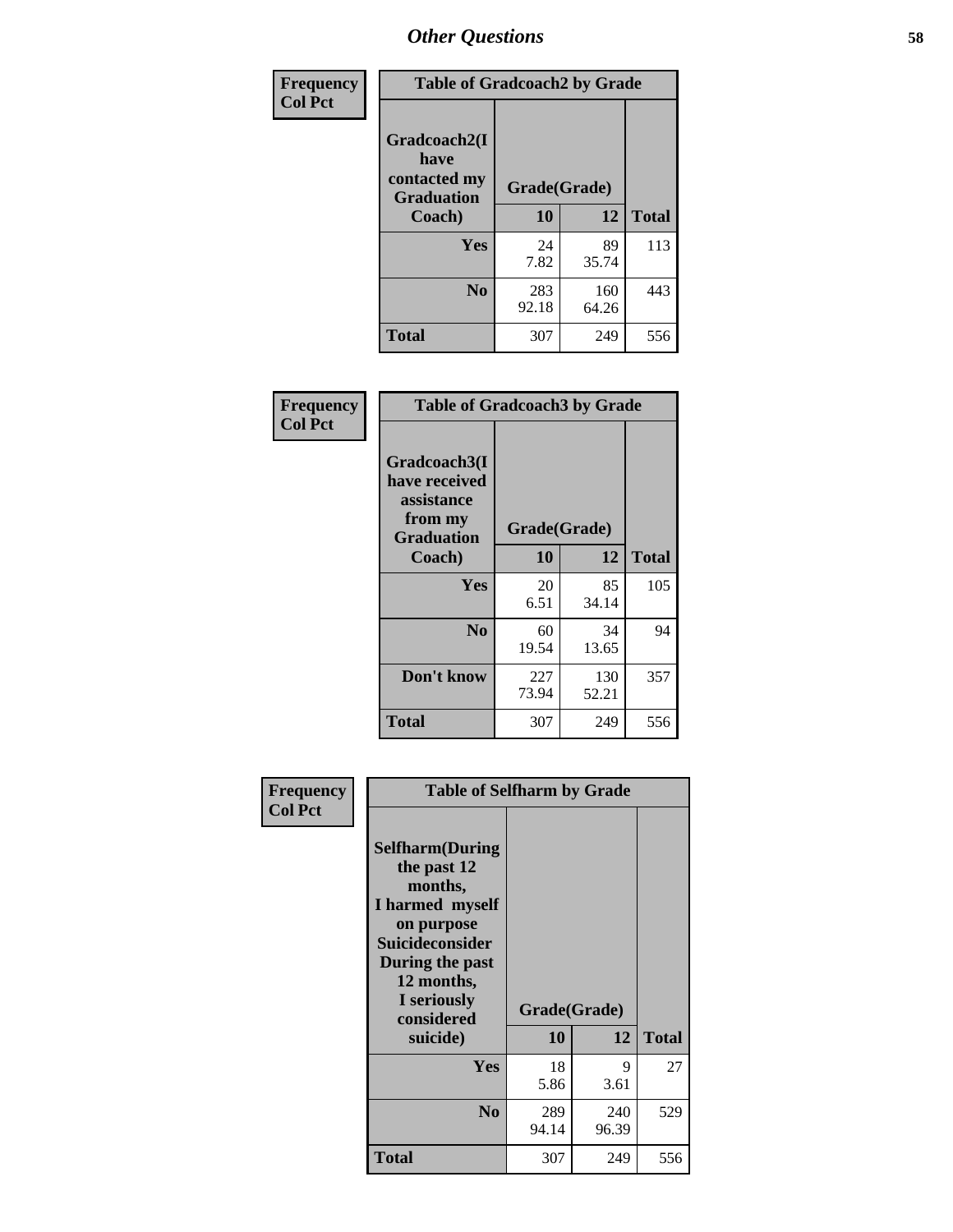| <b>Frequency</b> |                 |              | <b>Table of Suicideconsider by Grade</b> |              |  |
|------------------|-----------------|--------------|------------------------------------------|--------------|--|
| <b>Col Pct</b>   |                 | Grade(Grade) |                                          |              |  |
|                  | Suicideconsider | <b>10</b>    | 12                                       | <b>Total</b> |  |
|                  | Yes             | 20<br>6.51   | 4<br>1.61                                | 24           |  |
|                  | N <sub>0</sub>  | 287<br>93.49 | 245<br>98.39                             | 532          |  |
|                  | Total           | 307          | 249                                      | 556          |  |

| Frequency      | <b>Table of Suicideattempt by Grade</b>                            |              |              |              |
|----------------|--------------------------------------------------------------------|--------------|--------------|--------------|
| <b>Col Pct</b> | Suicideattempt(I<br>have attempted<br>suicide in the<br>last year) | Grade(Grade) |              |              |
|                |                                                                    | 10           | 12           | <b>Total</b> |
|                | Yes                                                                | 8<br>2.61    | 3<br>1.20    | 11           |
|                | N <sub>0</sub>                                                     | 299<br>97.39 | 246<br>98.80 | 545          |
|                | <b>Total</b>                                                       | 307          | 249          | 556          |

| Frequency      | <b>Table of Instantmessaged by Grade</b>               |              |              |              |
|----------------|--------------------------------------------------------|--------------|--------------|--------------|
| <b>Col Pct</b> | Instantmessaged(I<br>have instant<br>messaged people I | Grade(Grade) |              |              |
|                | do not even know)                                      | 10           | 12           | <b>Total</b> |
|                | Yes                                                    | 90<br>29.32  | 60<br>24.10  | 150          |
|                | N <sub>0</sub>                                         | 217<br>70.68 | 189<br>75.90 | 406          |
|                | <b>Total</b>                                           | 307          | 249          | 556          |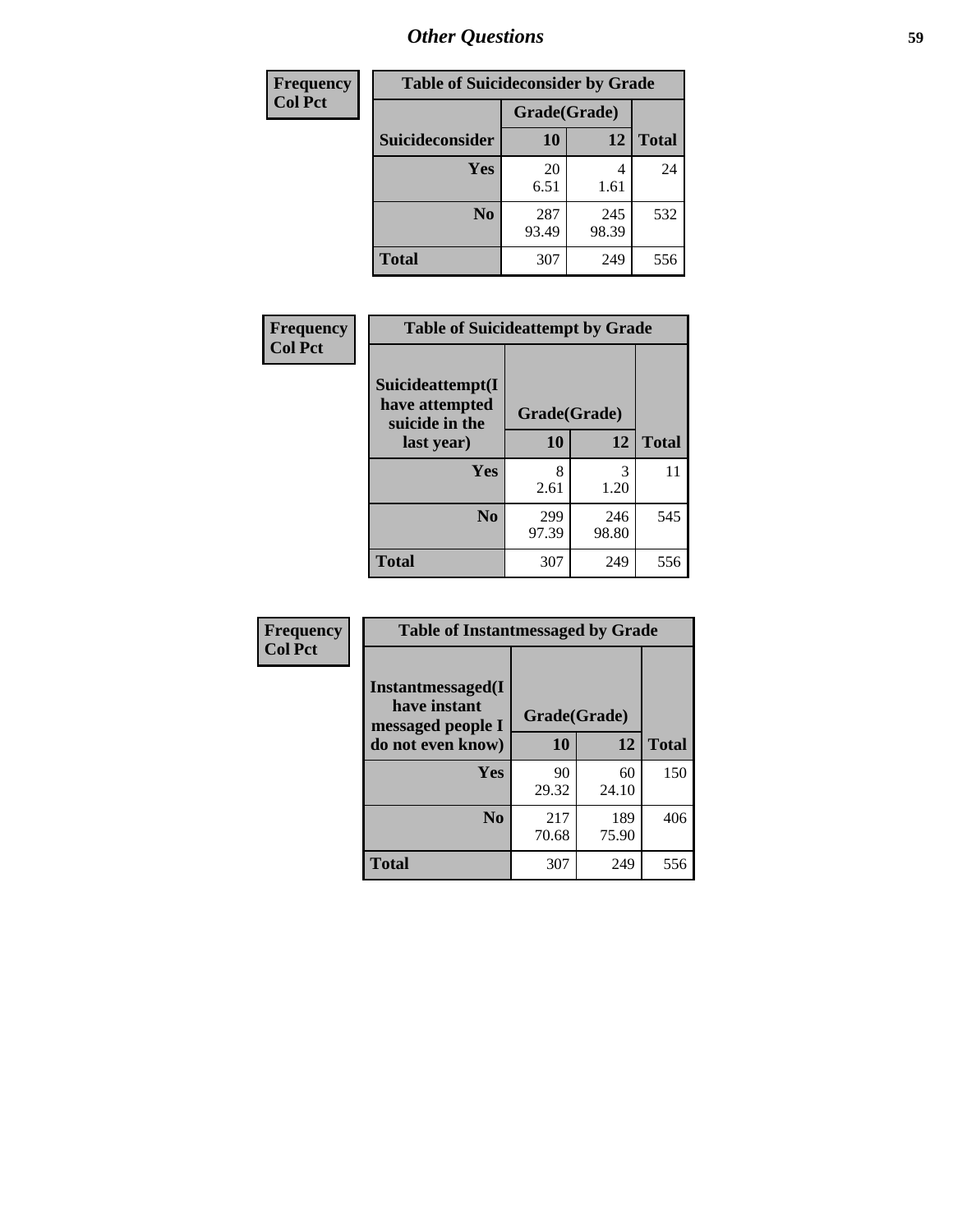| Frequency      | <b>Table of Getsalong by Grade</b>                          |              |                       |              |  |  |  |
|----------------|-------------------------------------------------------------|--------------|-----------------------|--------------|--|--|--|
| <b>Col Pct</b> | <b>Getsalong</b> (I get<br>along with other<br>students and | Grade(Grade) |                       |              |  |  |  |
|                | adults)                                                     | 10           | 12                    | <b>Total</b> |  |  |  |
|                | <b>Strongly Agree</b>                                       | 160<br>52.12 | 147<br>59.04          | 307          |  |  |  |
|                | <b>Somewhat Agree</b>                                       | 126<br>41.04 | 99<br>39.76           | 225          |  |  |  |
|                | <b>Somewhat Disagree</b>                                    | 13<br>4.23   | $\mathcal{L}$<br>0.80 | 15           |  |  |  |
|                | <b>Strongly Disagree</b>                                    | 8<br>2.61    | 0.40                  | 9            |  |  |  |
|                | <b>Total</b>                                                | 307          | 249                   | 556          |  |  |  |

| Frequency      | <b>Table of Safehome by Grade</b> |                    |              |              |  |  |  |  |
|----------------|-----------------------------------|--------------------|--------------|--------------|--|--|--|--|
| <b>Col Pct</b> | Safehome(I feel<br>safe at home)  | Grade(Grade)<br>10 | 12           | <b>Total</b> |  |  |  |  |
|                | <b>Strongly Agree</b>             | 238<br>77.52       | 198<br>79.52 | 436          |  |  |  |  |
|                | <b>Somewhat Agree</b>             | 48<br>15.64        | 40<br>16.06  | 88           |  |  |  |  |
|                | <b>Somewhat Disagree</b>          | 16<br>5.21         | 2.81         | 23           |  |  |  |  |
|                | <b>Strongly Disagree</b>          | 5<br>1.63          | 4<br>1.61    | 9            |  |  |  |  |
|                | <b>Total</b>                      | 307                | 249          | 556          |  |  |  |  |

| Frequency      |                                                                                     | <b>Table of Adulttalk by Grade</b> |              |              |
|----------------|-------------------------------------------------------------------------------------|------------------------------------|--------------|--------------|
| <b>Col Pct</b> | <b>Adulttalk(I</b><br>know an<br>adult at<br>school that<br>I can talk<br>with if I | Grade(Grade)<br>10                 | 12           | <b>Total</b> |
|                | need help)                                                                          |                                    |              |              |
|                | <b>Yes</b>                                                                          | 234<br>76.22                       | 204<br>81.93 | 438          |
|                | N <sub>0</sub>                                                                      | 73<br>23.78                        | 45<br>18.07  | 118          |
|                | <b>Total</b>                                                                        | 307                                | 249          | 556          |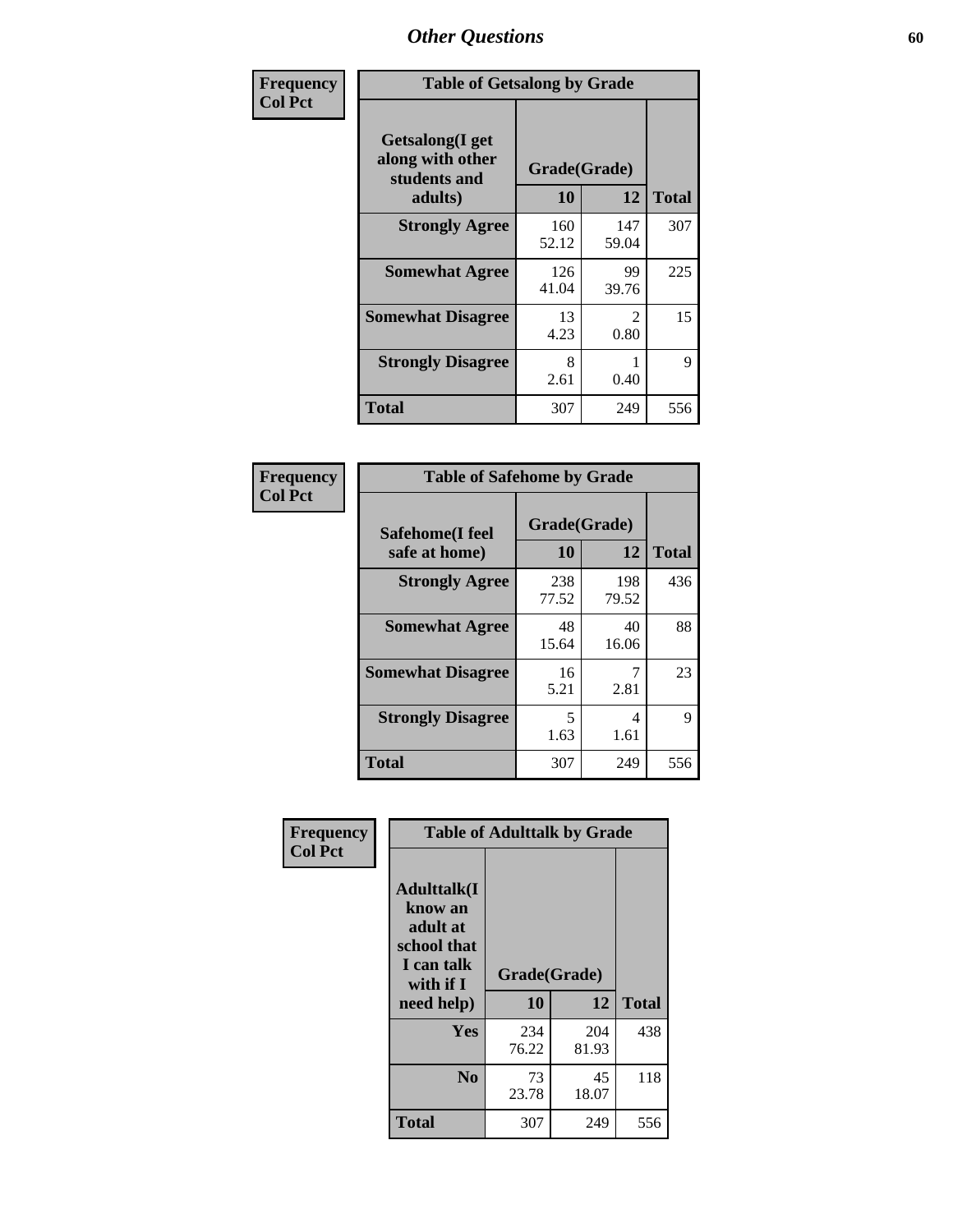**Frequency Row Pct**

| <b>Table of Grade by Tytime</b> |             |                                                                                                                              |             |              |             |            |     |  |  |
|---------------------------------|-------------|------------------------------------------------------------------------------------------------------------------------------|-------------|--------------|-------------|------------|-----|--|--|
|                                 |             | Tvtime(On an average school day,<br>how much unsupervised time do I spend watching TV)                                       |             |              |             |            |     |  |  |
| Grade(Grade)   None             |             | <b>Less that</b><br>$2 - 3$<br>$4 - 5$<br>$6+$<br>hour/day   hour/day   hours/day<br>  hours/day   hours/day<br><b>Total</b> |             |              |             |            |     |  |  |
| 10                              | 46<br>14.98 | 67<br>21.82                                                                                                                  | 34<br>11.07 | 105<br>34.20 | 28<br>9.12  | 27<br>8.79 | 307 |  |  |
| 12                              | 41<br>16.47 | 49<br>19.68                                                                                                                  | 44<br>17.67 | 66<br>26.51  | 28<br>11.24 | 21<br>8.43 | 249 |  |  |
| <b>Total</b>                    | 87          | 116                                                                                                                          | 78          | 171          | 56          | 48         | 556 |  |  |

**Frequency Row Pct**

| <b>Table of Grade by Computertime</b> |             |                                                                                                   |             |                      |                      |                     |              |  |  |  |
|---------------------------------------|-------------|---------------------------------------------------------------------------------------------------|-------------|----------------------|----------------------|---------------------|--------------|--|--|--|
|                                       |             | Computertime (On an average school day,<br>how much unsupervised time do I spend on the computer) |             |                      |                      |                     |              |  |  |  |
| Grade(Grade)                          | None $ $    | <b>Less that</b><br>hour/day                                                                      | hour/day    | $2 - 3$<br>hours/day | $4 - 5$<br>hours/day | $6+$<br>  hours/day | <b>Total</b> |  |  |  |
| 10                                    | 54<br>17.59 | 73<br>23.78                                                                                       | 61<br>19.87 | 69<br>22.48          | 23<br>7.49           | 27<br>8.79          | 307          |  |  |  |
| 12                                    | 47<br>18.88 | 47<br>22<br>64<br>56<br>13<br>18.88<br>22.49<br>8.84<br>25.70<br>5.22                             |             |                      |                      |                     |              |  |  |  |
| <b>Total</b>                          | 101         | 137                                                                                               | 108         | 125                  | 36                   | 49                  | 556          |  |  |  |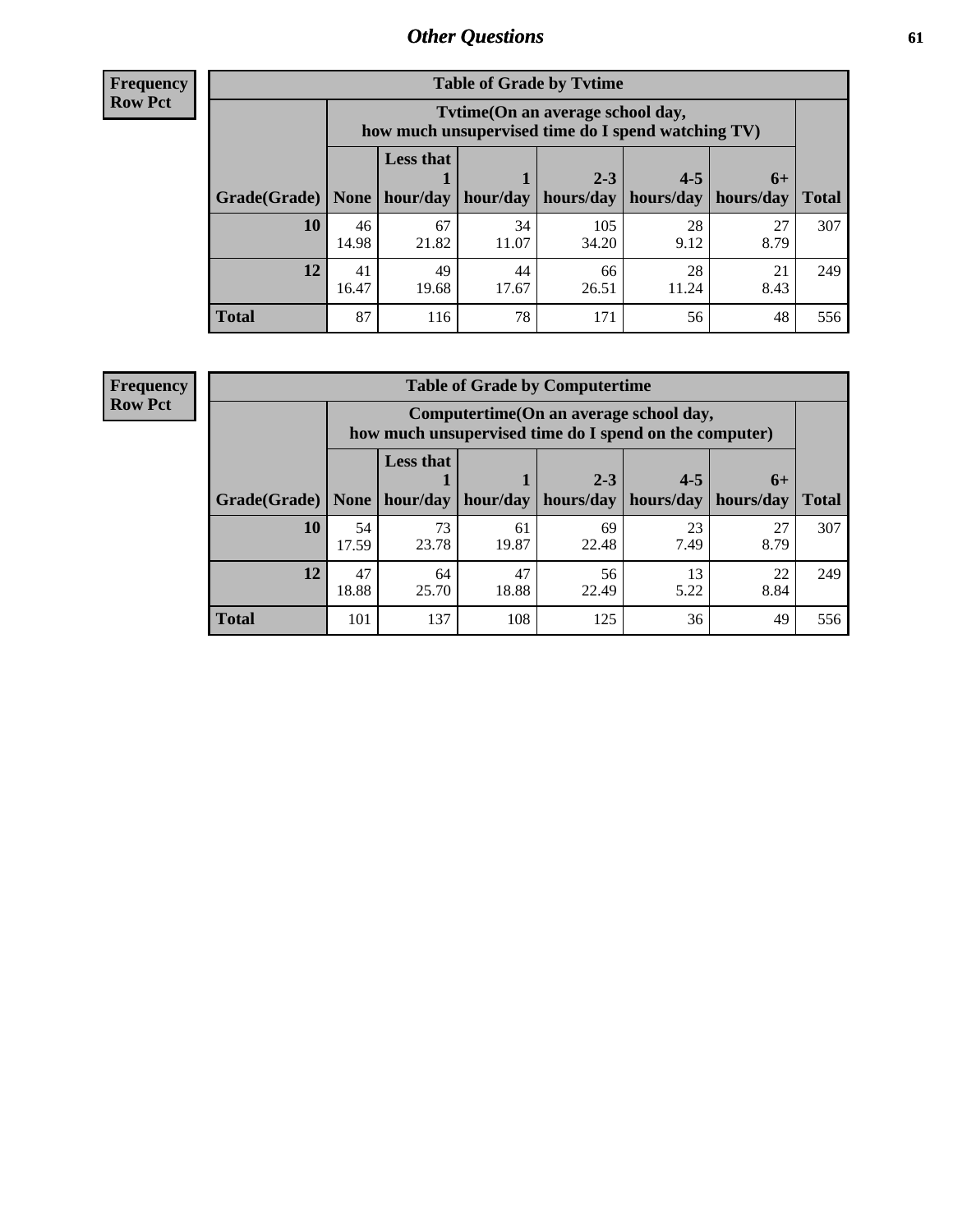#### *Questions about Driving Laws* **62** *Driving Questions were asked only of high school students.*

| <b>Frequency</b> |
|------------------|
| <b>Row Pct</b>   |

| <b>Table of Grade by License1</b> |                                                                     |                                                                                                                                           |                |            |               |              |  |  |  |
|-----------------------------------|---------------------------------------------------------------------|-------------------------------------------------------------------------------------------------------------------------------------------|----------------|------------|---------------|--------------|--|--|--|
|                                   |                                                                     | License1(During the first 6 months of driving<br>with a provisional license,<br>the only passengers who can ride with the<br>driver are:) |                |            |               |              |  |  |  |
| Grade(Grade)                      | <b>Parent or</b><br><b>Guardian</b>                                 | Family<br><b>Members</b>                                                                                                                  | <b>Friends</b> | Anyone     | Don't<br>Know | <b>Total</b> |  |  |  |
| 10                                | 86<br>28.01                                                         | 165<br>53.75                                                                                                                              | 7<br>2.28      | 16<br>5.21 | 33<br>10.75   | 307          |  |  |  |
| 12                                | 158<br>3<br>20<br>62<br>6<br>24.90<br>2.41<br>8.03<br>1.20<br>63.45 |                                                                                                                                           |                |            |               |              |  |  |  |
| <b>Total</b>                      | 148                                                                 | 323                                                                                                                                       | 10             | 22         | 53            | 556          |  |  |  |

| <b>Frequency</b> | <b>Table of Grade by License2</b> |                                                                                                          |                  |                                     |                                                      |                      |              |
|------------------|-----------------------------------|----------------------------------------------------------------------------------------------------------|------------------|-------------------------------------|------------------------------------------------------|----------------------|--------------|
| <b>Row Pct</b>   |                                   | License2(17 yr old drivers with a<br>provisional driver's license cannot<br>drive between the hours of:) |                  |                                     |                                                      |                      |              |
|                  | Grade(Grade)                      | <b>Midnight</b><br>to 6am                                                                                | 1am<br>to<br>5am | 1am<br>t <sub>0</sub><br><b>6am</b> | N <sub>0</sub><br>curfew<br>for $17$<br>vear<br>olds | Don't<br><b>Know</b> | <b>Total</b> |
|                  | 10                                | 191<br>62.21                                                                                             | 14<br>4.56       | 17<br>5.54                          | 14<br>4.56                                           | 71<br>23.13          | 307          |
|                  | 12                                | 188<br>75.50                                                                                             | 249              |                                     |                                                      |                      |              |
|                  | <b>Total</b>                      | 379                                                                                                      | 27               | 32                                  | 17                                                   | 101                  | 556          |

| Frequency      |              | <b>Table of Grade by License3</b>     |                                     |              |            |            |               |              |  |  |
|----------------|--------------|---------------------------------------|-------------------------------------|--------------|------------|------------|---------------|--------------|--|--|
| <b>Row Pct</b> |              | License3(For drivers under the age of | what level of alcohol is considered | 21,<br>DUI?) |            |            |               |              |  |  |
|                | Grade(Grade) | Any<br><b>Amount</b>                  | 0.02                                | 0.04         | 0.06       | 0.08       | Don't<br>know | <b>Total</b> |  |  |
|                | 10           | 73<br>23.78                           | 58<br>18.89                         | 30<br>9.77   | 22<br>7.17 | 28<br>9.12 | 96<br>31.27   | 307          |  |  |
|                | 12           | 86<br>34.54                           | 50<br>20.08                         | 16<br>6.43   | 19<br>7.63 | 22<br>8.84 | 56<br>22.49   | 249          |  |  |
|                | <b>Total</b> | 159                                   | 108                                 | 46           | 41         | 50         | 152           | 556          |  |  |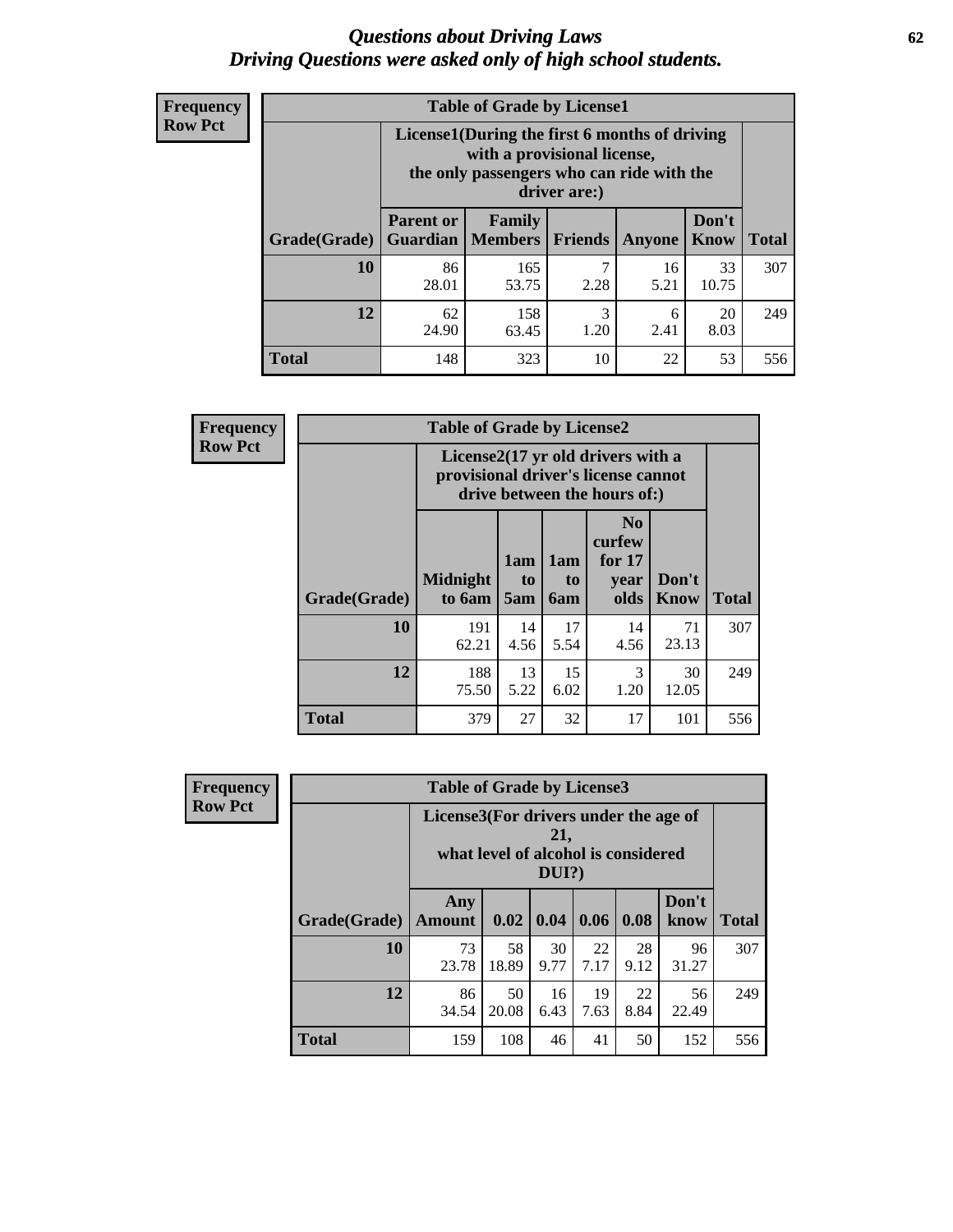#### *Questions about Driving Laws* **63** *Driving Questions were asked only of high school students.*

**Frequency Row Pct**

| <b>Table of Grade by License4</b> |             |                                                                                                                                                                                                                                                                                       |            |            |            |              |     |  |  |
|-----------------------------------|-------------|---------------------------------------------------------------------------------------------------------------------------------------------------------------------------------------------------------------------------------------------------------------------------------------|------------|------------|------------|--------------|-----|--|--|
|                                   |             | License4(A driver under 21 automatically<br>loses his/her license if caught exceeding the<br>posted speet limit by:)<br>Can't<br>lose<br><b>Depends</b><br>license<br>$15+$<br>$25+$<br>$35+$<br>Don't<br>for<br><b>on</b><br><b>Total</b><br>mph<br>speeding<br>mph<br>judge<br>know |            |            |            |              |     |  |  |
| Grade(Grade)                      | mph         |                                                                                                                                                                                                                                                                                       |            |            |            |              |     |  |  |
| 10                                | 61<br>19.87 | 49<br>15.96                                                                                                                                                                                                                                                                           | 28<br>9.12 | 28<br>9.12 | 16<br>5.21 | 125<br>40.72 | 307 |  |  |
| 12                                | 48<br>19.28 | 22<br>21<br>72<br>17<br>69<br>28.92<br>8.84<br>6.83<br>8.43<br>27.71                                                                                                                                                                                                                  |            |            |            |              |     |  |  |
| <b>Total</b>                      | 109         | 121                                                                                                                                                                                                                                                                                   | 50         | 49         | 33         | 194          | 556 |  |  |

| Frequency      | <b>Table of Grade by License5</b> |             |                                                                                                                                      |                     |       |
|----------------|-----------------------------------|-------------|--------------------------------------------------------------------------------------------------------------------------------------|---------------------|-------|
| <b>Row Pct</b> |                                   |             | License5(A)<br>Georgia teenager<br>with family<br>connections or a<br>good lawyer can<br>break a teen<br>driving law and<br>license) | keep their driver's |       |
|                | Grade(Grade)                      | <b>Yes</b>  | N <sub>0</sub>                                                                                                                       | Don't<br>know       | Total |
|                | <b>10</b>                         | 27<br>8.79  | 170<br>55.37                                                                                                                         | 110<br>35.83        | 307   |
|                | 12                                | 59<br>23.69 | 117<br>46.99                                                                                                                         | 73<br>29.32         | 249   |
|                | <b>Total</b>                      | 86          | 287                                                                                                                                  | 183                 | 556   |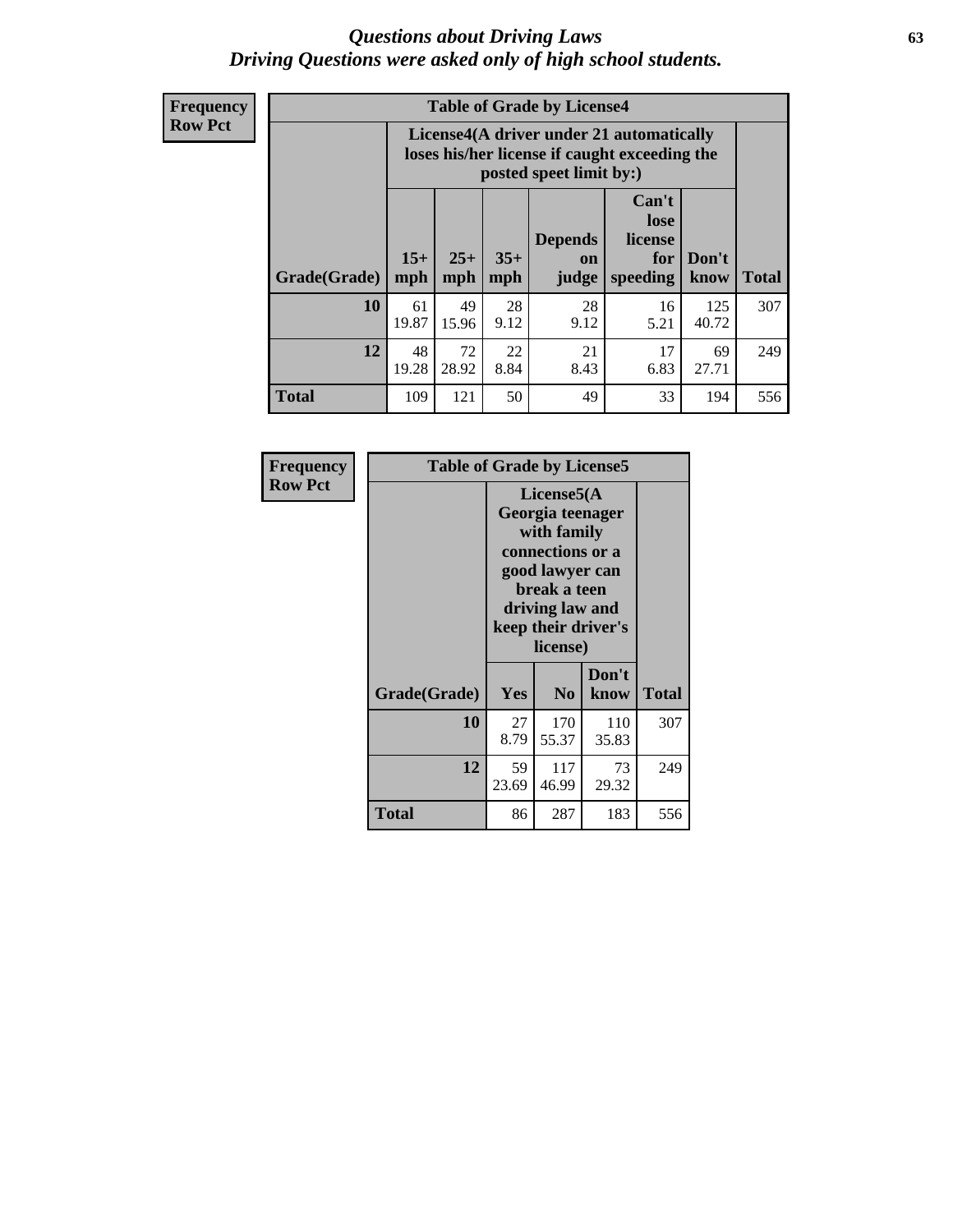#### *Questions about Driving Laws* **64** *Driving Questions were asked only of high school students.*

| <b>Frequency</b> | <b>Table of Grade by License6</b> |                                                                                                                                                 |                |               |       |  |
|------------------|-----------------------------------|-------------------------------------------------------------------------------------------------------------------------------------------------|----------------|---------------|-------|--|
| <b>Row Pct</b>   |                                   | License <sub>6</sub> (I know a<br>friend or<br>classmate that<br>broke a teen<br>driving law,<br>but was allowed to<br>keep his/her<br>license) |                |               |       |  |
|                  | Grade(Grade)                      | Yes                                                                                                                                             | N <sub>0</sub> | Don't<br>know | Total |  |
|                  | 10                                | 67<br>21.82                                                                                                                                     | 158<br>51.47   | 82<br>26.71   | 307   |  |
|                  | 12                                | 84<br>33.73                                                                                                                                     | 249            |               |       |  |
|                  | <b>Total</b>                      | 151                                                                                                                                             | 261            | 144           | 556   |  |

| <b>Frequency</b> | <b>Table of Grade by License7</b> |                                                                                               |                                   |                                            |                        |              |
|------------------|-----------------------------------|-----------------------------------------------------------------------------------------------|-----------------------------------|--------------------------------------------|------------------------|--------------|
| <b>Row Pct</b>   |                                   | License7(A student under the age of 18 cam loser<br>his/her driving privileges if he or she:) |                                   |                                            |                        |              |
|                  | Grade(Grade)                      | <b>Have</b><br>more than<br>10<br>unexcused<br>absences<br>per school<br>yr                   | Drop out<br>without<br>graduating | Bring<br>alcohol/drugs/weapon<br>to school | All of<br>the<br>above | <b>Total</b> |
|                  | 10                                | 42<br>13.68                                                                                   | 14<br>4.56                        | 15<br>4.89                                 | 236<br>76.87           | 307          |
|                  | 12                                | 32<br>12.85                                                                                   | 18<br>7.23                        | 17<br>6.83                                 | 182<br>73.09           | 249          |
|                  | <b>Total</b>                      | 74                                                                                            | 32                                | 32                                         | 418                    | 556          |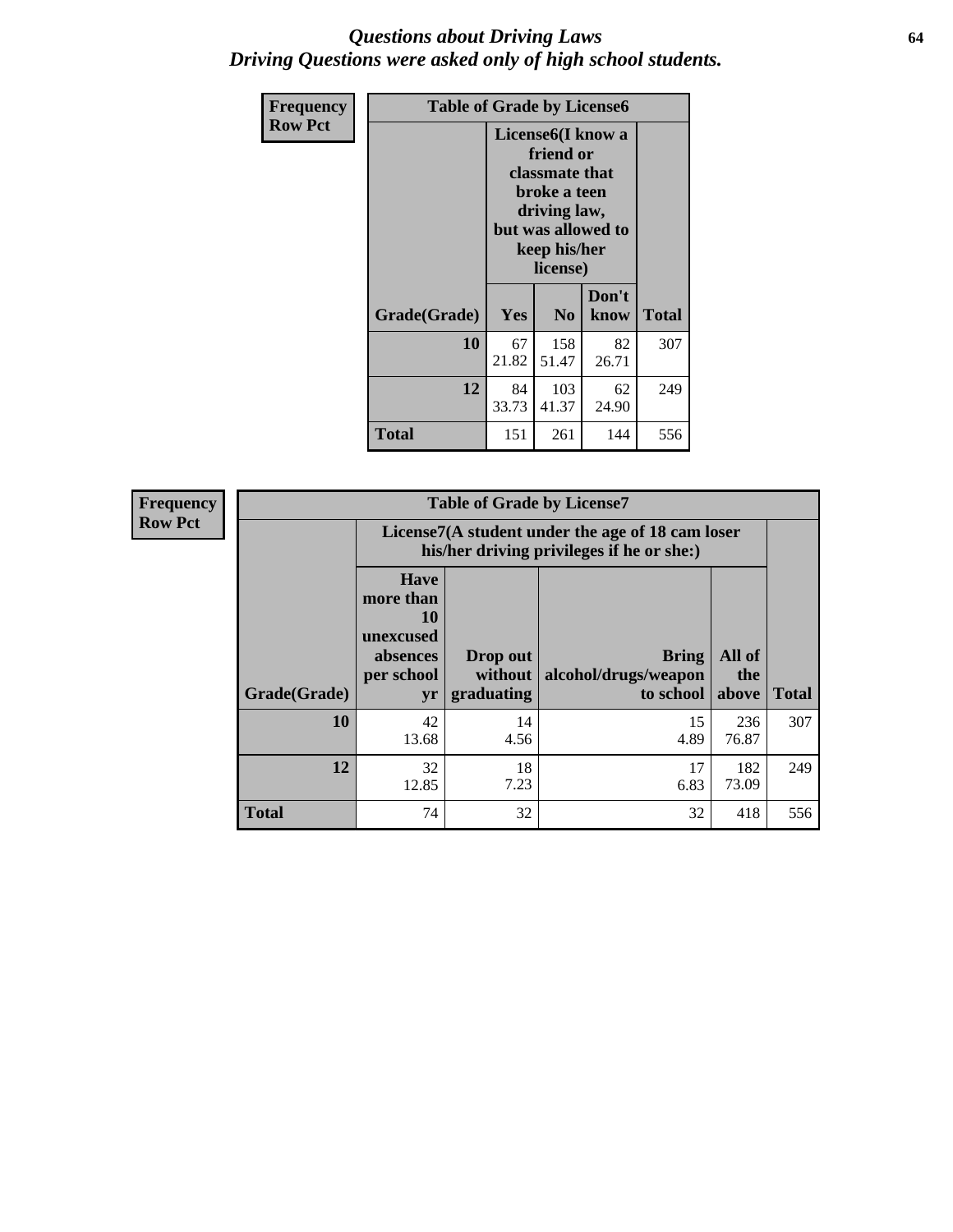# *Select Results by Gender* **65**

| Frequency      | <b>Table of SchoolClimate2 by Gender</b>          |                                 |              |              |
|----------------|---------------------------------------------------|---------------------------------|--------------|--------------|
| <b>Col Pct</b> | SchoolClimate2(I<br>feel successful at<br>school) | Gender(Gender)<br><b>Female</b> | <b>Male</b>  | <b>Total</b> |
|                | <b>Strongly Agree</b>                             | 120<br>41.52                    | 92<br>34.46  | 212          |
|                | <b>Somewhat Agree</b>                             | 156<br>53.98                    | 150<br>56.18 | 306          |
|                | <b>Somewhat Disagree</b>                          | 9<br>3.11                       | 15<br>5.62   | 24           |
|                | <b>Strongly Disagree</b>                          | 4<br>1.38                       | 10<br>3.75   | 14           |
|                | <b>Total</b>                                      | 289                             | 267          | 556          |

| <b>Frequency</b> | <b>Table of SchoolClimate6 by Gender</b>                 |                                 |              |              |  |
|------------------|----------------------------------------------------------|---------------------------------|--------------|--------------|--|
| <b>Col Pct</b>   | <b>SchoolClimate6(Teachers</b><br>treat me with respect) | Gender(Gender)<br><b>Female</b> | <b>Male</b>  | <b>Total</b> |  |
|                  | <b>Strongly Agree</b>                                    | 96<br>33.22                     | 101<br>37.83 | 197          |  |
|                  | <b>Somewhat Agree</b>                                    | 146<br>50.52                    | 112<br>41.95 | 258          |  |
|                  | <b>Somewhat Disagree</b>                                 | 36<br>12.46                     | 42<br>15.73  | 78           |  |
|                  | <b>Strongly Disagree</b>                                 | 11<br>3.81                      | 12<br>4.49   | 23           |  |
|                  | <b>Total</b>                                             | 289                             | 267          | 556          |  |

| Frequency      | <b>Table of SchoolClimate8 by Gender</b>                                             |                                 |              |              |
|----------------|--------------------------------------------------------------------------------------|---------------------------------|--------------|--------------|
| <b>Col Pct</b> | <b>SchoolClimate8(Students</b><br>are frequently<br>recognized for good<br>behavior) | Gender(Gender)<br><b>Female</b> | <b>Male</b>  | <b>Total</b> |
|                | <b>Strongly Agree</b>                                                                | 39<br>13.49                     | 38<br>14.23  | 77           |
|                | <b>Somewhat Agree</b>                                                                | 126<br>43.60                    | 126<br>47.19 | 252          |
|                | <b>Somewhat Disagree</b>                                                             | 92<br>31.83                     | 67<br>25.09  | 159          |
|                | <b>Strongly Disagree</b>                                                             | 32<br>11.07                     | 36<br>13.48  | 68           |
|                | Total                                                                                | 289                             | 267          | 556          |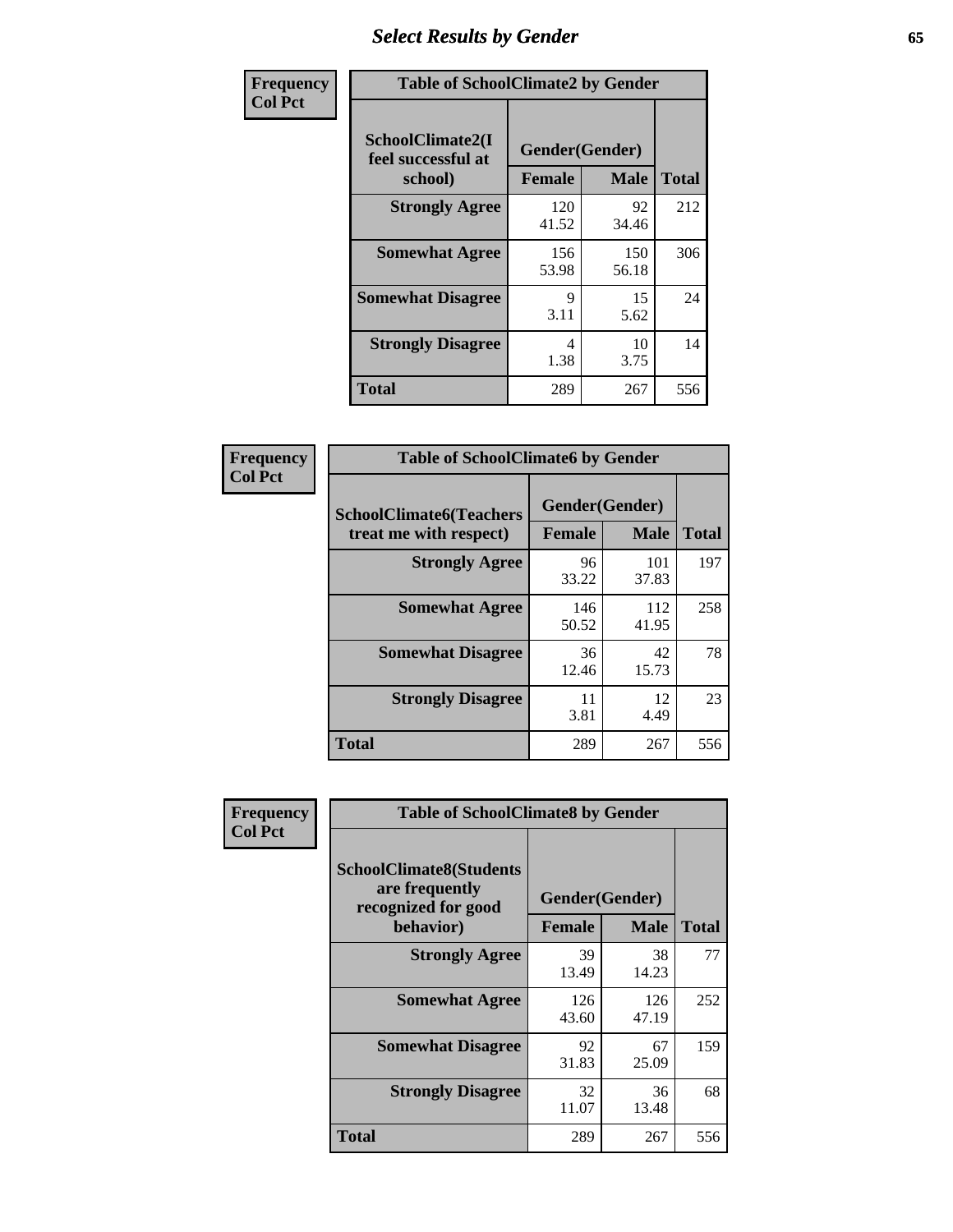## *Select Results by Gender* **66**

| Frequency      | <b>Table of Gender by Dropout</b> |                                                                        |                |              |
|----------------|-----------------------------------|------------------------------------------------------------------------|----------------|--------------|
| <b>Row Pct</b> |                                   | Dropout(I<br>have<br>thought<br>about<br>dropping<br>out of<br>school) |                |              |
|                | Gender(Gender)                    | Yes                                                                    | N <sub>0</sub> | <b>Total</b> |
|                | <b>Female</b>                     | 56<br>19.38                                                            | 233<br>80.62   | 289          |
|                | <b>Male</b>                       | 57<br>21.35                                                            | 210<br>78.65   | 267          |
|                | <b>Total</b>                      | 113                                                                    | 443            | 556          |

| <b>Frequency</b> | <b>Table of Gender by Dropoutreason</b> |                                                                    |              |                                 |                                |              |              |
|------------------|-----------------------------------------|--------------------------------------------------------------------|--------------|---------------------------------|--------------------------------|--------------|--------------|
| <b>Row Pct</b>   |                                         | Dropoutreason(If I dropped out the<br>reason would most likely be) |              |                                 |                                |              |              |
|                  | Gender(Gender)                          | Won't<br><b>Drop</b><br>out                                        | <b>Bored</b> | <b>Family</b><br><b>Reasons</b> | <b>Being</b><br><b>Bullied</b> | <b>Other</b> | <b>Total</b> |
|                  | Female                                  | 203<br>70.24                                                       | 26<br>9.00   | 23<br>7.96                      | 3<br>1.04                      | 34<br>11.76  | 289          |
|                  | <b>Male</b>                             | 170<br>63.67                                                       | 42<br>15.73  | 18<br>6.74                      | 0.75                           | 35<br>13.11  | 267          |
|                  | <b>Total</b>                            | 373                                                                | 68           | 41                              | 5                              | 69           | 556          |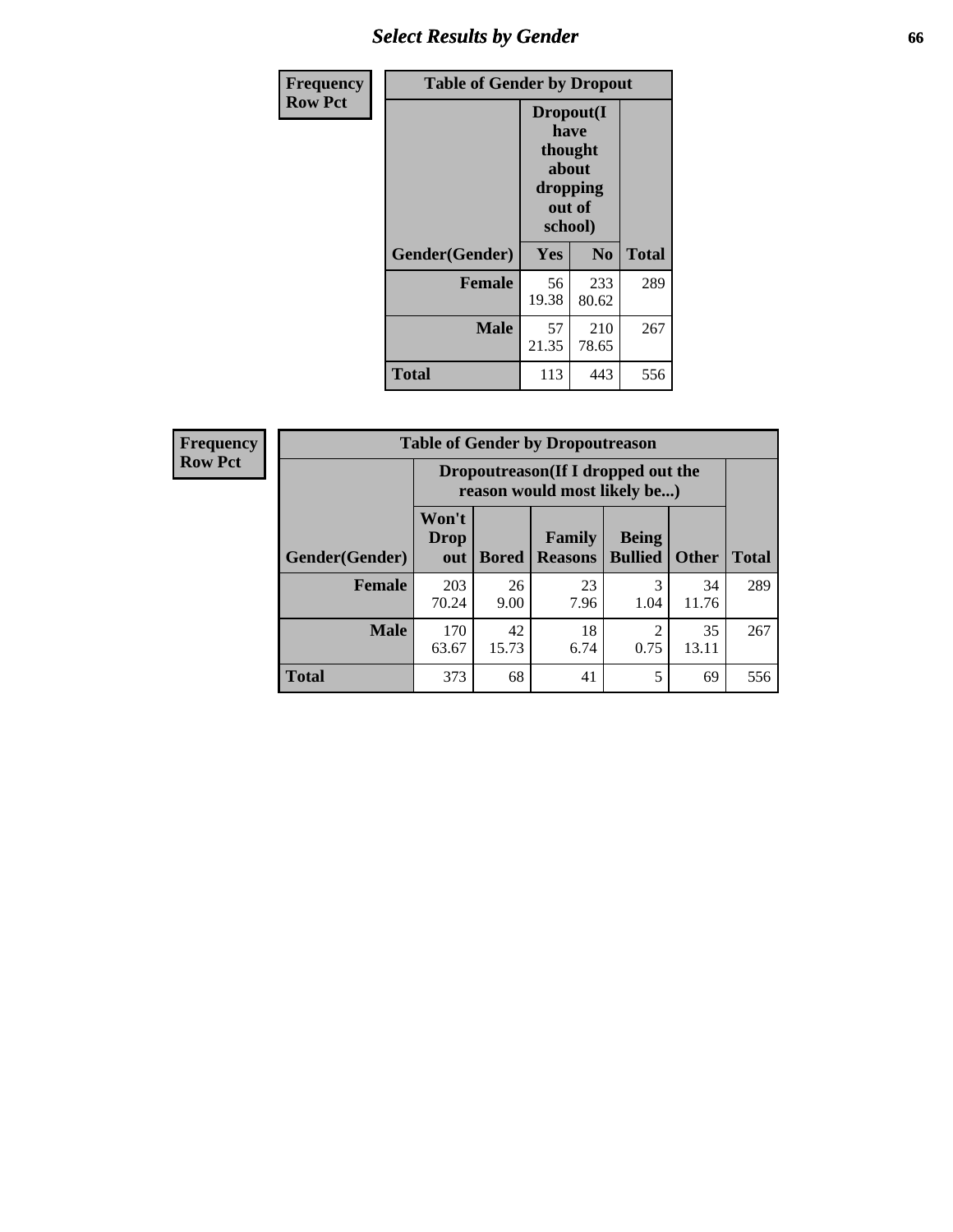*School Safety* **67**

| Frequency      | <b>Table of Gender by Bullied2</b> |                 |                |              |
|----------------|------------------------------------|-----------------|----------------|--------------|
| <b>Row Pct</b> |                                    | <b>Bullied2</b> |                |              |
|                | Gender(Gender)                     | Yes             | N <sub>0</sub> | <b>Total</b> |
|                | <b>Female</b>                      | 20<br>6.92      | 269<br>93.08   | 289          |
|                | <b>Male</b>                        | 17<br>6.37      | 250<br>93.63   | 267          |
|                | <b>Total</b>                       | 37              | 519            | 556          |

| <b>Frequency</b> | <b>Table of Gender by Bulliedothers2</b> |                       |                |              |  |
|------------------|------------------------------------------|-----------------------|----------------|--------------|--|
| <b>Row Pct</b>   |                                          | <b>Bulliedothers2</b> |                |              |  |
|                  | Gender(Gender)                           | Yes                   | N <sub>0</sub> | <b>Total</b> |  |
|                  | <b>Female</b>                            | 2.42                  | 282<br>97.58   | 289          |  |
|                  | <b>Male</b>                              | 14<br>5.24            | 253<br>94.76   | 267          |  |
|                  | <b>Total</b>                             | 21                    | 535            | 556          |  |

| Frequency      | <b>Table of Gender by Weaponschool2</b> |                      |                |              |
|----------------|-----------------------------------------|----------------------|----------------|--------------|
| <b>Row Pct</b> |                                         | <b>Weaponschool2</b> |                |              |
|                | Gender(Gender)                          | Yes                  | N <sub>0</sub> | <b>Total</b> |
|                | <b>Female</b>                           | 3<br>1.04            | 286<br>98.96   | 289          |
|                | <b>Male</b>                             | 6<br>2.25            | 261<br>97.75   | 267          |
|                | <b>Total</b>                            | 9                    | 547            | 556          |

| Frequency      | <b>Table of Gender by Absentunsafe2</b> |               |                |              |
|----------------|-----------------------------------------|---------------|----------------|--------------|
| <b>Row Pct</b> |                                         | Absentunsafe2 |                |              |
|                | Gender(Gender)                          | Yes           | N <sub>0</sub> | <b>Total</b> |
|                | <b>Female</b>                           | 1.04          | 286<br>98.96   | 289          |
|                | <b>Male</b>                             | 1.12          | 264<br>98.88   | 267          |
|                | <b>Total</b>                            | 6             | 550            | 556          |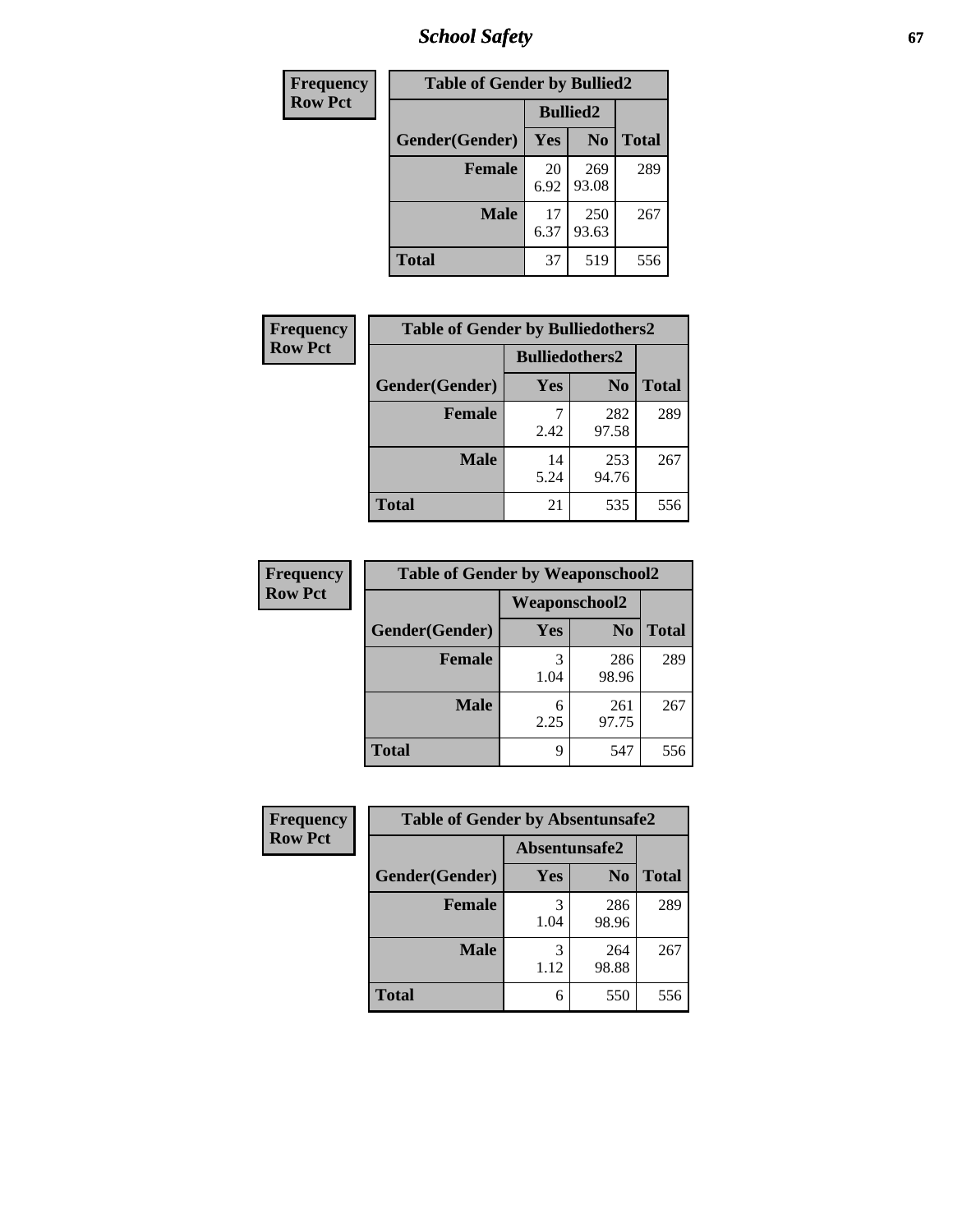*School Safety* **68**

| Frequency      | <b>Table of Gender by Gangself</b> |                                                                                                |              |              |
|----------------|------------------------------------|------------------------------------------------------------------------------------------------|--------------|--------------|
| <b>Row Pct</b> |                                    | Gangself(I<br>have<br>participated<br>in illegal gang<br>activities in<br>the past 30<br>days) |              |              |
|                | Gender(Gender)                     | Yes                                                                                            | No           | <b>Total</b> |
|                | <b>Female</b>                      | 5<br>1.73                                                                                      | 284<br>98.27 | 289          |
|                | <b>Male</b>                        | 12<br>4.49                                                                                     | 255<br>95.51 | 267          |
|                | <b>Total</b>                       | 17                                                                                             | 539          | 556          |

| Frequency      | <b>Table of Gender by Gangpeers</b> |                                                                                                                             |                |              |
|----------------|-------------------------------------|-----------------------------------------------------------------------------------------------------------------------------|----------------|--------------|
| <b>Row Pct</b> |                                     | <b>Gangpeers</b> (I<br>have friends<br>who have<br>participated<br>in illegal gang<br>activities in<br>the past 30<br>days) |                |              |
|                | Gender(Gender)                      | Yes                                                                                                                         | N <sub>0</sub> | <b>Total</b> |
|                | <b>Female</b>                       | 39<br>13.49                                                                                                                 | 250<br>86.51   | 289          |
|                | <b>Male</b>                         | 41<br>15.36                                                                                                                 | 226<br>84.64   | 267          |
|                | <b>Total</b>                        | 80                                                                                                                          | 476            | 556          |

| <b>Frequency</b> | <b>Table of Gender by Pickedon2</b> |             |                |              |
|------------------|-------------------------------------|-------------|----------------|--------------|
| <b>Row Pct</b>   |                                     | Pickedon2   |                |              |
|                  | Gender(Gender)                      | Yes         | N <sub>0</sub> | <b>Total</b> |
|                  | <b>Female</b>                       | 68<br>23.53 | 221<br>76.47   | 289          |
|                  | <b>Male</b>                         | 57<br>21.35 | 210<br>78.65   | 267          |
|                  | <b>Total</b>                        | 125<br>431  |                | 556          |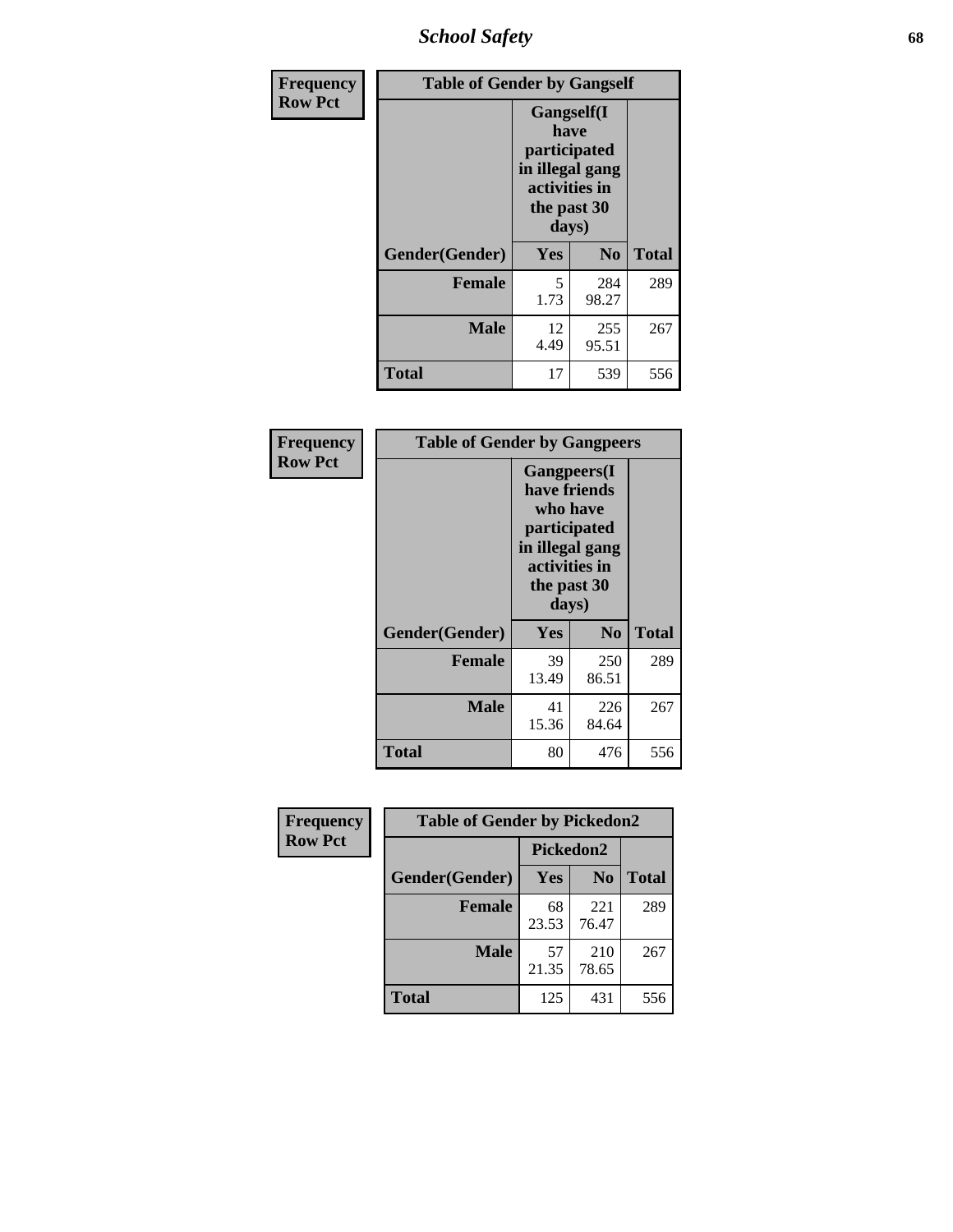*School Safety* **69**

| Frequency      | <b>Table of Gender by Safeschool2</b> |              |                |              |
|----------------|---------------------------------------|--------------|----------------|--------------|
| <b>Row Pct</b> |                                       | Safeschool2  |                |              |
|                | Gender(Gender)                        | <b>Yes</b>   | N <sub>0</sub> | <b>Total</b> |
|                | <b>Female</b>                         | 255<br>88.24 | 34<br>11.76    | 289          |
|                | Male                                  | 219<br>82.02 | 48<br>17.98    | 267          |
|                | <b>Total</b>                          | 474          | 82             | 556          |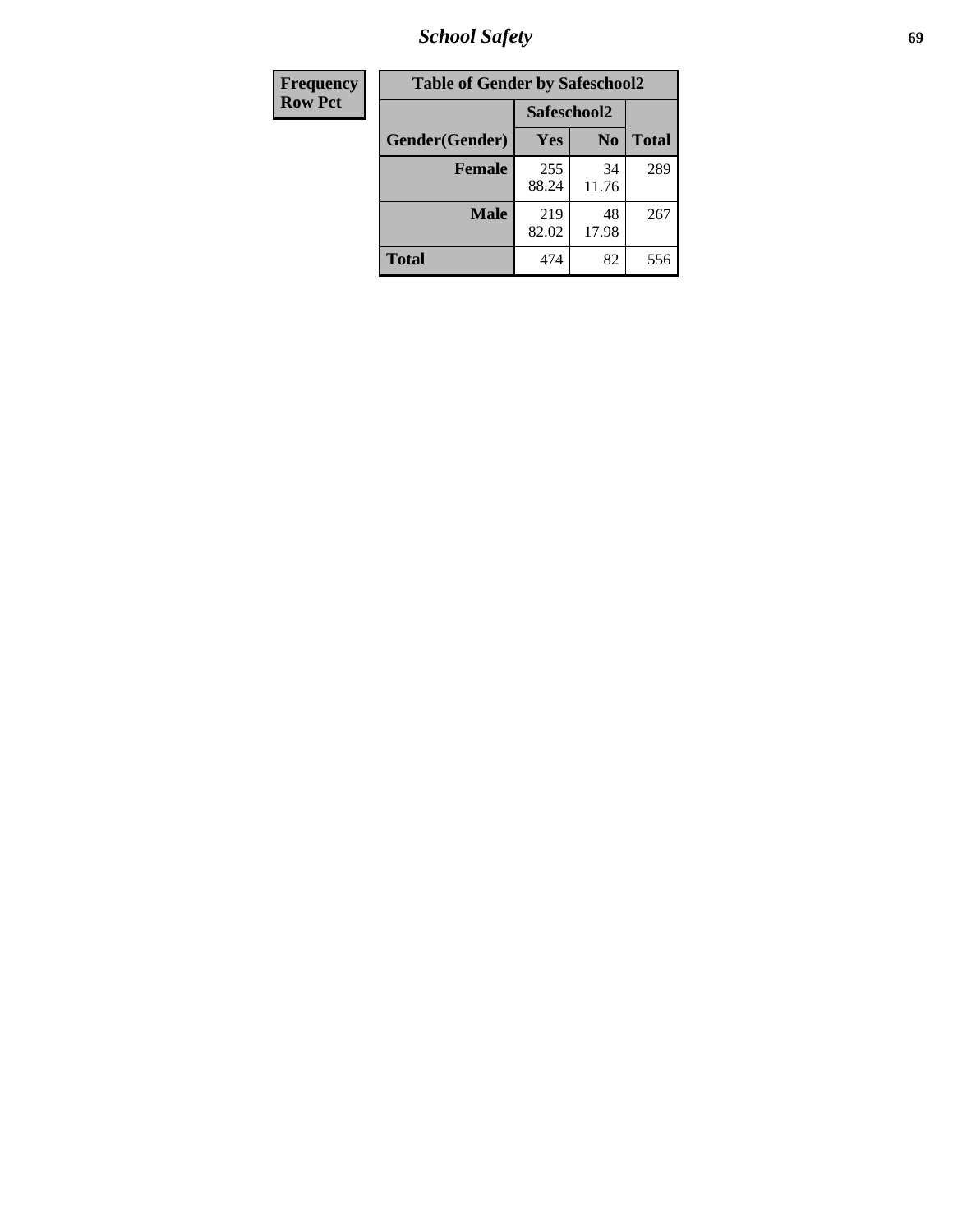# *Incidence of Drug Use* **70**

| <b>Frequency</b> | <b>Table of Gender by AlcoholAlt</b> |                                          |                |              |  |
|------------------|--------------------------------------|------------------------------------------|----------------|--------------|--|
| <b>Row Pct</b>   |                                      | AlcoholAlt(Alcohol<br>use, past 30 days) |                |              |  |
|                  | Gender(Gender)                       | <b>Yes</b>                               | N <sub>0</sub> | <b>Total</b> |  |
|                  | <b>Female</b>                        | 39<br>13.49                              | 250<br>86.51   | 289          |  |
|                  | <b>Male</b>                          | 55<br>20.60                              | 212<br>79.40   | 267          |  |
|                  | <b>Total</b>                         | 94                                       | 462            | 556          |  |

| Frequency      | <b>Table of Gender by TobaccoAny</b> |                    |                            |              |  |
|----------------|--------------------------------------|--------------------|----------------------------|--------------|--|
| <b>Row Pct</b> |                                      | use, past 30 days) | <b>TobaccoAny</b> (Tobacco |              |  |
|                | Gender(Gender)                       | Yes                | N <sub>0</sub>             | <b>Total</b> |  |
|                | <b>Female</b>                        | 29<br>10.03        | 260<br>89.97               | 289          |  |
|                | <b>Male</b>                          | 56<br>20.97        | 211<br>79.03               | 267          |  |
|                | <b>Total</b>                         | 85                 | 471                        | 556          |  |

| <b>Frequency</b> |                | <b>Table of Gender by MarijuanaAlt</b> |                                              |              |
|------------------|----------------|----------------------------------------|----------------------------------------------|--------------|
| <b>Row Pct</b>   |                |                                        | MarijuanaAlt(Marijuana<br>use, past 30 days) |              |
|                  | Gender(Gender) | <b>Yes</b>                             | N <sub>0</sub>                               | <b>Total</b> |
|                  | <b>Female</b>  | 11<br>3.81                             | 278<br>96.19                                 | 289          |
|                  | <b>Male</b>    | 37<br>13.86                            | 230<br>86.14                                 | 267          |
|                  | <b>Total</b>   | 48                                     | 508                                          | 556          |

| <b>Frequency</b> | <b>Table of Gender by OtherDrugAny</b> |                         |                            |              |  |
|------------------|----------------------------------------|-------------------------|----------------------------|--------------|--|
| <b>Row Pct</b>   |                                        | drug use, past 30 days) | <b>OtherDrugAny</b> (Other |              |  |
|                  | Gender(Gender)                         | <b>Yes</b>              | N <sub>0</sub>             | <b>Total</b> |  |
|                  | <b>Female</b>                          | 14<br>4.84              | 275<br>95.16               | 289          |  |
|                  | <b>Male</b>                            | 24<br>8.99              | 243<br>91.01               | 267          |  |
|                  | <b>Total</b>                           | 38                      | 518                        | 556          |  |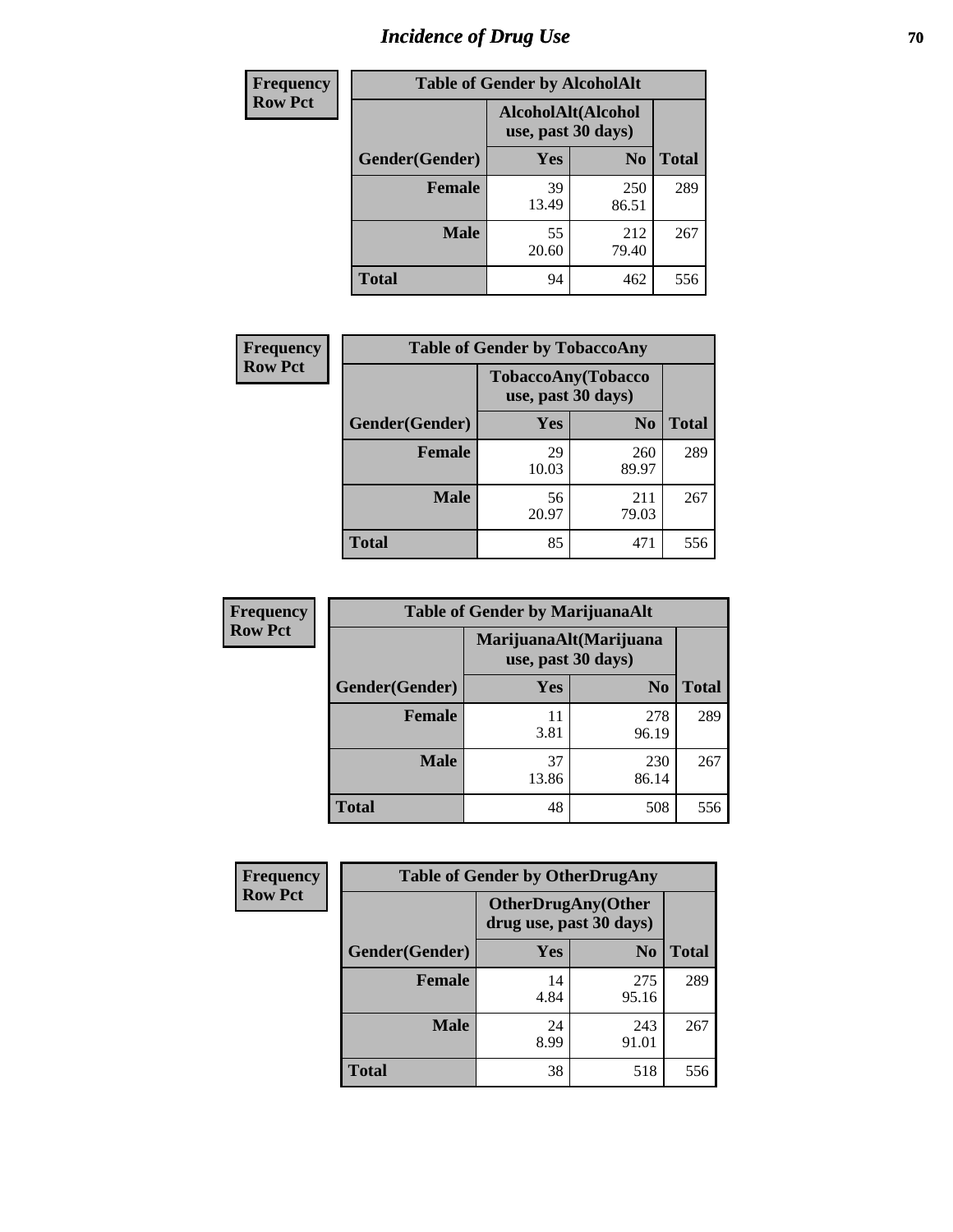#### *Average Age at Onset of Use* **71** *Results for "Average Age at Onset of Use" questions exclude students who said they did not use that substance*

#### **Gender=Female**

| <b>Variable</b>    | <b>Label</b>                                                       | <b>Mean</b> |
|--------------------|--------------------------------------------------------------------|-------------|
| Alcoholinit2       | I started using alcohol when I was                                 | 14.19       |
| Cigarettesinit2    | I started smoking tobacco when I was                               | 14.19       |
| Smokelessinit2     | I started chewing tobacco when I was                               | 15.50       |
| Marijuanainit2     | I started using marijuana when I was                               | 14.75       |
| Cocaineinit2       | I started using cocaine when I was                                 | 8.00        |
| Inhalantsinit2     | I started using inhalants when I was                               | 15.00       |
| Steroidsinit2      | I started using steroids when I was                                | 11.00       |
| Ecstasyinit2       | I started using ecstasy when I was                                 | 16.50       |
| Methinit2          | I started using methamphetamines when I was                        | 15.00       |
| Hallucinogensinit2 | I started using hallucinogens when I was                           | 12.00       |
| Prescription in t2 | I started using prescription drugs not prescribed to me when I was | 13.88       |
|                    |                                                                    |             |

#### **Gender=Male**

| <b>Variable</b>       | Label                                                              | <b>Mean</b> |
|-----------------------|--------------------------------------------------------------------|-------------|
| Alcoholinit2          | I started using alcohol when I was                                 | 14.21       |
| Cigarettesinit2       | I started smoking tobacco when I was                               | 13.80       |
| Smokelessinit2        | I started chewing tobacco when I was                               | 13.86       |
| Marijuanainit2        | I started using marijuana when I was                               | 14.04       |
| Cocaineinit2          | I started using cocaine when I was                                 | 15.25       |
| Inhalantsinit2        | I started using inhalants when I was                               | 14.11       |
| Steroidsinit2         | I started using steroids when I was                                | 14.00       |
| Ecstasyinit2          | I started using ecstasy when I was                                 | 15.18       |
| Methinit <sub>2</sub> | I started using methamphetamines when I was                        | 15.50       |
| Hallucinogensinit2    | I started using hallucinogens when I was                           | 15.33       |
| Prescriptioninit2     | I started using prescription drugs not prescribed to me when I was | 14.06       |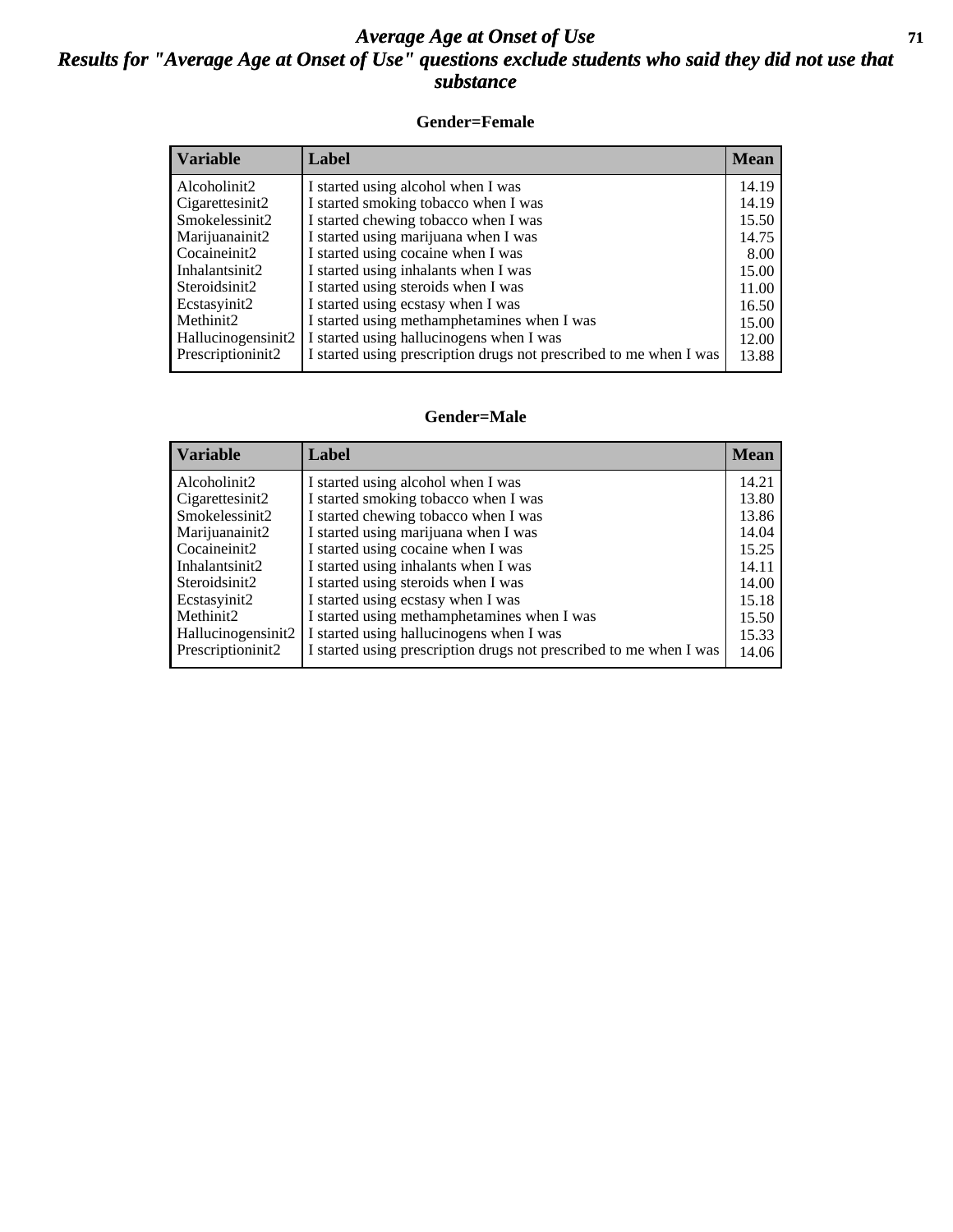# *I Think These Drugs are Harmful* **72**

| <b>Frequency</b> | <b>Table of Gender by Alcoholharmdich</b> |                                                   |                |              |
|------------------|-------------------------------------------|---------------------------------------------------|----------------|--------------|
| <b>Row Pct</b>   |                                           | Alcoholharmdich(I<br>think alcohol is<br>harmful) |                |              |
|                  | Gender(Gender)                            | <b>Yes</b>                                        | N <sub>0</sub> | <b>Total</b> |
|                  | Female                                    | 235<br>81.31                                      | 54<br>18.69    | 289          |
|                  | <b>Male</b>                               | 221<br>82.77                                      | 46<br>17.23    | 267          |
|                  | <b>Total</b>                              | 456                                               | 100            | 556          |

| Frequency      | <b>Table of Gender by Tobaccoharmdich</b> |                              |                   |              |
|----------------|-------------------------------------------|------------------------------|-------------------|--------------|
| <b>Row Pct</b> |                                           | think tobacco is<br>harmful) | Tobaccoharmdich(I |              |
|                | Gender(Gender)                            | Yes                          | N <sub>0</sub>    | <b>Total</b> |
|                | <b>Female</b>                             | 271<br>93.77                 | 18<br>6.23        | 289          |
|                | <b>Male</b>                               | 256<br>95.88                 | 11<br>4.12        | 267          |
|                | <b>Total</b>                              | 527                          | 29                | 556          |

| <b>Frequency</b> | <b>Table of Gender by Marijuanaharmdich</b> |                                                       |                |              |  |
|------------------|---------------------------------------------|-------------------------------------------------------|----------------|--------------|--|
| <b>Row Pct</b>   |                                             | Marijuanaharmdich(I<br>think marijuana is<br>harmful) |                |              |  |
|                  | Gender(Gender)                              | <b>Yes</b>                                            | N <sub>0</sub> | <b>Total</b> |  |
|                  | <b>Female</b>                               | 242<br>83.74                                          | 47<br>16.26    | 289          |  |
|                  | <b>Male</b>                                 | 205<br>76.78                                          | 62<br>23.22    | 267          |  |
|                  | <b>Total</b>                                | 447                                                   | 109            | 556          |  |

| Frequency      | <b>Table of Gender by Otherdrugharmdich</b> |                                                          |                |              |  |
|----------------|---------------------------------------------|----------------------------------------------------------|----------------|--------------|--|
| <b>Row Pct</b> |                                             | Otherdrugharmdich(I<br>think other drugs are<br>harmful) |                |              |  |
|                | Gender(Gender)                              | Yes                                                      | N <sub>0</sub> | <b>Total</b> |  |
|                | <b>Female</b>                               | 270<br>93.43                                             | 19<br>6.57     | 289          |  |
|                | <b>Male</b>                                 | 258<br>96.63                                             | 9<br>3.37      | 267          |  |
|                | <b>Total</b>                                | 528                                                      | 28             | 556          |  |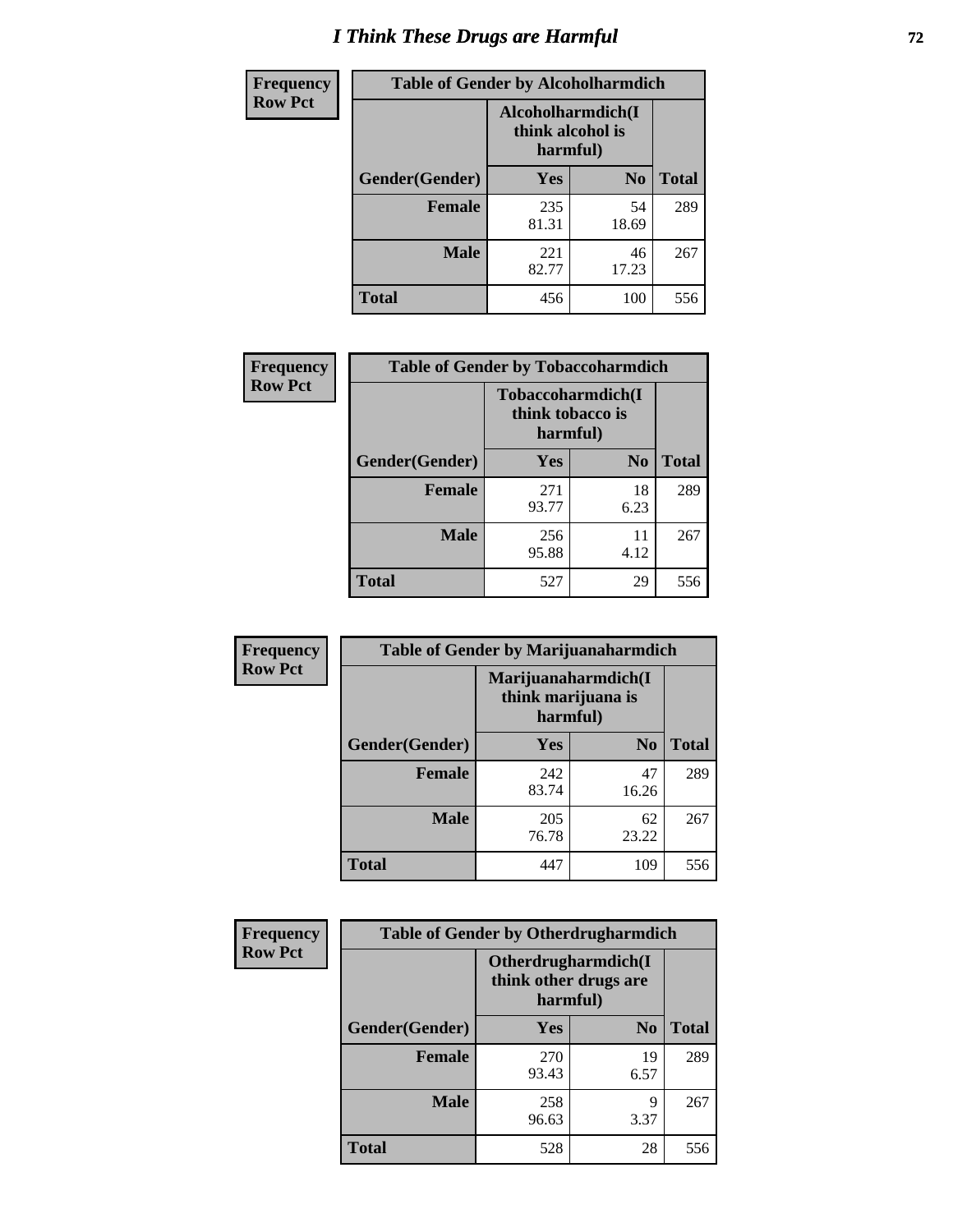| <b>Frequency</b> | <b>Table of Gender by Alcohollocation1</b> |                                                               |              |              |
|------------------|--------------------------------------------|---------------------------------------------------------------|--------------|--------------|
| <b>Row Pct</b>   |                                            | <b>Alcohollocation1(Places</b><br><b>Friends Use Alcohol)</b> |              |              |
|                  | Gender(Gender)                             |                                                               | Do Not Use   | <b>Total</b> |
|                  | <b>Female</b>                              | 150<br>51.90                                                  | 139<br>48.10 | 289          |
|                  | <b>Male</b>                                | 138<br>51.69                                                  | 129<br>48.31 | 267          |
|                  | <b>Total</b>                               | 288                                                           | 268          | 556          |

| <b>Frequency</b> | <b>Table of Gender by Alcohollocation2</b> |              |                                                               |              |
|------------------|--------------------------------------------|--------------|---------------------------------------------------------------|--------------|
| <b>Row Pct</b>   |                                            |              | <b>Alcohollocation2(Places</b><br><b>Friends Use Alcohol)</b> |              |
|                  | Gender(Gender)                             |              | Home                                                          | <b>Total</b> |
|                  | <b>Female</b>                              | 192<br>66.44 | 97<br>33.56                                                   | 289          |
|                  | <b>Male</b>                                | 167<br>62.55 | 100<br>37.45                                                  | 267          |
|                  | <b>Total</b>                               | 359          | 197                                                           | 556          |

| Frequency      | <b>Table of Gender by Alcohollocation3</b> |                                                               |               |              |
|----------------|--------------------------------------------|---------------------------------------------------------------|---------------|--------------|
| <b>Row Pct</b> |                                            | <b>Alcohollocation3(Places</b><br><b>Friends Use Alcohol)</b> |               |              |
|                | Gender(Gender)                             |                                                               | <b>School</b> | <b>Total</b> |
|                | <b>Female</b>                              | 286<br>98.96                                                  | 3<br>1.04     | 289          |
|                | <b>Male</b>                                | 258<br>96.63                                                  | 9<br>3.37     | 267          |
|                | <b>Total</b>                               | 544                                                           | 12            | 556          |

| Frequency      | <b>Table of Gender by Alcohollocation4</b> |                                                               |            |              |
|----------------|--------------------------------------------|---------------------------------------------------------------|------------|--------------|
| <b>Row Pct</b> |                                            | <b>Alcohollocation4(Places</b><br><b>Friends Use Alcohol)</b> |            |              |
|                | Gender(Gender)                             |                                                               | Car        | <b>Total</b> |
|                | <b>Female</b>                              | 273<br>94.46                                                  | 16<br>5.54 | 289          |
|                | <b>Male</b>                                | 245<br>91.76                                                  | 22<br>8.24 | 267          |
|                | <b>Total</b>                               | 518                                                           | 38         | 556          |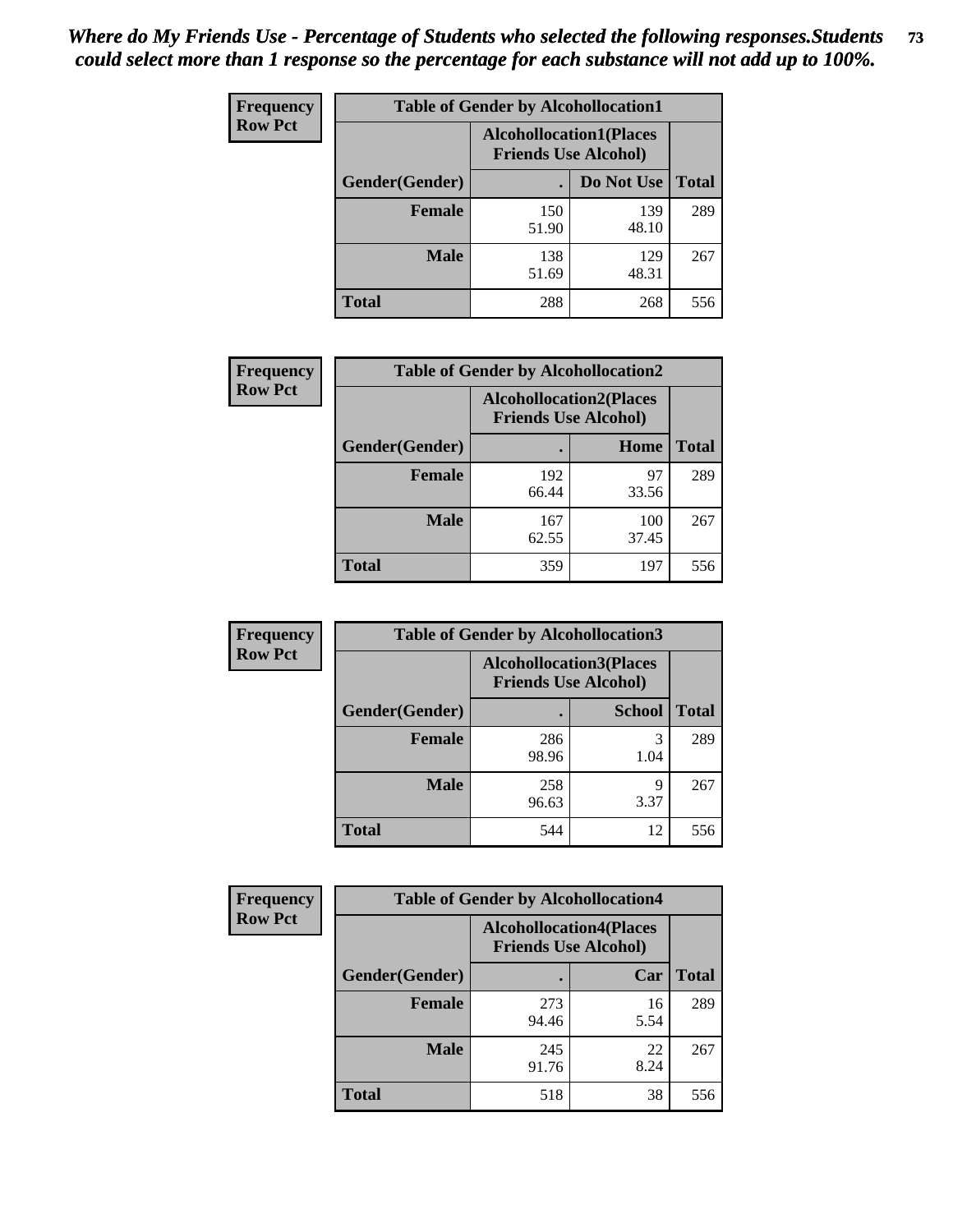| <b>Frequency</b> | <b>Table of Gender by Alcohollocation5</b> |                                                                |                                 |              |
|------------------|--------------------------------------------|----------------------------------------------------------------|---------------------------------|--------------|
| <b>Row Pct</b>   |                                            | <b>Alcohollocation5</b> (Places<br><b>Friends Use Alcohol)</b> |                                 |              |
|                  | Gender(Gender)                             |                                                                | <b>Friend's</b><br><b>House</b> | <b>Total</b> |
|                  | <b>Female</b>                              | 167<br>57.79                                                   | 122<br>42.21                    | 289          |
|                  | <b>Male</b>                                | 160<br>59.93                                                   | 107<br>40.07                    | 267          |
|                  | <b>Total</b>                               | 327                                                            | 229                             | 556          |

| <b>Frequency</b> | <b>Table of Gender by Alcohollocation6</b> |                                                               |              |              |
|------------------|--------------------------------------------|---------------------------------------------------------------|--------------|--------------|
| <b>Row Pct</b>   |                                            | <b>Alcohollocation6(Places</b><br><b>Friends Use Alcohol)</b> |              |              |
|                  | Gender(Gender)                             |                                                               | <b>Other</b> | <b>Total</b> |
|                  | <b>Female</b>                              | 224<br>77.51                                                  | 65<br>22.49  | 289          |
|                  | <b>Male</b>                                | 199<br>74.53                                                  | 68<br>25.47  | 267          |
|                  | <b>Total</b>                               | 423                                                           | 133          | 556          |

| Frequency      | <b>Table of Gender by Tobaccolocation1</b> |                                                               |              |              |  |
|----------------|--------------------------------------------|---------------------------------------------------------------|--------------|--------------|--|
| <b>Row Pct</b> |                                            | <b>Tobaccolocation1(Places</b><br><b>Friends Use Tobacco)</b> |              |              |  |
|                | Gender(Gender)                             |                                                               | Do Not Use   | <b>Total</b> |  |
|                | <b>Female</b>                              | 100<br>34.60                                                  | 189<br>65.40 | 289          |  |
|                | <b>Male</b>                                | 125<br>46.82                                                  | 142<br>53.18 | 267          |  |
|                | <b>Total</b>                               | 225                                                           | 331          | 556          |  |

| <b>Frequency</b> | <b>Table of Gender by Tobaccolocation2</b> |                                                               |             |              |  |
|------------------|--------------------------------------------|---------------------------------------------------------------|-------------|--------------|--|
| <b>Row Pct</b>   |                                            | <b>Tobaccolocation2(Places</b><br><b>Friends Use Tobacco)</b> |             |              |  |
|                  | Gender(Gender)                             |                                                               | Home        | <b>Total</b> |  |
|                  | Female                                     | 217<br>75.09                                                  | 72<br>24.91 | 289          |  |
|                  | <b>Male</b>                                | 177<br>66.29                                                  | 90<br>33.71 | 267          |  |
|                  | <b>Total</b>                               | 394                                                           | 162         | 556          |  |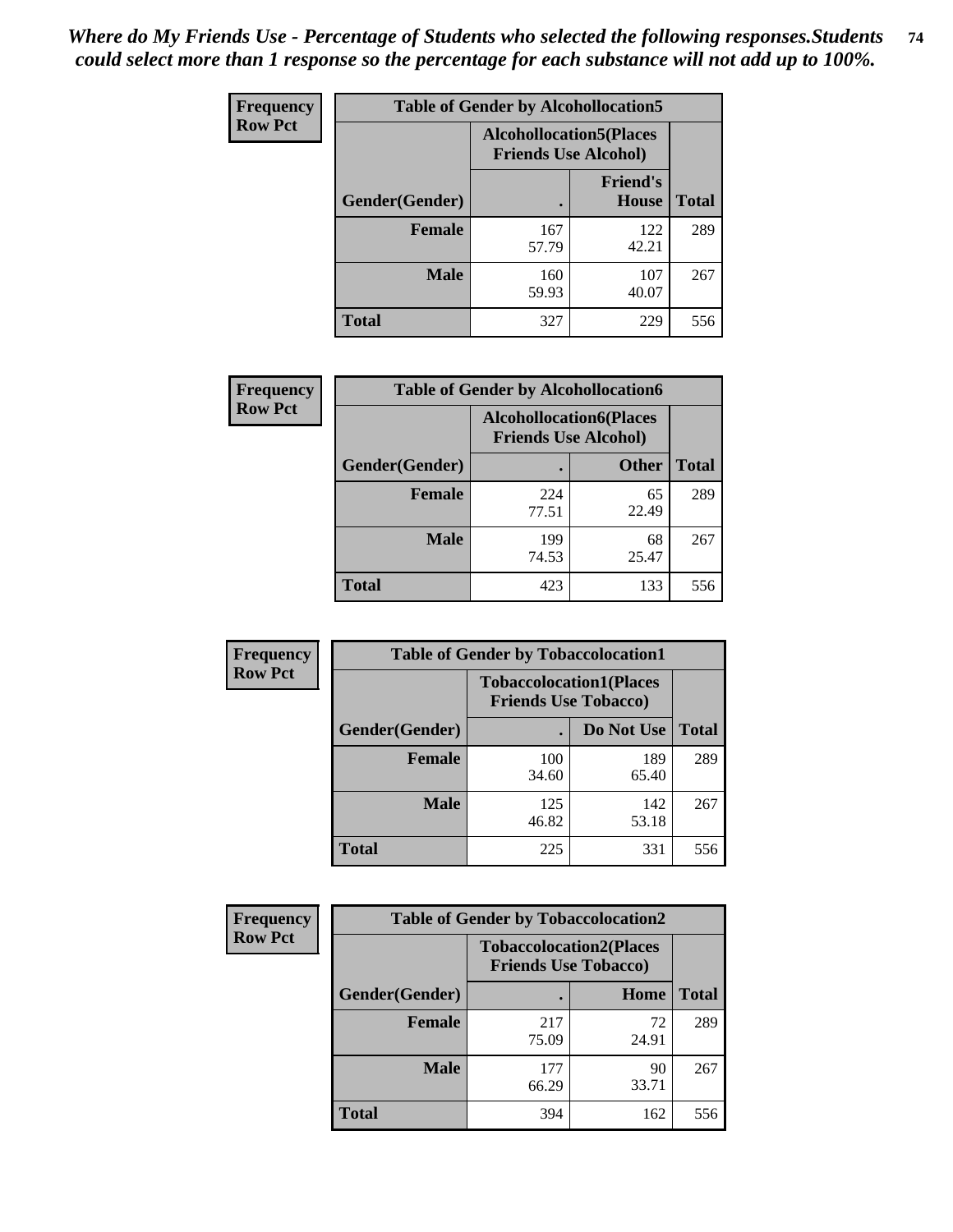| <b>Frequency</b> | <b>Table of Gender by Tobaccolocation3</b> |                                                               |               |              |  |
|------------------|--------------------------------------------|---------------------------------------------------------------|---------------|--------------|--|
| <b>Row Pct</b>   |                                            | <b>Tobaccolocation3(Places</b><br><b>Friends Use Tobacco)</b> |               |              |  |
|                  | Gender(Gender)                             |                                                               | <b>School</b> | <b>Total</b> |  |
|                  | <b>Female</b>                              | 278<br>96.19                                                  | 11<br>3.81    | 289          |  |
|                  | <b>Male</b>                                | 241<br>90.26                                                  | 26<br>9.74    | 267          |  |
|                  | Total                                      | 519                                                           | 37            | 556          |  |

| <b>Frequency</b> | <b>Table of Gender by Tobaccolocation4</b> |                             |                                |              |
|------------------|--------------------------------------------|-----------------------------|--------------------------------|--------------|
| <b>Row Pct</b>   |                                            | <b>Friends Use Tobacco)</b> | <b>Tobaccolocation4(Places</b> |              |
|                  | Gender(Gender)                             |                             | Car                            | <b>Total</b> |
|                  | <b>Female</b>                              | 226<br>78.20                | 63<br>21.80                    | 289          |
|                  | <b>Male</b>                                | 196<br>73.41                | 71<br>26.59                    | 267          |
|                  | <b>Total</b>                               | 422                         | 134                            | 556          |

| <b>Frequency</b> | <b>Table of Gender by Tobaccolocation5</b> |                                                               |                                 |              |
|------------------|--------------------------------------------|---------------------------------------------------------------|---------------------------------|--------------|
| <b>Row Pct</b>   |                                            | <b>Tobaccolocation5(Places</b><br><b>Friends Use Tobacco)</b> |                                 |              |
|                  | Gender(Gender)                             |                                                               | <b>Friend's</b><br><b>House</b> | <b>Total</b> |
|                  | <b>Female</b>                              | 209<br>72.32                                                  | 80<br>27.68                     | 289          |
|                  | <b>Male</b>                                | 183<br>68.54                                                  | 84<br>31.46                     | 267          |
|                  | <b>Total</b>                               | 392                                                           | 164                             | 556          |

| <b>Frequency</b> | <b>Table of Gender by Tobaccolocation6</b> |              |                                                               |              |
|------------------|--------------------------------------------|--------------|---------------------------------------------------------------|--------------|
| <b>Row Pct</b>   |                                            |              | <b>Tobaccolocation6(Places</b><br><b>Friends Use Tobacco)</b> |              |
|                  | Gender(Gender)                             |              | <b>Other</b>                                                  | <b>Total</b> |
|                  | Female                                     | 241<br>83.39 | 48<br>16.61                                                   | 289          |
|                  | <b>Male</b>                                | 200<br>74.91 | 67<br>25.09                                                   | 267          |
|                  | <b>Total</b>                               | 441          | 115                                                           | 556          |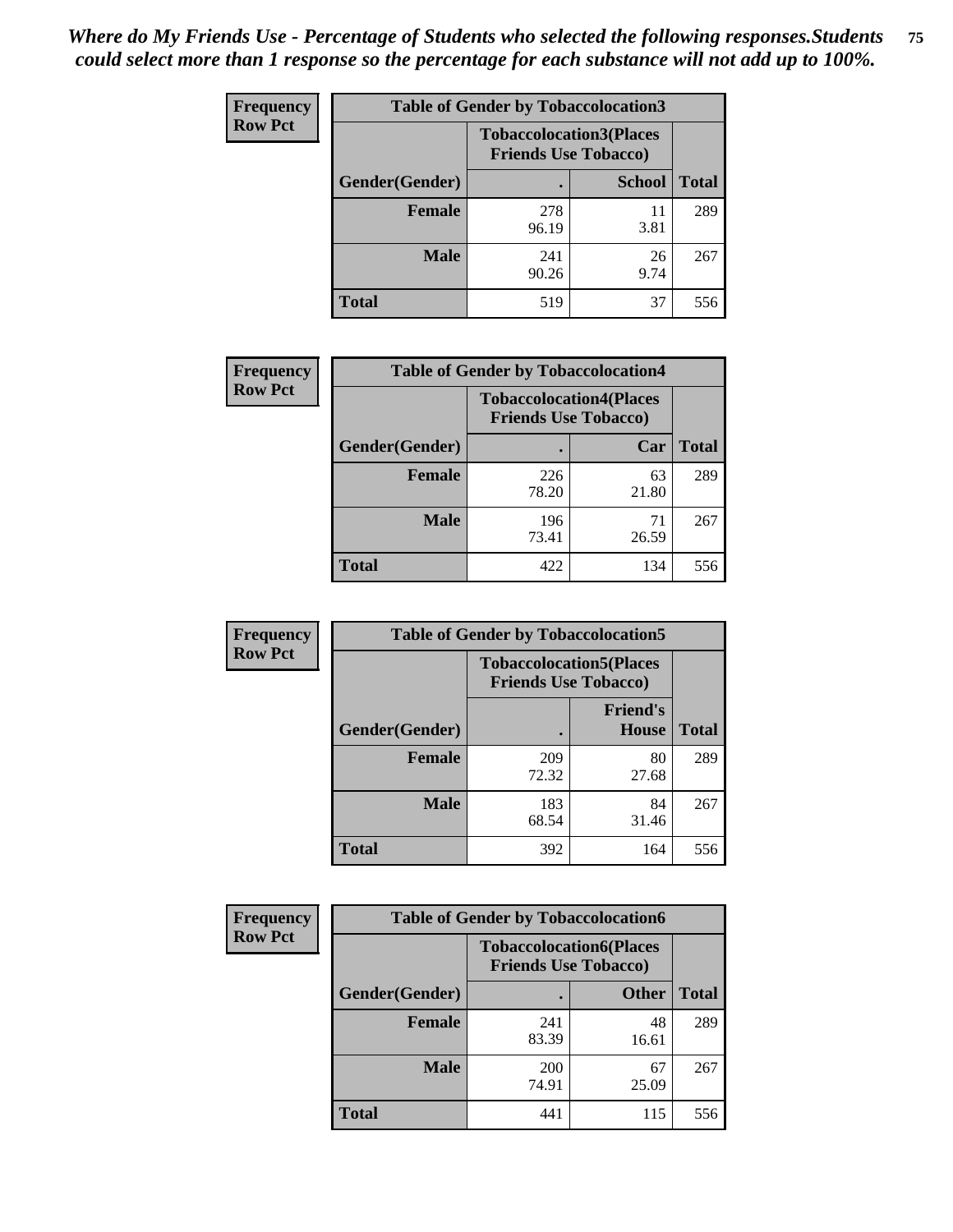| <b>Frequency</b> | <b>Table of Gender by Marijuanalocation1</b> |                                                                    |              |              |
|------------------|----------------------------------------------|--------------------------------------------------------------------|--------------|--------------|
| <b>Row Pct</b>   |                                              | <b>Marijuanalocation1(Places</b><br><b>Friends Use Marijuana</b> ) |              |              |
|                  | Gender(Gender)                               |                                                                    | Do Not Use   | <b>Total</b> |
|                  | <b>Female</b>                                | 96<br>33.22                                                        | 193<br>66.78 | 289          |
|                  | <b>Male</b>                                  | 112<br>41.95                                                       | 155<br>58.05 | 267          |
|                  | <b>Total</b>                                 | 208                                                                | 348          | 556          |

| <b>Frequency</b> | <b>Table of Gender by Marijuanalocation2</b> |                                |                                  |              |
|------------------|----------------------------------------------|--------------------------------|----------------------------------|--------------|
| <b>Row Pct</b>   |                                              | <b>Friends Use Marijuana</b> ) | <b>Marijuanalocation2(Places</b> |              |
|                  | Gender(Gender)                               |                                | Home                             | <b>Total</b> |
|                  | <b>Female</b>                                | 225<br>77.85                   | 64<br>22.15                      | 289          |
|                  | <b>Male</b>                                  | 189<br>70.79                   | 78<br>29.21                      | 267          |
|                  | Total                                        | 414                            | 142                              | 556          |

| Frequency      | <b>Table of Gender by Marijuanalocation3</b> |              |                                                                    |              |  |
|----------------|----------------------------------------------|--------------|--------------------------------------------------------------------|--------------|--|
| <b>Row Pct</b> |                                              |              | <b>Marijuanalocation3(Places</b><br><b>Friends Use Marijuana</b> ) |              |  |
|                | Gender(Gender)                               |              | <b>School</b>                                                      | <b>Total</b> |  |
|                | Female                                       | 280<br>96.89 | Q<br>3.11                                                          | 289          |  |
|                | <b>Male</b>                                  | 255<br>95.51 | 12<br>4.49                                                         | 267          |  |
|                | <b>Total</b>                                 | 535          | 21                                                                 | 556          |  |

| <b>Frequency</b> | <b>Table of Gender by Marijuanalocation4</b> |                                                                    |             |              |  |
|------------------|----------------------------------------------|--------------------------------------------------------------------|-------------|--------------|--|
| <b>Row Pct</b>   |                                              | <b>Marijuanalocation4(Places</b><br><b>Friends Use Marijuana</b> ) |             |              |  |
|                  | Gender(Gender)                               |                                                                    | Car         | <b>Total</b> |  |
|                  | <b>Female</b>                                | 254<br>87.89                                                       | 35<br>12.11 | 289          |  |
|                  | <b>Male</b>                                  | 222<br>83.15                                                       | 45<br>16.85 | 267          |  |
|                  | <b>Total</b>                                 | 476                                                                | 80          | 556          |  |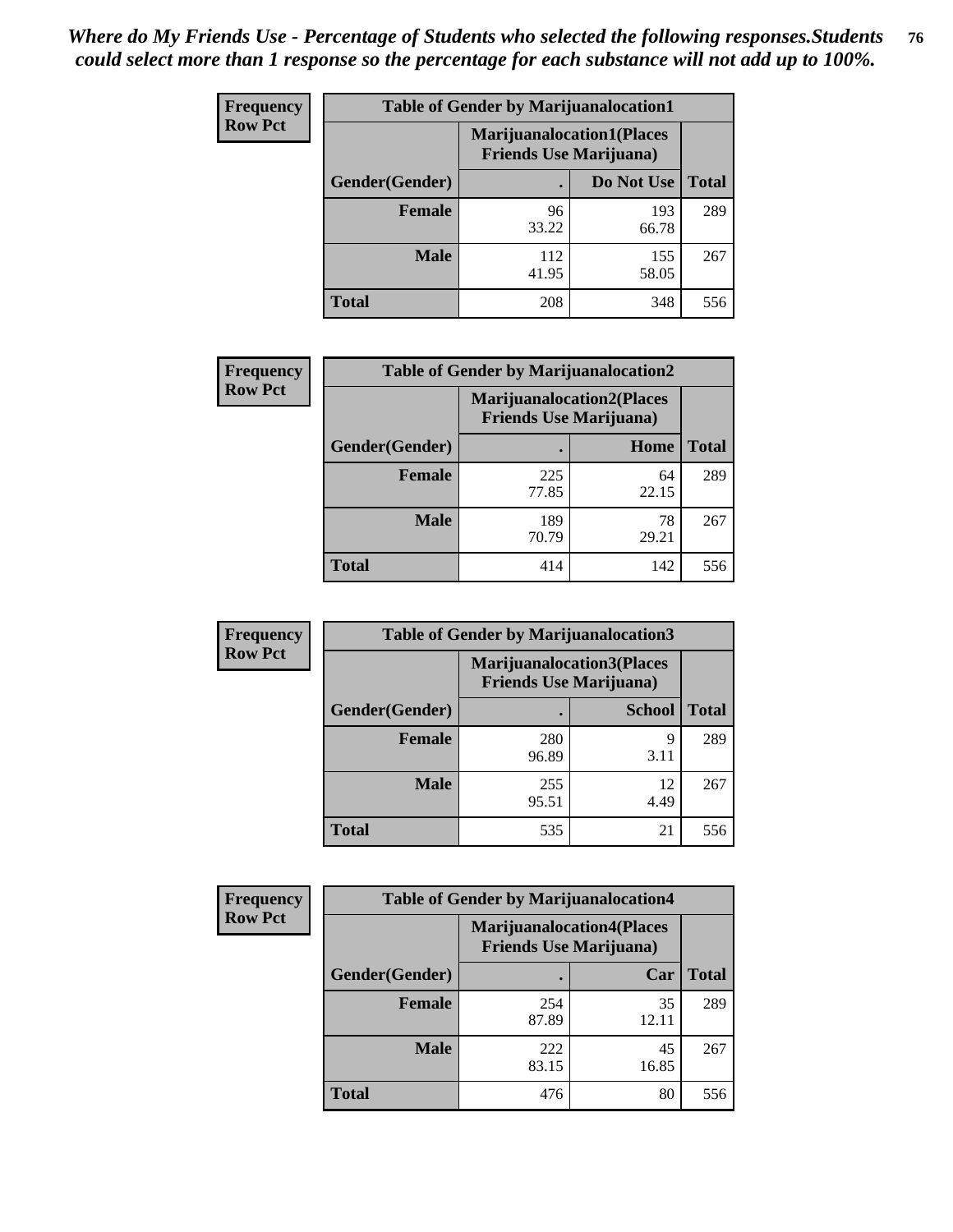| Frequency      | <b>Table of Gender by Marijuanalocation5</b> |                                                                    |                          |              |
|----------------|----------------------------------------------|--------------------------------------------------------------------|--------------------------|--------------|
| <b>Row Pct</b> |                                              | <b>Marijuanalocation5(Places</b><br><b>Friends Use Marijuana</b> ) |                          |              |
|                | Gender(Gender)                               |                                                                    | <b>Friend's</b><br>House | <b>Total</b> |
|                | <b>Female</b>                                | 212<br>73.36                                                       | 77<br>26.64              | 289          |
|                | <b>Male</b>                                  | 183<br>68.54                                                       | 84<br>31.46              | 267          |
|                | <b>Total</b>                                 | 395                                                                | 161                      | 556          |

| <b>Frequency</b> | <b>Table of Gender by Marijuanalocation6</b> |                                |                                   |              |
|------------------|----------------------------------------------|--------------------------------|-----------------------------------|--------------|
| <b>Row Pct</b>   |                                              | <b>Friends Use Marijuana</b> ) | <b>Marijuanalocation6(Places)</b> |              |
|                  | <b>Gender</b> (Gender)                       |                                | <b>Other</b>                      | <b>Total</b> |
|                  | <b>Female</b>                                | 247<br>85.47                   | 42<br>14.53                       | 289          |
|                  | <b>Male</b>                                  | 213<br>79.78                   | 54<br>20.22                       | 267          |
|                  | <b>Total</b>                                 | 460                            | 96                                | 556          |

| <b>Frequency</b> | <b>Table of Gender by Otherdruglocation1</b> |                                                                                |              |              |
|------------------|----------------------------------------------|--------------------------------------------------------------------------------|--------------|--------------|
| <b>Row Pct</b>   |                                              | <b>Otherdruglocation1(Places</b><br><b>Friends Use Other Illegal</b><br>Drugs) |              |              |
|                  | Gender(Gender)                               |                                                                                | Do Not Use   | <b>Total</b> |
|                  | <b>Female</b>                                | 46<br>15.92                                                                    | 243<br>84.08 | 289          |
|                  | <b>Male</b>                                  | 53<br>19.85                                                                    | 214<br>80.15 | 267          |
|                  | <b>Total</b>                                 | 99                                                                             | 457          | 556          |

| <b>Frequency</b> | <b>Table of Gender by Otherdruglocation2</b> |                                                                                |             |              |
|------------------|----------------------------------------------|--------------------------------------------------------------------------------|-------------|--------------|
| <b>Row Pct</b>   |                                              | <b>Otherdruglocation2(Places</b><br><b>Friends Use Other Illegal</b><br>Drugs) |             |              |
|                  | Gender(Gender)                               |                                                                                | Home        | <b>Total</b> |
|                  | Female                                       | 259<br>89.62                                                                   | 30<br>10.38 | 289          |
|                  | <b>Male</b>                                  | 233<br>87.27                                                                   | 34<br>12.73 | 267          |
|                  | <b>Total</b>                                 | 492                                                                            | 64          | 556          |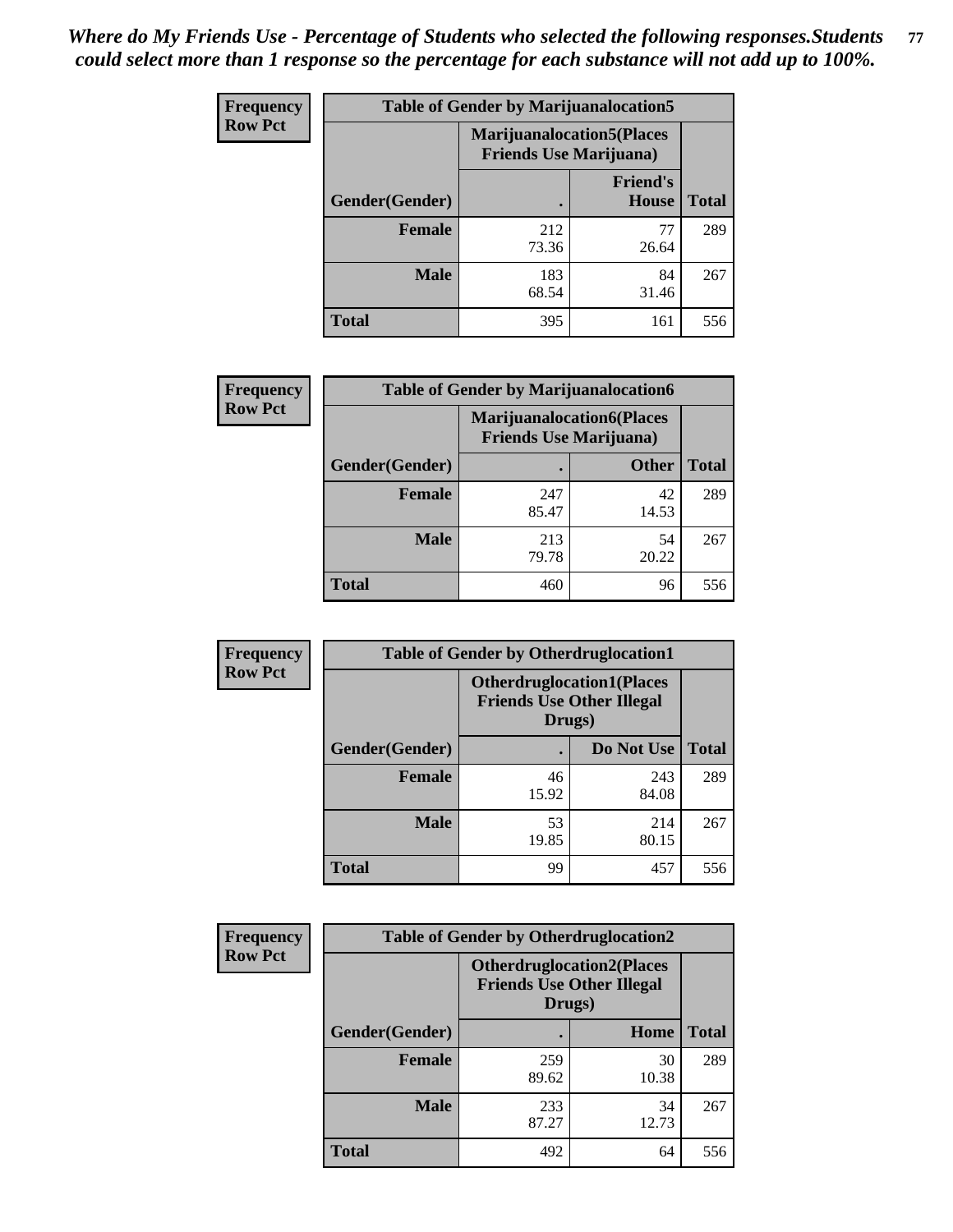| Frequency      | <b>Table of Gender by Otherdruglocation3</b> |                                                                                |               |              |
|----------------|----------------------------------------------|--------------------------------------------------------------------------------|---------------|--------------|
| <b>Row Pct</b> |                                              | <b>Otherdruglocation3(Places</b><br><b>Friends Use Other Illegal</b><br>Drugs) |               |              |
|                | Gender(Gender)                               |                                                                                | <b>School</b> | <b>Total</b> |
|                | <b>Female</b>                                | 284<br>98.27                                                                   | 5<br>1.73     | 289          |
|                | <b>Male</b>                                  | 257<br>96.25                                                                   | 10<br>3.75    | 267          |
|                | <b>Total</b>                                 | 541                                                                            | 15            | 556          |

| Frequency      | <b>Table of Gender by Otherdruglocation4</b> |                                                                                |            |              |
|----------------|----------------------------------------------|--------------------------------------------------------------------------------|------------|--------------|
| <b>Row Pct</b> |                                              | <b>Otherdruglocation4(Places</b><br><b>Friends Use Other Illegal</b><br>Drugs) |            |              |
|                | Gender(Gender)                               |                                                                                | Car        | <b>Total</b> |
|                | <b>Female</b>                                | 276<br>95.50                                                                   | 13<br>4.50 | 289          |
|                | <b>Male</b>                                  | 252<br>94.38                                                                   | 15<br>5.62 | 267          |
|                | <b>Total</b>                                 | 528                                                                            | 28         | 556          |

| Frequency      | <b>Table of Gender by Otherdruglocation5</b> |              |                                                                      |              |
|----------------|----------------------------------------------|--------------|----------------------------------------------------------------------|--------------|
| <b>Row Pct</b> |                                              | Drugs)       | <b>Otherdruglocation5(Places</b><br><b>Friends Use Other Illegal</b> |              |
|                | Gender(Gender)                               |              | <b>Friend's</b><br><b>House</b>                                      | <b>Total</b> |
|                | <b>Female</b>                                | 254<br>87.89 | 35<br>12.11                                                          | 289          |
|                | <b>Male</b>                                  | 232<br>86.89 | 35<br>13.11                                                          | 267          |
|                | <b>Total</b>                                 | 486          | 70                                                                   | 556          |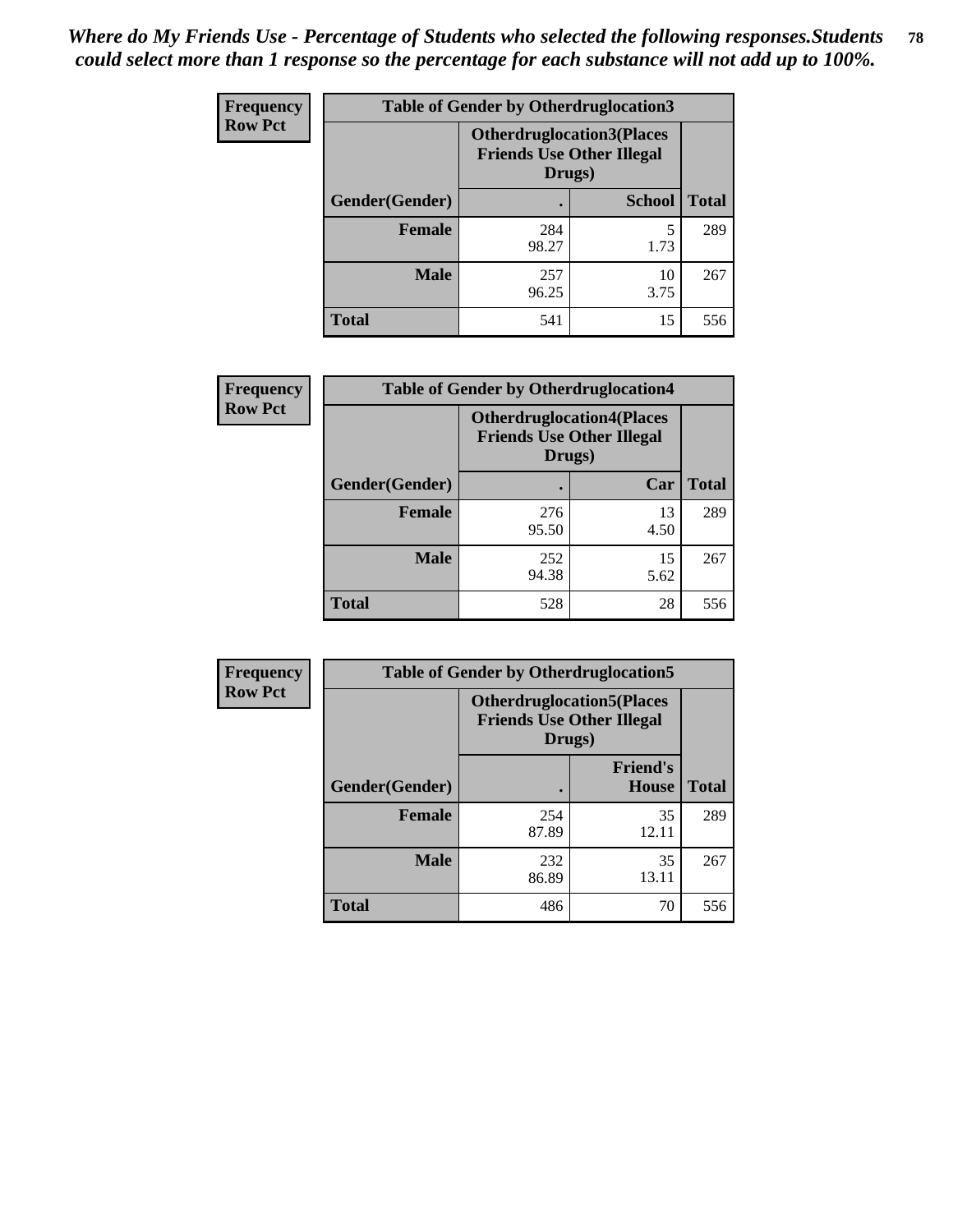| Frequency      | <b>Table of Gender by Otherdruglocation6</b> |                                            |                                  |              |
|----------------|----------------------------------------------|--------------------------------------------|----------------------------------|--------------|
| <b>Row Pct</b> |                                              | <b>Friends Use Other Illegal</b><br>Drugs) | <b>Otherdruglocation6(Places</b> |              |
|                | Gender(Gender)                               |                                            | <b>Other</b>                     | <b>Total</b> |
|                | <b>Female</b>                                | 263<br>91.00                               | 26<br>9.00                       | 289          |
|                | <b>Male</b>                                  | 236<br>88.39                               | 31<br>11.61                      | 267          |
|                | <b>Total</b>                                 | 499                                        | 57                               | 556          |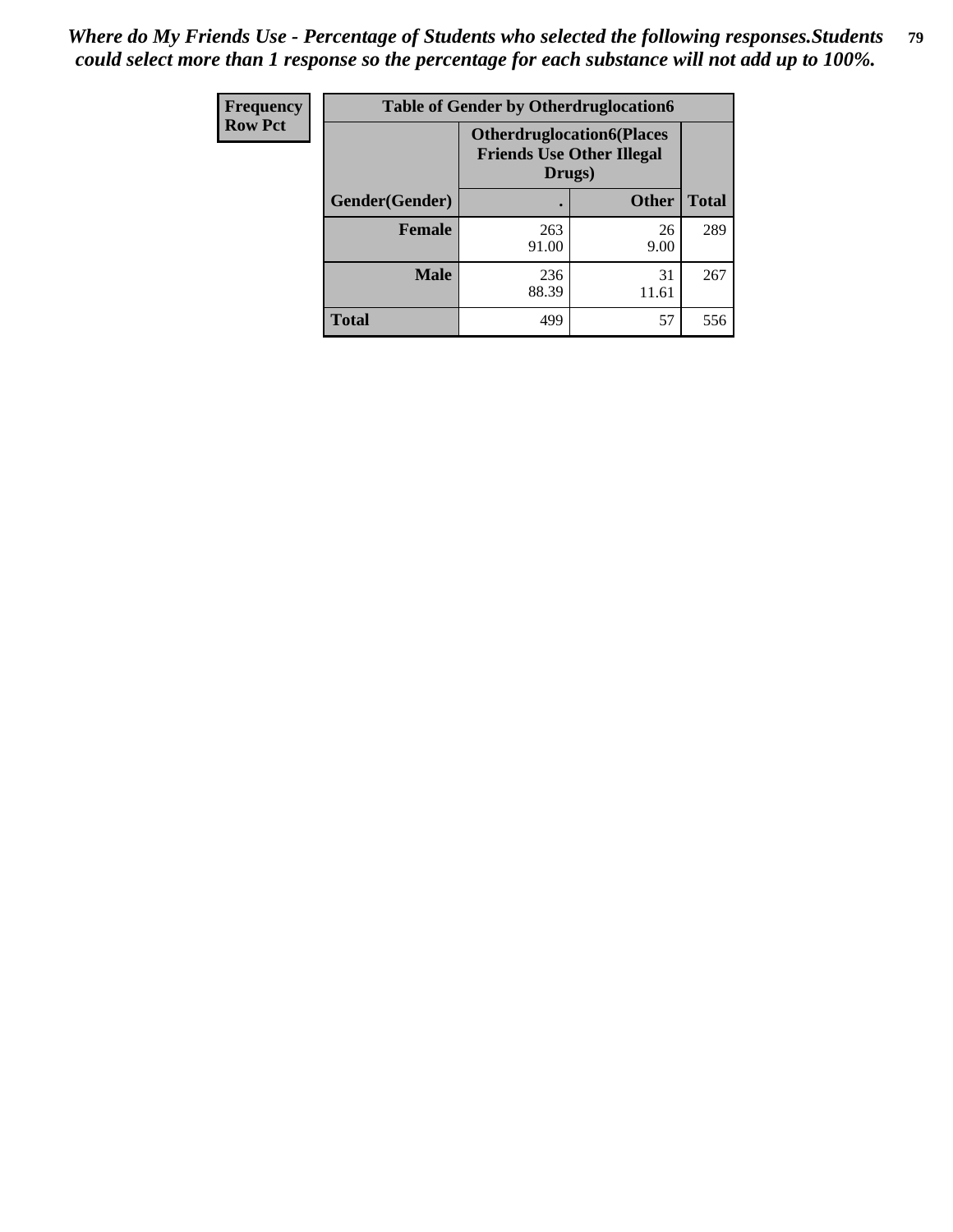| <b>Frequency</b> | <b>Table of Gender by Alcoholtime1</b> |                                                          |                      |              |
|------------------|----------------------------------------|----------------------------------------------------------|----------------------|--------------|
| <b>Row Pct</b>   |                                        | <b>Alcoholtime1(Times</b><br><b>Friends Use Alcohol)</b> |                      |              |
|                  | Gender(Gender)                         |                                                          | Do Not<br><b>Use</b> | <b>Total</b> |
|                  | <b>Female</b>                          | 155<br>53.63                                             | 134<br>46.37         | 289          |
|                  | <b>Male</b>                            | 138<br>51.69                                             | 129<br>48.31         | 267          |
|                  | <b>Total</b>                           | 293                                                      | 263                  | 556          |

| Frequency      | <b>Table of Gender by Alcoholtime2</b> |                                                          |                            |              |
|----------------|----------------------------------------|----------------------------------------------------------|----------------------------|--------------|
| <b>Row Pct</b> |                                        | <b>Alcoholtime2(Times</b><br><b>Friends Use Alcohol)</b> |                            |              |
|                | Gender(Gender)                         |                                                          | <b>On Way</b><br>to School | <b>Total</b> |
|                | <b>Female</b>                          | 283<br>97.92                                             | 6<br>2.08                  | 289          |
|                | <b>Male</b>                            | 260<br>97.38                                             | 2.62                       | 267          |
|                | <b>Total</b>                           | 543                                                      | 13                         | 556          |

| Frequency      | <b>Table of Gender by Alcoholtime3</b> |                                                          |                                  |              |
|----------------|----------------------------------------|----------------------------------------------------------|----------------------------------|--------------|
| <b>Row Pct</b> |                                        | <b>Alcoholtime3(Times</b><br><b>Friends Use Alcohol)</b> |                                  |              |
|                | Gender(Gender)                         |                                                          | <b>During</b><br><b>School</b>   | <b>Total</b> |
|                | <b>Female</b>                          | 287<br>99.31                                             | $\overline{\mathcal{L}}$<br>0.69 | 289          |
|                | <b>Male</b>                            | 261<br>97.75                                             | 6<br>2.25                        | 267          |
|                | <b>Total</b>                           | 548                                                      | 8                                | 556          |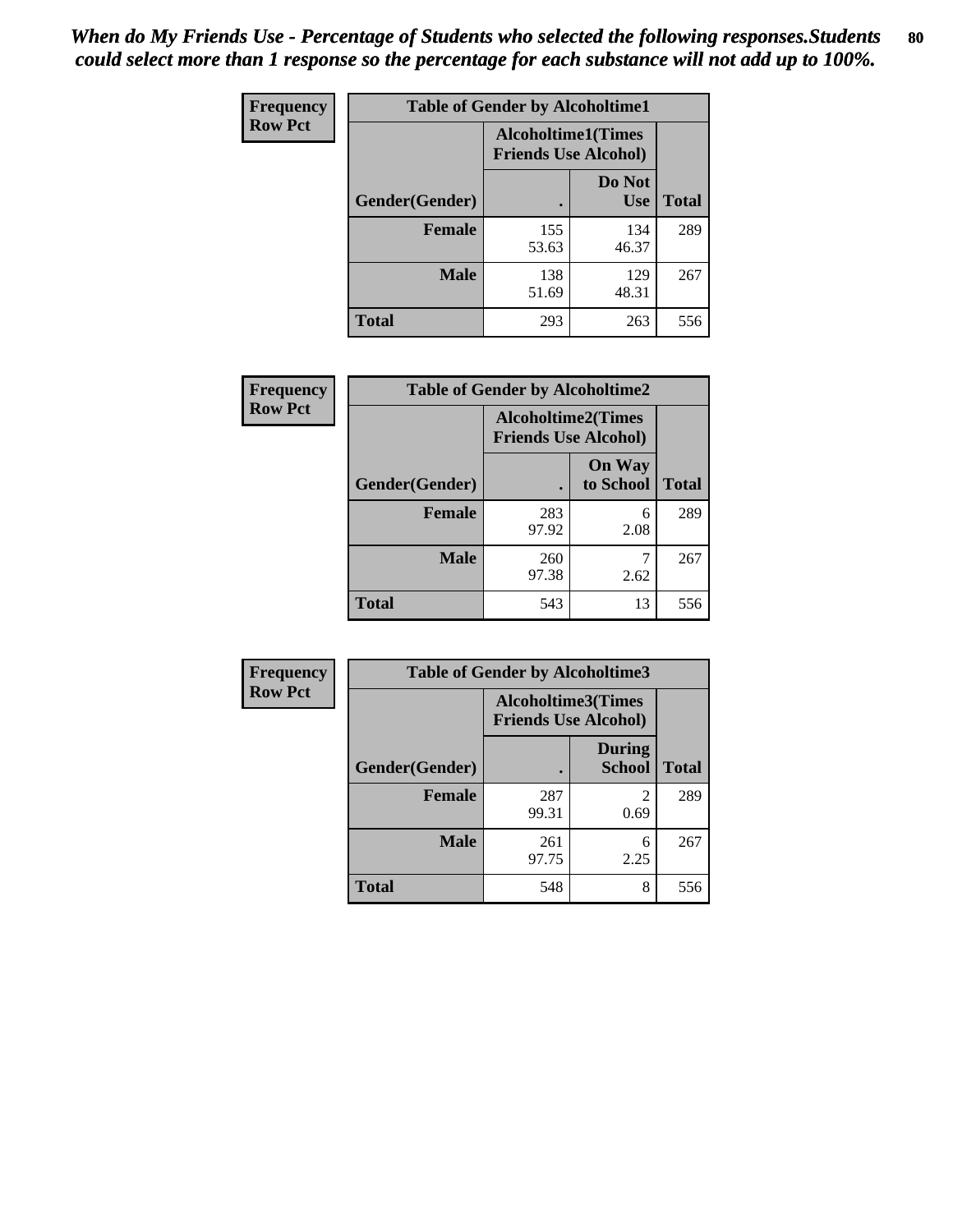*When do My Friends Use - Percentage of Students who selected the following responses.Students could select more than 1 response so the percentage for each substance will not add up to 100%.* **81**

| <b>Frequency</b> | <b>Table of Gender by Alcoholtime4</b> |                           |                                                       |              |
|------------------|----------------------------------------|---------------------------|-------------------------------------------------------|--------------|
| <b>Row Pct</b>   |                                        | <b>Alcoholtime4(Times</b> | <b>Friends Use Alcohol)</b>                           |              |
|                  | Gender(Gender)                         |                           | <b>On Way</b><br>Home<br><b>From</b><br><b>School</b> | <b>Total</b> |
|                  | <b>Female</b>                          | 281<br>97.23              | 8<br>2.77                                             | 289          |
|                  | <b>Male</b>                            | 257<br>96.25              | 10<br>3.75                                            | 267          |
|                  | <b>Total</b>                           | 538                       | 18                                                    | 556          |

| <b>Frequency</b> | <b>Table of Gender by Alcoholtime5</b> |                                                          |             |              |
|------------------|----------------------------------------|----------------------------------------------------------|-------------|--------------|
| <b>Row Pct</b>   |                                        | <b>Alcoholtime5(Times</b><br><b>Friends Use Alcohol)</b> |             |              |
|                  | Gender(Gender)                         |                                                          | Weeknights  | <b>Total</b> |
|                  | <b>Female</b>                          | 249<br>86.16                                             | 40<br>13.84 | 289          |
|                  | <b>Male</b>                            | 227<br>85.02                                             | 40<br>14.98 | 267          |
|                  | <b>Total</b>                           | 476                                                      | 80          | 556          |

| <b>Frequency</b> | <b>Table of Gender by Alcoholtime6</b> |                                                           |              |              |  |
|------------------|----------------------------------------|-----------------------------------------------------------|--------------|--------------|--|
| <b>Row Pct</b>   |                                        | <b>Alcoholtime6</b> (Times<br><b>Friends Use Alcohol)</b> |              |              |  |
|                  | Gender(Gender)                         |                                                           | Weekends     | <b>Total</b> |  |
|                  | <b>Female</b>                          | 130<br>44.98                                              | 159<br>55.02 | 289          |  |
|                  | <b>Male</b>                            | 124<br>46.44                                              | 143<br>53.56 | 267          |  |
|                  | <b>Total</b>                           | 254                                                       | 302          | 556          |  |

| Frequency      | <b>Table of Gender by Tobaccotime1</b> |                                                          |                      |              |
|----------------|----------------------------------------|----------------------------------------------------------|----------------------|--------------|
| <b>Row Pct</b> |                                        | <b>Tobaccotime1(Times</b><br><b>Friends Use Tobacco)</b> |                      |              |
|                | Gender(Gender)                         |                                                          | Do Not<br><b>Use</b> | <b>Total</b> |
|                | Female                                 | 103<br>35.64                                             | 186<br>64.36         | 289          |
|                | <b>Male</b>                            | 118<br>44.19                                             | 149<br>55.81         | 267          |
|                | Total                                  | 221                                                      | 335                  | 556          |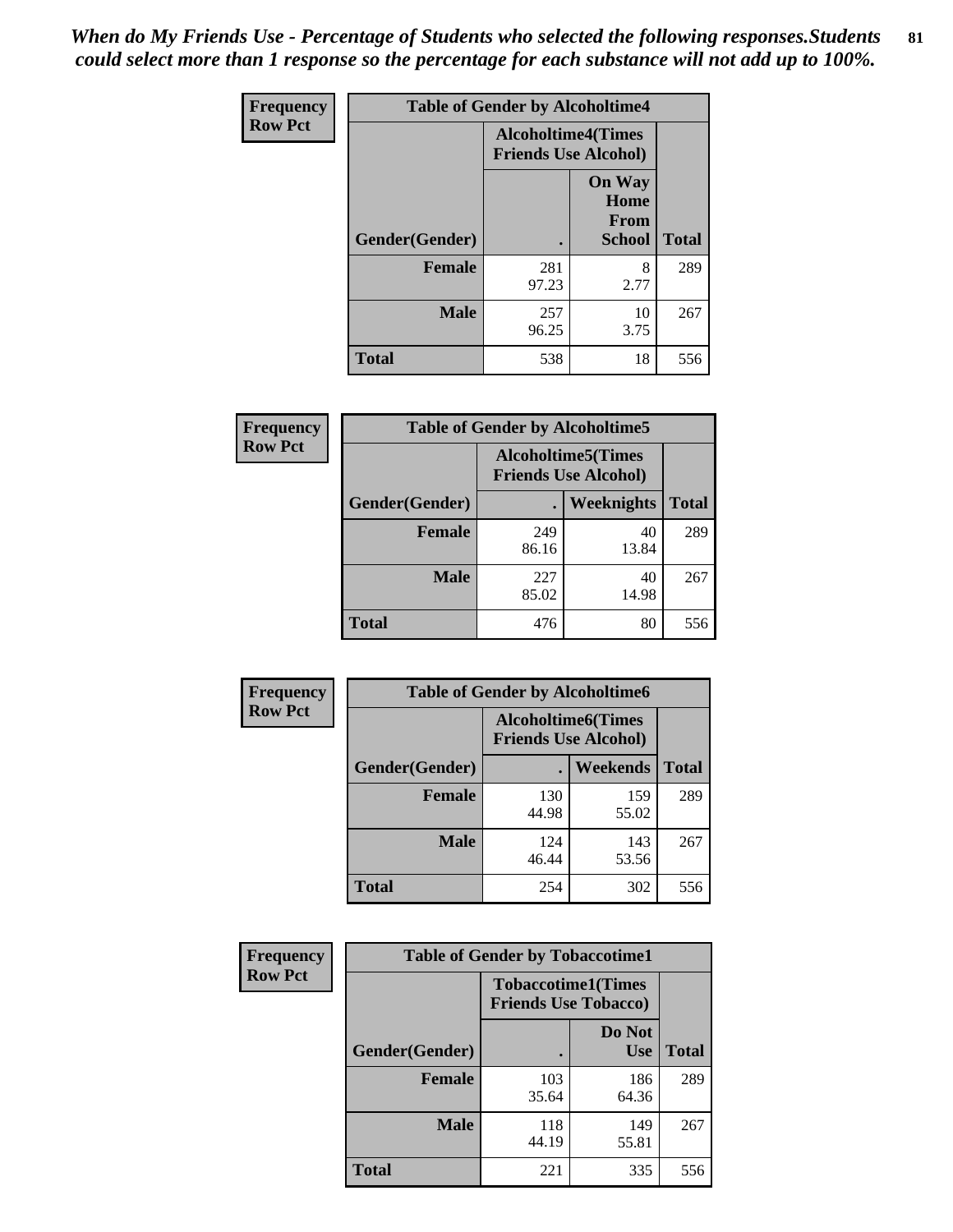*When do My Friends Use - Percentage of Students who selected the following responses.Students could select more than 1 response so the percentage for each substance will not add up to 100%.* **82**

| Frequency      | <b>Table of Gender by Tobaccotime2</b> |                                                          |                            |              |
|----------------|----------------------------------------|----------------------------------------------------------|----------------------------|--------------|
| <b>Row Pct</b> |                                        | <b>Tobaccotime2(Times</b><br><b>Friends Use Tobacco)</b> |                            |              |
|                | Gender(Gender)                         | $\bullet$                                                | <b>On Way</b><br>to School | <b>Total</b> |
|                | <b>Female</b>                          | 248<br>85.81                                             | 41<br>14.19                | 289          |
|                | <b>Male</b>                            | 219<br>82.02                                             | 48<br>17.98                | 267          |
|                | <b>Total</b>                           | 467                                                      | 89                         | 556          |

| Frequency      | <b>Table of Gender by Tobaccotime3</b> |                                                          |                                |              |
|----------------|----------------------------------------|----------------------------------------------------------|--------------------------------|--------------|
| <b>Row Pct</b> |                                        | <b>Tobaccotime3(Times</b><br><b>Friends Use Tobacco)</b> |                                |              |
|                | Gender(Gender)                         |                                                          | <b>During</b><br><b>School</b> | <b>Total</b> |
|                | Female                                 | 279<br>96.54                                             | 10<br>3.46                     | 289          |
|                | <b>Male</b>                            | 251<br>94.01                                             | 16<br>5.99                     | 267          |
|                | <b>Total</b>                           | 530                                                      | 26                             | 556          |

| <b>Frequency</b> | <b>Table of Gender by Tobaccotime4</b> |                                                          |                                                       |              |
|------------------|----------------------------------------|----------------------------------------------------------|-------------------------------------------------------|--------------|
| <b>Row Pct</b>   |                                        | <b>Tobaccotime4(Times</b><br><b>Friends Use Tobacco)</b> |                                                       |              |
|                  | Gender(Gender)                         |                                                          | <b>On Way</b><br>Home<br><b>From</b><br><b>School</b> | <b>Total</b> |
|                  | <b>Female</b>                          | 281<br>97.23                                             | 8<br>2.77                                             | 289          |
|                  | <b>Male</b>                            | 257<br>96.25                                             | 10<br>3.75                                            | 267          |
|                  | <b>Total</b>                           | 538                                                      | 18                                                    | 556          |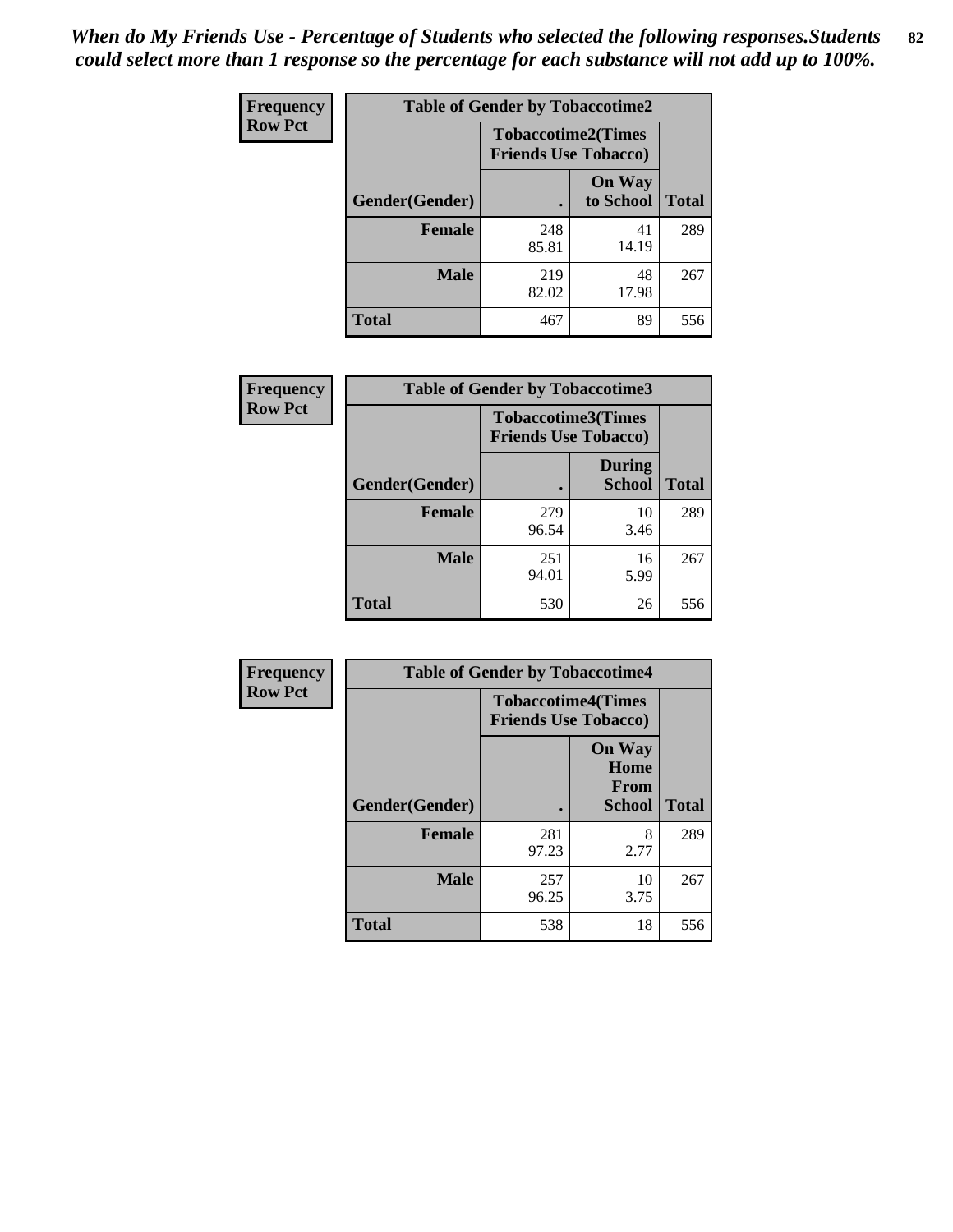| <b>Frequency</b> | <b>Table of Gender by Tobaccotime5</b> |              |                                                          |              |  |
|------------------|----------------------------------------|--------------|----------------------------------------------------------|--------------|--|
| <b>Row Pct</b>   |                                        |              | <b>Tobaccotime5(Times</b><br><b>Friends Use Tobacco)</b> |              |  |
|                  | Gender(Gender)                         |              | Weeknights                                               | <b>Total</b> |  |
|                  | <b>Female</b>                          | 211<br>73.01 | 78<br>26.99                                              | 289          |  |
|                  | <b>Male</b>                            | 177<br>66.29 | 90<br>33.71                                              | 267          |  |
|                  | <b>Total</b>                           | 388          | 168                                                      | 556          |  |

| Frequency      | <b>Table of Gender by Tobaccotime6</b> |                                                          |             |              |
|----------------|----------------------------------------|----------------------------------------------------------|-------------|--------------|
| <b>Row Pct</b> |                                        | <b>Tobaccotime6(Times</b><br><b>Friends Use Tobacco)</b> |             |              |
|                | Gender(Gender)                         |                                                          | Weekends    | <b>Total</b> |
|                | Female                                 | 192<br>66.44                                             | 97<br>33.56 | 289          |
|                | <b>Male</b>                            | 168<br>62.92                                             | 99<br>37.08 | 267          |
|                | <b>Total</b>                           | 360                                                      | 196         | 556          |

| <b>Frequency</b> | <b>Table of Gender by Marijuanatime1</b> |                                |                             |              |
|------------------|------------------------------------------|--------------------------------|-----------------------------|--------------|
| <b>Row Pct</b>   |                                          | <b>Friends Use Marijuana</b> ) | <b>Marijuanatime1(Times</b> |              |
|                  | Gender(Gender)                           |                                | Do Not Use                  | <b>Total</b> |
|                  | <b>Female</b>                            | 93<br>32.18                    | 196<br>67.82                | 289          |
|                  | <b>Male</b>                              | 110<br>41.20                   | 157<br>58.80                | 267          |
|                  | <b>Total</b>                             | 203                            | 353                         | 556          |

| <b>Frequency</b> | <b>Table of Gender by Marijuanatime2</b> |                                                        |                            |              |
|------------------|------------------------------------------|--------------------------------------------------------|----------------------------|--------------|
| <b>Row Pct</b>   |                                          | Marijuanatime2(Times<br><b>Friends Use Marijuana</b> ) |                            |              |
|                  | Gender(Gender)                           |                                                        | On Way to<br><b>School</b> | <b>Total</b> |
|                  | <b>Female</b>                            | 269<br>93.08                                           | 20<br>6.92                 | 289          |
|                  | <b>Male</b>                              | 243<br>91.01                                           | 24<br>8.99                 | 267          |
|                  | <b>Total</b>                             | 512                                                    | 44                         | 556          |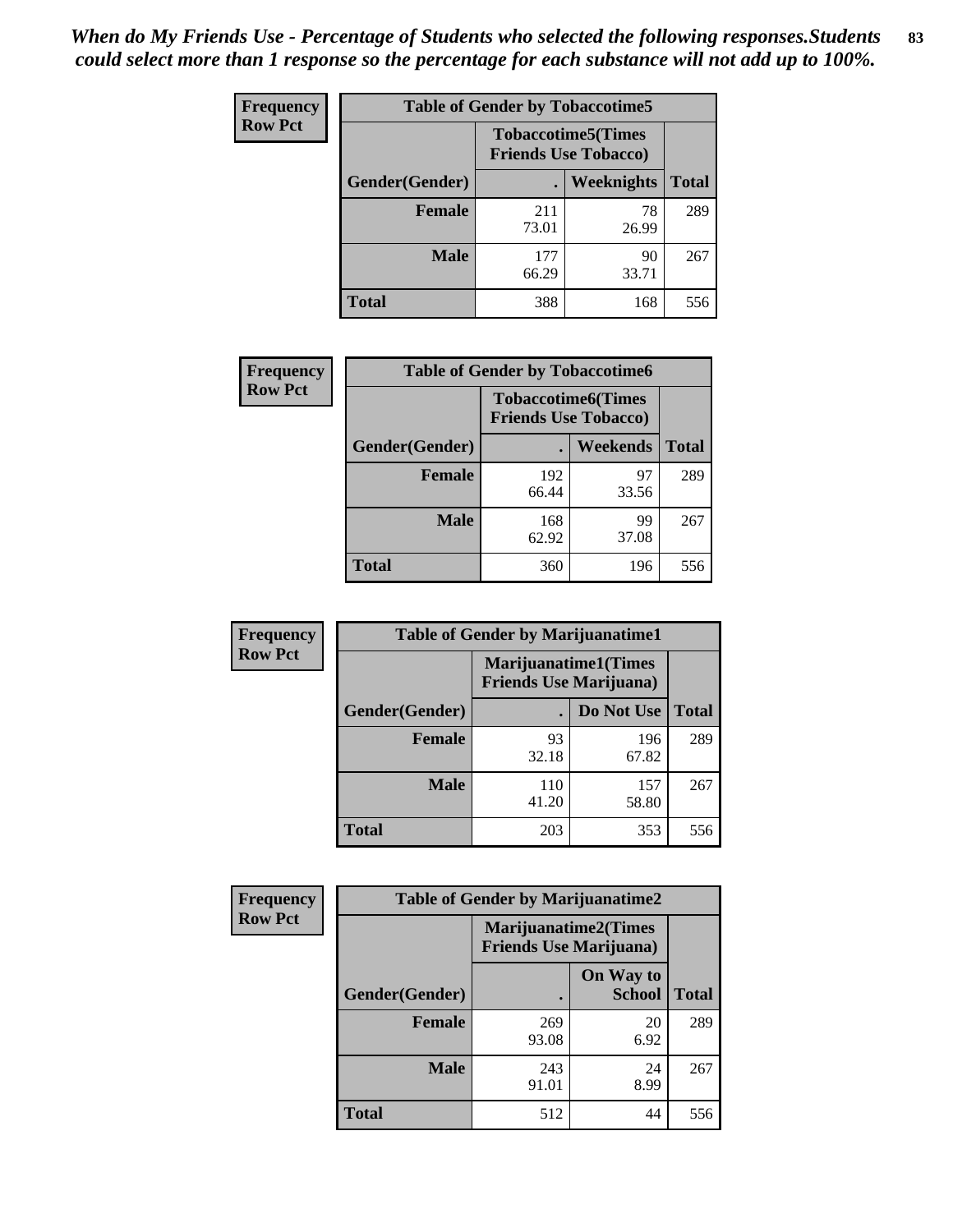| Frequency      | <b>Table of Gender by Marijuanatime3</b> |                                                        |                                |              |
|----------------|------------------------------------------|--------------------------------------------------------|--------------------------------|--------------|
| <b>Row Pct</b> |                                          | Marijuanatime3(Times<br><b>Friends Use Marijuana</b> ) |                                |              |
|                | <b>Gender</b> (Gender)                   |                                                        | <b>During</b><br><b>School</b> | <b>Total</b> |
|                | <b>Female</b>                            | 285<br>98.62                                           | 4<br>1.38                      | 289          |
|                | <b>Male</b>                              | 259<br>97.00                                           | 8<br>3.00                      | 267          |
|                | <b>Total</b>                             | 544                                                    | 12                             | 556          |

| Frequency      | <b>Table of Gender by Marijuanatime4</b> |                                                               |                                                |              |
|----------------|------------------------------------------|---------------------------------------------------------------|------------------------------------------------|--------------|
| <b>Row Pct</b> |                                          | <b>Marijuanatime4(Times</b><br><b>Friends Use Marijuana</b> ) |                                                |              |
|                | Gender(Gender)                           |                                                               | <b>On Way</b><br>Home<br>From<br><b>School</b> | <b>Total</b> |
|                | <b>Female</b>                            | 272<br>94.12                                                  | 17<br>5.88                                     | 289          |
|                | <b>Male</b>                              | 241<br>90.26                                                  | 26<br>9.74                                     | 267          |
|                | <b>Total</b>                             | 513                                                           | 43                                             | 556          |

| Frequency      | <b>Table of Gender by Marijuanatime5</b> |                                                                |                   |              |  |
|----------------|------------------------------------------|----------------------------------------------------------------|-------------------|--------------|--|
| <b>Row Pct</b> |                                          | <b>Marijuanatime5</b> (Times<br><b>Friends Use Marijuana</b> ) |                   |              |  |
|                | Gender(Gender)                           |                                                                | <b>Weeknights</b> | <b>Total</b> |  |
|                | <b>Female</b>                            | 241<br>83.39                                                   | 48<br>16.61       | 289          |  |
|                | <b>Male</b>                              | 198<br>74.16                                                   | 69<br>25.84       | 267          |  |
|                | <b>Total</b>                             | 439                                                            | 117               | 556          |  |

| Frequency      | <b>Table of Gender by Marijuanatime6</b> |                                                               |                 |              |
|----------------|------------------------------------------|---------------------------------------------------------------|-----------------|--------------|
| <b>Row Pct</b> |                                          | <b>Marijuanatime6(Times</b><br><b>Friends Use Marijuana</b> ) |                 |              |
|                | Gender(Gender)                           |                                                               | <b>Weekends</b> | <b>Total</b> |
|                | <b>Female</b>                            | 198<br>68.51                                                  | 91<br>31.49     | 289          |
|                | <b>Male</b>                              | 159<br>59.55                                                  | 108<br>40.45    | 267          |
|                | <b>Total</b>                             | 357                                                           | 199             | 556          |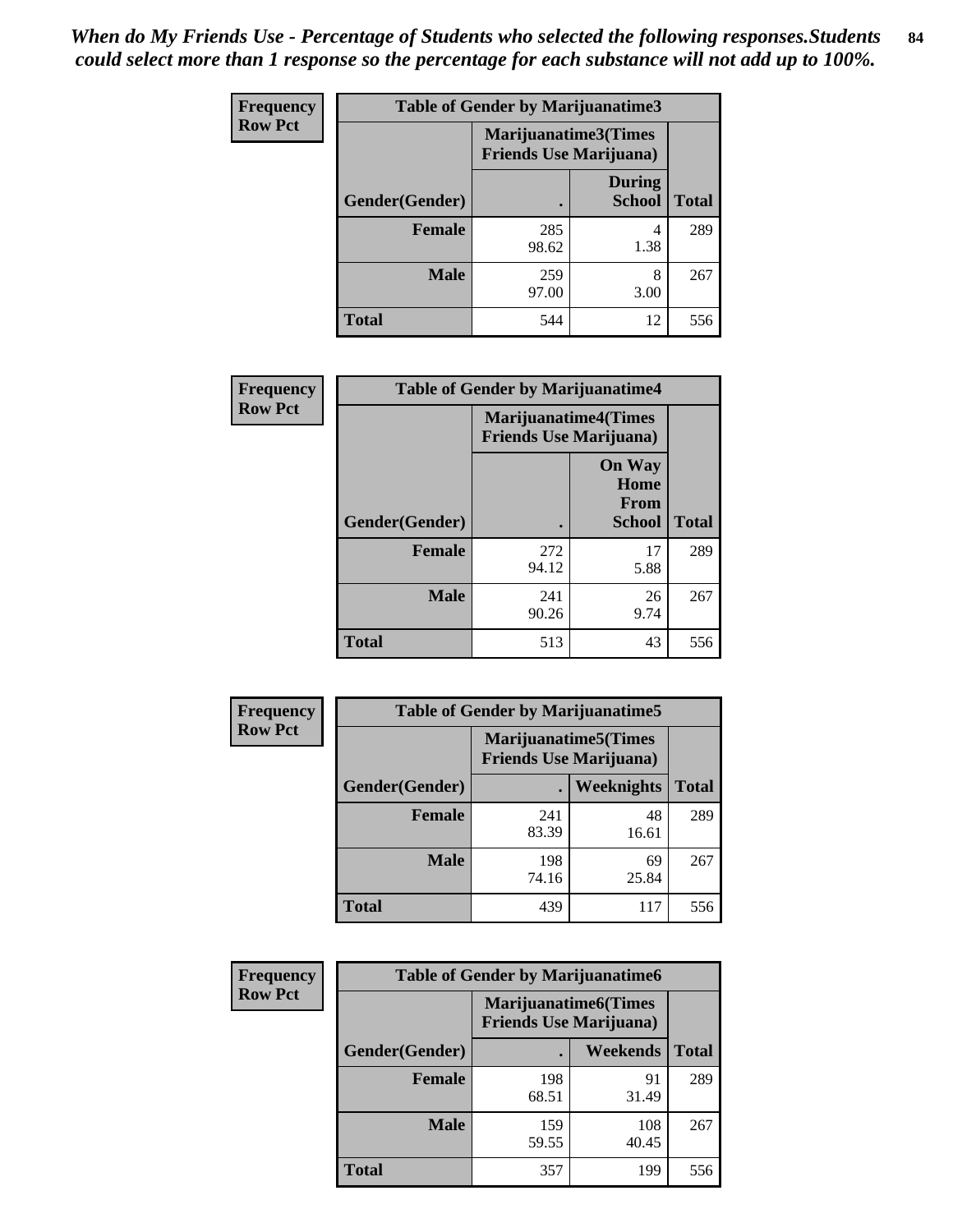| <b>Frequency</b> | <b>Table of Gender by Otherdrugtime1</b> |                        |                                                          |              |  |
|------------------|------------------------------------------|------------------------|----------------------------------------------------------|--------------|--|
| <b>Row Pct</b>   |                                          | <b>Illegal Drugs</b> ) | <b>Otherdrugtime1</b> (Times<br><b>Friends Use Other</b> |              |  |
|                  | Gender(Gender)                           |                        | Do Not Use                                               | <b>Total</b> |  |
|                  | <b>Female</b>                            | 43<br>14.88            | 246<br>85.12                                             | 289          |  |
|                  | <b>Male</b>                              | 49<br>18.35            | 218<br>81.65                                             | 267          |  |
|                  | <b>Total</b>                             | 92                     | 464                                                      | 556          |  |

| Frequency      | <b>Table of Gender by Otherdrugtime2</b> |                                                                                   |                            |              |
|----------------|------------------------------------------|-----------------------------------------------------------------------------------|----------------------------|--------------|
| <b>Row Pct</b> |                                          | <b>Otherdrugtime2(Times</b><br><b>Friends Use Other</b><br><b>Illegal Drugs</b> ) |                            |              |
|                | Gender(Gender)                           |                                                                                   | On Way to<br><b>School</b> | <b>Total</b> |
|                | <b>Female</b>                            | 281<br>97.23                                                                      | 8<br>2.77                  | 289          |
|                | <b>Male</b>                              | 258<br>96.63                                                                      | 9<br>3.37                  | 267          |
|                | <b>Total</b>                             | 539                                                                               | 17                         | 556          |

| Frequency      | <b>Table of Gender by Otherdrugtime3</b> |                        |                                                         |              |
|----------------|------------------------------------------|------------------------|---------------------------------------------------------|--------------|
| <b>Row Pct</b> |                                          | <b>Illegal Drugs</b> ) | <b>Otherdrugtime3(Times</b><br><b>Friends Use Other</b> |              |
|                | Gender(Gender)                           |                        | <b>During</b><br><b>School</b>                          | <b>Total</b> |
|                | <b>Female</b>                            | 285<br>98.62           | 4<br>1.38                                               | 289          |
|                | <b>Male</b>                              | 262<br>98.13           | 5<br>1.87                                               | 267          |
|                | <b>Total</b>                             | 547                    | 9                                                       | 556          |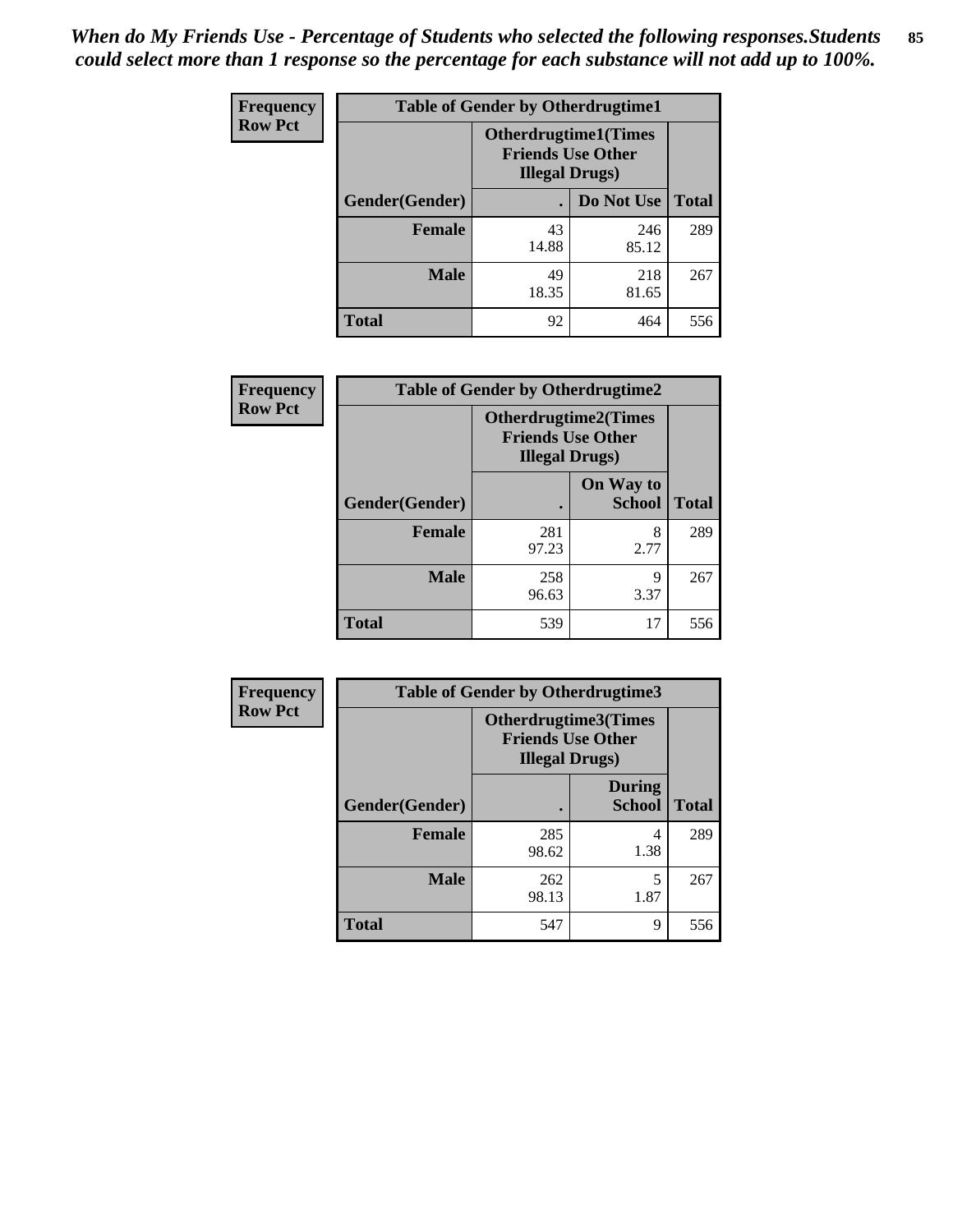*When do My Friends Use - Percentage of Students who selected the following responses.Students could select more than 1 response so the percentage for each substance will not add up to 100%.* **86**

| <b>Frequency</b> | <b>Table of Gender by Otherdrugtime4</b> |                                                    |                                                |              |
|------------------|------------------------------------------|----------------------------------------------------|------------------------------------------------|--------------|
| <b>Row Pct</b>   |                                          | <b>Friends Use Other</b><br><b>Illegal Drugs</b> ) | <b>Otherdrugtime4(Times</b>                    |              |
|                  | Gender(Gender)                           |                                                    | <b>On Way</b><br>Home<br><b>From</b><br>School | <b>Total</b> |
|                  | <b>Female</b>                            | 280<br>96.89                                       | Q<br>3.11                                      | 289          |
|                  | <b>Male</b>                              | 258<br>96.63                                       | 9<br>3.37                                      | 267          |
|                  | <b>Total</b>                             | 538                                                | 18                                             | 556          |

| Frequency      | <b>Table of Gender by Otherdrugtime5</b> |                                                                                    |            |              |
|----------------|------------------------------------------|------------------------------------------------------------------------------------|------------|--------------|
| <b>Row Pct</b> |                                          | <b>Otherdrugtime5</b> (Times<br><b>Friends Use Other</b><br><b>Illegal Drugs</b> ) |            |              |
|                | Gender(Gender)                           |                                                                                    | Weeknights | <b>Total</b> |
|                | <b>Female</b>                            | 266<br>92.04                                                                       | 23<br>7.96 | 289          |
|                | <b>Male</b>                              | 243<br>91.01                                                                       | 24<br>8.99 | 267          |
|                | <b>Total</b>                             | 509                                                                                | 47         | 556          |

| <b>Frequency</b> | <b>Table of Gender by Otherdrugtime6</b> |                                                                                   |             |              |
|------------------|------------------------------------------|-----------------------------------------------------------------------------------|-------------|--------------|
| <b>Row Pct</b>   |                                          | <b>Otherdrugtime6(Times</b><br><b>Friends Use Other</b><br><b>Illegal Drugs</b> ) |             |              |
|                  | Gender(Gender)                           |                                                                                   | Weekends    | <b>Total</b> |
|                  | <b>Female</b>                            | 245<br>84.78                                                                      | 44<br>15.22 | 289          |
|                  | <b>Male</b>                              | 220<br>82.40                                                                      | 47<br>17.60 | 267          |
|                  | <b>Total</b>                             | 465                                                                               | 91          | 556          |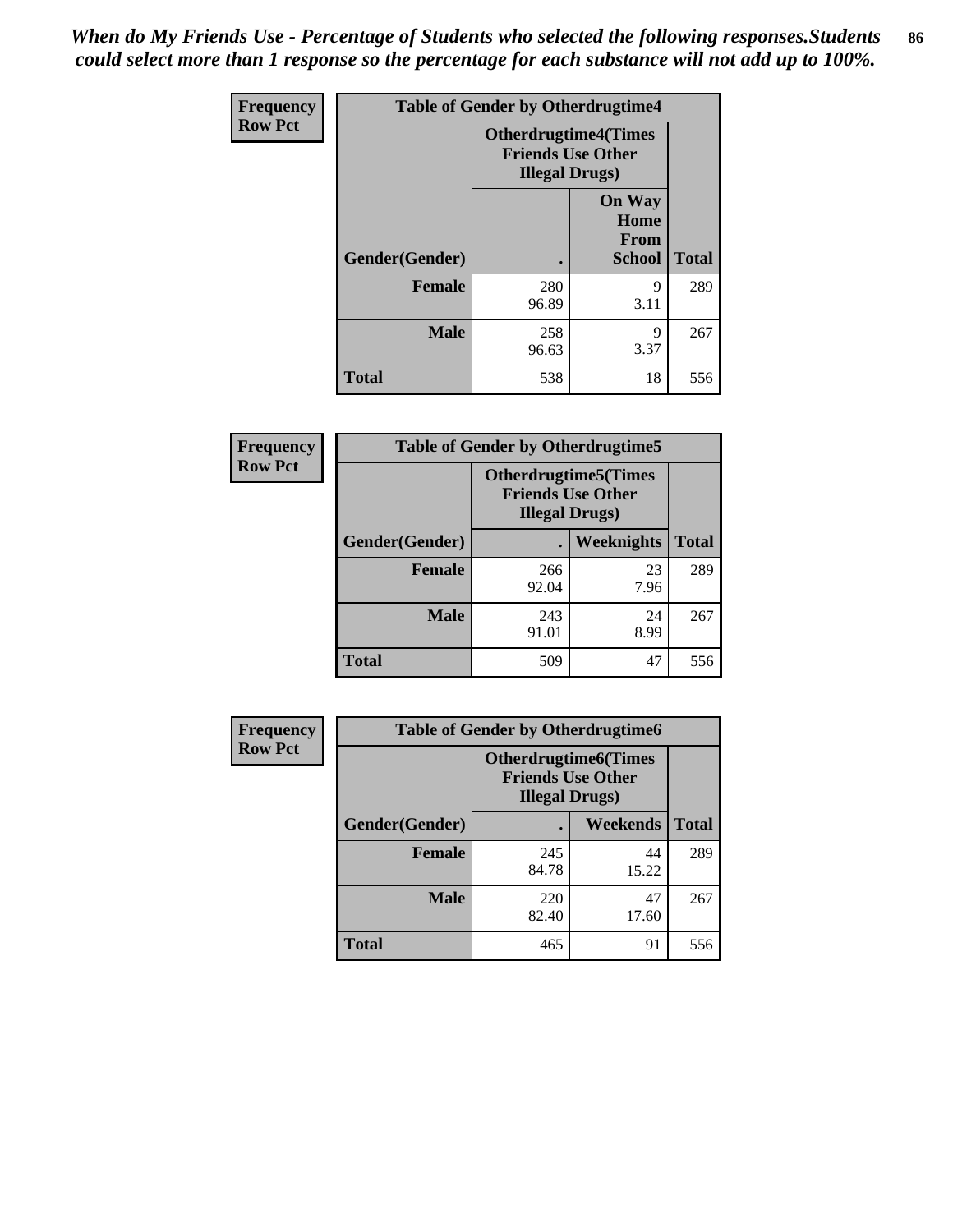# *Other Questions* **87**

| <b>Frequency</b> | <b>Table of Gender by Educationalcohol</b> |                                                                                                                                       |                |              |  |
|------------------|--------------------------------------------|---------------------------------------------------------------------------------------------------------------------------------------|----------------|--------------|--|
| <b>Row Pct</b>   |                                            | <b>Educationalcohol</b> (I<br>have been taught<br>about alcohol,<br>tobacco,<br>and other drugs<br>within the last year<br>at school) |                |              |  |
|                  | Gender(Gender)                             | <b>Yes</b>                                                                                                                            | N <sub>0</sub> | <b>Total</b> |  |
|                  | <b>Female</b>                              | 183<br>63.32                                                                                                                          | 106<br>36.68   | 289          |  |
|                  | <b>Male</b>                                | 162<br>60.67                                                                                                                          | 105<br>39.33   | 267          |  |
|                  | <b>Total</b>                               | 345                                                                                                                                   | 211            | 556          |  |

| Frequency      | <b>Table of Gender by Rodedrinking</b> |                                                                                                                     |              |              |  |
|----------------|----------------------------------------|---------------------------------------------------------------------------------------------------------------------|--------------|--------------|--|
| <b>Row Pct</b> |                                        | Rodedrinking(In<br>the past 30 days I<br>have ridden in a<br>car with a driver<br>who had been<br>drinking alcohol) |              |              |  |
|                | Gender(Gender)                         | Yes<br>$\bf N_0$                                                                                                    |              | <b>Total</b> |  |
|                | <b>Female</b>                          | 25<br>8.65                                                                                                          | 264<br>91.35 | 289          |  |
|                | <b>Male</b>                            | 25<br>9.36                                                                                                          | 242<br>90.64 | 267          |  |
|                | <b>Total</b>                           | 50                                                                                                                  | 506          | 556          |  |

| Frequency      | <b>Table of Gender by Drugsschool</b> |                                                                                                                                     |                |              |  |
|----------------|---------------------------------------|-------------------------------------------------------------------------------------------------------------------------------------|----------------|--------------|--|
| <b>Row Pct</b> |                                       | <b>Drugsschool</b> (During<br>the past 12 months,<br>I have been offered,<br>sold,<br>or given illegal drugs<br>on school property) |                |              |  |
|                | Gender(Gender)                        | Yes                                                                                                                                 | N <sub>0</sub> | <b>Total</b> |  |
|                | <b>Female</b>                         | 23<br>7.96                                                                                                                          | 266<br>92.04   | 289          |  |
|                | <b>Male</b>                           | 47<br>17.60                                                                                                                         | 220<br>82.40   | 267          |  |
|                | <b>Total</b>                          | 70                                                                                                                                  | 486            | 556          |  |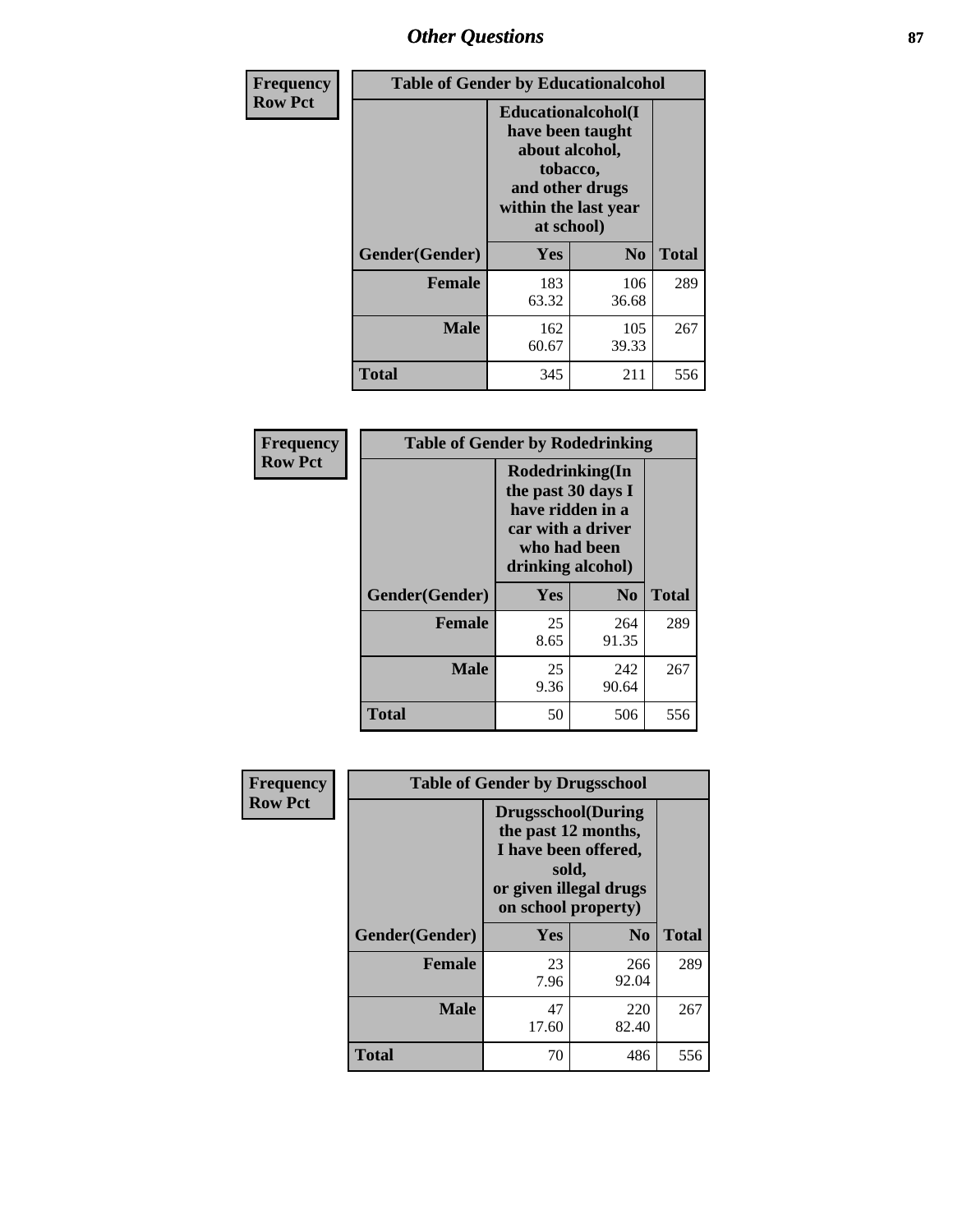# *Other Questions* **88**

**Frequency Row Pct**

| <b>Table of Gender by Bingedrinking</b> |                         |                                                                                                         |                   |                   |                        |                               |                   |              |
|-----------------------------------------|-------------------------|---------------------------------------------------------------------------------------------------------|-------------------|-------------------|------------------------|-------------------------------|-------------------|--------------|
|                                         |                         | Bingedrinking(I have drunk five or more<br>drinks of alcohol at one sitting during the<br>last 30 days) |                   |                   |                        |                               |                   |              |
| <b>Gender</b> (Gender)                  | $\bf{0}$<br><b>Days</b> | 1 or<br>days                                                                                            | 3 to<br>5<br>days | 6 to<br>q<br>days | 10<br>to<br>19<br>days | <b>20</b><br>to<br>29<br>days | All<br>30<br>days | <b>Total</b> |
| <b>Female</b>                           | 270<br>93.43            | 11<br>3.81                                                                                              | 0.35              | 0.35              | 3<br>1.04              | 2<br>0.69                     | 0.35              | 289          |
| <b>Male</b>                             | 239<br>89.51            | 8<br>3.00                                                                                               | 6<br>2.25         | 5<br>1.87         | 2<br>0.75              | 3<br>1.12                     | 4<br>1.50         | 267          |
| <b>Total</b>                            |                         |                                                                                                         |                   |                   |                        |                               |                   |              |

| Frequency      | <b>Table of Gender by Educationaids</b> |                                                                                                 |             |              |  |
|----------------|-----------------------------------------|-------------------------------------------------------------------------------------------------|-------------|--------------|--|
| <b>Row Pct</b> |                                         | <b>Educationaids</b> (I<br>have been taught<br>about HIV/AIDS<br>at school in the<br>past year) |             |              |  |
|                | Gender(Gender)                          | Yes                                                                                             | $\bf N_0$   | <b>Total</b> |  |
|                | <b>Female</b>                           | 200<br>69.20                                                                                    | 89<br>30.80 | 289          |  |
|                | <b>Male</b>                             | 168<br>62.92                                                                                    | 99<br>37.08 | 267          |  |
|                | <b>Total</b>                            | 368                                                                                             | 188         | 556          |  |

| <b>Frequency</b> | <b>Table of Gender by Suicideconsider</b> |                        |                |       |  |
|------------------|-------------------------------------------|------------------------|----------------|-------|--|
| <b>Row Pct</b>   |                                           | <b>Suicideconsider</b> |                |       |  |
|                  | Gender(Gender)                            | Yes                    | N <sub>0</sub> | Total |  |
|                  | <b>Female</b>                             | 16<br>5.54             | 273<br>94.46   | 289   |  |
|                  | <b>Male</b>                               | 8<br>3.00              | 259<br>97.00   | 267   |  |
|                  | <b>Total</b>                              | 24                     | 532            | 556   |  |